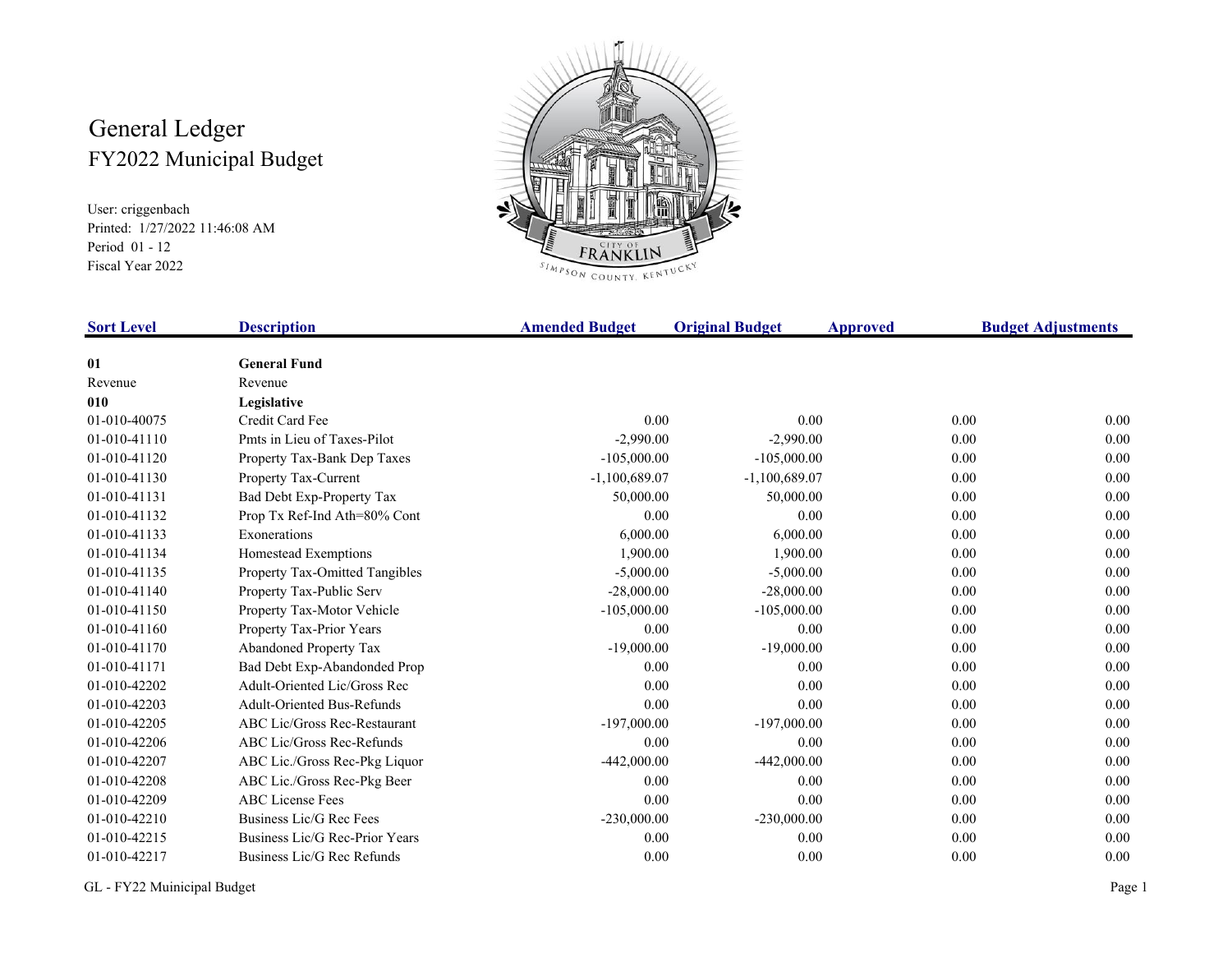| <b>Sort Level</b> | <b>Description</b>                | <b>Amended Budget</b> | <b>Original Budget</b> | <b>Approved</b> | <b>Budget Adjustments</b> |
|-------------------|-----------------------------------|-----------------------|------------------------|-----------------|---------------------------|
| 01-010-42218      | Fireworks License                 | $-3,000.00$           | $-3,000.00$            | 0.00            | 0.00                      |
| 01-010-42220      | Franchise Fee-Cable TV (CATV)     | $-66,000.00$          | $-66,000.00$           | 0.00            | 0.00                      |
| 01-010-42230      | Franchise Fee-Natural Gas         | $-25,000.00$          | $-25,000.00$           | $0.00\,$        | 0.00                      |
| 01-010-42240      | <b>Insurance Premium Fees</b>     | $-1,930,000.00$       | $-1,930,000.00$        | 0.00            | 0.00                      |
| 01-010-42243      | <b>Insurance Fees-Prior Years</b> | 0.00                  | 0.00                   | 0.00            | 0.00                      |
| 01-010-42245      | <b>Insurance Fees-Refunds</b>     | 0.00                  | 0.00                   | 0.00            | 0.00                      |
| 01-010-42250      | Manufacturer License Fees         | $-50,000.00$          | $-50,000.00$           | 0.00            | 0.00                      |
| 01-010-42252      | Manufacturer Fee Refunds          | 0.00                  | 0.00                   | 0.00            | 0.00                      |
| 01-010-42255      | Indus Auth-E Indus Contract       | 0.00                  | 0.00                   | 0.00            | 0.00                      |
| 01-010-42260      | Occupational Fees-Payroll         | -3,383,000.00         | $-3,383,000.00$        | 0.00            | 0.00                      |
| 01-010-42263      | Occupational Fees-Prior Year      | 0.00                  | 0.00                   | 0.00            | 0.00                      |
| 01-010-42264      | Occ/Bus Lic Special Proj          | 0.00                  | $0.00\,$               | 0.00            | 0.00                      |
| 01-010-42265      | Luvata (Annex AGRMNT)             | 0.00                  | 0.00                   | 0.00            | 0.00                      |
| 01-010-42266      | Occ/Bus Lic Special Proj Refnd    | 0.00                  | 0.00                   | 0.00            | 0.00                      |
| 01-010-42270      | Occ Fee Refunds-Payroll           | 0.00                  | 0.00                   | 0.00            | 0.00                      |
| 01-010-42275      | Indus Auth-E Indus Contract       | 0.00                  | 0.00                   | 0.00            | 0.00                      |
| 01-010-43310      | Area Development Funds            | 0.00                  | 0.00                   | 0.00            | 0.00                      |
| 01-010-43315      | ATF Equitable Sharing DOJ         | 0.00                  | 0.00                   | 0.00            | 0.00                      |
| 01-010-43320      | Court Cost Revenue HB413          | $-10,000.00$          | $-10,000.00$           | 0.00            | 0.00                      |
| 01-010-43325      | Drug Task Force Revenue           | $-5,000.00$           | $-5,000.00$            | 0.00            | 0.00                      |
| 01-010-43330      | KLEFPF-Police Incentive           | $-126,829.68$         | $-126,829.68$          | 0.00            | 0.00                      |
| 01-010-43332      | Grant-Homeland Security           | 0.00                  | 0.00                   | 0.00            | 0.00                      |
| 01-010-43333      | FEMA Award Flood                  | 0.00                  | 0.00                   | 0.00            | 0.00                      |
| 01-010-43334      | Grant Revenue KY ASAP             | 0.00                  | 0.00                   | 0.00            | 0.00                      |
| 01-010-43335      | KY Dept Library-Codification      | 0.00                  | 0.00                   | 0.00            | 0.00                      |
| 01-010-43338      | <b>State Grant</b>                | 0.00                  | $0.00\,$               | 0.00            | 0.00                      |
| 01-010-43339      | Grants - Local                    | 0.00                  | 0.00                   | 0.00            | 0.00                      |
| 01-010-43340      | Grants - Police & Fire            | 0.00                  | 0.00                   | $0.00\,$        | 0.00                      |
| 01-010-43345      | Grant-Streetscape FS Renaiss      | 0.00                  | 0.00                   | 0.00            | 0.00                      |
| 01-010-43350      | FS Renaissance Contribution       | 0.00                  | $0.00\,$               | 0.00            | 0.00                      |
| 01-010-43355      | <b>Community Projects</b>         | 0.00                  | 0.00                   | 0.00            | 0.00                      |
| 01-010-43360      | School - SRO Revenue              | 0.00                  | 0.00                   | 0.00            | 0.00                      |
| 01-010-43370      | FS Housing Authority              | 0.00                  | 0.00                   | 0.00            | 0.00                      |
| 01-010-43375      | Simpson Fiscal Ct-Code Enf Rev    | 0.00                  | 0.00                   | 0.00            | 0.00                      |
| 01-010-44110      | Penalties-Delinq Tax/License      | $-80,000.00$          | $-80,000.00$           | 0.00            | 0.00                      |
| 01-010-44111      | ABC Lic.-Penalties & Interest     | 0.00                  | 0.00                   | 0.00            | 0.00                      |
| 01-010-44115      | Burn Permits/Reports-Fire Dept    | 0.00                  | 0.00                   | 0.00            | 0.00                      |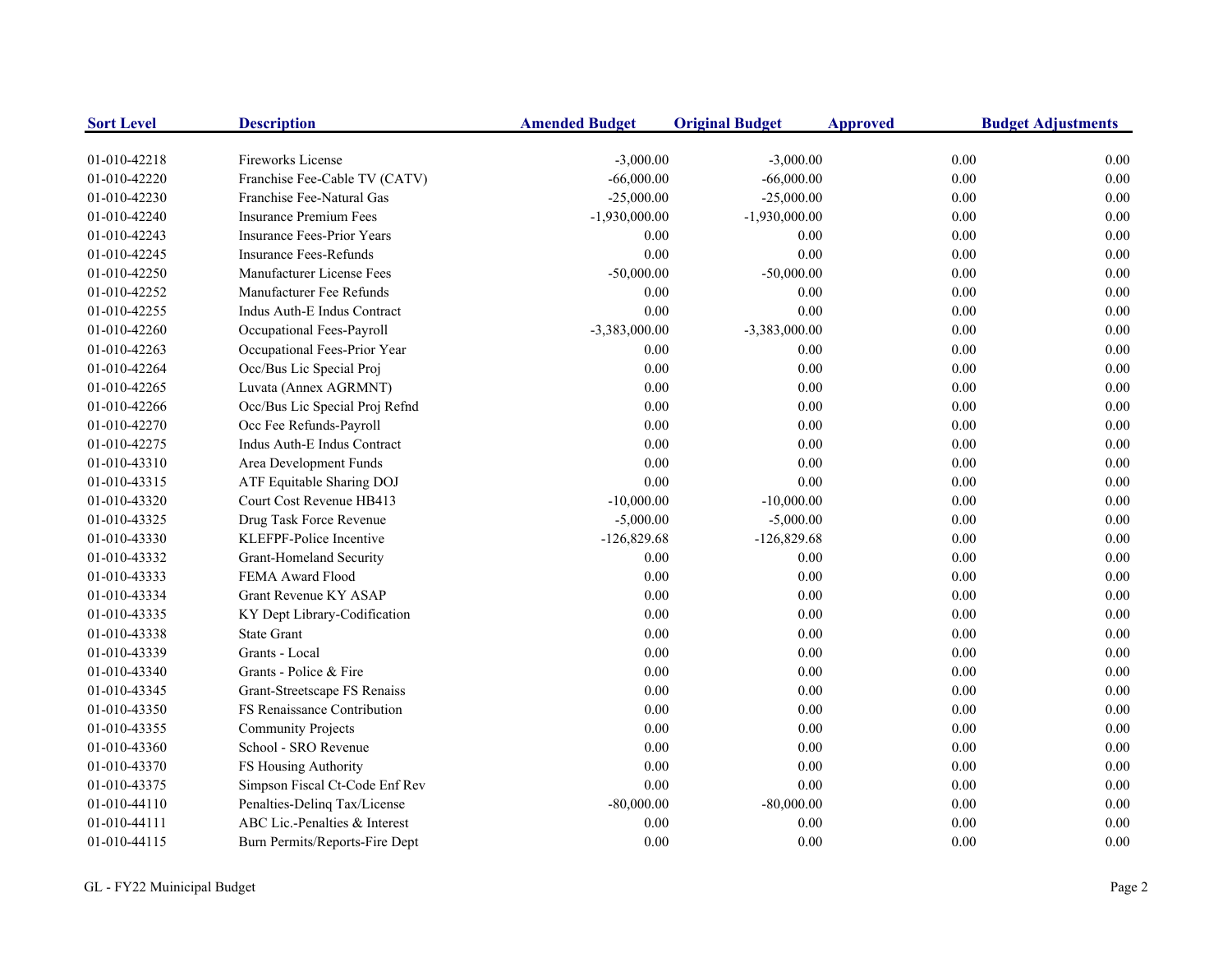| <b>Sort Level</b> | <b>Description</b>                | <b>Amended Budget</b> | <b>Original Budget</b> | <b>Approved</b> | <b>Budget Adjustments</b> |
|-------------------|-----------------------------------|-----------------------|------------------------|-----------------|---------------------------|
| 01-010-44120      | Drug/Gambling Seizure Fees        | 0.00                  | 0.00                   | 0.00            | 0.00                      |
| 01-010-44125      | Code Enforcement Fines            | $-10,000.00$          | $-10,000.00$           | 0.00            | 0.00                      |
| 01-010-44130      | Fines & Costs-Police              | $-7,500.00$           | $-7,500.00$            | 0.00            | 0.00                      |
| 01-010-44131      | Police - Security Reimb           | 0.00                  | 0.00                   | 0.00            | 0.00                      |
| 01-010-45110      | Admin Overhead-Cemetery           | $-34,649.46$          | $-34,649.46$           | 0.00            | 0.00                      |
| 01-010-45120      | Admin Overhead-Sanitation Fund    | $-276,454.09$         | $-276,454.09$          | 0.00            | 0.00                      |
| 01-010-45130      | Admin Overhead-Utility Fund       | $-261,547.20$         | $-261,547.20$          | 0.00            | 0.00                      |
| 01-010-45140      | Overhead Municipal Aid            | $-194,087.74$         | $-194,087.74$          | 0.00            | 0.00                      |
| 01-010-45150      | Admin Overhead-Fiber Optic Fnd    | 0.00                  | 0.00                   | 0.00            | 0.00                      |
| 01-010-45151      | Transfer In from Fiber Fund       | 0.00                  | 0.00                   | 0.00            | 0.00                      |
| 01-010-45152      | Transfer In - Stormwater          | $-38,048.24$          | $-38,048.24$           | 0.00            | 0.00                      |
| 01-010-45153      | Transfer In - Utility             | 0.00                  | 0.00                   | 0.00            | 0.00                      |
| 01-010-46120      | Cost of Issue Rebate              | 0.00                  | 0.00                   | 0.00            | 0.00                      |
| 01-010-46136      | Highway Safety Prog Grant         | 0.00                  | 0.00                   | 0.00            | 0.00                      |
| 01-010-46137      | Justice Asistance Grant           | 0.00                  | $0.00\,$               | 0.00            | 0.00                      |
| 01-010-46139      | Safe Routes to School Grant       | 0.00                  | 0.00                   | 0.00            | 0.00                      |
| 01-010-46140      | Donations to Police Dept.         | 0.00                  | 0.00                   | 0.00            | 0.00                      |
| 01-010-46147      | EPA-Solid Waste Litter Grant      | 0.00                  | 0.00                   | 0.00            | 0.00                      |
| 01-010-46157      | Industrial Auth Rev-Wrld Color    | 0.00                  | 0.00                   | 0.00            | 0.00                      |
| 01-010-46159      | Industrial Auth Exp-Wrld Color    | 0.00                  | 0.00                   | 0.00            | 0.00                      |
| 01-010-46160      | Insurance Proceeds/Incl Fire      | $-10,000.00$          | $-10,000.00$           | 0.00            | 0.00                      |
| 01-010-46161      | Admin Industrial Auth KLC         | $0.00\,$              | 0.00                   | 0.00            | 0.00                      |
| 01-010-46180      | <b>Investment Income</b>          | $-84,596.78$          | $-84,596.78$           | 0.00            | 0.00                      |
| 01-010-46181      | Gain/Loss on Investment           | 0.00                  | 0.00                   | 0.00            | 0.00                      |
| 01-010-46190      | Legal Fees-Prop Tx Liens/Other    | $-5,000.00$           | $-5,000.00$            | 0.00            | 0.00                      |
| 01-010-46191      | Clerks Fees Prop Tax Liens        | $-4,000.00$           | $-4,000.00$            | $0.00\,$        | 0.00                      |
| 01-010-46192      | Property Lease-Witt Rd            | 0.00                  | 0.00                   | 0.00            | 0.00                      |
| 01-010-46193      | Lease - Regions Bank              | $-86,553.11$          | $-86,553.11$           | 0.00            | 0.00                      |
| 01-010-46194      | Land Lease                        | 0.00                  | 0.00                   | 0.00            | 0.00                      |
| 01-010-46196      | Property Tax Copy/Lookup Fees     | $-500.00$             | $-500.00$              | 0.00            | 0.00                      |
| 01-010-46200      | Miscellaneous Income              | $-1,000.00$           | $-1,000.00$            | 0.00            | 0.00                      |
| 01-010-46205      | <b>Unclaimed Property Revenue</b> | 0.00                  | 0.00                   | 0.00            | 0.00                      |
| 01-010-46211      | Condemnation Income               | 0.00                  | 0.00                   | 0.00            | 0.00                      |
| 01-010-46215      | Over/Short Cash                   | 0.00                  | 0.00                   | 0.00            | 0.00                      |
| 01-010-46220      | Proceeds for Sale of Assets       | $-20,000.00$          | $-20,000.00$           | 0.00            | 0.00                      |
| 01-010-46225      | Gain or Loss on Asset Disposal    | 10,000.00             | 10,000.00              | 0.00            | 0.00                      |
| 01-010-46230      | Storm Drainage/Plan Reviews       | $-1,500.00$           | $-1,500.00$            | 0.00            | 0.00                      |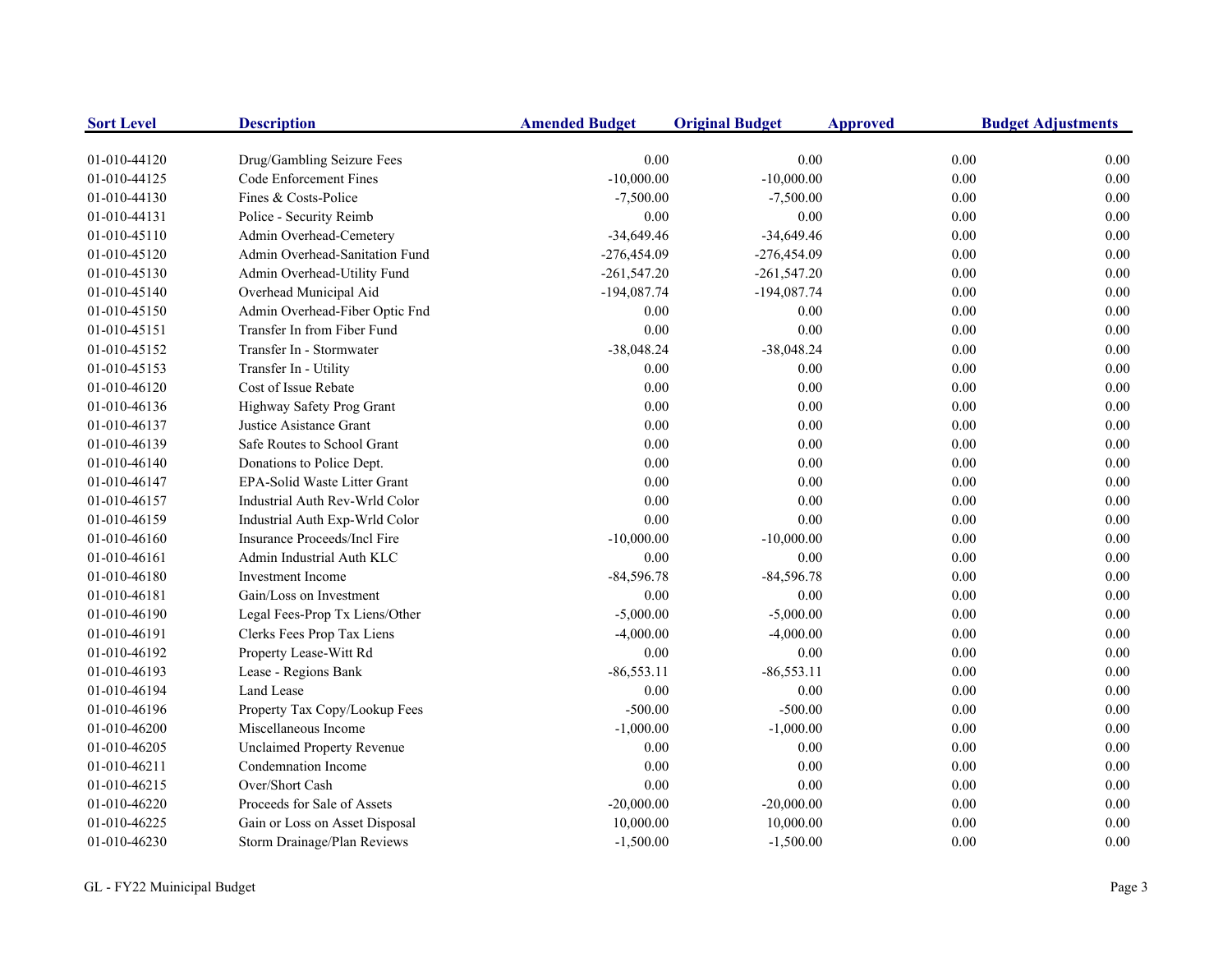| <b>Sort Level</b> | <b>Description</b>           | <b>Amended Budget</b> | <b>Original Budget</b> | Approved | <b>Budget Adjustments</b> |
|-------------------|------------------------------|-----------------------|------------------------|----------|---------------------------|
|                   |                              |                       |                        |          |                           |
| 01-010-47135      | Line of Credit Franklin Bank | 0.00                  | 0.00                   | 0.00     | 0.00                      |
| 01-010-47140      | Loan Proceeds                | 0.00                  | 0.00                   | 0.00     | 0.00                      |
| 01-010-48001      | Contributed Capital          | 0.00                  | 0.00                   | 0.00     | 0.00                      |
| 010               | Legislative                  | $-8,881,045.37$       | $-8.881.045.37$        | 0.00     | 0.00                      |
| Revenue           | Revenue                      | 8.881.045.37          | 8,881,045.37           | 0.00     | 0.00                      |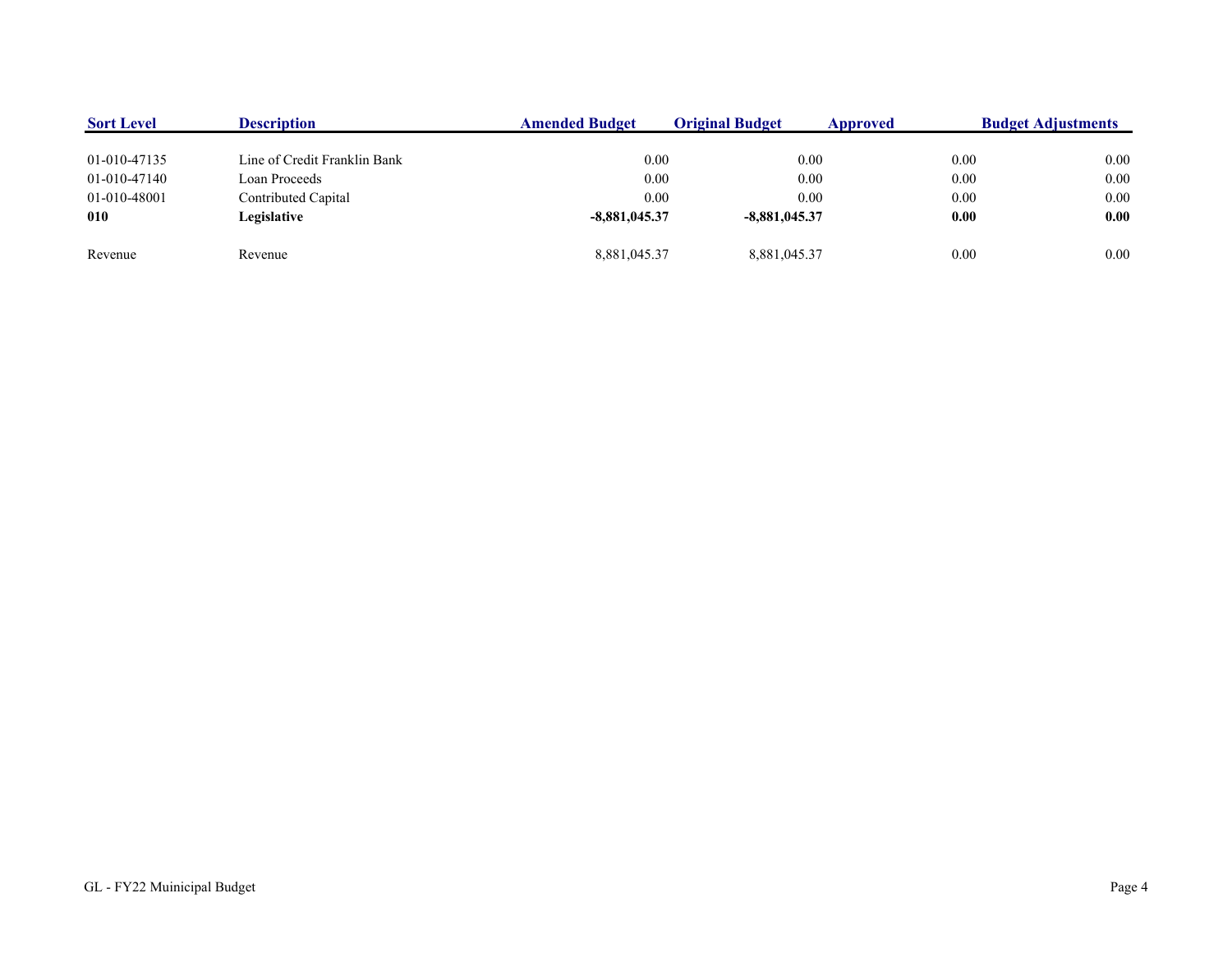| <b>Sort Level</b> | <b>Description</b>               | <b>Amended Budget</b> | <b>Original Budget</b> | <b>Approved</b> | <b>Budget Adjustments</b> |
|-------------------|----------------------------------|-----------------------|------------------------|-----------------|---------------------------|
|                   |                                  |                       |                        |                 |                           |
| Expense           | Expense                          |                       |                        |                 |                           |
| 010               | Legislative                      |                       |                        |                 |                           |
| 01-010-50010      | Compensation                     | 74,800.00             | 74,800.00              |                 | 0.00<br>0.00              |
| 01-010-50011      | Emergency - Compensation         | 0.00                  | 0.00                   |                 | 0.00<br>$0.00\,$          |
| 01-010-50060      | Compensation-On Call Pay         | 0.00                  | 0.00                   |                 | $0.00\,$<br>0.00          |
| 01-010-50070      | Overtime-Non Salaried            | 0.00                  | 0.00                   |                 | 0.00<br>0.00              |
| 01-010-50080      | Compensation-Deferred            | 0.00                  | 0.00                   |                 | 0.00<br>0.00              |
| 01-010-50110      | FICA/Medicare                    | 7,145.16              | 7,145.16               |                 | 0.00<br>0.00              |
| 01-010-50210      | Insurance-Dental                 | 537.60                | 537.60                 |                 | 0.00<br>0.00              |
| 01-010-50220      | Insurance-Life                   | 380.16                | 380.16                 |                 | 0.00<br>0.00              |
| 01-010-50230      | Insurance-Medical                | 36,604.32             | 36,604.32              |                 | 0.00<br>$0.00\,$          |
| 01-010-50231      | Insurance-HRA                    | 978.00                | 978.00                 |                 | $0.00\,$<br>0.00          |
| 01-010-50240      | Insurance-Retirees               | 0.00                  | 0.00                   |                 | 0.00<br>0.00              |
| 01-010-50250      | Insurance-Unemployment           | 87.52                 | 87.52                  |                 | 0.00<br>0.00              |
| 01-010-50260      | Insurance-Workers Comp           | 1,678.85              | 1,678.85               |                 | 0.00<br>0.00              |
| 01-010-50280      | Vacation                         | 0.00                  | $0.00\,$               |                 | 0.00<br>0.00              |
| 01-010-50510      | Other                            | 1,000.00              | 1,000.00               |                 | 0.00<br>0.00              |
| 01-010-50610      | Pensions-Retirees                | 0.00                  | 0.00                   |                 | 0.00<br>0.00              |
| 01-010-50710      | Retirement - CERS                | 3,234.00              | 3,234.00               |                 | 0.00<br>0.00              |
| 01-010-50711      | Retirement - OPEB                | 0.00                  | 0.00                   |                 | 0.00<br>0.00              |
| 01-010-50810      | Uniforms                         | 0.00                  | 0.00                   |                 | 0.00<br>0.00              |
| 01-010-51005      | <b>Annexation Costs</b>          | 2,500.00              | 2,500.00               |                 | 0.00<br>0.00              |
| 01-010-51120      | Contract Labor-Bldg Repair       | 0.00                  | 0.00                   |                 | 0.00<br>0.00              |
| 01-010-51220      | <b>Equipment Rental</b>          | 0.00                  | 0.00                   |                 | 0.00<br>0.00              |
| 01-010-51221      | <b>Technology Lease Payments</b> | 312.73                | 312.73                 |                 | 0.00<br>0.00              |
| 01-010-51230      | Freight/Shipping/Handling        | 100.00                | 100.00                 |                 | 0.00<br>0.00              |
| 01-010-51310      | Janitorial Service & Related     | 0.00                  | 0.00                   |                 | 0.00<br>0.00              |
| 01-010-51330      | Ordinance Codification           | 2,500.00              | 2,500.00               |                 | $0.00\,$<br>0.00          |
| 01-010-51610      | Printing & Advertising           | 10,000.00             | 10,000.00              |                 | 0.00<br>0.00              |
| 01-010-51735      | Profess-Backhoe Repair/Maint     | 0.00                  | 0.00                   |                 | 0.00<br>0.00              |
| 01-010-51740      | Profess-Computer Maint/Repair    | 0.00                  | 0.00                   |                 | 0.00<br>0.00              |
| 01-010-51745      | Professional-Consultant          | 1,000.00              | 1,000.00               |                 | 0.00<br>0.00              |
| 01-010-51748      | Profess-License Maint/Support    | 0.00                  | 0.00                   |                 | 0.00<br>0.00              |
| 01-010-51755      | Profess-Equip Maint/Repair       | 0.00                  | 0.00                   |                 | 0.00<br>0.00              |
| 01-010-51765      | Professional-Other               | 5,000.00              | 5,000.00               |                 | 0.00<br>0.00              |
| 01-010-51780      | Profess-Vehicle Repair/Maint     | 0.00                  | 0.00                   |                 | 0.00<br>0.00              |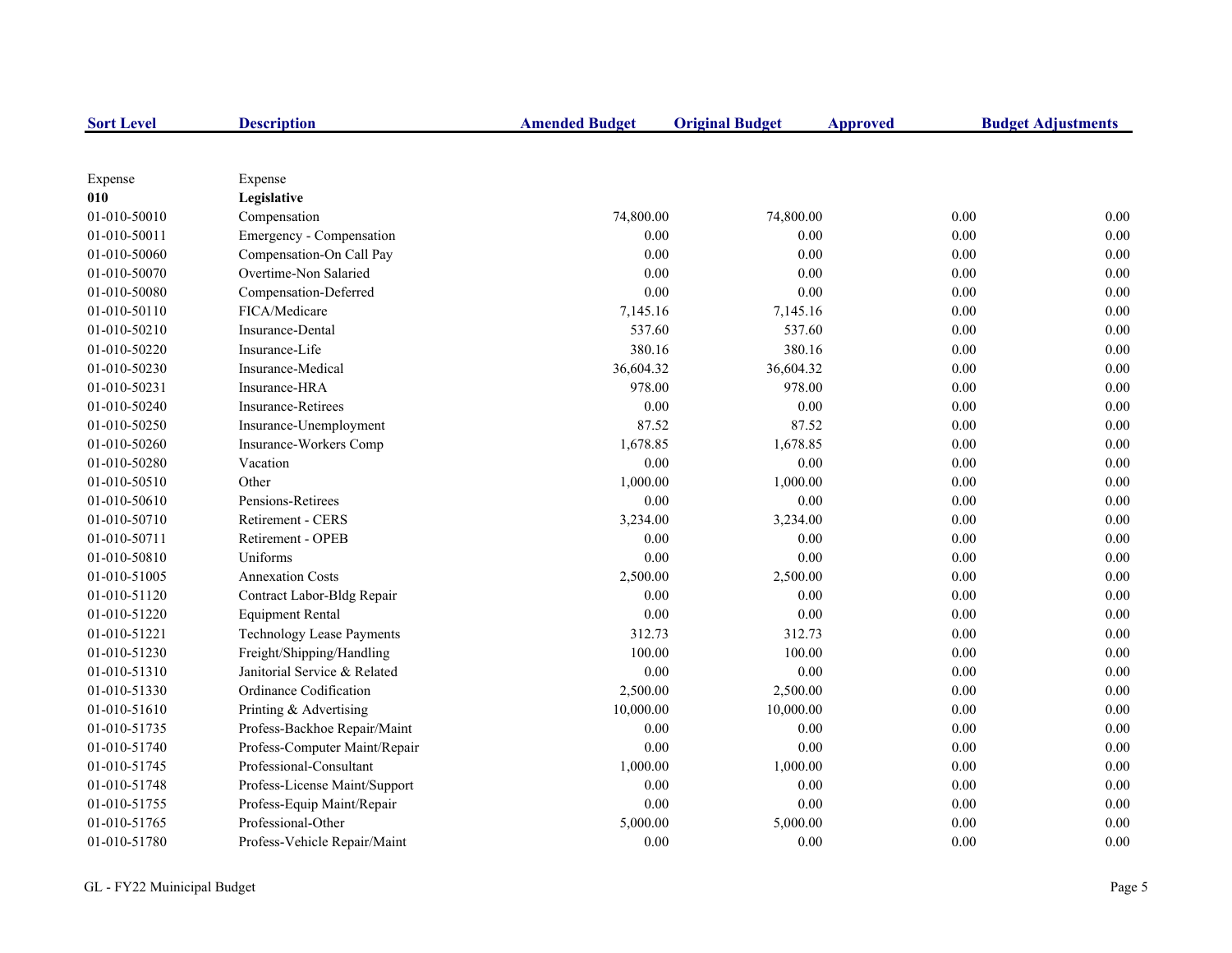| <b>Sort Level</b>            | <b>Description</b>                         | <b>Amended Budget</b> | <b>Original Budget</b> | <b>Approved</b> | <b>Budget Adjustments</b> |
|------------------------------|--------------------------------------------|-----------------------|------------------------|-----------------|---------------------------|
|                              |                                            |                       |                        |                 |                           |
| 01-010-51850<br>01-010-51910 | <b>Test Analysis</b><br>Utilities-Electric | 0.00<br>0.00          | 0.00<br>0.00           | 0.00            | 0.00<br>0.00              |
|                              |                                            |                       |                        | 0.00            |                           |
| 01-010-51920                 | Utilities-Nat Gas/Propane                  | 0.00                  | 0.00                   | 0.00            | 0.00                      |
| 01-010-51930                 | Utilities- Warning Sirens                  | 2,000.00              | 2,000.00               | 0.00            | 0.00                      |
| 01-010-51940                 | Utilities-Communications                   | 1,020.00              | 1,020.00               | 0.00            | 0.00                      |
| 01-010-51950                 | Utilities-Water/Sewer                      | 60.00                 | 60.00                  | 0.00            | 0.00                      |
| 01-010-52020                 | Supplies-Bldg Maint/Repair                 | 500.00                | 500.00                 | 0.00            | 0.00                      |
| 01-010-52060                 | Supplies-Computer/Copier/Print             | 250.00                | 250.00                 | 0.00            | 0.00                      |
| 01-010-52110                 | Equipment (Under \$2,000 Each)             | 2,000.00              | 2,000.00               | 0.00            | 0.00                      |
| 01-010-52120                 | Supplies-Equip Maint/Repair                | 0.00                  | 0.00                   | 0.00            | 0.00                      |
| 01-010-52250                 | Fuel, Oil, Fluids                          | 0.00                  | 0.00                   | 0.00            | 0.00                      |
| 01-010-52350                 | Supplies-Janitorial                        | 0.00                  | 0.00                   | 0.00            | 0.00                      |
| 01-010-52700                 | Supplies-Office                            | 250.00                | 250.00                 | 0.00            | 0.00                      |
| 01-010-52750                 | Supplies-Other                             | 250.00                | 250.00                 | 0.00            | 0.00                      |
| 01-010-52840                 | Postage-Meter & Related                    | 0.00                  | 0.00                   | 0.00            | 0.00                      |
| 01-010-52865                 | Supplies-Safety/Protective                 | 0.00                  | 0.00                   | 0.00            | 0.00                      |
| 01-010-52890                 | Software                                   | 0.00                  | 0.00                   | 0.00            | 0.00                      |
| 01-010-52950                 | Vehicle-Supplies Repair/Maint              | 0.00                  | 0.00                   | 0.00            | 0.00                      |
| 01-010-53101                 | Fines & Penalties                          | 0.00                  | 0.00                   | 0.00            | 0.00                      |
| 01-010-53375                 | Character CTS/Proj Graduation              | 1,000.00              | 1,000.00               | 0.00            | 0.00                      |
| 01-010-53450                 | Coffee, Tea & Related                      | 100.00                | 100.00                 | 0.00            | 0.00                      |
| 01-010-53460                 | Conference/Train/School                    | 2,000.00              | 2,000.00               | 0.00            | 0.00                      |
| 01-010-53470                 | Dues & Subscriptions                       | 11,500.00             | 11,500.00              | 0.00            | 0.00                      |
| 01-010-53500                 | Easements                                  | 0.00                  | 0.00                   | 0.00            | 0.00                      |
| 01-010-53507                 | Government CATV A/V Costs                  | 2,700.00              | 2,700.00               | 0.00            | 0.00                      |
| 01-010-53600                 | Miscellaneous                              | 250.00                | 250.00                 | 0.00            | 0.00                      |
| 01-010-53850                 | Travel/Lodging/Meals                       | 7,500.00              | 7,500.00               | 0.00            | 0.00                      |
| 010                          | Legislative                                | 179,238.34            | 179,238.34             | 0.00            | 0.00                      |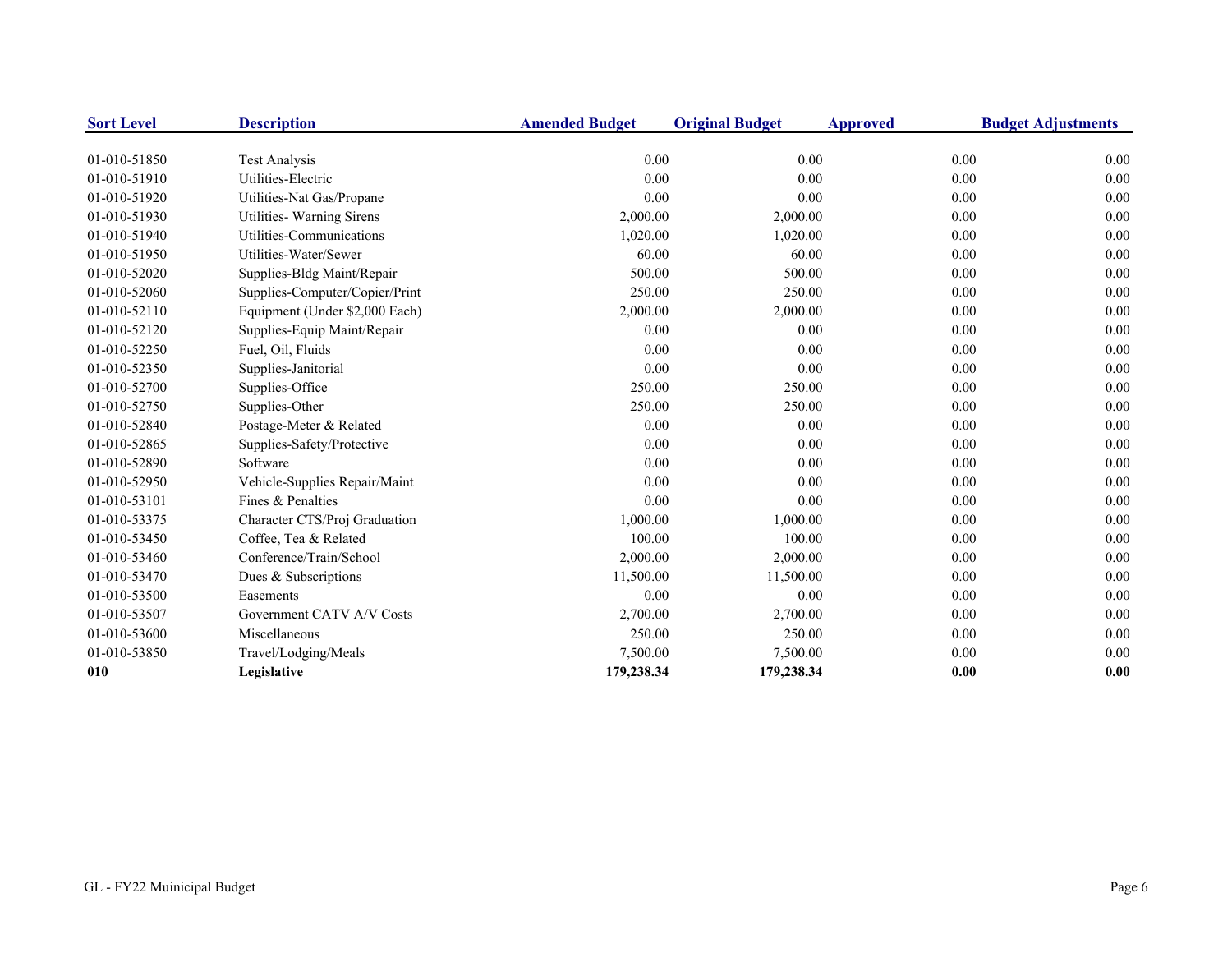| <b>Sort Level</b> | <b>Description</b>               | <b>Amended Budget</b> | <b>Original Budget</b> | <b>Approved</b> | <b>Budget Adjustments</b> |
|-------------------|----------------------------------|-----------------------|------------------------|-----------------|---------------------------|
|                   |                                  |                       |                        |                 |                           |
| 011               | <b>Administration</b>            |                       |                        |                 |                           |
| 01-011-50010      | Compensation                     | 215,335.21            | 215,335.21             | 0.00            | 0.00                      |
| 01-011-50011      | Emergency - Compensation         | 0.00                  | 0.00                   | 0.00            | 0.00                      |
| 01-011-50060      | Compensation-On Call Pay         | 0.00                  | 0.00                   | 0.00            | $0.00\,$                  |
| 01-011-50070      | Overtime-Non Salaried            | 1,418.61              | 1,418.61               | 0.00            | 0.00                      |
| 01-011-50080      | Compensation-Deferred            | 6,141.72              | 6,141.72               | 0.00            | 0.00                      |
| 01-011-50090      | Compensation-Vehicle Allowance   | $0.00\,$              | $0.00\,$               | 0.00            | 0.00                      |
| 01-011-50110      | FICA/Medicare                    | 15,130.44             | 15,130.44              | 0.00            | 0.00                      |
| 01-011-50210      | Insurance-Dental                 | 792.36                | 792.36                 | 0.00            | 0.00                      |
| 01-011-50220      | Insurance-Life                   | 1,128.92              | 1,128.92               | 0.00            | 0.00                      |
| 01-011-50230      | Insurance-Medical                | 36,868.74             | 36,868.74              | 0.00            | 0.00                      |
| 01-011-50231      | Insurance-HRA                    | 2,531.88              | 2,531.88               | 0.00            | 0.00                      |
| 01-011-50240      | <b>Insurance-Retirees</b>        | 29,352.36             | 29,352.36              | 0.00            | 0.00                      |
| 01-011-50250      | Insurance-Unemployment           | 253.60                | 253.60                 | 0.00            | 0.00                      |
| 01-011-50260      | Insurance-Workers Comp           | 4,986.99              | 4,986.99               | 0.00            | 0.00                      |
| 01-011-50280      | Vacation                         | 0.00                  | 0.00                   | 0.00            | 0.00                      |
| 01-011-50510      | Other                            | 12,000.00             | 12,000.00              | 0.00            | 0.00                      |
| 01-011-50610      | Pensions-Retirees                | 7,200.00              | 7,200.00               | 0.00            | 0.00                      |
| 01-011-50710      | Retirement - CERS                | 58,415.24             | 58,415.24              | 0.00            | 0.00                      |
| 01-011-50711      | Retirement - OPEB                | 0.00                  | 0.00                   | 0.00            | 0.00                      |
| 01-011-50810      | Uniforms                         | 250.00                | 250.00                 | 0.00            | 0.00                      |
| 01-011-51120      | Contract Labor-Bldg Repair       | 2,500.00              | 2,500.00               | 0.00            | 0.00                      |
| 01-011-51121      | Leasehold Maint/Repair           | 5,000.00              | 5,000.00               | 0.00            | $0.00\,$                  |
| 01-011-51220      | <b>Equipment Rental</b>          | 0.00                  | 0.00                   | 0.00            | 0.00                      |
| 01-011-51221      | <b>Technology Lease Payments</b> | 1,660.68              | 1,660.68               | 0.00            | 0.00                      |
| 01-011-51230      | Freight/Shipping/Handling        | 200.00                | 200.00                 | 0.00            | 0.00                      |
| 01-011-51310      | Janitorial Service & Related     | 1,500.00              | 1,500.00               | 0.00            | 0.00                      |
| 01-011-51510      | Physicals/Rests/Vaccines         | 1,000.00              | 1,000.00               | 0.00            | 0.00                      |
| 01-011-51610      | Printing & Advertising           | 1,000.00              | 1,000.00               | 0.00            | 0.00                      |
| 01-011-51735      | Profess-Backhoe Repair/Maint     | 0.00                  | 0.00                   | 0.00            | 0.00                      |
| 01-011-51740      | Profess-Computer Maint/Repair    | 0.00                  | 0.00                   | 0.00            | 0.00                      |
| 01-011-51745      | Professional-Consultant          | 12,500.00             | 12,500.00              | 0.00            | 0.00                      |
| 01-011-51748      | Profess-License Maint/Support    | 22,320.00             | 22,320.00              | 0.00            | 0.00                      |
| 01-011-51755      | Profess-Equip Maint/Repair       | 2,000.00              | 2,000.00               | 0.00            | 0.00                      |
| 01-011-51765      | Professional-Other               | 17,000.00             | 17,000.00              | 0.00            | 0.00                      |
| 01-011-51780      | Profess-Vehicle Repair/Maint     | 0.00                  | 0.00                   | 0.00            | 0.00                      |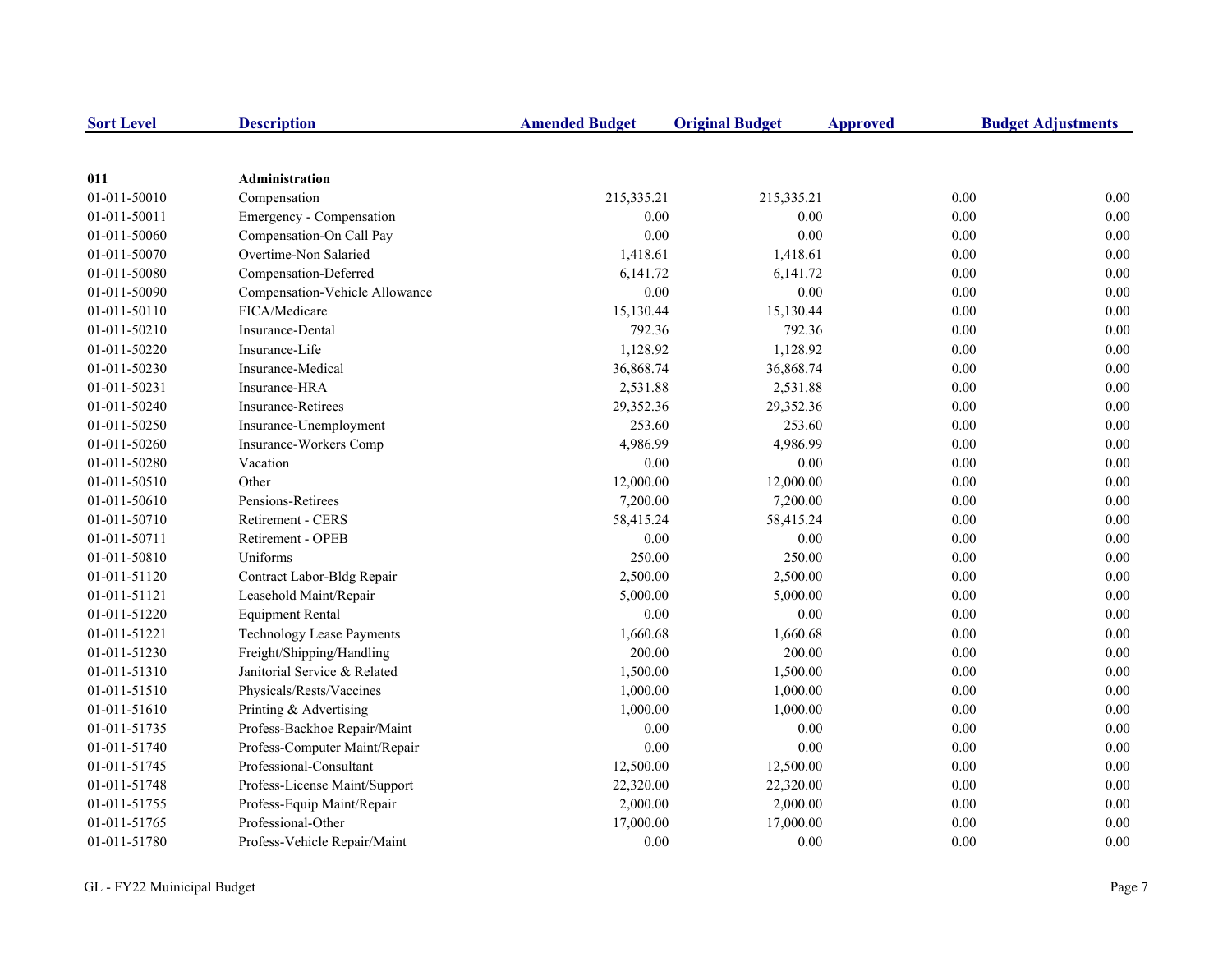| <b>Sort Level</b> | <b>Description</b>             | <b>Amended Budget</b> | <b>Original Budget</b> | <b>Approved</b> | <b>Budget Adjustments</b> |
|-------------------|--------------------------------|-----------------------|------------------------|-----------------|---------------------------|
| 01-011-51850      | <b>Test Analysis</b>           | 0.00                  | 0.00                   | 0.00            | 0.00                      |
| 01-011-51910      | Utilities-Electric             | 0.00                  | 0.00                   | 0.00            | 0.00                      |
| 01-011-51920      | Utilities-Nat Gas/Propane      | 0.00                  | 0.00                   | 0.00            | 0.00                      |
| 01-011-51940      | Utilities-Communications       | 3,800.00              | 3,800.00               | 0.00            | 0.00                      |
| 01-011-51950      | Utilities-Water/Sewer          | 0.00                  | 0.00                   | 0.00            | 0.00                      |
| 01-011-52020      | Supplies-Bldg Maint/Repair     | 500.00                | 500.00                 | 0.00            | 0.00                      |
| 01-011-52060      | Supplies-Computer/Copier/Print | 1,000.00              | 1,000.00               | 0.00            | 0.00                      |
| 01-011-52110      | Equipment (Under \$2,000 Each) | 1,000.00              | 1,000.00               | 0.00            | 0.00                      |
| 01-011-52120      | Supplies-Equip Maint/Repair    | 250.00                | 250.00                 | 0.00            | 0.00                      |
| 01-011-52250      | Fuel, Oil, Fluids              | 0.00                  | 0.00                   | 0.00            | 0.00                      |
| 01-011-52350      | Supplies-Janitorial            | 1,000.00              | 1,000.00               | 0.00            | 0.00                      |
| 01-011-52700      | Supplies-Office                | 1,000.00              | 1,000.00               | 0.00            | 0.00                      |
| 01-011-52750      | Supplies-Other                 | 250.00                | 250.00                 | 0.00            | 0.00                      |
| 01-011-52840      | Postage-Meter & Related        | 250.00                | 250.00                 | 0.00            | 0.00                      |
| 01-011-52865      | Supplies-Safety/Protective     | 1,500.00              | 1,500.00               | 0.00            | 0.00                      |
| 01-011-52890      | Software                       | 6,000.00              | 6,000.00               | 0.00            | 0.00                      |
| 01-011-52950      | Vehicle-Supplies Repair/Maint  | 0.00                  | 0.00                   | 0.00            | 0.00                      |
| 01-011-53101      | Fines & Penalties              | 0.00                  | 0.00                   | 0.00            | 0.00                      |
| 01-011-53450      | Coffee, Tea & Related          | 150.00                | 150.00                 | 0.00            | 0.00                      |
| 01-011-53460      | Conference/Train/School        | 23,000.00             | 23,000.00              | 0.00            | 0.00                      |
| 01-011-53470      | Dues & Subscriptions           | 1,000.00              | 1,000.00               | 0.00            | 0.00                      |
| 01-011-53500      | Easements                      | 0.00                  | 0.00                   | 0.00            | 0.00                      |
| 01-011-53600      | Miscellaneous                  | 500.00                | 500.00                 | 0.00            | 0.00                      |
| 01-011-53850      | Travel/Lodging/Meals           | 3,500.00              | 3,500.00               | 0.00            | 0.00                      |
| 01-011-61500      | Depreciation                   | 0.00                  | 0.00                   | 0.00            | 0.00                      |
| 01-011-73550      | Reserve for Capital Improvmnt  | 30,000.00             | 30,000.00              | 0.00            | 0.00                      |
| 01-011-74100      | Buildings - Gen Govt           | 170,000.00            | 170,000.00             | 0.00            | 0.00                      |
| 01-011-74200      | Equipment - Gen govt           | 7,000.00              | 7,000.00               | 0.00            | 0.00                      |
| 01-011-74300      | Land & Improvmnts-Gen Govt     | 430,069.08            | 430,069.08             | 0.00            | 0.00                      |
| 01-011-74400      | Plant In Service - Gen Govt    | 0.00                  | 0.00                   | 0.00            | 0.00                      |
| 01-011-74500      | Vehicles - Gen Govt            | 0.00                  | 0.00                   | 0.00            | 0.00                      |
| 011               | Administration                 | 1,140,255.83          | 1,140,255.83           | 0.00            | 0.00                      |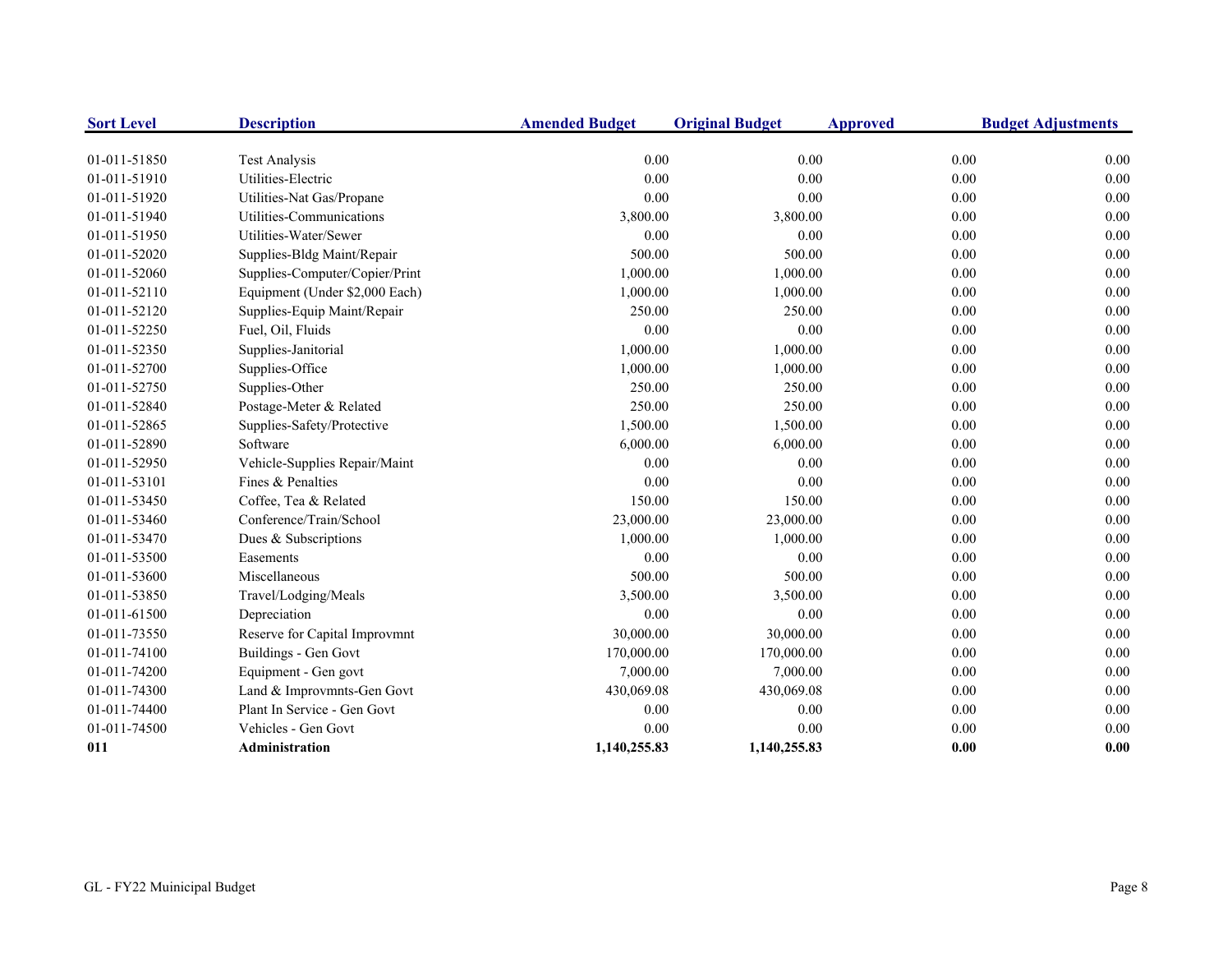| <b>Sort Level</b> | <b>Description</b>            | <b>Amended Budget</b> | <b>Original Budget</b> | <b>Approved</b> | <b>Budget Adjustments</b> |
|-------------------|-------------------------------|-----------------------|------------------------|-----------------|---------------------------|
|                   |                               |                       |                        |                 |                           |
| 012               | <b>Finance</b>                |                       |                        |                 |                           |
| 01-012-50010      | Compensation                  | 167,908.12            | 167,908.12             |                 | 0.00<br>0.00              |
| 01-012-50011      | Emergency - Compensation      | 0.00                  | 0.00                   |                 | 0.00<br>0.00              |
| 01-012-50060      | Compensation-On Call Pay      | 287.99                | 287.99                 |                 | 0.00<br>0.00              |
| 01-012-50070      | Overtime-Non Salaried         | 2,069.52              | 2,069.52               |                 | 0.00<br>0.00              |
| 01-012-50080      | Compensation-Deferred         | 2,447.12              | 2,447.12               |                 | 0.00<br>0.00              |
| 01-012-50110      | FICA/Medicare                 | 11,743.33             | 11,743.33              |                 | 0.00<br>0.00              |
| 01-012-50210      | Insurance-Dental              | 706.96                | 706.96                 |                 | 0.00<br>0.00              |
| 01-012-50220      | Insurance-Life                | 878.16                | 878.16                 |                 | 0.00<br>0.00              |
| 01-012-50230      | Insurance-Medical             | 44,028.89             | 44,028.89              |                 | 0.00<br>0.00              |
| 01-012-50231      | Insurance-HRA                 | 2,160.08              | 2,160.08               |                 | 0.00<br>0.00              |
| 01-012-50240      | Insurance-Retirees            | 0.00                  | 0.00                   |                 | 0.00<br>0.00              |
| 01-012-50250      | Insurance-Unemployment        | 198.99                | 198.99                 |                 | 0.00<br>0.00              |
| 01-012-50260      | Insurance-Workers Comp        | 3,881.66              | 3,881.66               |                 | 0.00<br>0.00              |
| 01-012-50280      | Vacation                      | 0.00                  | 0.00                   |                 | 0.00<br>0.00              |
| 01-012-50510      | Other                         | 0.00                  | 0.00                   |                 | 0.00<br>0.00              |
| 01-012-50610      | Pensions-Retirees             | 0.00                  | 0.00                   |                 | 0.00<br>0.00              |
| 01-012-50710      | Retirement - CERS             | 45,835.87             | 45,835.87              |                 | 0.00<br>0.00              |
| 01-012-50711      | Retirement - OPEB             | 0.00                  | 0.00                   |                 | 0.00<br>0.00              |
| 01-012-50810      | Uniforms                      | 0.00                  | 0.00                   |                 | 0.00<br>0.00              |
| 01-012-51120      | Contract Labor-Bldg Repair    | 5,000.00              | 5,000.00               |                 | 0.00<br>0.00              |
| 01-012-51220      | <b>Equipment Rental</b>       | 0.00                  | 0.00                   |                 | 0.00<br>0.00              |
| 01-012-51221      | Technology Lease Payments     | 3,692.43              | 3,692.43               |                 | 0.00<br>0.00              |
| 01-012-51230      | Freight/Shipping/Handling     | 1,500.00              | 1,500.00               |                 | 0.00<br>0.00              |
| 01-012-51310      | Janitorial Service & Related  | 1,500.00              | 1,500.00               |                 | 0.00<br>0.00              |
| 01-012-51510      | Physicals/Rests/Vaccines      | 0.00                  | 0.00                   |                 | 0.00<br>0.00              |
| 01-012-51610      | Printing & Advertising        | 12,000.00             | 12,000.00              |                 | 0.00<br>0.00              |
| 01-012-51710      | Profess-Accounting            | 20,000.00             | 20,000.00              |                 | 0.00<br>0.00              |
| 01-012-51725      | Profess-ADP Payroll           | 0.00                  | 0.00                   |                 | 0.00<br>0.00              |
| 01-012-51735      | Profess-Backhoe Repair/Maint  | 0.00                  | 0.00                   |                 | 0.00<br>0.00              |
| 01-012-51740      | Profess-Computer Maint/Repair | 300.00                | 300.00                 |                 | 0.00<br>0.00              |
| 01-012-51745      | Professional-Consultant       | 0.00                  | 0.00                   |                 | 0.00<br>0.00              |
| 01-012-51748      | Profess-License Maint/Support | 0.00                  | 0.00                   |                 | 0.00<br>0.00              |
| 01-012-51755      | Profess-Equip Maint/Repair    | 2,000.00              | 2,000.00               |                 | $0.00\,$<br>0.00          |
| 01-012-51760      | Profess - US Admin Flex Fees  | 6,000.00              | 6,000.00               |                 | 0.00<br>0.00              |
| 01-012-51765      | Professional-Other            | 500.00                | 500.00                 |                 | 0.00<br>0.00              |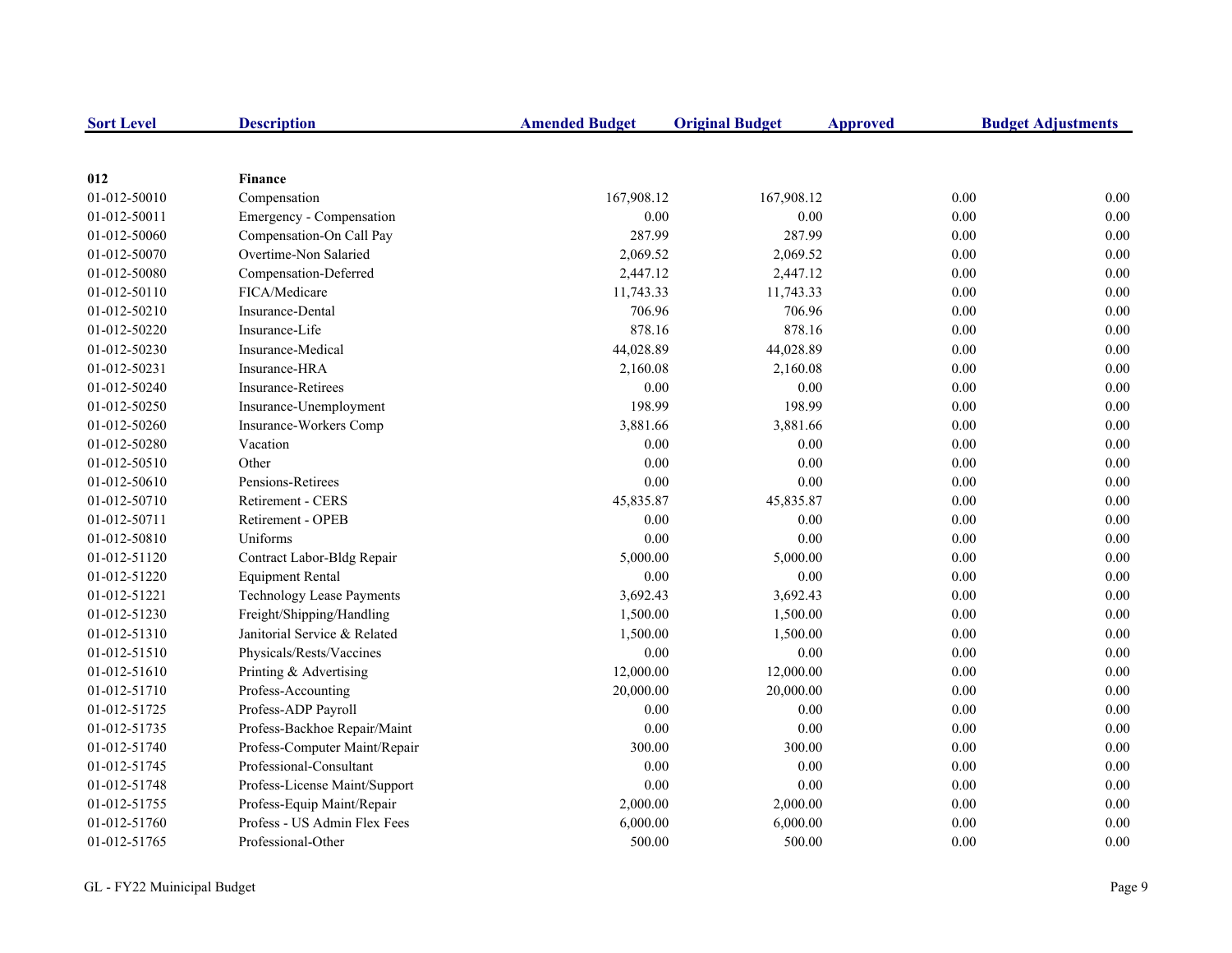| <b>Sort Level</b> | <b>Description</b>             | <b>Amended Budget</b> | <b>Original Budget</b> | <b>Approved</b> | <b>Budget Adjustments</b> |
|-------------------|--------------------------------|-----------------------|------------------------|-----------------|---------------------------|
| 01-012-51780      | Profess-Vehicle Repair/Maint   | 0.00                  | 0.00                   | 0.00            | 0.00                      |
| 01-012-51785      | <b>PVA</b> Assessment          | 40,000.00             | 40,000.00              | 0.00            | 0.00                      |
| 01-012-51790      | Mobile Data Terminal           | 0.00                  | 0.00                   | 0.00            | 0.00                      |
| 01-012-51850      | <b>Test Analysis</b>           | 0.00                  | 0.00                   | 0.00            | 0.00                      |
| 01-012-51910      | Utilities-Electric             | 20,000.00             | 20,000.00              | 0.00            | 0.00                      |
| 01-012-51920      | Utilities-Nat Gas/Propane      | 5,000.00              | 5,000.00               | 0.00            | 0.00                      |
| 01-012-51940      | Utilities-Communications       | 3,700.00              | 3,700.00               | 0.00            | 0.00                      |
| 01-012-51950      | Utilities-Water/Sewer          | 750.00                | 750.00                 | 0.00            | 0.00                      |
| 01-012-52020      | Supplies-Bldg Maint/Repair     | 2,000.00              | 2,000.00               | 0.00            | 0.00                      |
| 01-012-52060      | Supplies-Computer/Copier/Print | 2,000.00              | 2,000.00               | 0.00            | 0.00                      |
| 01-012-52110      | Equipment (Under \$2,000 Each) | 500.00                | 500.00                 | 0.00            | 0.00                      |
| 01-012-52120      | Supplies-Equip Maint/Repair    | 0.00                  | 0.00                   | 0.00            | 0.00                      |
| 01-012-52250      | Fuel, Oil, Fluids              | 0.00                  | 0.00                   | 0.00            | 0.00                      |
| 01-012-52350      | Supplies-Janitorial            | 1,200.00              | 1,200.00               | 0.00            | 0.00                      |
| 01-012-52700      | Supplies-Office                | 3,000.00              | 3,000.00               | 0.00            | 0.00                      |
| 01-012-52750      | Supplies-Other                 | 250.00                | 250.00                 | 0.00            | 0.00                      |
| 01-012-52840      | Postage-Meter & Related        | 20,000.00             | 20,000.00              | 0.00            | 0.00                      |
| 01-012-52845      | Postage-Bills & Notices        | 26,000.00             | 26,000.00              | 0.00            | 0.00                      |
| 01-012-52865      | Supplies-Safety/Protective     | 0.00                  | 0.00                   | 0.00            | 0.00                      |
| 01-012-52890      | Software                       | 23,250.00             | 23,250.00              | 0.00            | 0.00                      |
| 01-012-52950      | Vehicle-Supplies Repair/Maint  | 0.00                  | $0.00\,$               | 0.00            | 0.00                      |
| 01-012-53100      | <b>Bank Service Fees</b>       | 2,000.00              | 2,000.00               | 0.00            | 0.00                      |
| 01-012-53101      | Fines & Penalties              | 0.00                  | 0.00                   | 0.00            | 0.00                      |
| 01-012-53200      | Credit Card Merchant Fees      | 2,400.00              | 2,400.00               | 0.00            | 0.00                      |
| 01-012-53300      | <b>Building Rent</b>           | 0.00                  | 0.00                   | 0.00            | 0.00                      |
| 01-012-53375      | Character CTS/Proj Graduation  | 0.00                  | 0.00                   | 0.00            | 0.00                      |
| 01-012-53450      | Coffee, Tea & Related          | 100.00                | 100.00                 | 0.00            | 0.00                      |
| 01-012-53460      | Conference/Train/School        | 6,500.00              | 6,500.00               | 0.00            | 0.00                      |
| 01-012-53470      | Dues & Subscriptions           | 2,000.00              | 2,000.00               | 0.00            | 0.00                      |
| 01-012-53500      | Easements                      | 0.00                  | 0.00                   | 0.00            | 0.00                      |
| 01-012-53600      | Miscellaneous                  | 500.00                | 500.00                 | 0.00            | 0.00                      |
| 01-012-53850      | Travel/Lodging/Meals           | 5,000.00              | 5,000.00               | 0.00            | 0.00                      |
| 01-012-61500      | Depreciation                   | 0.00                  | $0.00\,$               | 0.00            | 0.00                      |
| 012               | Finance                        | 500,789.12            | 500,789.12             | 0.00            | 0.00                      |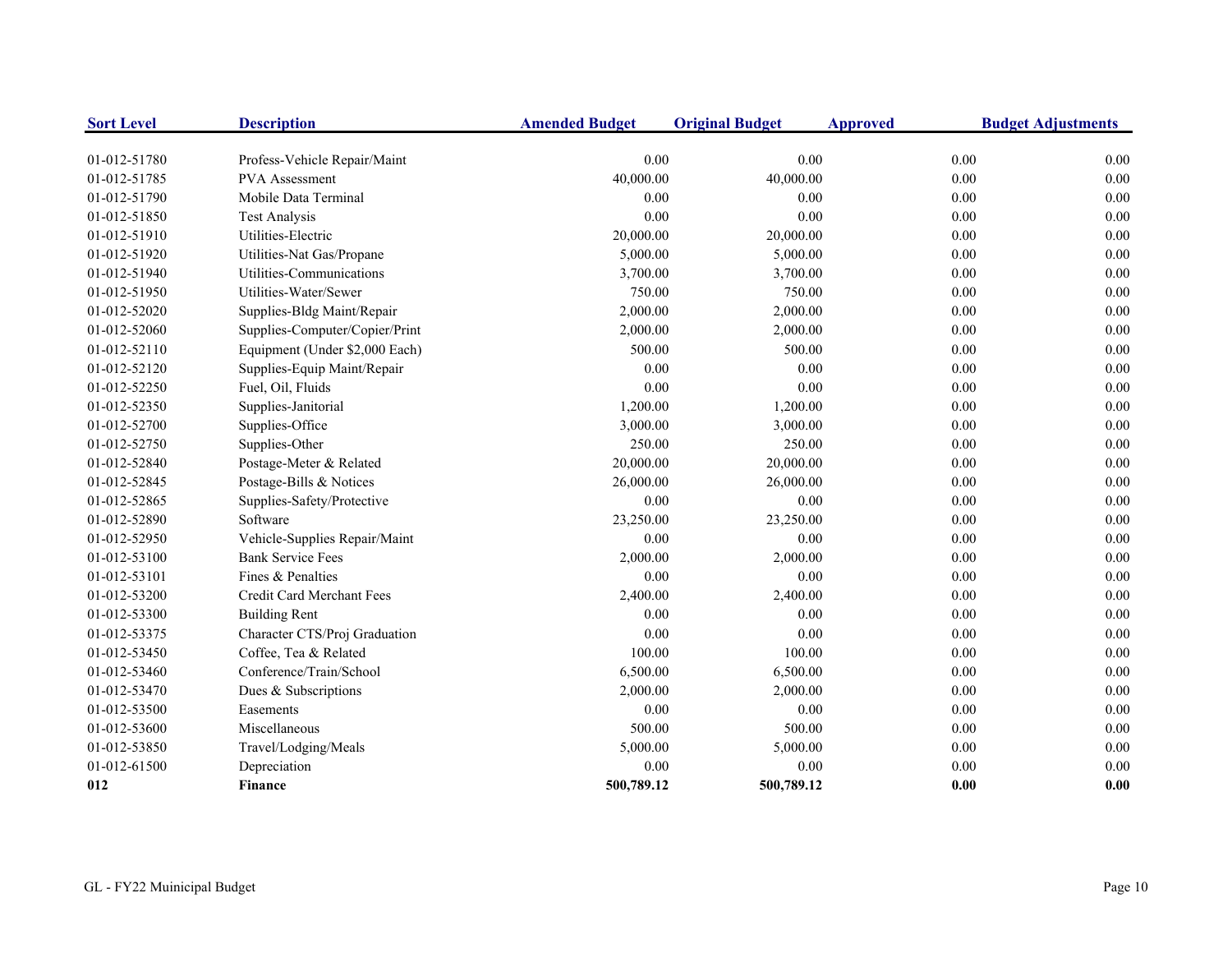| <b>Sort Level</b> | <b>Description</b>            | <b>Amended Budget</b> | <b>Original Budget</b> | <b>Approved</b> | <b>Budget Adjustments</b> |
|-------------------|-------------------------------|-----------------------|------------------------|-----------------|---------------------------|
|                   |                               |                       |                        |                 |                           |
| 013               | Legal                         |                       |                        |                 |                           |
| 01-013-50010      | Compensation                  | 140,102.62            | 140,102.62             |                 | 0.00<br>0.00              |
| 01-013-50060      | Compensation-On Call Pay      | 0.00                  | 0.00                   |                 | 0.00<br>0.00              |
| 01-013-50070      | Overtime-Non Salaried         | 0.00                  | 0.00                   |                 | $0.00\,$<br>0.00          |
| 01-013-50080      | Compensation-Deferred         | 7,005.12              | 7,005.12               |                 | 0.00<br>0.00              |
| 01-013-50110      | FICA/Medicare                 | 9,868.68              | 9,868.68               |                 | 0.00<br>0.00              |
| 01-013-50210      | Insurance-Dental              | 213.00                | 213.00                 |                 | 0.00<br>0.00              |
| 01-013-50220      | Insurance-Life                | 739.80                | 739.80                 |                 | 0.00<br>0.00              |
| 01-013-50230      | Insurance-Medical             | 25,803.60             | 25,803.60              |                 | 0.00<br>0.00              |
| 01-013-50231      | Insurance-HRA                 | 978.00                | 978.00                 |                 | 0.00<br>0.00              |
| 01-013-50240      | <b>Insurance-Retirees</b>     | 0.00                  | 0.00                   |                 | 0.00<br>0.00              |
| 01-013-50250      | Insurance-Unemployment        | 163.92                | 163.92                 |                 | 0.00<br>0.00              |
| 01-013-50260      | Insurance-Workers Comp        | 3,266.81              | 3,266.81               |                 | 0.00<br>0.00              |
| 01-013-50280      | Vacation                      | 0.00                  | 0.00                   |                 | 0.00<br>0.00              |
| 01-013-50510      | Other                         | 0.00                  | 0.00                   |                 | 0.00<br>0.00              |
| 01-013-50610      | Pensions-Retirees             | 0.00                  | 0.00                   |                 | 0.00<br>0.00              |
| 01-013-50710      | <b>Retirement - CERS</b>      | 37,757.64             | 37,757.64              |                 | 0.00<br>0.00              |
| 01-013-50711      | Retirement - OPEB             | 0.00                  | 0.00                   |                 | 0.00<br>0.00              |
| 01-013-50810      | Uniforms                      | 0.00                  | 0.00                   |                 | 0.00<br>0.00              |
| 01-013-51120      | Contract Labor-Bldg Repair    | 0.00                  | 0.00                   |                 | 0.00<br>0.00              |
| 01-013-51220      | <b>Equipment Rental</b>       | 0.00                  | 0.00                   |                 | 0.00<br>0.00              |
| 01-013-51230      | Freight/Shipping/Handling     | 0.00                  | 0.00                   |                 | 0.00<br>0.00              |
| 01-013-51310      | Janitorial Service & Related  | 0.00                  | 0.00                   |                 | 0.00<br>0.00              |
| 01-013-51510      | Physicals/Rests/Vaccines      | 0.00                  | 0.00                   |                 | 0.00<br>0.00              |
| 01-013-51610      | Printing & Advertising        | 0.00                  | 0.00                   |                 | 0.00<br>0.00              |
| 01-013-51735      | Profess-Backhoe Repair/Maint  | 0.00                  | 0.00                   |                 | 0.00<br>0.00              |
| 01-013-51740      | Profess-Computer Maint/Repair | $0.00\,$              | 0.00                   |                 | 0.00<br>0.00              |
| 01-013-51745      | Professional-Consultant       | 12,000.00             | 12,000.00              |                 | 0.00<br>0.00              |
| 01-013-51748      | Profess-License Maint/Support | 0.00                  | 0.00                   |                 | 0.00<br>0.00              |
| 01-013-51755      | Profess-Equip Maint/Repair    | 0.00                  | 0.00                   |                 | 0.00<br>0.00              |
| 01-013-51765      | Professional-Other            | 2,500.00              | 2,500.00               |                 | 0.00<br>0.00              |
| 01-013-51780      | Profess-Vehicle Repair/Maint  | 0.00                  | 0.00                   |                 | 0.00<br>0.00              |
| 01-013-51850      | <b>Test Analysis</b>          | 0.00                  | 0.00                   |                 | 0.00<br>0.00              |
| 01-013-51910      | Utilities-Electric            | 0.00                  | 0.00                   |                 | 0.00<br>0.00              |
| 01-013-51920      | Utilities-Nat Gas/Propane     | 0.00                  | 0.00                   |                 | 0.00<br>0.00              |
| 01-013-51940      | Utilities-Communications      | 0.00                  | 0.00                   |                 | 0.00<br>0.00              |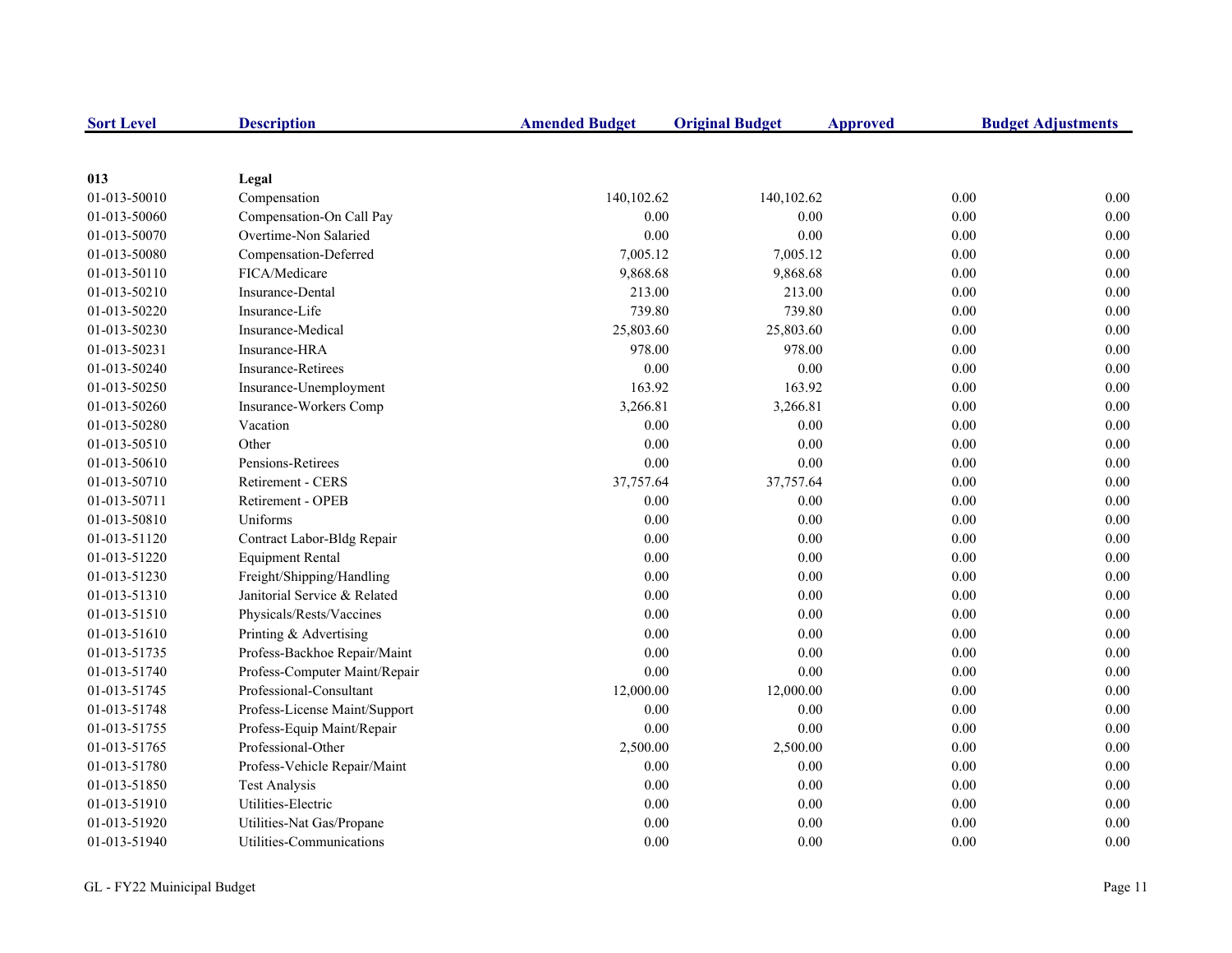| <b>Sort Level</b> | <b>Description</b>             | <b>Amended Budget</b> | <b>Original Budget</b> | <b>Approved</b> | <b>Budget Adjustments</b> |
|-------------------|--------------------------------|-----------------------|------------------------|-----------------|---------------------------|
|                   |                                |                       |                        |                 |                           |
| 01-013-51950      | Utilities-Water/Sewer          | 0.00                  | 0.00                   | 0.00            | 0.00                      |
| 01-013-52020      | Supplies-Bldg Maint/Repair     | 0.00                  | 0.00                   | 0.00            | 0.00                      |
| 01-013-52060      | Supplies-Computer/Copier/Print | 0.00                  | 0.00                   | 0.00            | 0.00                      |
| 01-013-52110      | Equipment (Under \$2,000 Each) | 0.00                  | 0.00                   | 0.00            | 0.00                      |
| 01-013-52120      | Supplies-Equip Maint/Repair    | 0.00                  | 0.00                   | 0.00            | 0.00                      |
| 01-013-52250      | Fuel, Oil, Fluids              | 0.00                  | 0.00                   | 0.00            | 0.00                      |
| 01-013-52350      | Supplies-Janitorial            | 0.00                  | 0.00                   | 0.00            | 0.00                      |
| 01-013-52700      | Supplies-Office                | 3,500.00              | 3,500.00               | 0.00            | 0.00                      |
| 01-013-52750      | Supplies-Other                 | 0.00                  | 0.00                   | 0.00            | 0.00                      |
| 01-013-52840      | Postage-Meter & Related        | 0.00                  | 0.00                   | 0.00            | 0.00                      |
| 01-013-52865      | Supplies-Safety/Protective     | 0.00                  | 0.00                   | 0.00            | 0.00                      |
| 01-013-52890      | Software                       | 0.00                  | 0.00                   | 0.00            | 0.00                      |
| 01-013-52950      | Vehicle-Supplies Repair/Maint  | 0.00                  | 0.00                   | 0.00            | 0.00                      |
| 01-013-53450      | Coffee, Tea & Related          | 0.00                  | 0.00                   | 0.00            | 0.00                      |
| 01-013-53460      | Conference/Train/School        | 500.00                | 500.00                 | 0.00            | 0.00                      |
| 01-013-53470      | Dues & Subscriptions           | 7,000.00              | 7,000.00               | 0.00            | 0.00                      |
| 01-013-53500      | Easements                      | 0.00                  | 0.00                   | 0.00            | 0.00                      |
| 01-013-53600      | Miscellaneous                  | 250.00                | 250.00                 | 0.00            | 0.00                      |
| 01-013-53850      | Travel/Lodging/Meals           | 500.00                | 500.00                 | 0.00            | 0.00                      |
| 01-013-54200      | Insurance & Bonds              | 23,797.43             | 23,797.43              | 0.00            | 0.00                      |
| 01-013-54300      | Ins. Claims/Deductibles        | 15,000.00             | 15,000.00              | 0.00            | 0.00                      |
| 01-013-54400      | Profess-Other Legal            | 2,500.00              | 2,500.00               | 0.00            | 0.00                      |
| 01-013-54450      | Property Foreclosure Expense   | 35,000.00             | 35,000.00              | 0.00            | 0.00                      |
| 01-013-54490      | Judgements/Settlements         | 5,000.00              | 5,000.00               | 0.00            | 0.00                      |
| 013               | Legal                          | 333,446.62            | 333,446.62             | 0.00            | 0.00                      |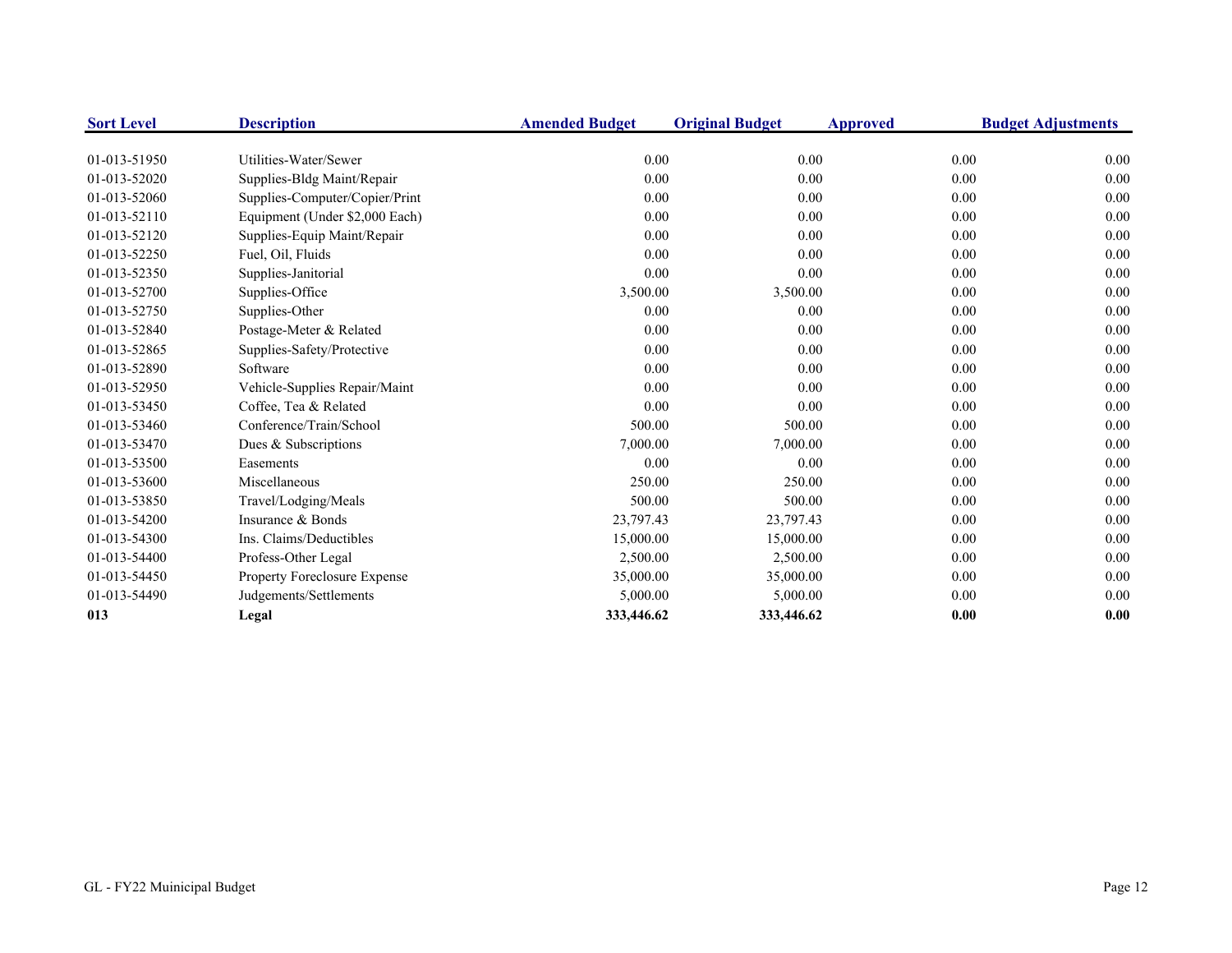| <b>Sort Level</b> | <b>Description</b>            | <b>Amended Budget</b> | <b>Original Budget</b> | <b>Approved</b> | <b>Budget Adjustments</b> |
|-------------------|-------------------------------|-----------------------|------------------------|-----------------|---------------------------|
|                   |                               |                       |                        |                 |                           |
| 014               | <b>Police Admin Sworn</b>     |                       |                        |                 |                           |
| 01-014-50010      | Compensation                  | 162,349.76            | 162,349.76             | 0.00            | 0.00                      |
| 01-014-50011      | Emergency - Compensation      | 0.00                  | 0.00                   | 0.00            | 0.00                      |
| 01-014-50060      | Compensation-On Call Pay      | 0.00                  | 0.00                   | 0.00            | $0.00\,$                  |
| 01-014-50070      | Overtime-Non Salaried         | 0.00                  | 0.00                   | 0.00            | 0.00                      |
| 01-014-50080      | Compensation-Deferred         | 0.00                  | 0.00                   | 0.00            | 0.00                      |
| 01-014-50110      | FICA/Medicare                 | 10,891.92             | 10,891.92              | 0.00            | 0.00                      |
| 01-014-50210      | <b>Insurance-Dental</b>       | 542.88                | 542.88                 | 0.00            | 0.00                      |
| 01-014-50220      | Insurance-Life                | 851.76                | 851.76                 | 0.00            | 0.00                      |
| 01-014-50230      | Insurance-Medical             | 27,412.80             | 27,412.80              | 0.00            | 0.00                      |
| 01-014-50231      | Insurance-HRA                 | 1,956.24              | 1,956.24               | 0.00            | 0.00                      |
| 01-014-50240      | Insurance-Retirees            | 0.00                  | $0.00\,$               | 0.00            | 0.00                      |
| 01-014-50250      | Insurance-Unemployment        | 189.95                | 189.95                 | 0.00            | 0.00                      |
| 01-014-50260      | Insurance-Workers Comp        | 3,762.24              | 3,762.24               | 0.00            | 0.00                      |
| 01-014-50280      | Vacation                      | 0.00                  | 0.00                   | 0.00            | 0.00                      |
| 01-014-50310      | <b>KLEFPF</b> Incentive       | $0.00\,$              | 0.00                   | 0.00            | 0.00                      |
| 01-014-50510      | Other                         | 0.00                  | 0.00                   | 0.00            | 0.00                      |
| 01-014-50610      | Pensions-Retirees             | 0.00                  | 0.00                   | 0.00            | 0.00                      |
| 01-014-50710      | Retirement - CERS             | 71,969.56             | 71,969.56              | 0.00            | 0.00                      |
| 01-014-50711      | Retirement - OPEB             | 0.00                  | 0.00                   | 0.00            | 0.00                      |
| 01-014-50810      | Uniforms                      | 2,500.00              | 2,500.00               | 0.00            | 0.00                      |
| 01-014-50811      | Uniforms-NEW HIRE             | 0.00                  | 0.00                   | 0.00            | 0.00                      |
| 01-014-51120      | Contract Labor-Bldg Repair    | 0.00                  | $0.00\,$               | 0.00            | $0.00\,$                  |
| 01-014-51220      | <b>Equipment Rental</b>       | 0.00                  | 0.00                   | 0.00            | 0.00                      |
| 01-014-51221      | Technology Lease Payments     | $0.00\,$              | 0.00                   | 0.00            | 0.00                      |
| 01-014-51230      | Freight/Shipping/Handling     | 100.00                | 100.00                 | 0.00            | 0.00                      |
| 01-014-51310      | Janitorial Service & Related  | 0.00                  | 0.00                   | 0.00            | 0.00                      |
| 01-014-51510      | Physicals/Rests/Vaccines      | 0.00                  | 0.00                   | 0.00            | 0.00                      |
| 01-014-51610      | Printing & Advertising        | 150.00                | 150.00                 | 0.00            | 0.00                      |
| 01-014-51735      | Profess-Equip Repair/Maint    | 0.00                  | 0.00                   | 0.00            | 0.00                      |
| 01-014-51740      | Profess-Computer Maint/Repair | 0.00                  | 0.00                   | 0.00            | 0.00                      |
| 01-014-51745      | Professional-Consultant       | 0.00                  | 0.00                   | 0.00            | 0.00                      |
| 01-014-51748      | Profess-License Maint/Support | 0.00                  | 0.00                   | 0.00            | 0.00                      |
| 01-014-51755      | Profess-Equip Maint/Repair    | 150.00                | 150.00                 | 0.00            | 0.00                      |
| 01-014-51765      | Professional-Other            | 500.00                | 500.00                 | 0.00            | 0.00                      |
| 01-014-51780      | Profess-Vehicle Repair/Maint  | 2,500.00              | 2,500.00               | 0.00            | 0.00                      |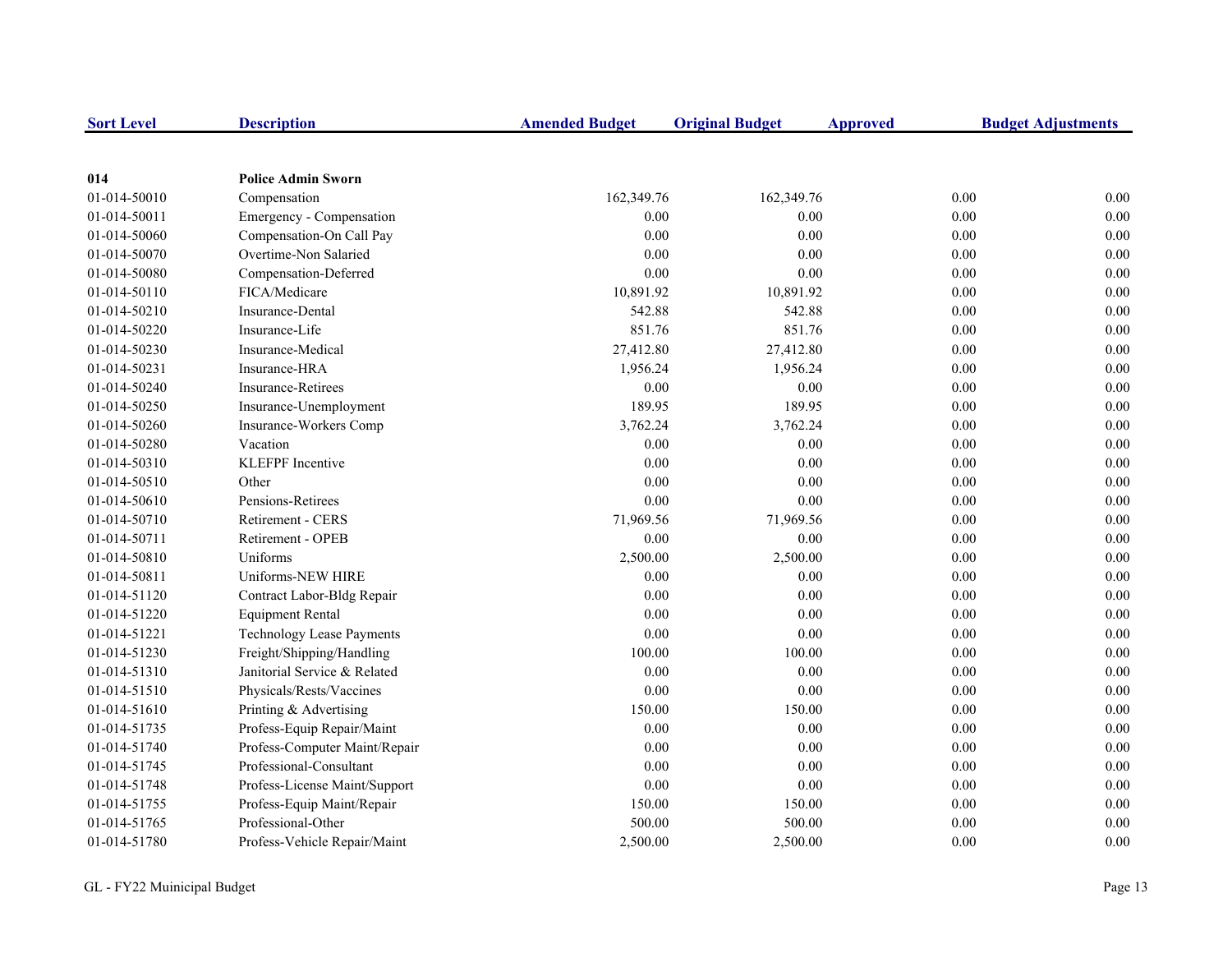| <b>Sort Level</b> | <b>Description</b>             | <b>Amended Budget</b> | <b>Original Budget</b> | <b>Approved</b> | <b>Budget Adjustments</b> |
|-------------------|--------------------------------|-----------------------|------------------------|-----------------|---------------------------|
| 01-014-51850      | Test Analysis                  | 0.00                  | 0.00                   | 0.00            | 0.00                      |
| 01-014-51875      | PD Undercover Purchases        | 0.00                  | 0.00                   | 0.00            | 0.00                      |
| 01-014-51910      | Utilities-Electric             | 0.00                  | 0.00                   | 0.00            | 0.00                      |
| 01-014-51920      | Utilities-Nat Gas/Propane      | 0.00                  | 0.00                   | 0.00            | 0.00                      |
| 01-014-51940      | Utilities-Communications       | 1,200.00              |                        | 0.00            | 0.00                      |
|                   |                                |                       | 1,200.00               |                 |                           |
| 01-014-51950      | Utilities-Water/Sewer          | 0.00                  | 0.00                   | 0.00            | 0.00                      |
| 01-014-52020      | Supplies-Bldg Maint/Repair     | 0.00                  | 0.00                   | 0.00            | 0.00                      |
| 01-014-52060      | Supplies-Computer/Copier/Print | 0.00                  | 0.00                   | 0.00            | 0.00                      |
| 01-014-52110      | Equipment (Under \$2,000 Each) | 500.00                | 500.00                 | 0.00            | 0.00                      |
| 01-014-52120      | Supplies-Equip Maint/Repair    | 150.00                | 150.00                 | 0.00            | 0.00                      |
| 01-014-52250      | Fuel, Oil, Fluids              | 2,200.00              | 2,200.00               | 0.00            | 0.00                      |
| 01-014-52310      | Gravel/Rock                    | 0.00                  | 0.00                   | 0.00            | 0.00                      |
| 01-014-52350      | Supplies-Janitorial            | 50.00                 | 50.00                  | 0.00            | 0.00                      |
| 01-014-52700      | Supplies-Office                | 0.00                  | 0.00                   | 0.00            | 0.00                      |
| 01-014-52750      | Supplies-Other                 | 175.00                | 175.00                 | 0.00            | 0.00                      |
| 01-014-52840      | Postage-Meter & Related        | 0.00                  | 0.00                   | 0.00            | 0.00                      |
| 01-014-52865      | Supplies-Safety/Protective     | 0.00                  | 0.00                   | 0.00            | 0.00                      |
| 01-014-52890      | Software                       | 100.00                | 100.00                 | 0.00            | 0.00                      |
| 01-014-52950      | Vehicle-Supplies Repair/Maint  | 150.00                | 150.00                 | 0.00            | 0.00                      |
| 01-014-53450      | Coffee, Tea & Related          | 0.00                  | 0.00                   | 0.00            | 0.00                      |
| 01-014-53460      | Conference/Train/School        | 500.00                | 500.00                 | 0.00            | 0.00                      |
| 01-014-53470      | Dues & Subscriptions           | 500.00                | 500.00                 | 0.00            | 0.00                      |
| 01-014-53500      | Easements                      | 0.00                  | 0.00                   | 0.00            | 0.00                      |
| 01-014-53600      | Miscellaneous                  | 0.00                  | 0.00                   | 0.00            | 0.00                      |
| 01-014-53850      | Travel/Lodging/Meals           | 1,000.00              | 1,000.00               | 0.00            | 0.00                      |
| 014               | <b>Police Admin Sworn</b>      | 292,352.11            | 292,352.11             | 0.00            | 0.00                      |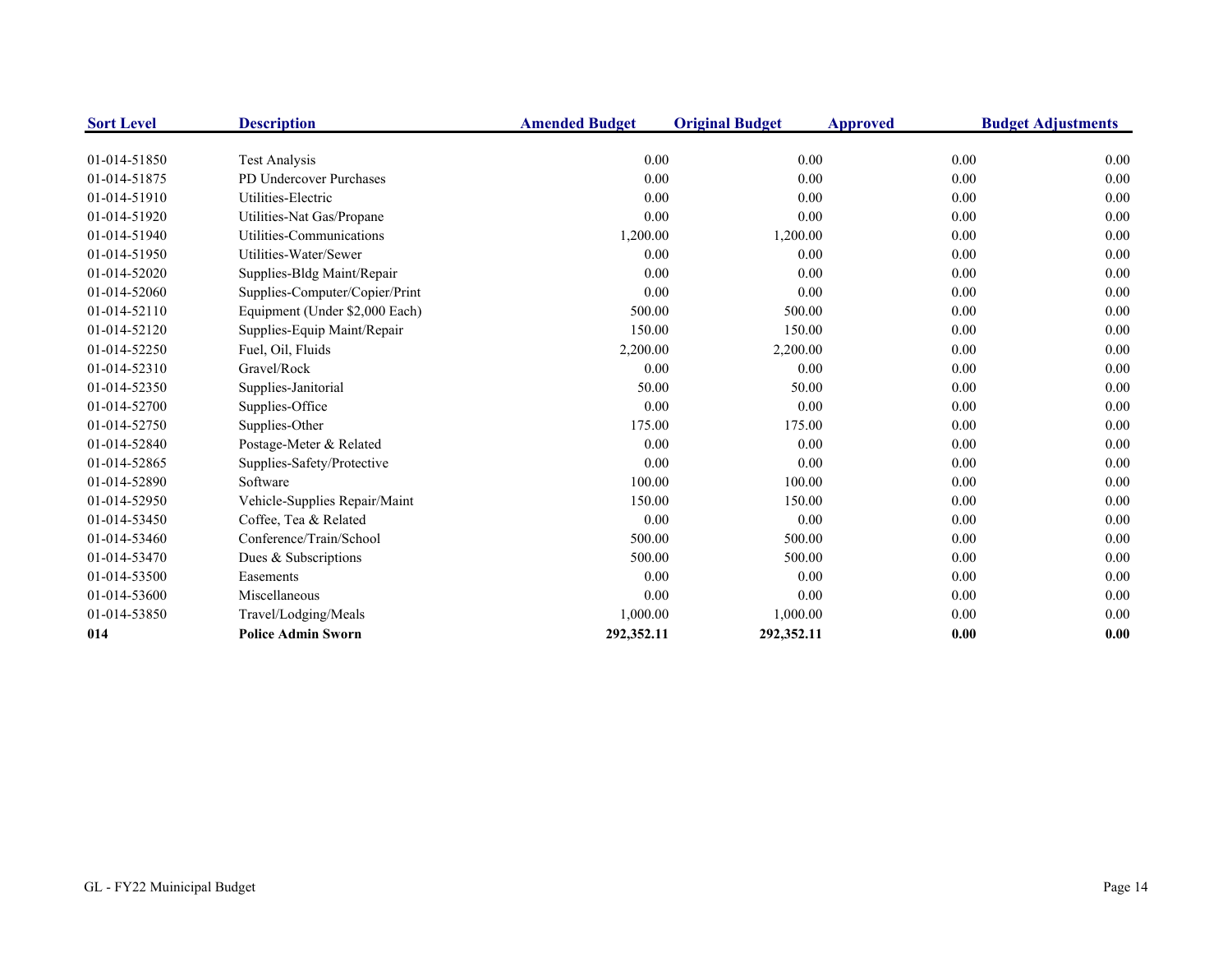| <b>Sort Level</b> | <b>Description</b>            | <b>Amended Budget</b> | <b>Original Budget</b> | <b>Approved</b> | <b>Budget Adjustments</b> |
|-------------------|-------------------------------|-----------------------|------------------------|-----------------|---------------------------|
|                   |                               |                       |                        |                 |                           |
| 015               | <b>Police Patrol</b>          |                       |                        |                 |                           |
| 01-015-50010      | Compensation                  | 1,043,061.00          | 1,043,061.00           | 0.00            | 0.00                      |
| 01-015-50011      | Emergency - Compensation      | 0.00                  | 0.00                   | 0.00            | 0.00                      |
| 01-015-50060      | Compensation-On Call Pay      | 0.00                  | 0.00                   | 0.00            | $0.00\,$                  |
| 01-015-50070      | Overtime-Non Salaried         | 115,961.33            | 115,961.33             | 0.00            | 0.00                      |
| 01-015-50071      | Overtime-PD Security          | 0.00                  | 0.00                   | 0.00            | 0.00                      |
| 01-015-50080      | Compensation-Deferred         | 0.00                  | 0.00                   | 0.00            | 0.00                      |
| 01-015-50110      | FICA/Medicare                 | 78,986.96             | 78,986.96              | 0.00            | 0.00                      |
| 01-015-50210      | Insurance-Dental              | 5,424.96              | 5,424.96               | 0.00            | 0.00                      |
| 01-015-50220      | Insurance-Life                | 5,450.64              | 5,450.64               | 0.00            | 0.00                      |
| 01-015-50230      | Insurance-Medical             | 196,349.28            | 196,349.28             | $0.00\,$        | 0.00                      |
| 01-015-50231      | Insurance-HRA                 | 12,279.80             | 12,279.80              | 0.00            | 0.00                      |
| 01-015-50240      | Insurance-Retirees            | 3,030.00              | 3,030.00               | 0.00            | 0.00                      |
| 01-015-50250      | Insurance-Unemployment        | 1,356.06              | 1,356.06               | 0.00            | 0.00                      |
| 01-015-50260      | Insurance-Workers Comp        | 24,076.54             | 24,076.54              | 0.00            | $0.00\,$                  |
| 01-015-50280      | Vacation                      | 0.00                  | $0.00\,$               | 0.00            | 0.00                      |
| 01-015-50310      | <b>KLEFPF</b> Incentive       | 0.00                  | 0.00                   | 0.00            | 0.00                      |
| 01-015-50510      | Other                         | 0.00                  | 0.00                   | 0.00            | 0.00                      |
| 01-015-50610      | Pensions-Retirees             | 1,200.00              | 1,200.00               | 0.00            | 0.00                      |
| 01-015-50710      | Retirement - CERS             | 482,115.40            | 482,115.40             | 0.00            | 0.00                      |
| 01-015-50711      | Retirement - OPEB             | 0.00                  | 0.00                   | 0.00            | 0.00                      |
| 01-015-50810      | Uniforms                      | 19,000.00             | 19,000.00              | 0.00            | 0.00                      |
| 01-015-50811      | Uniforms-NEW HIRE             | 0.00                  | 0.00                   | 0.00            | 0.00                      |
| 01-015-51120      | Contract Labor-Bldg Repair    | 0.00                  | 0.00                   | 0.00            | 0.00                      |
| 01-015-51220      | <b>Equipment Rental</b>       | 0.00                  | $0.00\,$               | 0.00            | 0.00                      |
| 01-015-51230      | Freight/Shipping/Handling     | 900.00                | 900.00                 | 0.00            | 0.00                      |
| 01-015-51310      | Janitorial Service & Related  | $0.00\,$              | 0.00                   | 0.00            | 0.00                      |
| 01-015-51510      | Physicals/Rests/Vaccines      | 500.00                | 500.00                 | 0.00            | 0.00                      |
| 01-015-51610      | Printing & Advertising        | 500.00                | 500.00                 | 0.00            | 0.00                      |
| 01-015-51735      | Profess-Backhoe Repair/Maint  | 0.00                  | 0.00                   | 0.00            | 0.00                      |
| 01-015-51740      | Profess-Computer Maint/Repair | 0.00                  | 0.00                   | 0.00            | 0.00                      |
| 01-015-51745      | Professional-Consultant       | 0.00                  | 0.00                   | 0.00            | 0.00                      |
| 01-015-51748      | Profess-License Maint/Support | 0.00                  | 0.00                   | 0.00            | 0.00                      |
| 01-015-51755      | Profess-Equip Maint/Repair    | 350.00                | 350.00                 | 0.00            | 0.00                      |
| 01-015-51765      | Professional-Other            | 1,250.00              | 1,250.00               | 0.00            | 0.00                      |
| 01-015-51770      | Profess-Radio                 | 400.00                | 400.00                 | 0.00            | 0.00                      |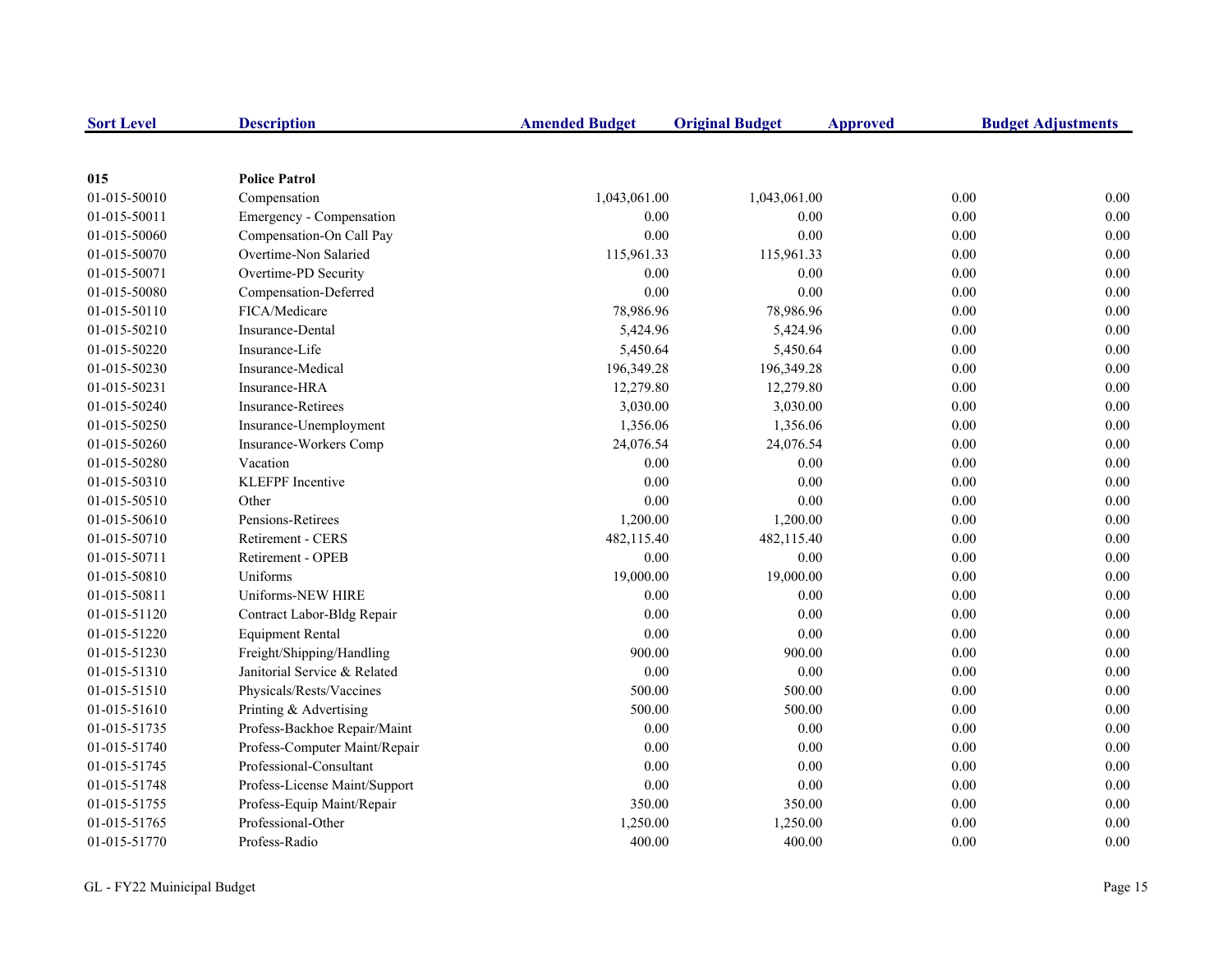| <b>Sort Level</b> | <b>Description</b>             | <b>Amended Budget</b> | <b>Original Budget</b> | <b>Approved</b> | <b>Budget Adjustments</b> |
|-------------------|--------------------------------|-----------------------|------------------------|-----------------|---------------------------|
| 01-015-51780      | Profess-Vehicle Repair/Maint   | 20,000.00             | 20,000.00              | 0.00            | 0.00                      |
| 01-015-51790      | Mobile Data Terminal           | 0.00                  | 0.00                   | 0.00            | 0.00                      |
| 01-015-51850      | Test Analysis                  | 0.00                  | 0.00                   | 0.00            | 0.00                      |
| 01-015-51910      | Utilities-Electric             | 0.00                  | 0.00                   | 0.00            | 0.00                      |
| 01-015-51920      | Utilities-Nat Gas/Propane      | 0.00                  | 0.00                   | 0.00            | 0.00                      |
| 01-015-51940      | Utilities-Communications       | 1,860.00              | 1,860.00               | 0.00            | 0.00                      |
| 01-015-51950      | Utilities-Water/Sewer          | 0.00                  | 0.00                   | 0.00            | 0.00                      |
| 01-015-52020      | Supplies-Bldg Maint/Repair     | 0.00                  | 0.00                   | 0.00            | 0.00                      |
| 01-015-52060      | Supplies-Computer/Copier/Print | 1,600.00              | 1,600.00               | 0.00            | 0.00                      |
| 01-015-52110      | Equipment (Under \$2,000 Each) | 6,000.00              | 6,000.00               | 0.00            | 0.00                      |
| 01-015-52120      | Supplies-Equip Maint/Repair    | 0.00                  | 0.00                   | 0.00            | 0.00                      |
| 01-015-52125      | Equipment Backup Weapons       | 0.00                  | 0.00                   | 0.00            | 0.00                      |
| 01-015-52130      | Firearms & Training            | 17,000.00             | 17,000.00              | 0.00            | 0.00                      |
| 01-015-52135      | K-9 Program Costs              | 3,000.00              | 3,000.00               | 0.00            | 0.00                      |
| 01-015-52250      | Fuel, Oil, Fluids              | 54,000.00             | 54,000.00              | 0.00            | 0.00                      |
| 01-015-52350      | Supplies-Janitorial            | 0.00                  | 0.00                   | 0.00            | 0.00                      |
| 01-015-52700      | Supplies-Office                | 0.00                  | 0.00                   | 0.00            | 0.00                      |
| 01-015-52750      | Supplies-Other                 | 1,000.00              | 1,000.00               | 0.00            | 0.00                      |
| 01-015-52810      | Photo, Video & Related         | 100.00                | 100.00                 | 0.00            | 0.00                      |
| 01-015-52840      | Postage-Meter & Related        | 55.00                 | 55.00                  | 0.00            | 0.00                      |
| 01-015-52865      | Supplies-Safety/Protective     | 5,300.00              | 5,300.00               | 0.00            | 0.00                      |
| 01-015-52890      | Software                       | 250.00                | 250.00                 | 0.00            | 0.00                      |
| 01-015-52950      | Vehicle-Supplies Repair/Maint  | 1,000.00              | 1,000.00               | 0.00            | 0.00                      |
| 01-015-53450      | Coffee, Tea & Related          | 0.00                  | 0.00                   | 0.00            | 0.00                      |
| 01-015-53460      | Conference/Train/School        | 3,000.00              | 3,000.00               | 0.00            | 0.00                      |
| 01-015-53470      | Dues & Subscriptions           | 750.00                | 750.00                 | 0.00            | 0.00                      |
| 01-015-53500      | Easements                      | 0.00                  | 0.00                   | 0.00            | 0.00                      |
| 01-015-53600      | Miscellaneous                  | 100.00                | 100.00                 | 0.00            | 0.00                      |
| 01-015-53850      | Travel/Lodging/Meals           | 10,000.00             | 10,000.00              | 0.00            | 0.00                      |
| 015               | <b>Police Patrol</b>           | 2,117,206.97          | 2,117,206.97           | 0.00            | 0.00                      |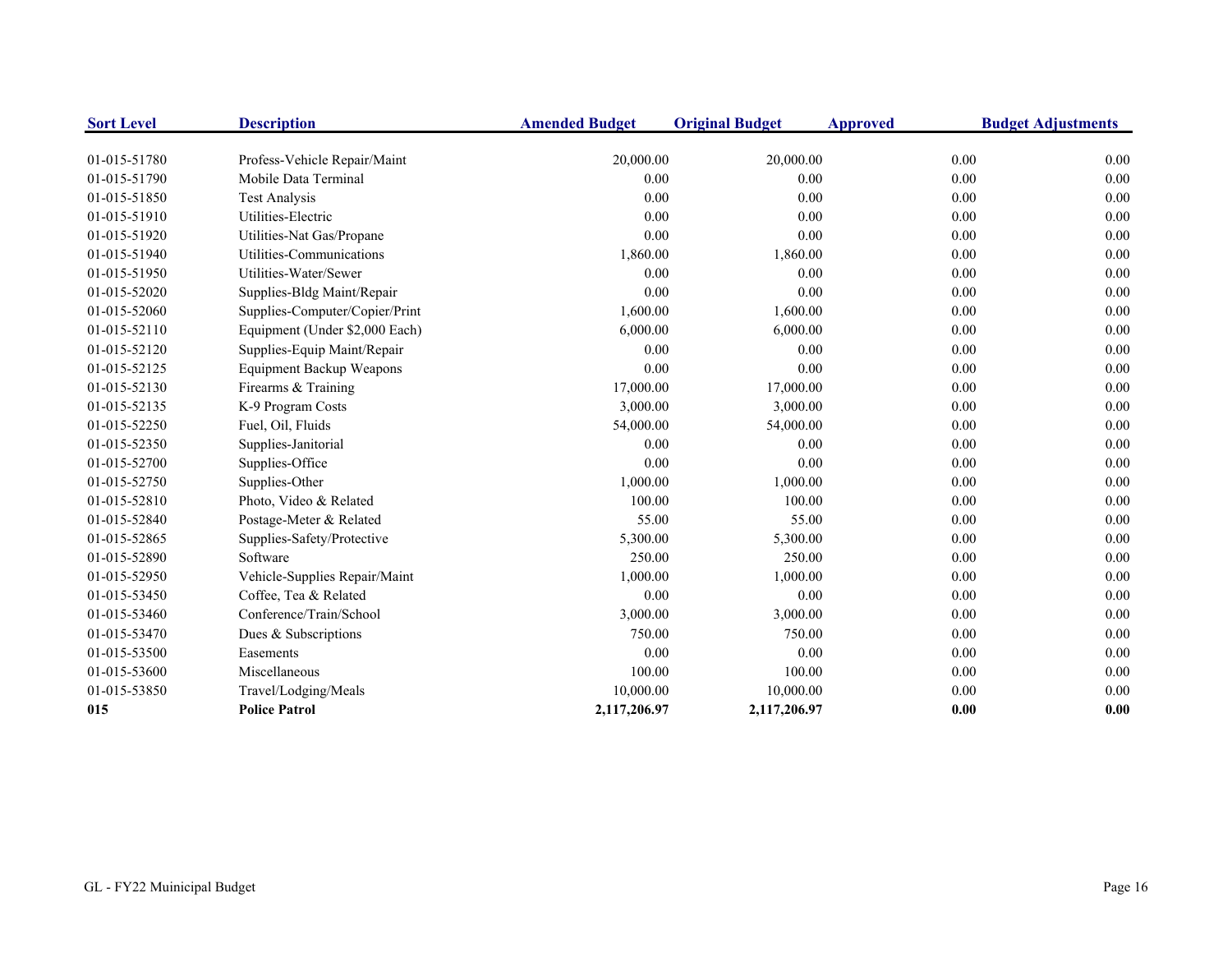| <b>Sort Level</b> | <b>Description</b>               | <b>Amended Budget</b> | <b>Original Budget</b> | <b>Approved</b> | <b>Budget Adjustments</b> |
|-------------------|----------------------------------|-----------------------|------------------------|-----------------|---------------------------|
|                   |                                  |                       |                        |                 |                           |
| 016               | <b>Police Admin Non Sworn</b>    |                       |                        |                 |                           |
| 01-016-50010      | Compensation                     | 60,119.84             | 60,119.84              |                 | 0.00<br>0.00              |
| 01-016-50011      | Emergency - Compensation         | 0.00                  | 0.00                   |                 | 0.00<br>0.00              |
| 01-016-50060      | Compensation-On Call Pay         | 0.00                  | 0.00                   |                 | 0.00<br>0.00              |
| 01-016-50070      | Overtime-Non Salaried            | 475.09                | 475.09                 |                 | 0.00<br>0.00              |
| 01-016-50080      | Compensation-Deferred            | 0.00                  | 0.00                   |                 | 0.00<br>0.00              |
| 01-016-50110      | FICA/Medicare                    | 4,385.68              | 4,385.68               |                 | 0.00<br>0.00              |
| 01-016-50210      | Insurance-Dental                 | 271.20                | 271.20                 |                 | 0.00<br>0.00              |
| 01-016-50220      | Insurance-Life                   | 312.00                | 312.00                 |                 | 0.00<br>0.00              |
| 01-016-50230      | Insurance-Medical                | 0.00                  | 0.00                   |                 | 0.00<br>0.00              |
| 01-016-50231      | Insurance-HRA                    | 0.00                  | 0.00                   |                 | 0.00<br>0.00              |
| 01-016-50240      | Insurance-Retirees               | 0.00                  | 0.00                   |                 | 0.00<br>0.00              |
| 01-016-50250      | Insurance-Unemployment           | 70.90                 | 70.90                  |                 | 0.00<br>0.00              |
| 01-016-50260      | Insurance-Workers Comp           | 1,378.52              | 1,378.52               |                 | 0.00<br>0.00              |
| 01-016-50280      | Vacation                         | 0.00                  | 0.00                   |                 | 0.00<br>0.00              |
| 01-016-50510      | Other                            | 0.00                  | 0.00                   |                 | 0.00<br>0.00              |
| 01-016-50610      | Pensions-Retirees                | 0.00                  | 0.00                   |                 | 0.00<br>0.00              |
| 01-016-50710      | Retirement - CERS                | 12,098.84             | 12,098.84              |                 | 0.00<br>0.00              |
| 01-016-50711      | Retirement - OPEB                | 0.00                  | 0.00                   |                 | 0.00<br>0.00              |
| 01-016-50810      | Uniforms                         | 0.00                  | 0.00                   |                 | 0.00<br>0.00              |
| 01-016-50811      | Uniforms-NEW HIRE                | 0.00                  | 0.00                   |                 | 0.00<br>0.00              |
| 01-016-51120      | Contract Labor-Bldg Repair       | 0.00                  | 0.00                   |                 | 0.00<br>0.00              |
| 01-016-51220      | <b>Equipment Rental</b>          | 0.00                  | 0.00                   |                 | 0.00<br>0.00              |
| 01-016-51221      | <b>Technology Lease Payments</b> | 0.00                  | 0.00                   |                 | 0.00<br>0.00              |
| 01-016-51230      | Freight/Shipping/Handling        | 0.00                  | 0.00                   |                 | 0.00<br>0.00              |
| 01-016-51310      | Janitorial Service & Related     | 9,000.00              | 9,000.00               |                 | 0.00<br>0.00              |
| 01-016-51510      | Physicals/Rests/Vaccines         | 0.00                  | 0.00                   |                 | 0.00<br>0.00              |
| 01-016-51610      | Printing & Advertising           | 0.00                  | 0.00                   |                 | 0.00<br>0.00              |
| 01-016-51735      | Profess-Backhoe Repair/Maint     | 0.00                  | 0.00                   |                 | 0.00<br>0.00              |
| 01-016-51740      | Profess-Computer Maint/Repair    | 0.00                  | 0.00                   |                 | 0.00<br>0.00              |
| 01-016-51745      | Professional-Consultant          | 0.00                  | 0.00                   |                 | 0.00<br>0.00              |
| 01-016-51748      | Profess-License Maint/Support    | 25,000.00             | 25,000.00              |                 | 0.00<br>0.00              |
| 01-016-51755      | Profess-Equip Maint/Repair       | 0.00                  | 0.00                   |                 | 0.00<br>0.00              |
| 01-016-51763      | Profess-Central Dispatch         | 0.00                  | 0.00                   |                 | 0.00<br>0.00              |
| 01-016-51765      | Professional-Other               | 0.00                  | 0.00                   |                 | 0.00<br>0.00              |
| 01-016-51780      | Profess-Vehicle Repair/Maint     | 0.00                  | 0.00                   |                 | 0.00<br>0.00              |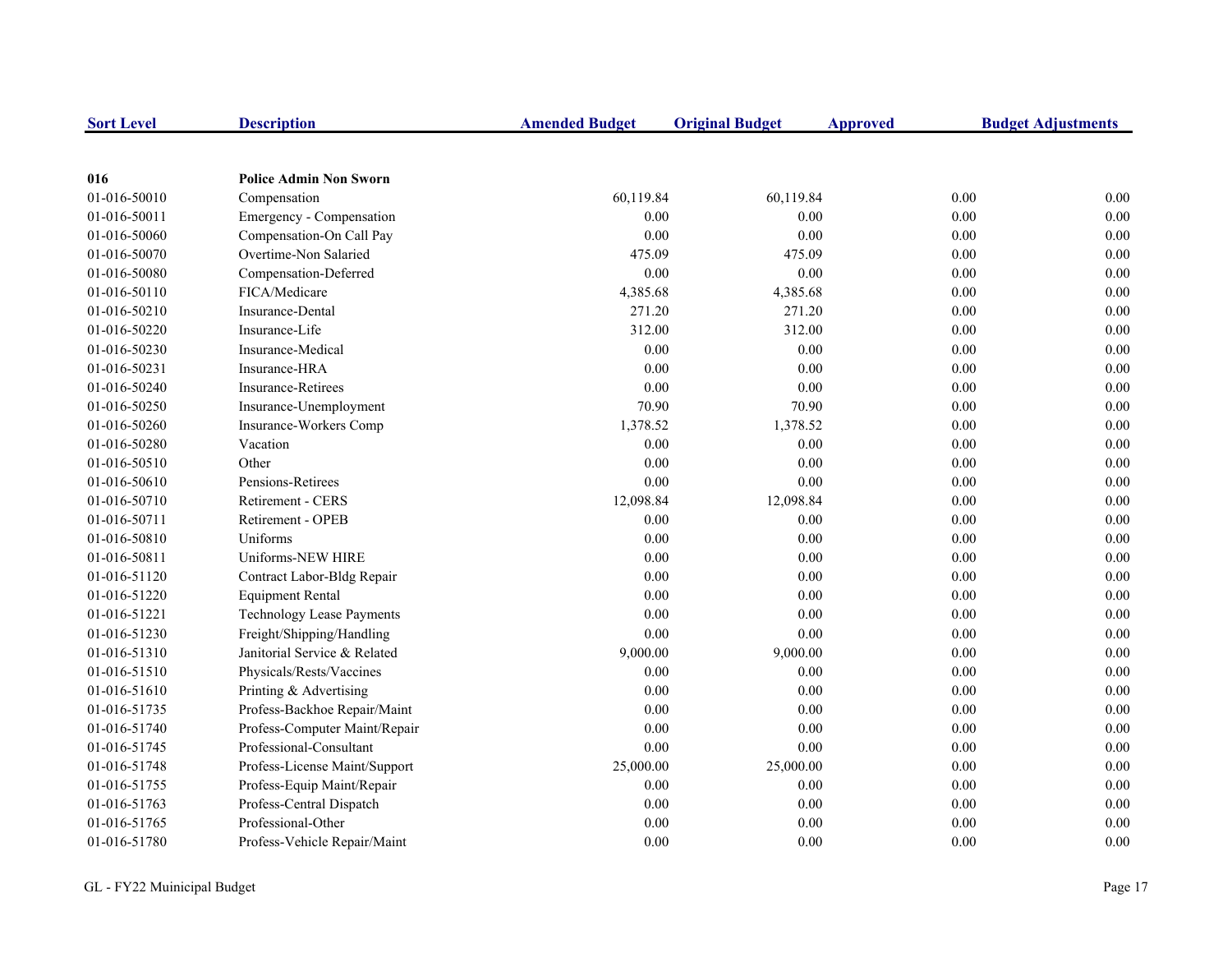| <b>Sort Level</b> | <b>Description</b>             | <b>Amended Budget</b> | <b>Original Budget</b> | <b>Approved</b> | <b>Budget Adjustments</b> |
|-------------------|--------------------------------|-----------------------|------------------------|-----------------|---------------------------|
| 01-016-51850      | <b>Test Analysis</b>           | 0.00                  | 0.00                   | 0.00            | 0.00                      |
| 01-016-51910      | Utilities-Electric             | 7,000.00              | 7,000.00               | 0.00            | 0.00                      |
| 01-016-51920      | Utilities-Nat Gas/Propane      | 900.00                | 900.00                 | 0.00            | 0.00                      |
| 01-016-51940      | Utilities-Communications       | 20,400.00             | 20,400.00              | 0.00            | 0.00                      |
| 01-016-51950      | Utilities-Water/Sewer          | 1,260.00              | 1,260.00               | 0.00            | 0.00                      |
| 01-016-52020      | Supplies-Bldg Maint/Repair     | 1,500.00              | 1,500.00               | 0.00            | 0.00                      |
| 01-016-52060      | Supplies-Computer/Copier/Print | 2,000.00              | 2,000.00               | 0.00            | 0.00                      |
| 01-016-52110      | Equipment (Under \$2,000 Each) | 1,000.00              | 1,000.00               | 0.00            | 0.00                      |
| 01-016-52120      | Supplies-Equip Maint/Repair    | 300.00                | 300.00                 | 0.00            | 0.00                      |
| 01-016-52250      | Fuel, Oil, Fluids              | 0.00                  | 0.00                   | 0.00            | 0.00                      |
| 01-016-52350      | Supplies-Janitorial            | 1,500.00              | 1,500.00               | 0.00            | 0.00                      |
| 01-016-52700      | Supplies-Office                | 2,500.00              | 2,500.00               | 0.00            | 0.00                      |
| 01-016-52750      | Supplies-Other                 | 400.00                | 400.00                 | 0.00            | 0.00                      |
| 01-016-52840      | Postage-Meter & Related        | 500.00                | 500.00                 | 0.00            | 0.00                      |
| 01-016-52865      | Supplies-Safety/Protective     | 0.00                  | 0.00                   | 0.00            | 0.00                      |
| 01-016-52890      | Software                       | 500.00                | 500.00                 | 0.00            | 0.00                      |
| 01-016-52950      | Vehicle-Supplies Repair/Maint  | 0.00                  | 0.00                   | 0.00            | 0.00                      |
| 01-016-53450      | Coffee, Tea & Related          | 300.00                | 300.00                 | 0.00            | 0.00                      |
| 01-016-53460      | Conference/Train/School        | 0.00                  | 0.00                   | 0.00            | 0.00                      |
| 01-016-53470      | Dues & Subscriptions           | 0.00                  | 0.00                   | 0.00            | 0.00                      |
| 01-016-53500      | Easements                      | 0.00                  | 0.00                   | 0.00            | 0.00                      |
| 01-016-53600      | Miscellaneous                  | 450.00                | 450.00                 | 0.00            | 0.00                      |
| 01-016-53850      | Travel/Lodging/Meals           | 0.00                  | 0.00                   | 0.00            | 0.00                      |
| 01-016-61500      | Depreciation                   | 0.00                  | 0.00                   | 0.00            | 0.00                      |
| 01-016-76100      | Buildings - Police             | 264,000.00            | 264,000.00             | 0.00            | 0.00                      |
| 01-016-76200      | Equipment - Police             | 36,343.00             | 36,343.00              | 0.00            | 0.00                      |
| 01-016-76300      | Land & Improvmnts - Police     | 0.00                  | 0.00                   | 0.00            | 0.00                      |
| 01-016-76400      | Plant In Service - Police      | 0.00                  | 0.00                   | 0.00            | 0.00                      |
| 01-016-76500      | Vehicles - Police              | 144,260.00            | 144,260.00             | 0.00            | 0.00                      |
| 016               | <b>Police Admin Non Sworn</b>  | 598,225.07            | 598,225.07             | 0.00            | 0.00                      |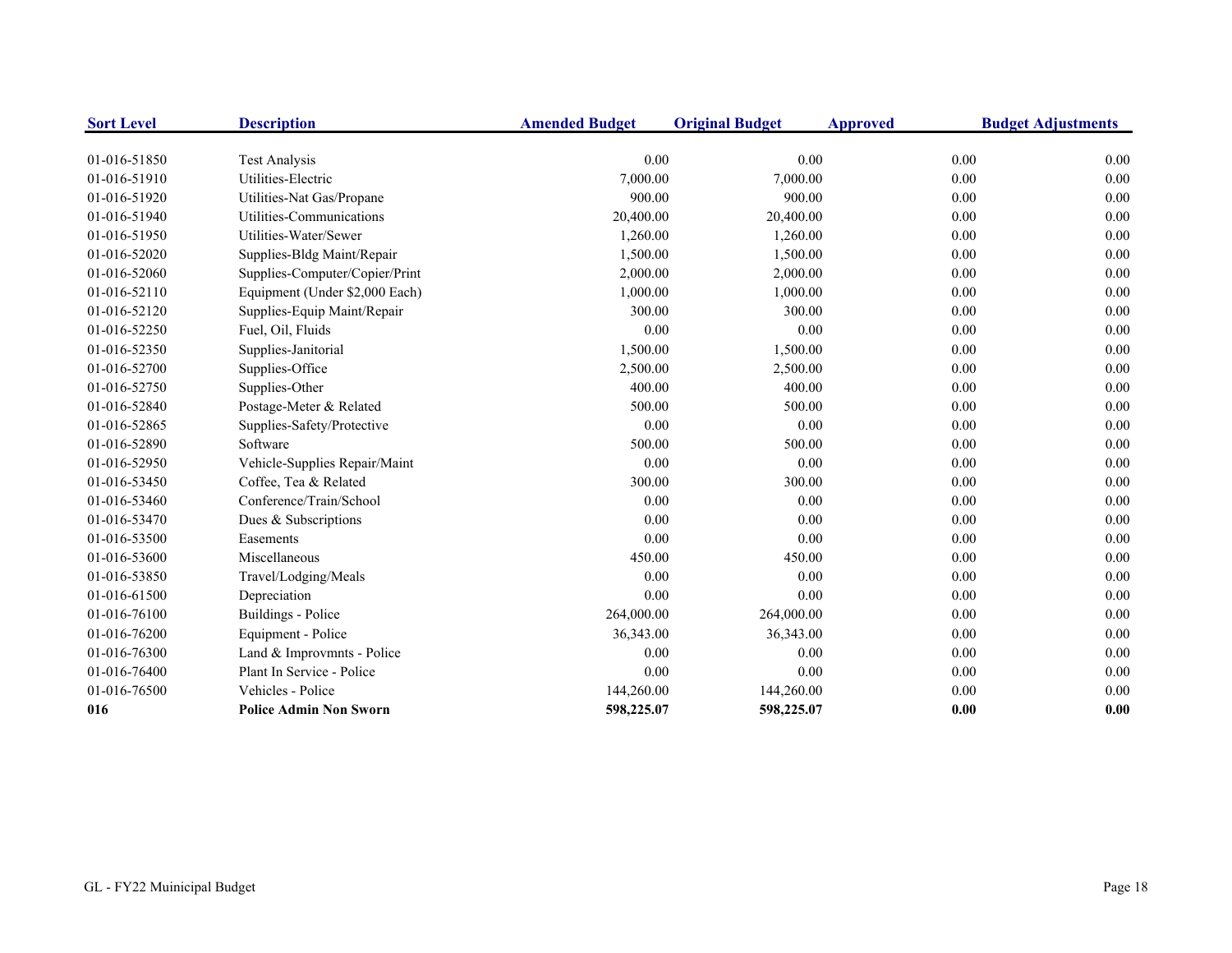| <b>Sort Level</b> | <b>Description</b>               | <b>Amended Budget</b> | <b>Original Budget</b> | <b>Approved</b> | <b>Budget Adjustments</b> |
|-------------------|----------------------------------|-----------------------|------------------------|-----------------|---------------------------|
|                   |                                  |                       |                        |                 |                           |
| 017               | <b>Code Enforcement</b>          |                       |                        |                 |                           |
| 01-017-50010      | Compensation                     | 56,458.88             | 56,458.88              |                 | 0.00<br>0.00              |
| 01-017-50011      | Emergency - Compensation         | 0.00                  | 0.00                   |                 | 0.00<br>0.00              |
| 01-017-50060      | Compensation-On Call Pay         | 0.00                  | 0.00                   |                 | 0.00<br>0.00              |
| 01-017-50070      | Overtime-Non Salaried            | 0.00                  | 0.00                   |                 | 0.00<br>0.00              |
| 01-017-50080      | Compensation-Deferred            | 0.00                  | 0.00                   |                 | 0.00<br>0.00              |
| 01-017-50110      | FICA/Medicare                    | 3,994.12              | 3,994.12               |                 | 0.00<br>0.00              |
| 01-017-50210      | Insurance-Dental                 | 271.20                | 271.20                 |                 | 0.00<br>0.00              |
| 01-017-50220      | Insurance-Life                   | 279.76                | 279.76                 |                 | 0.00<br>0.00              |
| 01-017-50230      | Insurance-Medical                | 7,692.00              | 7,692.00               |                 | 0.00<br>0.00              |
| 01-017-50231      | Insurance-HRA                    | 527.80                | 527.80                 |                 | 0.00<br>0.00              |
| 01-017-50240      | <b>Insurance-Retirees</b>        | 0.00                  | 0.00                   |                 | 0.00<br>0.00              |
| 01-017-50250      | Insurance-Unemployment           | 66.06                 | 66.06                  |                 | 0.00<br>0.00              |
| 01-017-50260      | Insurance-Workers Comp           | 1,304.81              | 1,304.81               |                 | 0.00<br>0.00              |
| 01-017-50280      | Vacation                         | 0.00                  | 0.00                   |                 | 0.00<br>0.00              |
| 01-017-50710      | Retirement - CERS                | 14,407.12             | 14,407.12              |                 | 0.00<br>0.00              |
| 01-017-50711      | Retirement - OPEB                | 0.00                  | 0.00                   |                 | 0.00<br>0.00              |
| 01-017-50810      | Uniforms                         | 0.00                  | 0.00                   |                 | 0.00<br>0.00              |
| 01-017-51221      | <b>Technology Lease Payments</b> | 340.07                | 340.07                 |                 | 0.00<br>0.00              |
| 01-017-51230      | Freight/Shipping/Handling        | 100.00                | 100.00                 |                 | 0.00<br>0.00              |
| 01-017-51610      | Printing & Advertising           | 500.00                | 500.00                 |                 | 0.00<br>0.00              |
| 01-017-51745      | Professional-Consultant          | 0.00                  | 0.00                   |                 | 0.00<br>0.00              |
| 01-017-51748      | Profess-License Maint/Support    | 0.00                  | 0.00                   |                 | 0.00<br>0.00              |
| 01-017-51765      | Professional-Other               | 0.00                  | 0.00                   |                 | 0.00<br>0.00              |
| 01-017-51780      | Profess-Vehicle Repair/Maint     | 250.00                | 250.00                 |                 | 0.00<br>0.00              |
| 01-017-51860      | Tree Maintenance                 | 500.00                | 500.00                 |                 | 0.00<br>0.00              |
| 01-017-51940      | Utilities-Communications         | 600.00                | 600.00                 |                 | 0.00<br>0.00              |
| 01-017-52110      | Equipment (Under \$2,000 Each)   | 750.00                | 750.00                 |                 | 0.00<br>0.00              |
| 01-017-52250      | Fuel, Oil, Fluids                | 1,250.00              | 1,250.00               |                 | 0.00<br>0.00              |
| 01-017-52700      | Supplies-Office                  | 50.00                 | 50.00                  |                 | 0.00<br>0.00              |
| 01-017-52840      | Postage-Meter & Related          | 0.00                  | 0.00                   |                 | 0.00<br>0.00              |
| 01-017-52890      | Software                         | 150.00                | 150.00                 |                 | 0.00<br>0.00              |
| 01-017-52950      | Vehicle-Supplies Repair/Maint    | 100.00                | 100.00                 |                 | 0.00<br>0.00              |
| 01-017-53460      | Conference/Train/School          | 1,000.00              | 1,000.00               |                 | 0.00<br>0.00              |
| 01-017-53470      | Dues & Subscriptions             | 310.00                | 310.00                 |                 | 0.00<br>0.00              |
| 01-017-53600      | Miscellaneous                    | 250.00                | 250.00                 |                 | 0.00<br>0.00              |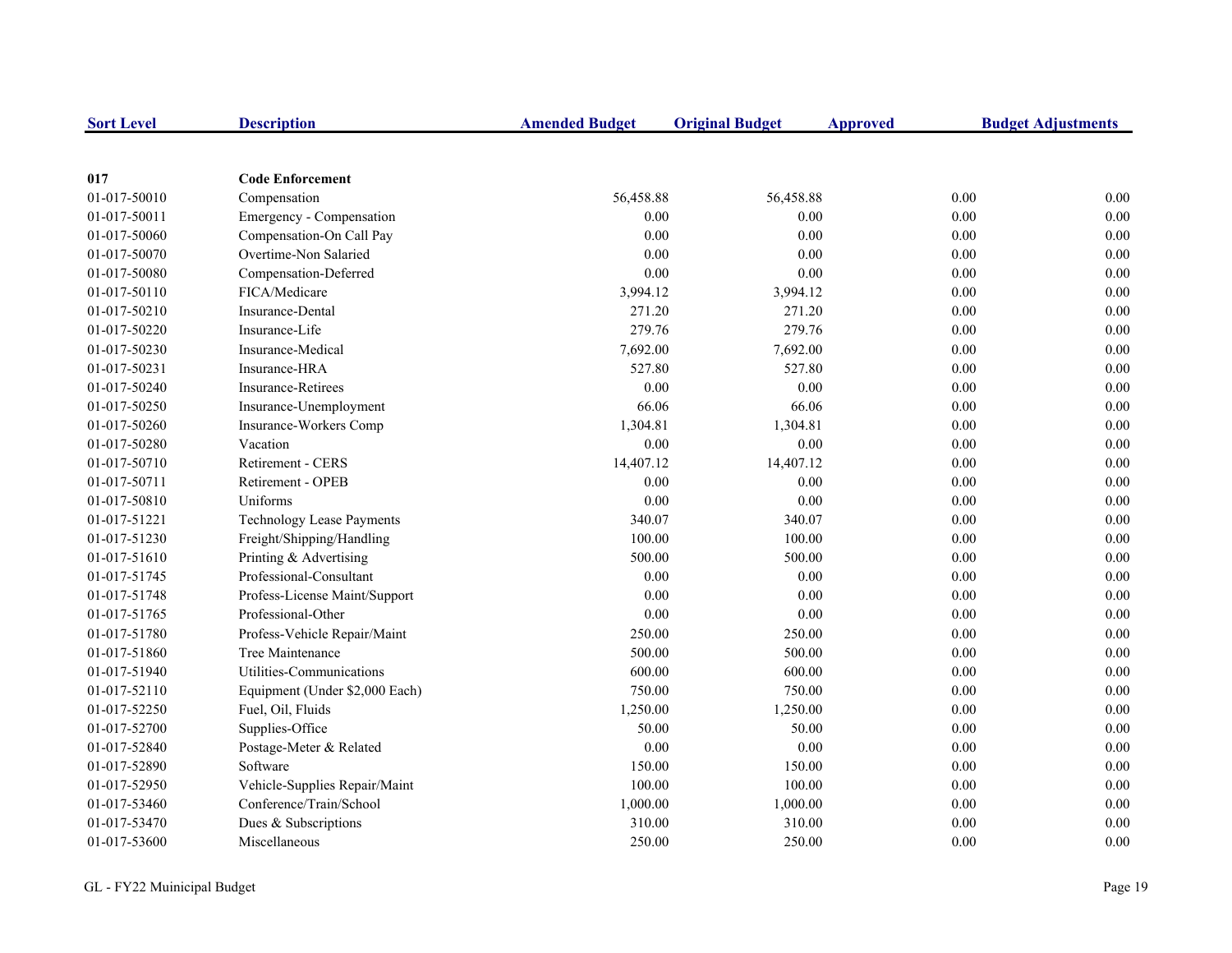| <b>Sort Level</b> | <b>Description</b>   | <b>Amended Budget</b> | <b>Original Budget</b> | Approved | <b>Budget Adjustments</b> |
|-------------------|----------------------|-----------------------|------------------------|----------|---------------------------|
|                   |                      |                       |                        |          |                           |
| 01-017-53850      | Travel/Lodging/Meals | 0.000.00              | 1.000.00               | 0.00     | 0.00                      |
| 01-017-61500      | Depreciation         | 0.00                  | 0.00                   | 0.00     | 0.00                      |
| 017               | Code Enforcement     | 92,151.82             | 92,151.82              | 0.00     | 0.00                      |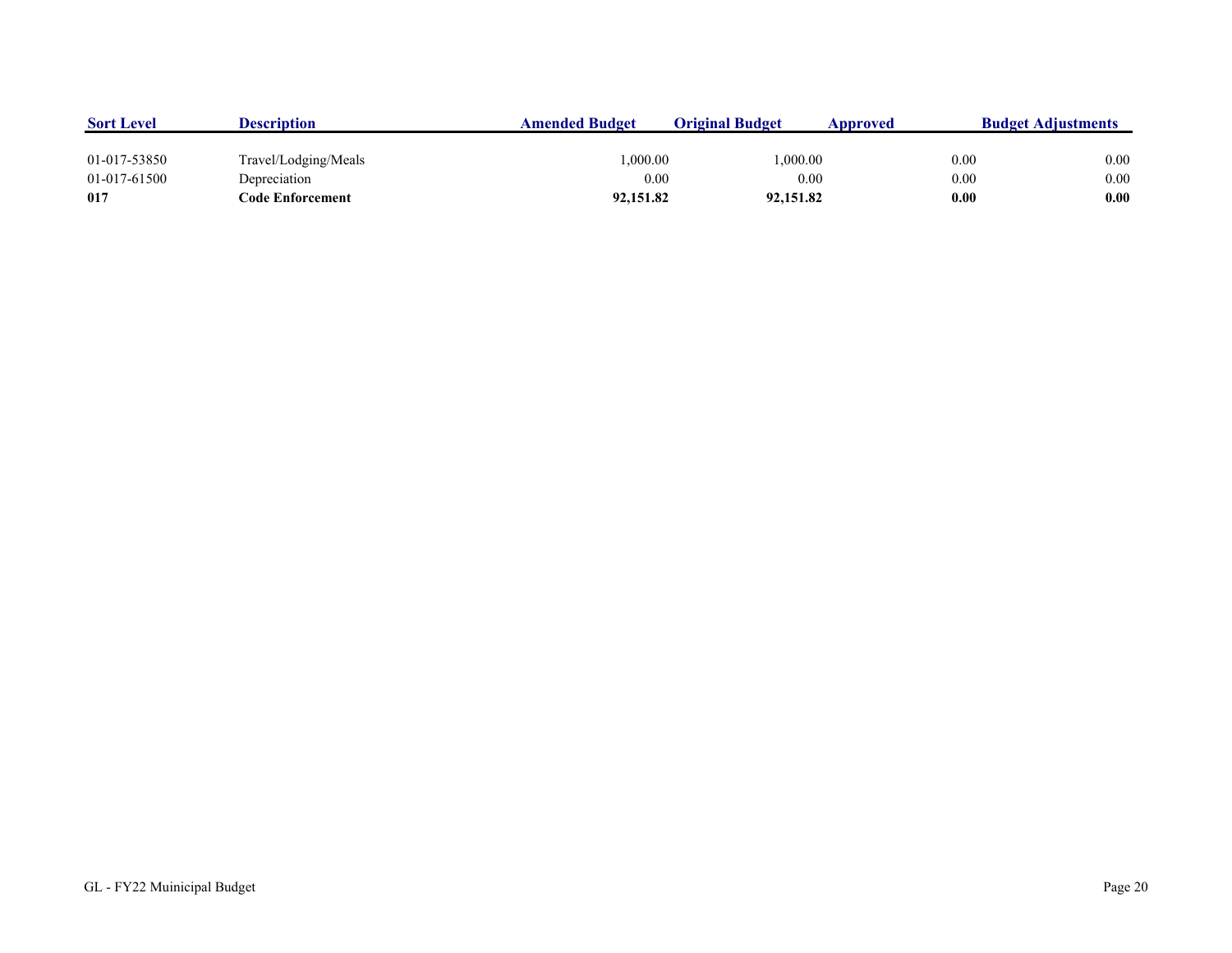| <b>Sort Level</b> | <b>Description</b>             | <b>Amended Budget</b> | <b>Original Budget</b> | <b>Approved</b> |      | <b>Budget Adjustments</b> |
|-------------------|--------------------------------|-----------------------|------------------------|-----------------|------|---------------------------|
|                   |                                |                       |                        |                 |      |                           |
| 018               | <b>Fire Admin</b>              |                       |                        |                 |      |                           |
| 01-018-50010      | Compensation                   | $0.00\,$              |                        | 0.00            | 0.00 | $0.00\,$                  |
| 01-018-50060      | Compensation-On Call Pay       | $0.00\,$              |                        | 0.00            | 0.00 | $0.00\,$                  |
| 01-018-50070      | Overtime-Non Salaried          | 0.00                  |                        | 0.00            | 0.00 | 0.00                      |
| 01-018-50080      | Compensation-Deferred          | 0.00                  |                        | 0.00            | 0.00 | 0.00                      |
| 01-018-50110      | FICA/Medicare                  | 0.00                  |                        | 0.00            | 0.00 | 0.00                      |
| 01-018-50210      | Insurance-Dental               | 0.00                  |                        | 0.00            | 0.00 | 0.00                      |
| 01-018-50220      | Insurance-Life                 | 0.00                  |                        | 0.00            | 0.00 | 0.00                      |
| 01-018-50230      | Insurance-Medical              | 0.00                  |                        | 0.00            | 0.00 | 0.00                      |
| 01-018-50240      | <b>Insurance-Retirees</b>      | 0.00                  |                        | 0.00            | 0.00 | 0.00                      |
| 01-018-50250      | Insurance-Unemployment         | 0.00                  |                        | 0.00            | 0.00 | 0.00                      |
| 01-018-50260      | Insurance-Workers Comp         | 0.00                  |                        | 0.00            | 0.00 | $0.00\,$                  |
| 01-018-50280      | Vacation                       | 0.00                  |                        | 0.00            | 0.00 | $0.00\,$                  |
| 01-018-50510      | Other                          | $0.00\,$              |                        | 0.00            | 0.00 | 0.00                      |
| 01-018-50610      | Pensions-Retirees              | 0.00                  |                        | 0.00            | 0.00 | 0.00                      |
| 01-018-50710      | Retirement - CERS              | 0.00                  |                        | 0.00            | 0.00 | 0.00                      |
| 01-018-50810      | Uniforms                       | 0.00                  |                        | 0.00            | 0.00 | 0.00                      |
| 01-018-51120      | Contract Labor-Bldg Repair     | 0.00                  |                        | 0.00            | 0.00 | 0.00                      |
| 01-018-51220      | <b>Equipment Rental</b>        | 0.00                  |                        | 0.00            | 0.00 | 0.00                      |
| 01-018-51230      | Freight/Shipping/Handling      | 0.00                  |                        | 0.00            | 0.00 | 0.00                      |
| 01-018-51310      | Janitorial Service & Related   | 0.00                  |                        | 0.00            | 0.00 | 0.00                      |
| 01-018-51510      | Physicals/Rests/Vaccines       | 0.00                  |                        | 0.00            | 0.00 | 0.00                      |
| 01-018-51610      | Printing & Advertising         | 0.00                  |                        | 0.00            | 0.00 | 0.00                      |
| 01-018-51735      | Profess-Backhoe Repair/Maint   | $0.00\,$              |                        | 0.00            | 0.00 | $0.00\,$                  |
| 01-018-51740      | Profess-Computer Maint/Repair  | $0.00\,$              |                        | 0.00            | 0.00 | 0.00                      |
| 01-018-51745      | Professional-Consultant        | 0.00                  |                        | 0.00            | 0.00 | 0.00                      |
| 01-018-51755      | Profess-Equip Maint/Repair     | 0.00                  |                        | 0.00            | 0.00 | 0.00                      |
| 01-018-51765      | Professional-Other             | 0.00                  |                        | 0.00            | 0.00 | 0.00                      |
| 01-018-51780      | Profess-Vehicle Repair/Maint   | 0.00                  |                        | 0.00            | 0.00 | 0.00                      |
| 01-018-51850      | <b>Test Analysis</b>           | 0.00                  |                        | 0.00            | 0.00 | 0.00                      |
| 01-018-51910      | Utilities-Electric             | 0.00                  |                        | 0.00            | 0.00 | 0.00                      |
| 01-018-51920      | Utilities-Nat Gas/Propane      | 0.00                  |                        | 0.00            | 0.00 | 0.00                      |
| 01-018-51940      | Utilities-Communications       | 0.00                  |                        | 0.00            | 0.00 | 0.00                      |
| 01-018-51950      | Utilities-Water/Sewer          | 625.00                |                        | 625.00          | 0.00 | 0.00                      |
| 01-018-52020      | Supplies-Bldg Maint/Repair     | 0.00                  |                        | 0.00            | 0.00 | 0.00                      |
| 01-018-52060      | Supplies-Computer/Copier/Print | 0.00                  |                        | 0.00            | 0.00 | 0.00                      |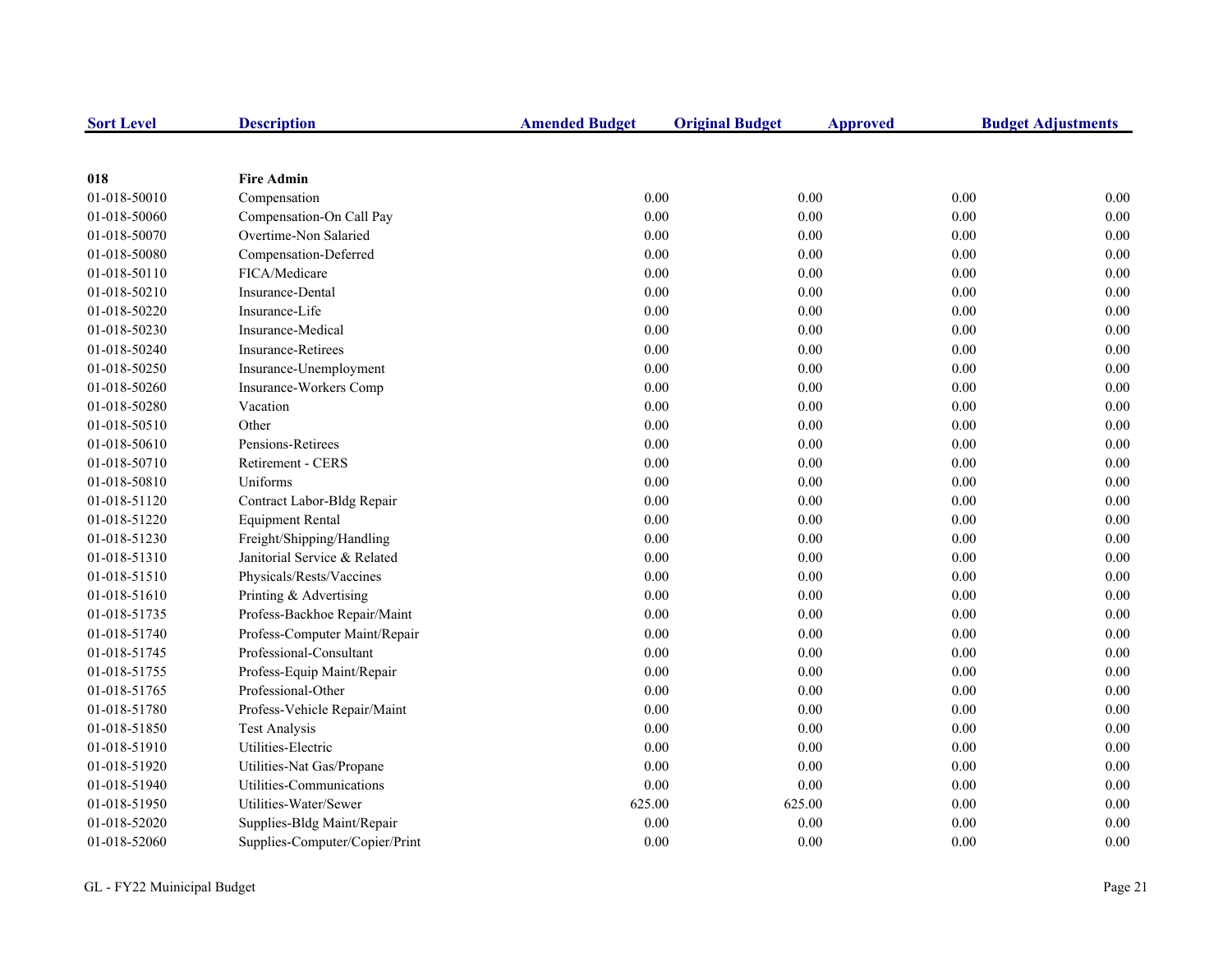| <b>Sort Level</b> | <b>Description</b>             | <b>Amended Budget</b> | <b>Original Budget</b> | Approved | <b>Budget Adjustments</b> |
|-------------------|--------------------------------|-----------------------|------------------------|----------|---------------------------|
|                   |                                |                       |                        |          |                           |
| 01-018-52110      | Equipment (Under \$2,000 Each) | 0.00                  | 0.00                   | 0.00     | 0.00                      |
| 01-018-52120      | Supplies-Equip Maint/Repair    | 0.00                  | 0.00                   | 0.00     | $0.00\,$                  |
| 01-018-52250      | Fuel, Oil, Fluids              | 0.00                  | 0.00                   | 0.00     | 0.00                      |
| 01-018-52350      | Supplies-Janitorial            | 0.00                  | 0.00                   | 0.00     | 0.00                      |
| 01-018-52700      | Supplies-Office                | 0.00                  | 0.00                   | 0.00     | 0.00                      |
| 01-018-52750      | Supplies-Other                 | 0.00                  | 0.00                   | 0.00     | 0.00                      |
| 01-018-52840      | Postage-Meter & Related        | 0.00                  | 0.00                   | 0.00     | 0.00                      |
| 01-018-52865      | Supplies-Safety/Protective     | 0.00                  | 0.00                   | 0.00     | 0.00                      |
| 01-018-52890      | Software                       | 0.00                  | 0.00                   | 0.00     | 0.00                      |
| 01-018-52950      | Vehicle-Supplies Repair/Maint  | 0.00                  | 0.00                   | 0.00     | 0.00                      |
| 01-018-53450      | Coffee, Tea & Related          | 0.00                  | 0.00                   | 0.00     | 0.00                      |
| 01-018-53460      | Conference/Train/School        | 0.00                  | 0.00                   | 0.00     | 0.00                      |
| 01-018-53470      | Dues & Subscriptions           | 0.00                  | 0.00                   | 0.00     | 0.00                      |
| 01-018-53500      | Easements                      | 0.00                  | 0.00                   | 0.00     | 0.00                      |
| 01-018-53600      | Miscellaneous                  | 0.00                  | 0.00                   | 0.00     | 0.00                      |
| 01-018-53850      | Travel/Lodging/Meals           | 0.00                  | 0.00                   | 0.00     | 0.00                      |
| 01-018-61500      | Depreciation                   | 0.00                  | 0.00                   | 0.00     | 0.00                      |
| 01-018-77100      | Buildings - Fire               | 0.00                  | 0.00                   | 0.00     | 0.00                      |
| 01-018-77200      | Equipment - Fire               | 0.00                  | 0.00                   | 0.00     | 0.00                      |
| 01-018-77300      | Land & Improvmnts - Fire       | 0.00                  | 0.00                   | 0.00     | 0.00                      |
| 01-018-77400      | Plant In Service - Fire        | 0.00                  | 0.00                   | 0.00     | 0.00                      |
| 01-018-77500      | Vehicles - Fire                | 0.00                  | 0.00                   | 0.00     | 0.00                      |
| 018               | <b>Fire Admin</b>              | 625.00                | 625.00                 | 0.00     | 0.00                      |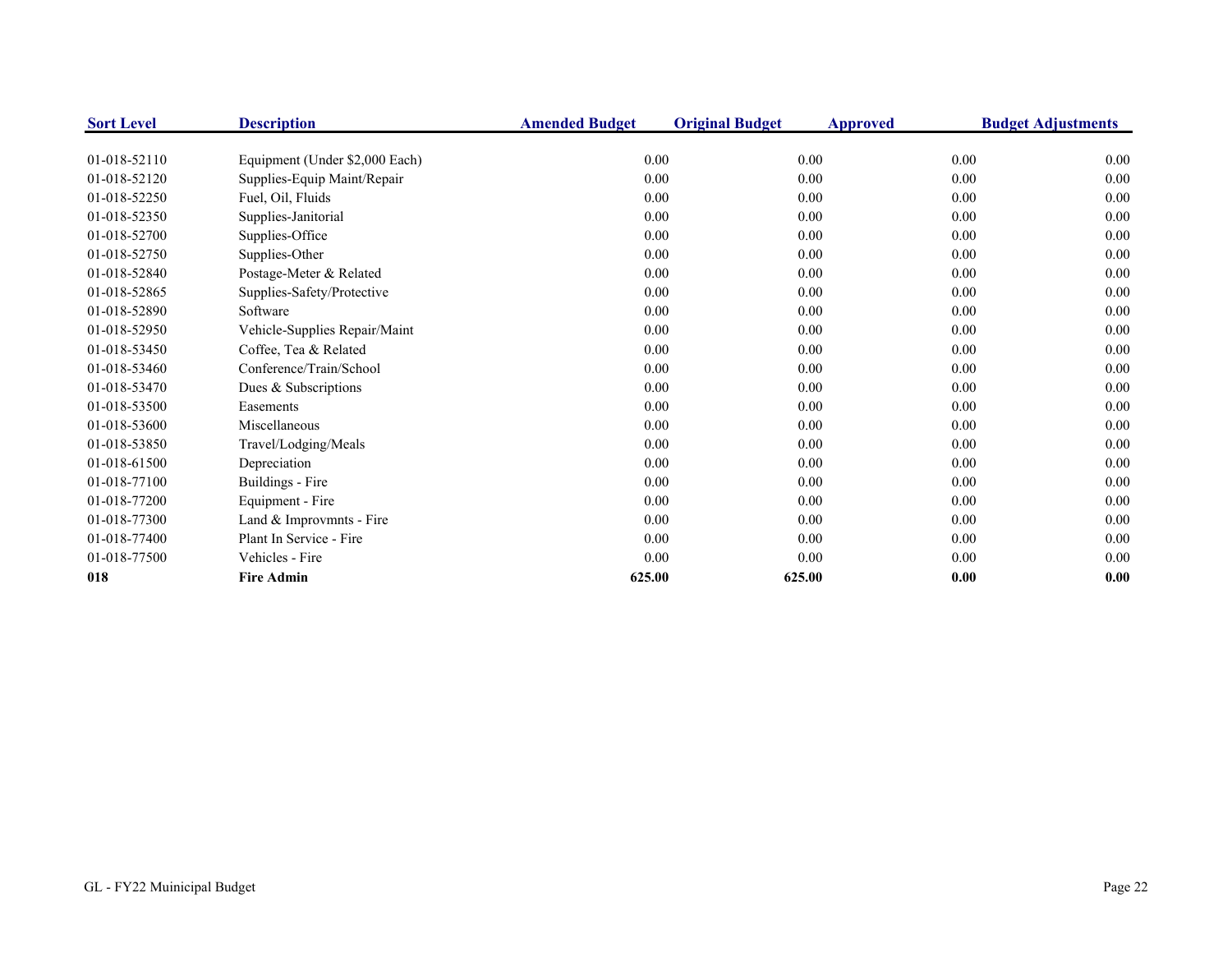| <b>Sort Level</b> | <b>Description</b>            | <b>Amended Budget</b> | <b>Original Budget</b> | <b>Approved</b> | <b>Budget Adjustments</b> |
|-------------------|-------------------------------|-----------------------|------------------------|-----------------|---------------------------|
|                   |                               |                       |                        |                 |                           |
| 019               | Firefighting                  |                       |                        |                 |                           |
| 01-019-50010      | Compensation                  | 0.00                  | 0.00                   | 0.00            | 0.00                      |
| 01-019-50060      | Compensation-On Call Pay      | 0.00                  | 0.00                   | 0.00            | $0.00\,$                  |
| 01-019-50070      | Overtime-Non Salaried         | 0.00                  | 0.00                   | 0.00            | $0.00\,$                  |
| 01-019-50080      | Compensation-Deferred         | 0.00                  | 0.00                   | 0.00            | 0.00                      |
| 01-019-50110      | FICA/Medicare                 | 0.00                  | 0.00                   | 0.00            | 0.00                      |
| 01-019-50210      | Insurance-Dental              | 0.00                  | 0.00                   | 0.00            | 0.00                      |
| 01-019-50220      | Insurance-Life                | 0.00                  | 0.00                   | 0.00            | 0.00                      |
| 01-019-50230      | Insurance-Medical             | 0.00                  | 0.00                   | 0.00            | 0.00                      |
| 01-019-50240      | <b>Insurance-Retirees</b>     | 0.00                  | 0.00                   | 0.00            | 0.00                      |
| 01-019-50250      | Insurance-Unemployment        | 0.00                  | 0.00                   | 0.00            | 0.00                      |
| 01-019-50260      | Insurance-Workers Comp        | 0.00                  | 0.00                   | 0.00            | 0.00                      |
| 01-019-50280      | Vacation                      | 0.00                  | 0.00                   | 0.00            | 0.00                      |
| 01-019-50310      | <b>KLEFPF</b> Incentive       | 0.00                  | 0.00                   | 0.00            | 0.00                      |
| 01-019-50510      | Other                         | 0.00                  | 0.00                   | 0.00            | 0.00                      |
| 01-019-50610      | Pensions-Retirees             | 0.00                  | 0.00                   | 0.00            | $0.00\,$                  |
| 01-019-50710      | <b>Retirement - CERS</b>      | 0.00                  | 0.00                   | 0.00            | 0.00                      |
| 01-019-50810      | Uniforms                      | 0.00                  | 0.00                   | 0.00            | 0.00                      |
| 01-019-51100      | F-S Fire & Rescue Contract    | 291,200.02            | 291,200.02             | 0.00            | 0.00                      |
| 01-019-51120      | Contract Labor-Bldg Repair    | 0.00                  | 0.00                   | 0.00            | 0.00                      |
| 01-019-51220      | <b>Equipment Rental</b>       | 0.00                  | 0.00                   | 0.00            | 0.00                      |
| 01-019-51230      | Freight/Shipping/Handling     | $0.00\,$              | 0.00                   | 0.00            | 0.00                      |
| 01-019-51310      | Janitorial Service & Related  | 0.00                  | 0.00                   | 0.00            | 0.00                      |
| 01-019-51510      | Physicals/Rests/Vaccines      | 0.00                  | 0.00                   | 0.00            | 0.00                      |
| 01-019-51610      | Printing & Advertising        | $0.00\,$              | 0.00                   | 0.00            | 0.00                      |
| 01-019-51735      | Profess-Backhoe Repair/Maint  | 0.00                  | 0.00                   | 0.00            | 0.00                      |
| 01-019-51740      | Profess-Computer Maint/Repair | 0.00                  | 0.00                   | 0.00            | 0.00                      |
| 01-019-51745      | Professional-Consultant       | 0.00                  | 0.00                   | 0.00            | $0.00\,$                  |
| 01-019-51755      | Profess-Equip Maint/Repair    | 0.00                  | 0.00                   | 0.00            | 0.00                      |
| 01-019-51765      | Professional-Other            | 0.00                  | 0.00                   | 0.00            | 0.00                      |
| 01-019-51780      | Profess-Vehicle Repair/Maint  | 0.00                  | 0.00                   | 0.00            | 0.00                      |
| 01-019-51850      | <b>Test Analysis</b>          | 0.00                  | 0.00                   | 0.00            | 0.00                      |
| 01-019-51910      | Utilities-Electric            | 0.00                  | 0.00                   | 0.00            | 0.00                      |
| 01-019-51920      | Utilities-Nat Gas/Propane     | 0.00                  | 0.00                   | 0.00            | 0.00                      |
| 01-019-51940      | Utilities-Communications      | 0.00                  | 0.00                   | $0.00\,$        | 0.00                      |
| 01-019-51950      | Utilities-Water/Sewer         | 0.00                  | 0.00                   | 0.00            | 0.00                      |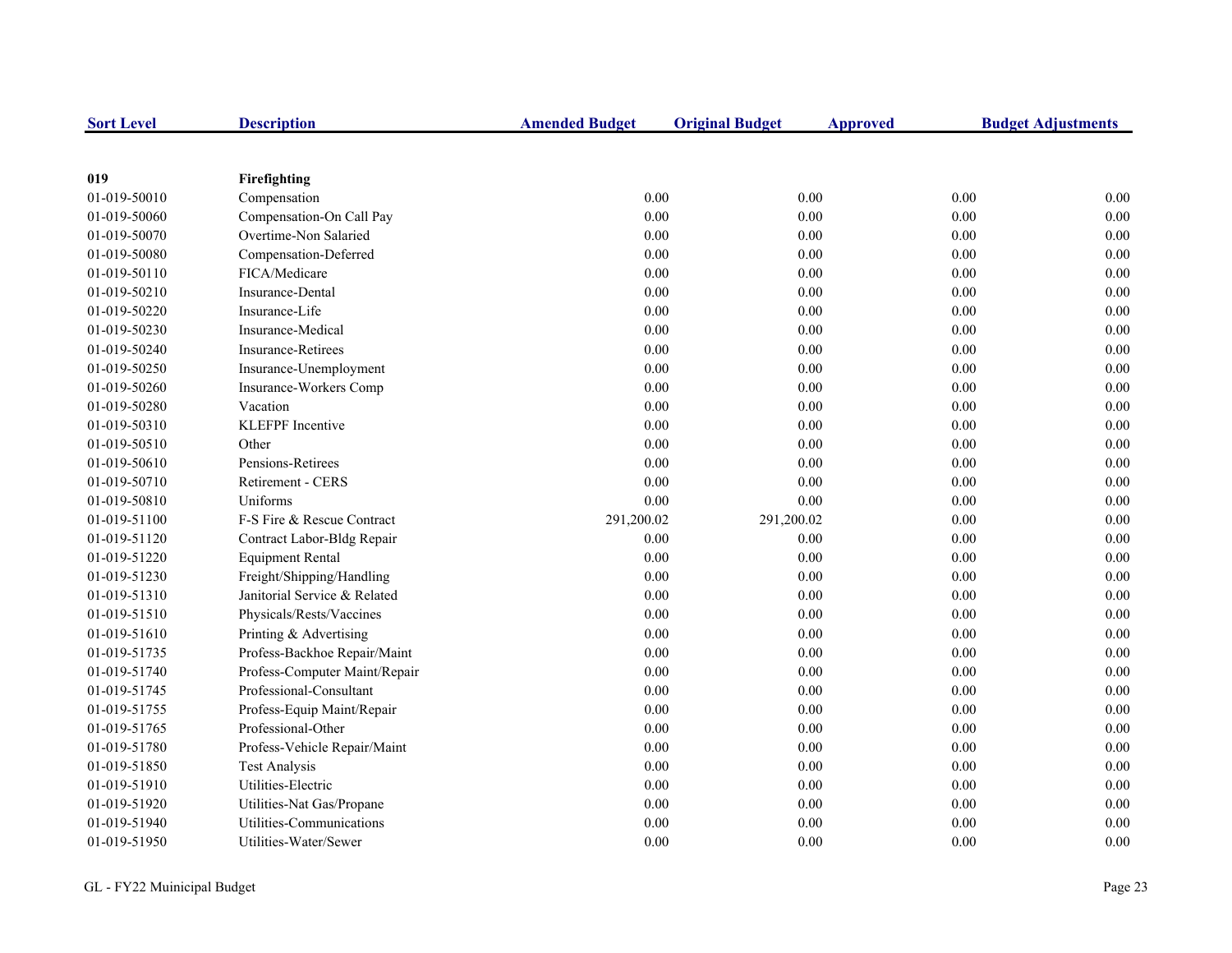| <b>Sort Level</b> | <b>Description</b>             | <b>Amended Budget</b> | <b>Original Budget</b><br>Approved |      | <b>Budget Adjustments</b> |
|-------------------|--------------------------------|-----------------------|------------------------------------|------|---------------------------|
|                   |                                |                       |                                    |      |                           |
| 01-019-52020      | Supplies-Bldg Maint/Repair     | 0.00                  | 0.00                               | 0.00 | $0.00\,$                  |
| 01-019-52060      | Supplies-Computer/Copier/Print | 0.00                  | 0.00                               | 0.00 | 0.00                      |
| 01-019-52110      | Equipment (Under \$2,000 Each) | 0.00                  | 0.00                               | 0.00 | 0.00                      |
| 01-019-52120      | Supplies-Equip Maint/Repair    | 0.00                  | 0.00                               | 0.00 | $0.00\,$                  |
| 01-019-52250      | Fuel, Oil, Fluids              | 0.00                  | 0.00                               | 0.00 | 0.00                      |
| 01-019-52350      | Supplies-Janitorial            | 0.00                  | 0.00                               | 0.00 | 0.00                      |
| 01-019-52700      | Supplies-Office                | 0.00                  | 0.00                               | 0.00 | $0.00\,$                  |
| 01-019-52750      | Supplies-Other                 | 0.00                  | 0.00                               | 0.00 | 0.00                      |
| 01-019-52840      | Postage-Meter & Related        | 0.00                  | 0.00                               | 0.00 | 0.00                      |
| 01-019-52865      | Supplies-Safety/Protective     | 0.00                  | 0.00                               | 0.00 | 0.00                      |
| 01-019-52890      | Software                       | 0.00                  | 0.00                               | 0.00 | 0.00                      |
| 01-019-52950      | Vehicle-Supplies Repair/Maint  | 0.00                  | 0.00                               | 0.00 | 0.00                      |
| 01-019-53450      | Coffee, Tea & Related          | 0.00                  | 0.00                               | 0.00 | 0.00                      |
| 01-019-53460      | Conference/Train/School        | 0.00                  | 0.00                               | 0.00 | 0.00                      |
| 01-019-53470      | Dues & Subscriptions           | 0.00                  | 0.00                               | 0.00 | 0.00                      |
| 01-019-53500      | Easements                      | 0.00                  | 0.00                               | 0.00 | $0.00\,$                  |
| 01-019-53600      | Miscellaneous                  | 0.00                  | 0.00                               | 0.00 | 0.00                      |
| 01-019-53850      | Travel/Lodging/Meals           | 0.00                  | 0.00                               | 0.00 | 0.00                      |
| 019               | Firefighting                   | 291,200.02            | 291,200.02                         | 0.00 | 0.00                      |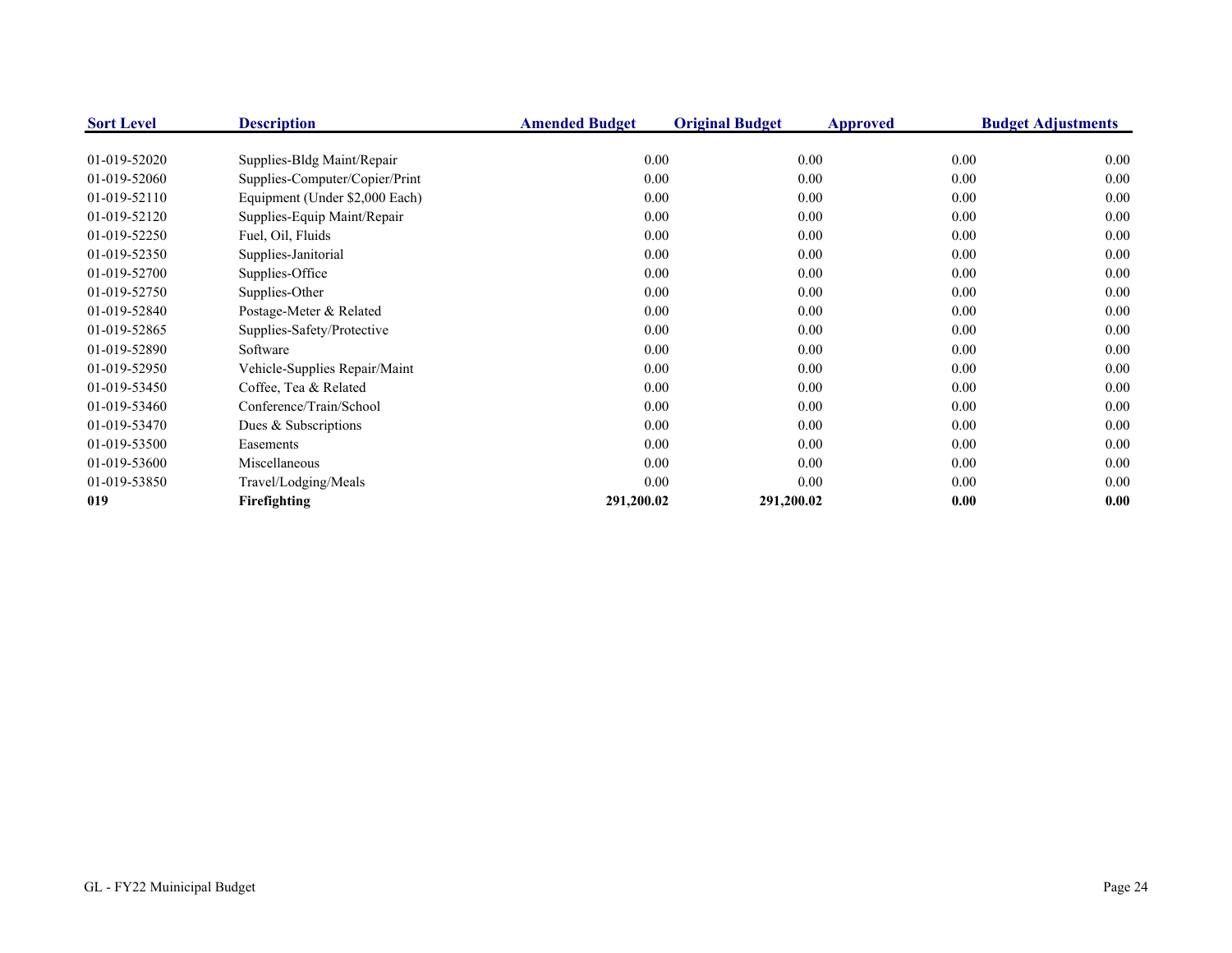| <b>Sort Level</b> | <b>Description</b>            | <b>Amended Budget</b> | <b>Original Budget</b> | <b>Approved</b> | <b>Budget Adjustments</b> |
|-------------------|-------------------------------|-----------------------|------------------------|-----------------|---------------------------|
|                   |                               |                       |                        |                 |                           |
| 020               | <b>Public Works/Streets</b>   |                       |                        |                 |                           |
| 01-020-50010      | Compensation                  | 314,026.94            | 314,026.94             |                 | 0.00<br>0.00              |
| 01-020-50011      | Emergency - Compensation      | 0.00                  | 0.00                   |                 | 0.00<br>0.00              |
| 01-020-50060      | Compensation-On Call Pay      | 9,213.44              | 9,213.44               |                 | $0.00\,$<br>0.00          |
| 01-020-50070      | Overtime-Non Salaried         | 6,742.87              | 6,742.87               |                 | 0.00<br>0.00              |
| 01-020-50080      | Compensation-Deferred         | 0.00                  | 0.00                   |                 | 0.00<br>0.00              |
| 01-020-50110      | FICA/Medicare                 | 22,899.76             | 22,899.76              |                 | 0.00<br>0.00              |
| 01-020-50210      | Insurance-Dental              | 1,831.68              | 1,831.68               |                 | 0.00<br>0.00              |
| 01-020-50220      | Insurance-Life                | 1,498.12              | 1,498.12               |                 | 0.00<br>0.00              |
| 01-020-50230      | Insurance-Medical             | 83,931.96             | 83,931.96              |                 | 0.00<br>0.00              |
| 01-020-50231      | Insurance-HRA                 | 5,026.32              | 5,026.32               |                 | 0.00<br>0.00              |
| 01-020-50240      | Insurance-Retirees            | $0.00\,$              | $0.00\,$               |                 | 0.00<br>0.00              |
| 01-020-50250      | Insurance-Unemployment        | 386.08                | 386.08                 |                 | 0.00<br>$0.00\,$          |
| 01-020-50260      | Insurance-Workers Comp        | 7,243.56              | 7,243.56               |                 | 0.00<br>0.00              |
| 01-020-50280      | Vacation                      | 0.00                  | 0.00                   |                 | 0.00<br>0.00              |
| 01-020-50310      | <b>KLEFPF</b> Incentive       | 0.00                  | 0.00                   |                 | 0.00<br>0.00              |
| 01-020-50510      | Other - Capitalized Labor     | 0.00                  | 0.00                   |                 | 0.00<br>0.00              |
| 01-020-50511      | Capitalized Matls & Equipment | 0.00                  | 0.00                   |                 | 0.00<br>0.00              |
| 01-020-50610      | Pensions-Retirees             | 0.00                  | 0.00                   |                 | 0.00<br>0.00              |
| 01-020-50710      | Retirement - CERS             | 81,452.28             | 81,452.28              |                 | 0.00<br>0.00              |
| 01-020-50711      | Retirement - OPEB             | 0.00                  | 0.00                   |                 | 0.00<br>0.00              |
| 01-020-50810      | Uniforms                      | 2,500.00              | 2,500.00               |                 | 0.00<br>0.00              |
| 01-020-50811      | Uniforms-NEW HIRE             | 0.00                  | 0.00                   |                 | 0.00<br>0.00              |
| 01-020-50999      | Capitalized Labor             | $-121,705.00$         | $-121,705.00$          |                 | 0.00<br>0.00              |
| 01-020-51120      | Contract Labor-Bldg Repair    | 0.00                  | 0.00                   |                 | 0.00<br>0.00              |
| 01-020-51220      | <b>Equipment Rental</b>       | $0.00\,$              | $0.00\,$               |                 | $0.00\,$<br>0.00          |
| 01-020-51221      | Technology Lease Payments     | 790.78                | 790.78                 |                 | 0.00<br>0.00              |
| 01-020-51230      | Freight/Shipping/Handling     | 500.00                | 500.00                 |                 | 0.00<br>0.00              |
| 01-020-51310      | Janitorial Service & Related  | 0.00                  | 0.00                   |                 | 0.00<br>0.00              |
| 01-020-51510      | Physicals/Rests/Vaccines      | 300.00                | 300.00                 |                 | 0.00<br>0.00              |
| 01-020-51610      | Printing & Advertising        | 200.00                | 200.00                 |                 | 0.00<br>0.00              |
| 01-020-51735      | Profess-Backhoe Repair/Maint  | 22,000.00             | 22,000.00              |                 | 0.00<br>0.00              |
| 01-020-51740      | Profess-Computer Maint/Repair | 0.00                  | 0.00                   |                 | 0.00<br>0.00              |
| 01-020-51745      | Professional-Consultant       | 0.00                  | 0.00                   |                 | 0.00<br>0.00              |
| 01-020-51748      | Profess-License Maint/Support | 0.00                  | 0.00                   |                 | 0.00<br>0.00              |
| 01-020-51755      | Profess-Equip Maint/Repair    | 10,000.00             | 10,000.00              |                 | 0.00<br>0.00              |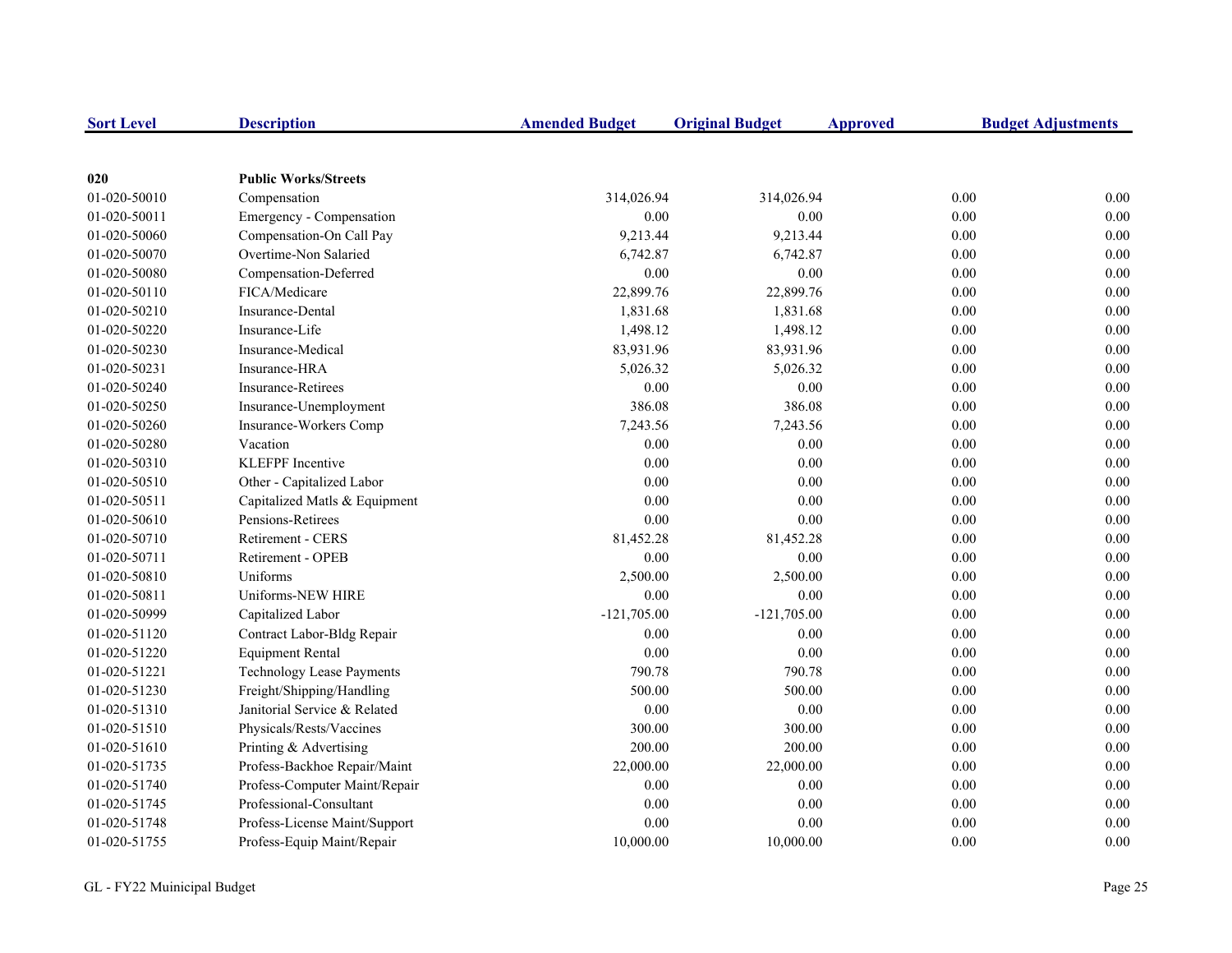| <b>Sort Level</b> | <b>Description</b>             | <b>Amended Budget</b> | <b>Original Budget</b> | <b>Approved</b> | <b>Budget Adjustments</b> |
|-------------------|--------------------------------|-----------------------|------------------------|-----------------|---------------------------|
| 01-020-51765      | Professional-Other             | 49,300.00             | 49,300.00              |                 | 0.00<br>0.00              |
| 01-020-51775      | Prof-Storm Sewer               | 0.00                  | 0.00                   | 0.00            | 0.00                      |
| 01-020-51780      | Profess-Vehicle Repair/Maint   | 10,500.00             | 10,500.00              | 0.00            | 0.00                      |
| 01-020-51835      | <b>Street Sweeping</b>         | 0.00                  | 0.00                   | 0.00            | 0.00                      |
| 01-020-51850      | <b>Test Analysis</b>           | 0.00                  | 0.00                   | 0.00            | 0.00                      |
| 01-020-51860      | Tree Maintenance               | 15,500.00             | 15,500.00              | 0.00            | 0.00                      |
| 01-020-51910      | Utilities-Electric             | 1,000.00              | 1,000.00               | 0.00            | 0.00                      |
| 01-020-51920      | Utilities-Nat Gas/Propane      | 4,000.00              | 4,000.00               | 0.00            | 0.00                      |
| 01-020-51930      | Utilities- St Traffic Lights   | 125,000.00            | 125,000.00             | 0.00            | 0.00                      |
| 01-020-51940      | Utilities-Communications       | 7,000.00              | 7,000.00               | 0.00            | 0.00                      |
| 01-020-51950      | Utilities-Water/Sewer          | 200.00                | 200.00                 | 0.00            | 0.00                      |
| 01-020-52010      | Supplies-Backhoe Repair/Maint  | 0.00                  | 0.00                   | 0.00            | 0.00                      |
| 01-020-52013      | Supplies - Beautification      | 0.00                  | 0.00                   | 0.00            | 0.00                      |
| 01-020-52015      | Supplies-Brush Program         | 0.00                  | $0.00\,$               | 0.00            | 0.00                      |
| 01-020-52020      | Supplies-Bldg Maint/Repair     | 2,000.00              | 2,000.00               | 0.00            | 0.00                      |
| 01-020-52060      | Supplies-Computer/Copier/Print | 150.00                | 150.00                 | 0.00            | 0.00                      |
| 01-020-52080      | Concrete                       | 5,000.00              | 5,000.00               | 0.00            | 0.00                      |
| 01-020-52090      | Supplies - Asphalt             | 7,000.00              | 7,000.00               | 0.00            | 0.00                      |
| 01-020-52110      | Equipment (Under \$2,000 Each) | 3,500.00              | 3,500.00               | 0.00            | 0.00                      |
| 01-020-52120      | Supplies-Equip Maint/Repair    | 4,500.00              | 4,500.00               | 0.00            | 0.00                      |
| 01-020-52250      | Fuel, Oil, Fluids              | 17,620.00             | 17,620.00              | 0.00            | 0.00                      |
| 01-020-52310      | Gravel/Rock                    | $0.00\,$              | $0.00\,$               | 0.00            | 0.00                      |
| 01-020-52311      | Supplies Yard Repairs          | 4,500.00              | 4,500.00               | 0.00            | 0.00                      |
| 01-020-52330      | Herbicides                     | 500.00                | 500.00                 | 0.00            | 0.00                      |
| 01-020-52350      | Supplies-Janitorial            | 500.00                | 500.00                 | 0.00            | 0.00                      |
| 01-020-52610      | Mosquito Control               | 8,500.00              | 8,500.00               | 0.00            | 0.00                      |
| 01-020-52615      | Supplies-Mowing Program        | 0.00                  | 0.00                   | 0.00            | 0.00                      |
| 01-020-52625      | Supplies-Code Enf Mowing/Clean | 0.00                  | $0.00\,$               | 0.00            | 0.00                      |
| 01-020-52700      | Supplies-Office                | 300.00                | 300.00                 | 0.00            | 0.00                      |
| 01-020-52750      | Supplies-Other                 | 5,400.00              | 5,400.00               | 0.00            | 0.00                      |
| 01-020-52840      | Postage-Meter & Related        | 0.00                  | 0.00                   | 0.00            | 0.00                      |
| 01-020-52865      | Supplies-Safety/Protective     | 2,500.00              | 2,500.00               | 0.00            | 0.00                      |
| 01-020-52867      | Salt & Snow Removal            | 15,750.00             | 15,750.00              | 0.00            | 0.00                      |
| 01-020-52880      | Signs & Barricades             | 12,500.00             | 12,500.00              | 0.00            | 0.00                      |
| 01-020-52885      | Small Tools & Equipment        | 500.00                | 500.00                 | 0.00            | 0.00                      |
| 01-020-52890      | Software                       | 1,600.00              | 1,600.00               | 0.00            | 0.00                      |
| 01-020-52895      | Supplies-Storm Crew            | 0.00                  | 0.00                   | 0.00            | 0.00                      |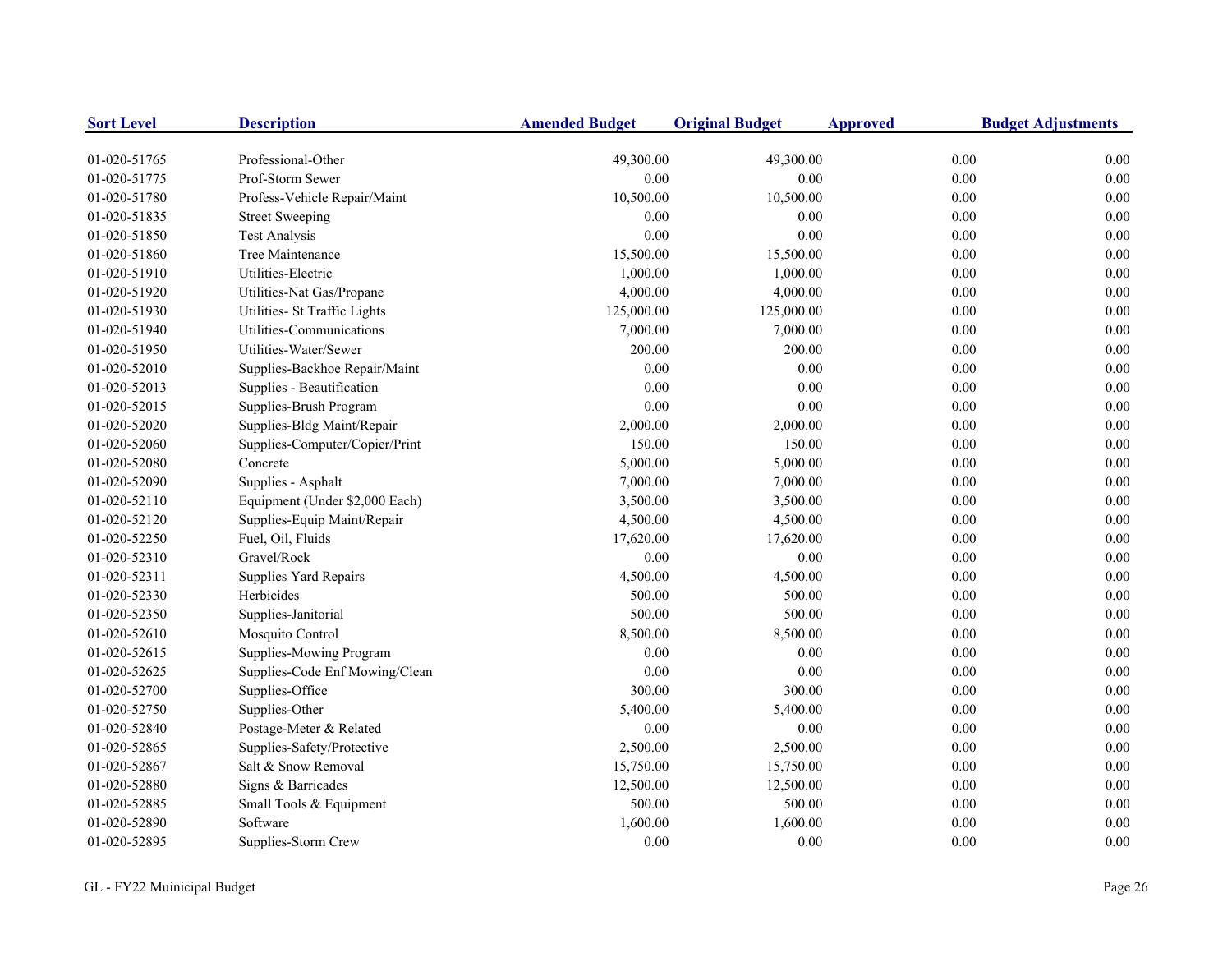| <b>Sort Level</b> | <b>Description</b>            | <b>Amended Budget</b> | <b>Original Budget</b> | Approved | <b>Budget Adjustments</b> |
|-------------------|-------------------------------|-----------------------|------------------------|----------|---------------------------|
|                   |                               |                       |                        |          |                           |
| 01-020-52898      | Landfill Maintenance          | 0.00                  | 0.00                   | 0.00     | 0.00                      |
| 01-020-52905      | Supplies-Leaf Program         | 0.00                  | 0.00                   | 0.00     | 0.00                      |
| 01-020-52950      | Vehicle-Supplies Repair/Maint | 2,000.00              | 2,000.00               | 0.00     | 0.00                      |
| 01-020-53450      | Coffee, Tea & Related         | 400.00                | 400.00                 | 0.00     | 0.00                      |
| 01-020-53460      | Conference/Train/School       | 1,125.00              | 1,125.00               | 0.00     | 0.00                      |
| 01-020-53470      | Dues & Subscriptions          | 700.00                | 700.00                 | 0.00     | 0.00                      |
| 01-020-53500      | Easements                     | 0.00                  | 0.00                   | 0.00     | 0.00                      |
| 01-020-53600      | Miscellaneous                 | 0.00                  | 0.00                   | 0.00     | 0.00                      |
| 01-020-53601      | Miscellaneous-Atmos St Repair | 0.00                  | 0.00                   | 0.00     | 0.00                      |
| 01-020-53850      | Travel/Lodging/Meals          | 1,000.00              | 1,000.00               | 0.00     | 0.00                      |
| 01-020-61500      | Depreciation                  | 0.00                  | 0.00                   | 0.00     | 0.00                      |
| 01-020-75100      | Buildings - Pub Works         | 0.00                  | 0.00                   | 0.00     | 0.00                      |
| 01-020-75200      | Equipment - Pub Works         | 233,500.00            | 233,500.00             | 0.00     | 0.00                      |
| 01-020-75300      | Land & Imprymnts - Pub Works  | 0.00                  | 0.00                   | 0.00     | 0.00                      |
| 01-020-75400      | Plant In Service - Pub Works  | 0.00                  | 0.00                   | 0.00     | 0.00                      |
| 01-020-75500      | Vehicles - Pub Works          | 0.00                  | 0.00                   | 0.00     | 0.00                      |
| 020               | <b>Public Works/Streets</b>   | 992,383.79            | 992,383.79             | 0.00     | 0.00                      |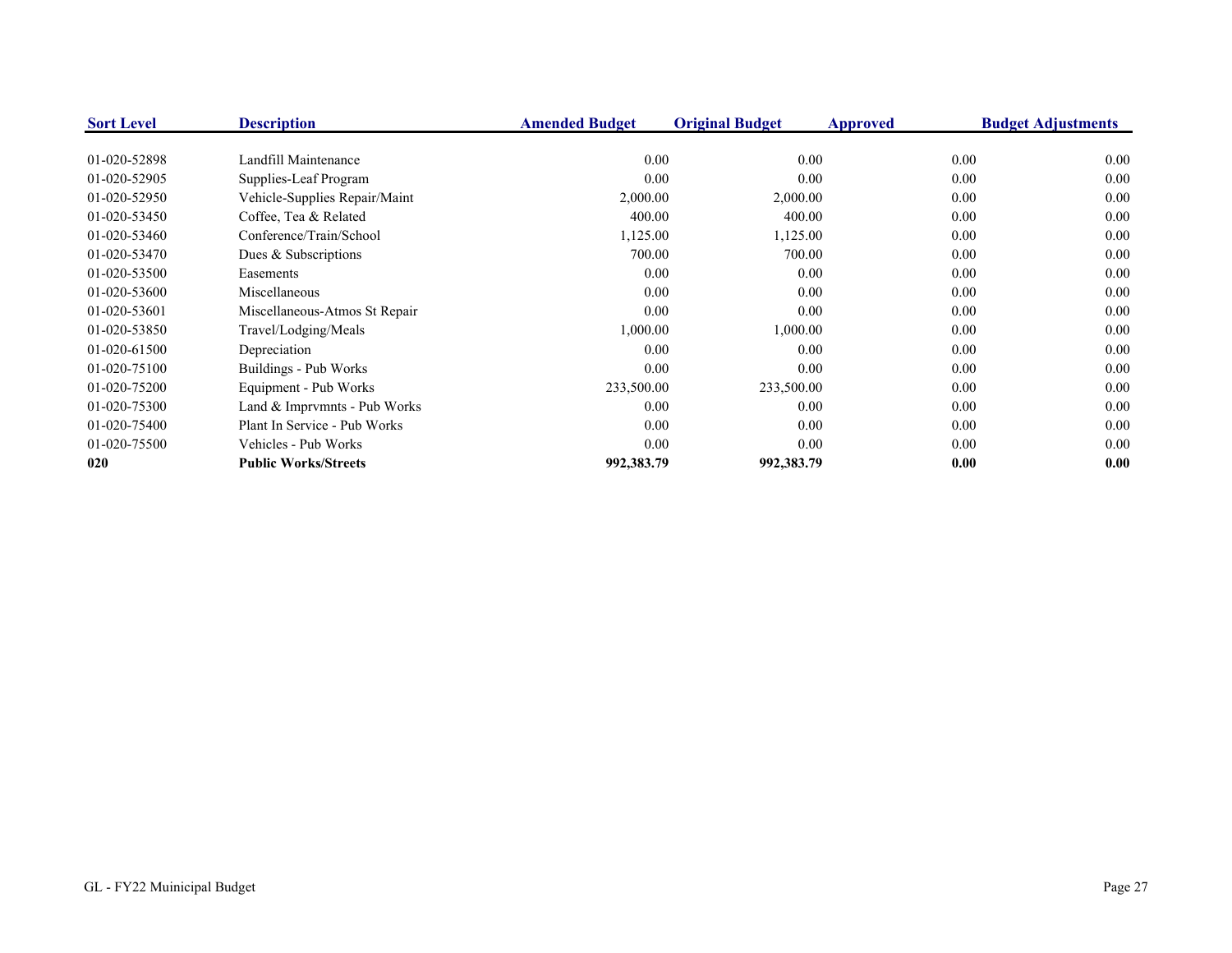| <b>Sort Level</b> | <b>Description</b>                    | <b>Amended Budget</b> | <b>Original Budget</b> | <b>Approved</b> |          | <b>Budget Adjustments</b> |
|-------------------|---------------------------------------|-----------------------|------------------------|-----------------|----------|---------------------------|
|                   |                                       |                       |                        |                 |          |                           |
| 050               | <b>Community Services</b>             |                       |                        |                 |          |                           |
| 01-050-50010      | Compensation-Human Rights Com         | 8,408.99              | 8,408.99               |                 | 0.00     | 0.00                      |
| 01-050-50110      | FICA/Medicare-Human Rights Com        | 628.16                | 628.16                 |                 | 0.00     | 0.00                      |
| 01-050-50250      | Insurance-Unemployment                | 0.00                  | 0.00                   |                 | 0.00     | 0.00                      |
| 01-050-52725      | <b>Community Development Supplies</b> | 10,000.00             | 10,000.00              |                 | 0.00     | 0.00                      |
| 01-050-53375      | Character CTS/Proj Graduations        | 0.00                  | 0.00                   |                 | 0.00     | 0.00                      |
| 01-050-56112      | Comm Action of So Ky                  | 0.00                  | 0.00                   |                 | 0.00     | 0.00                      |
| 01-050-56113      | United Way 2-1-1                      | 0.00                  | 0.00                   |                 | 0.00     | 0.00                      |
| 01-050-56115      | F-S Arts Council                      | 0.00                  | 0.00                   |                 | 0.00     | 0.00                      |
| 01-050-56120      | <b>Bradd Aging Program</b>            | 0.00                  | 0.00                   |                 | 0.00     | 0.00                      |
| 01-050-56125      | Boys & Girls Club of F-S              | 50,000.00             | 50,000.00              |                 | 0.00     | 0.00                      |
| 01-050-56130      | F-S Chamber of Commerce               | 35,000.00             | 35,000.00              |                 | 0.00     | 0.00                      |
| 01-050-56140      | F-S Planning & Zoning                 | 77,076.00             | 77,076.00              |                 | 0.00     | 0.00                      |
| 01-050-56145      | Small Business Development Ctr        | 1,300.00              | 1,300.00               |                 | 0.00     | 0.00                      |
| 01-050-56150      | F-S Reniaissance                      | 0.00                  | 0.00                   |                 | 0.00     | 0.00                      |
| 01-050-56152      | Tea 21 Match-FS Renaissance           | 0.00                  | 0.00                   |                 | 0.00     | 0.00                      |
| 01-050-56165      | Franklin African/AM Museum            | 0.00                  | 0.00                   |                 | 0.00     | 0.00                      |
| 01-050-56167      | Franklin Human Rights Commiss         | 5,000.00              | 5,000.00               |                 | 0.00     | 0.00                      |
| 01-050-56168      | Human Rights Comm Payroll             | 0.00                  | 0.00                   |                 | 0.00     | 0.00                      |
| 01-050-56169      | Human Rights Comm Unemp Ins           | 0.00                  | 0.00                   |                 | 0.00     | 0.00                      |
| 01-050-56170      | Good Samaritan                        | 0.00                  | 0.00                   |                 | 0.00     | 0.00                      |
| 01-050-56175      | Tourism                               | 0.00                  | 0.00                   |                 | $0.00\,$ | 0.00                      |
| 01-050-56176      | On Track Program                      | 0.00                  | 0.00                   |                 | 0.00     | 0.00                      |
| 01-050-56180      | Hope Harbor                           | 0.00                  | 0.00                   |                 | 0.00     | 0.00                      |
| 01-050-56200      | Parks & Recreation                    | 239,000.00            | 239,000.00             |                 | 0.00     | 0.00                      |
| 01-050-56210      | F-S Fair Board                        | 0.00                  | 0.00                   |                 | 0.00     | 0.00                      |
| 01-050-56250      | F-S Pool Contingency                  | 0.00                  | 0.00                   |                 | 0.00     | 0.00                      |
| 01-050-56255      | KY State Fair                         | 0.00                  | 0.00                   |                 | 0.00     | 0.00                      |
| 01-050-56256      | Gallery on the Square                 | 0.00                  | 0.00                   |                 | 0.00     | 0.00                      |
| 01-050-56260      | Southern KY Drug Task Force           | 20,000.00             | 20,000.00              |                 | 0.00     | 0.00                      |
| 01-050-56263      | Simpson Co Historical Society         | 5,319.39              | 5,319.39               |                 | 0.00     | 0.00                      |
| 01-050-56264      | Animal Shelter                        | 0.00                  | 0.00                   |                 | 0.00     | 0.00                      |
| 01-050-56265      | Habitat for Humanity                  | 0.00                  | 0.00                   |                 | 0.00     | 0.00                      |
| 01-050-56266      | Simp Co Sheriff-Animal Extract        | 0.00                  | 0.00                   |                 | 0.00     | 0.00                      |
| 01-050-56267      | Public Parking Lease                  | 2,000.00              | 2,000.00               |                 | 0.00     | 0.00                      |
| 01-050-56270      | <b>Community Projects</b>             | 13,800.00             | 13,800.00              |                 | 0.00     | 0.00                      |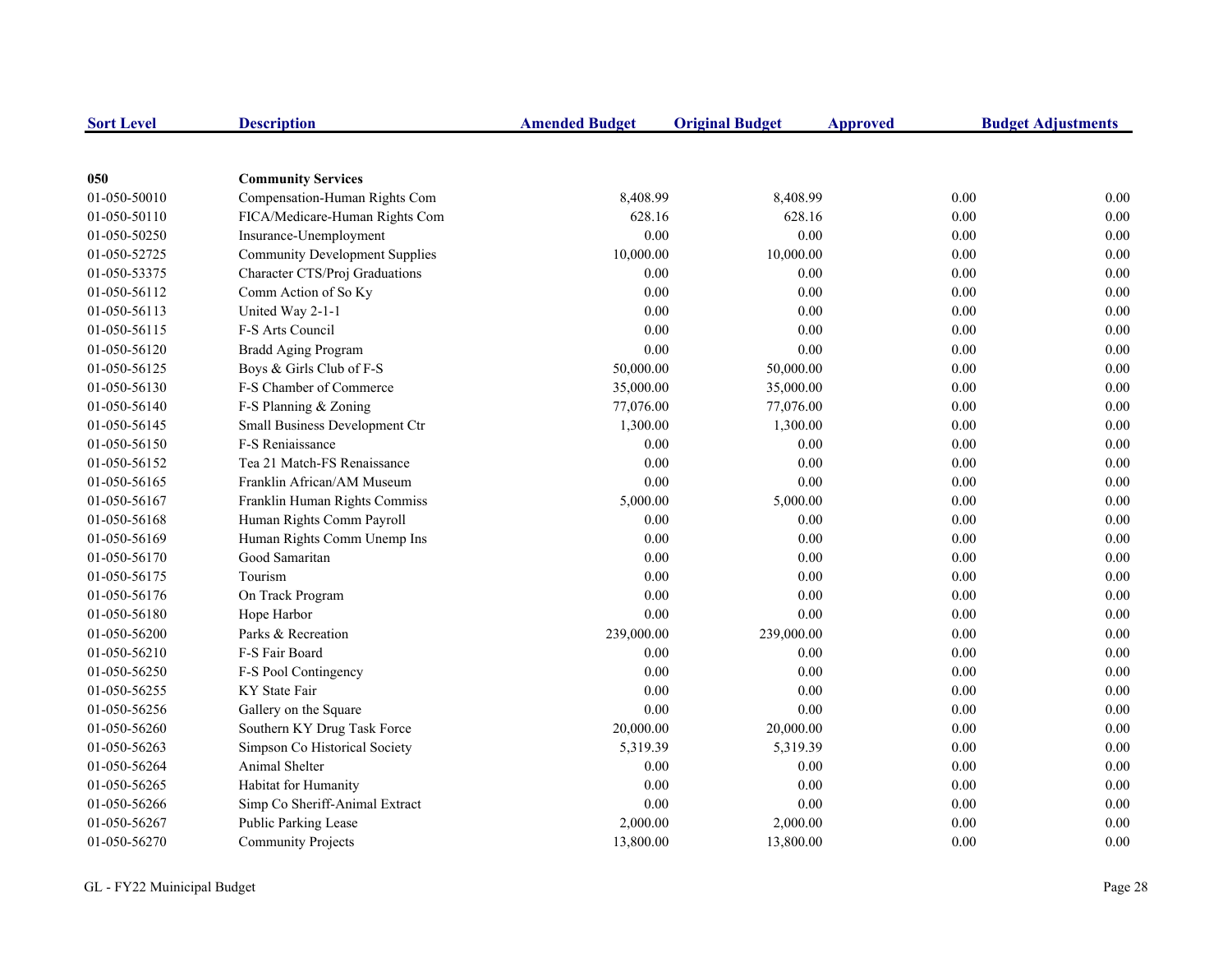| <b>Sort Level</b> | <b>Description</b>            | <b>Amended Budget</b> | <b>Original Budget</b> | Approved | <b>Budget Adjustments</b> |
|-------------------|-------------------------------|-----------------------|------------------------|----------|---------------------------|
| 01-050-56275      | Old Hospital Fire Costs       | 0.00                  | 0.00                   | 0.00     | 0.00                      |
| 01-050-56280      | Old Hospital Grant Project    | 0.00                  | 0.00                   | 0.00     | 0.00                      |
| 01-050-56281      | Grant - Local Grant Exp       | 0.00                  | 0.00                   | 0.00     | 0.00                      |
| 01-050-56300      | Fiscal Court - Jail Contrib   | 63,000.00             | 63,000.00              | 0.00     | 0.00                      |
| 01-050-56305      | School Resource Officer       | 0.00                  | 0.00                   | 0.00     | 0.00                      |
| 01-050-56306      | <b>Property Condemnation</b>  | 25,000.00             | 25,000.00              | 0.00     | 0.00                      |
| 01-050-56400      | Ind Auth-80/20 Occ Fee Rebate | 805,109.00            | 805,109.00             | 0.00     | 0.00                      |
| 01-050-56401      | Ind Auth-KBI Occ Fee Rebate   | 86,250.00             | 86,250.00              | 0.00     | 0.00                      |
| 01-050-56402      | Ind Auth-80/20 PT Rebate      | 53,000.00             | 53,000.00              | 0.00     | 0.00                      |
| 01-050-61500      | Depreciation                  | 0.00                  | 0.00                   | 0.00     | 0.00                      |
| 01-050-78100      | Buildings - Comm Serv.        | 0.00                  | 0.00                   | 0.00     | 0.00                      |
| 01-050-78200      | Equipment - Comm Serv         | 25,225.00             | 25,225.00              | 0.00     | 0.00                      |
| 01-050-78300      | Land & Improvmnts-Comm Serv   | 0.00                  | 0.00                   | 0.00     | 0.00                      |
| 01-050-78400      | Plant In Service - Comm Serv  | 0.00                  | 0.00                   | 0.00     | 0.00                      |
| 01-050-78500      | Vehicles - Comm Serv          | 0.00                  | 0.00                   | 0.00     | 0.00                      |
| 050               | <b>Community Services</b>     | 1,525,116.54          | 1,525,116.54           | 0.00     | 0.00                      |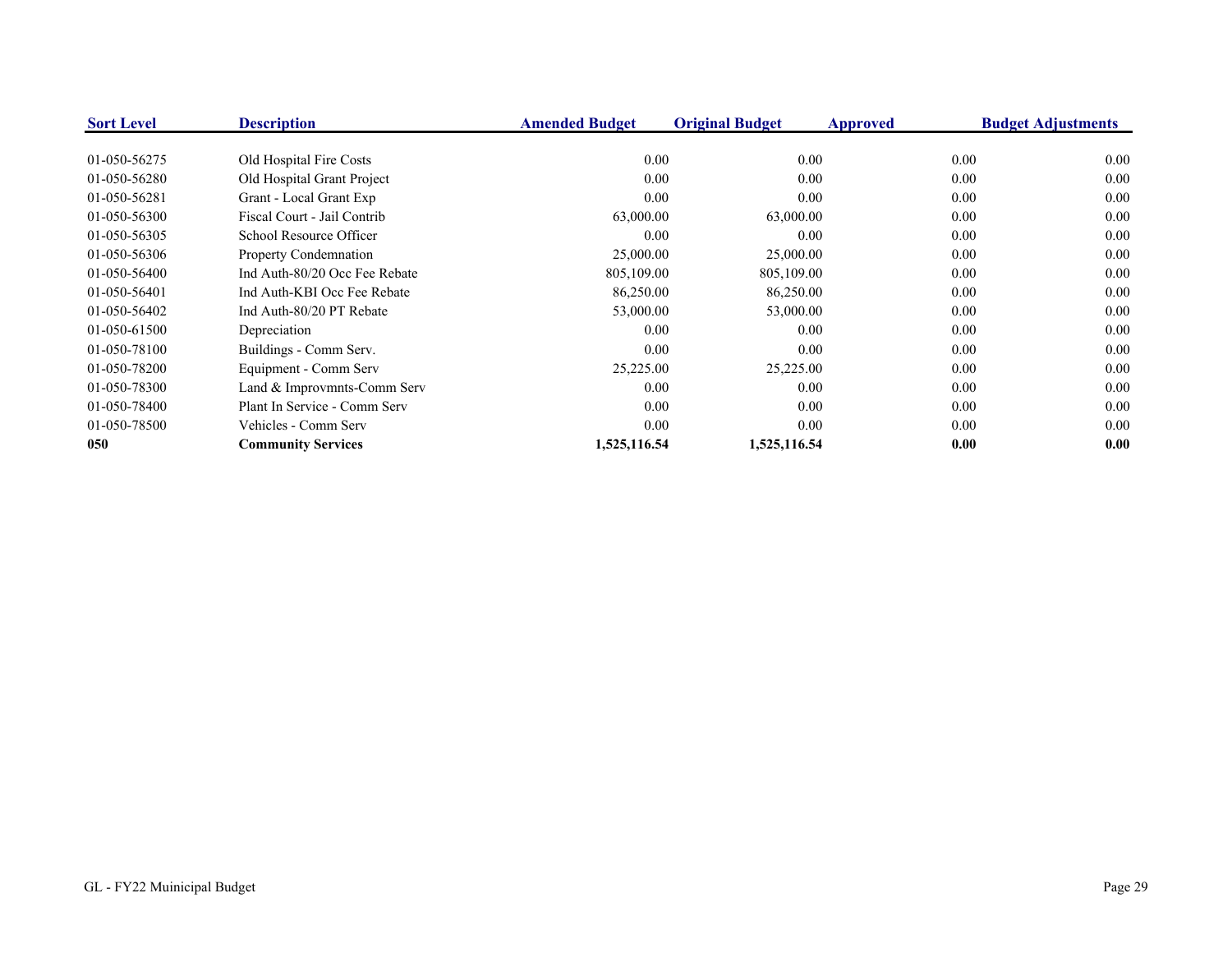| <b>Sort Level</b> | <b>Description</b>             | <b>Amended Budget</b> | <b>Original Budget</b> | <b>Approved</b> | <b>Budget Adjustments</b> |
|-------------------|--------------------------------|-----------------------|------------------------|-----------------|---------------------------|
|                   |                                |                       |                        |                 |                           |
| 071               | <b>Debt Service</b>            |                       |                        |                 |                           |
| 01-071-58110      | Admin Fees-General Government  | 0.00                  | 0.00                   | 0.00            | 0.00                      |
| 01-071-58115      | Admin Fees-KLC Fire Station    | 0.00                  | 0.00                   | 0.00            | 0.00                      |
| 01-071-58130      | Admin Fees-Pub Serv-Streets    | 0.00                  | 0.00                   | 0.00            | $0.00\,$                  |
| 01-071-58135      | Admin Fee-KLC-PW-Storm Equip   | 0.00                  | 0.00                   | 0.00            | 0.00                      |
| 01-071-58140      | Admin Fees-PW-Sidewalks        | 0.00                  | 0.00                   | 0.00            | 0.00                      |
| 01-071-58155      | Admin Fees KLC 117 W Cedar     | 0.00                  | 0.00                   | 0.00            | 0.00                      |
| 01-071-58160      | Admin Fees KLC Industrial Auth | 0.00                  | 0.00                   | 0.00            | 0.00                      |
| 01-071-58172      | Admin Fees 2009 Bonds          | 0.00                  | 0.00                   | 0.00            | 0.00                      |
| 01-071-58200      | Gain/Loss on Retirement Debt   | 0.00                  | 0.00                   | 0.00            | 0.00                      |
| 01-071-58320      | Interest-GL KLC Fire Station   | 0.00                  | 0.00                   | 0.00            | 0.00                      |
| 01-071-58321      | Interest-PEB9074650 Bays/Land  | 0.00                  | 0.00                   | 0.00            | 0.00                      |
| 01-071-58324      | Interest-GF KLC PW-Streets     | 0.00                  | 0.00                   | 0.00            | $0.00\,$                  |
| 01-071-58325      | Interest-KLC-PW-Storm Equip    | 0.00                  | 0.00                   | 0.00            | 0.00                      |
| 01-071-58330      | Interest-PW-Sidewalks          | 0.00                  | 0.00                   | 0.00            | $0.00\,$                  |
| 01-071-58335      | Interest-GF-FBT 970383 SO ST   | 0.00                  | 0.00                   | 0.00            | 0.00                      |
| 01-071-58337      | Interest Line of Credit FBT    | 0.00                  | 0.00                   | 0.00            | 0.00                      |
| 01-071-58345      | Interest-KLC Regions Bank BLD  | 0.00                  | 0.00                   | 0.00            | 0.00                      |
| 01-071-58350      | Interest-KIA C89-17 Dam Cap    | 0.00                  | 0.00                   | 0.00            | 0.00                      |
| 01-071-58372      | Interest Huntington 2009 GO    | $0.00\,$              | 0.00                   | 0.00            | 0.00                      |
| 01-071-58379      | Interest-Ind Auth World Color  | 0.00                  | 0.00                   | 0.00            | 0.00                      |
| 01-071-58400      | Principal KLC Industrial Auth  | $0.00\,$              | 0.00                   | 0.00            | 0.00                      |
| 01-071-58410      | Principal-GF KLC Fire Station  | 0.00                  | 0.00                   | 0.00            | 0.00                      |
| 01-071-58411      | Prin-GF PEB9074650 Bays/Land   | 0.00                  | 0.00                   | 0.00            | 0.00                      |
| 01-071-58414      | Principal-GF KLC PW-Streets    | 0.00                  | 0.00                   | 0.00            | 0.00                      |
| 01-071-58415      | Principal-KLC-PW-Storm Equip   | 0.00                  | $0.00\,$               | 0.00            | 0.00                      |
| 01-071-58418      | Principal-GF-FBT 970383 SO ST  | 0.00                  | 0.00                   | 0.00            | $0.00\,$                  |
| 01-071-58425      | Principal-PW-Sidewalks         | 0.00                  | 0.00                   | 0.00            | $0.00\,$                  |
| 01-071-58435      | Principal-KLC Regions Bank     | 0.00                  | 0.00                   | 0.00            | 0.00                      |
| 01-071-58437      | Principal Line of Credit FBT   | 0.00                  | 0.00                   | 0.00            | 0.00                      |
| 01-071-58458      | Principal-2009 GO Bond         | 0.00                  | 0.00                   | 0.00            | 0.00                      |
| 01-071-58459      | Principal Ind Auth World Color | 0.00                  | 0.00                   | 0.00            | 0.00                      |
| 01-071-58500      | Chase Loan Closing Costs       | 0.00                  | 0.00                   | 0.00            | 0.00                      |
| 01-071-58510      | 2009 Bond Closing Costs        | $0.00\,$              | 0.00                   | 0.00            | 0.00                      |
| 01-071-73547      | Amortization                   | 0.00                  | 0.00                   | 0.00            | 0.00                      |
| 071               | <b>Debt Service</b>            | 0.00                  | 0.00                   | 0.00            | 0.00                      |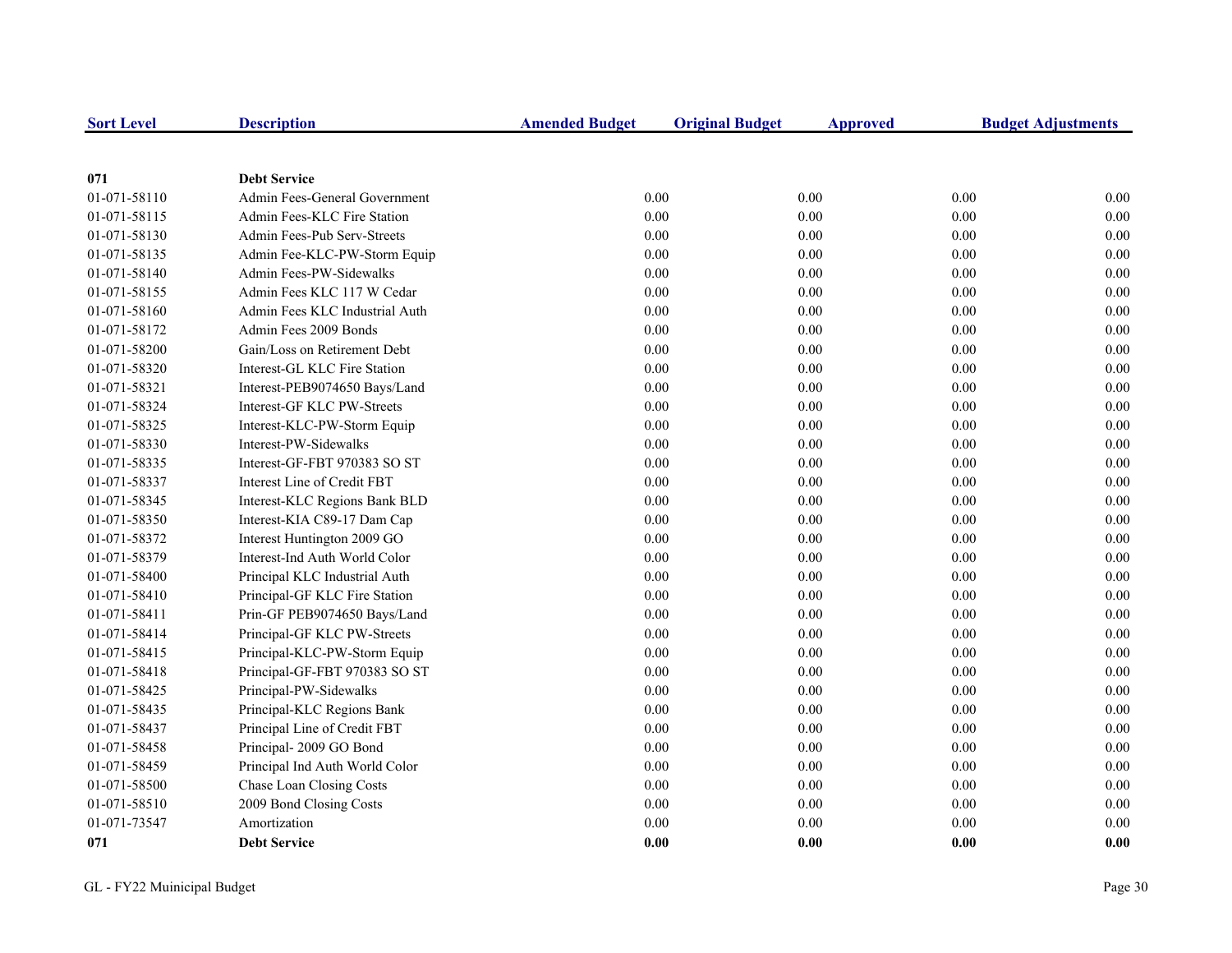| <b>Sort Level</b> | <b>Description</b>                    | <b>Amended Budget</b> | <b>Original Budget</b> | Approved | <b>Budget Adjustments</b> |
|-------------------|---------------------------------------|-----------------------|------------------------|----------|---------------------------|
|                   |                                       |                       |                        |          |                           |
| 073               | <b>Interfund Approp &amp; Trnsfrs</b> |                       |                        |          |                           |
| 01-073-60121      | Transfer In From CDBG Fund            | 0.00                  | 0.00                   | 0.00     | 0.00                      |
| 01-073-60600      | Fiber Optic Appropriation             | 0.00                  | 0.00                   | 0.00     | 0.00                      |
| 01-073-62011      | Transfer Out - Fiber Fund             | 0.00                  | 0.00                   | 0.00     | 0.00                      |
| 01-073-62100      | Cemetery Fund Appropriation           | 192,700.00            | 192,700.00             | 0.00     | 0.00                      |
| 01-073-62120      | <b>CDBG</b> Fund Appropriation        | 0.00                  | 0.00                   | 0.00     | 0.00                      |
| 01-073-62200      | Municipal Util Appropriation          | 0.00                  | 0.00                   | 0.00     | 0.00                      |
| 01-073-62300      | Sanitation Fund Appropriation         | 0.00                  | 0.00                   | 0.00     | 0.00                      |
| 01-073-62400      | Municipal Aid Appropriation           | 236,000.00            | 236,000.00             | 0.00     | 0.00                      |
| 01-073-62700      | Stormwater Fund Appropriation         | 20,000.00             | 20,000.00              | 0.00     | 0.00                      |
| 073               | <b>Interfund Approp &amp; Trnsfrs</b> | 448,700.00            | 448,700.00             | 0.00     | 0.00                      |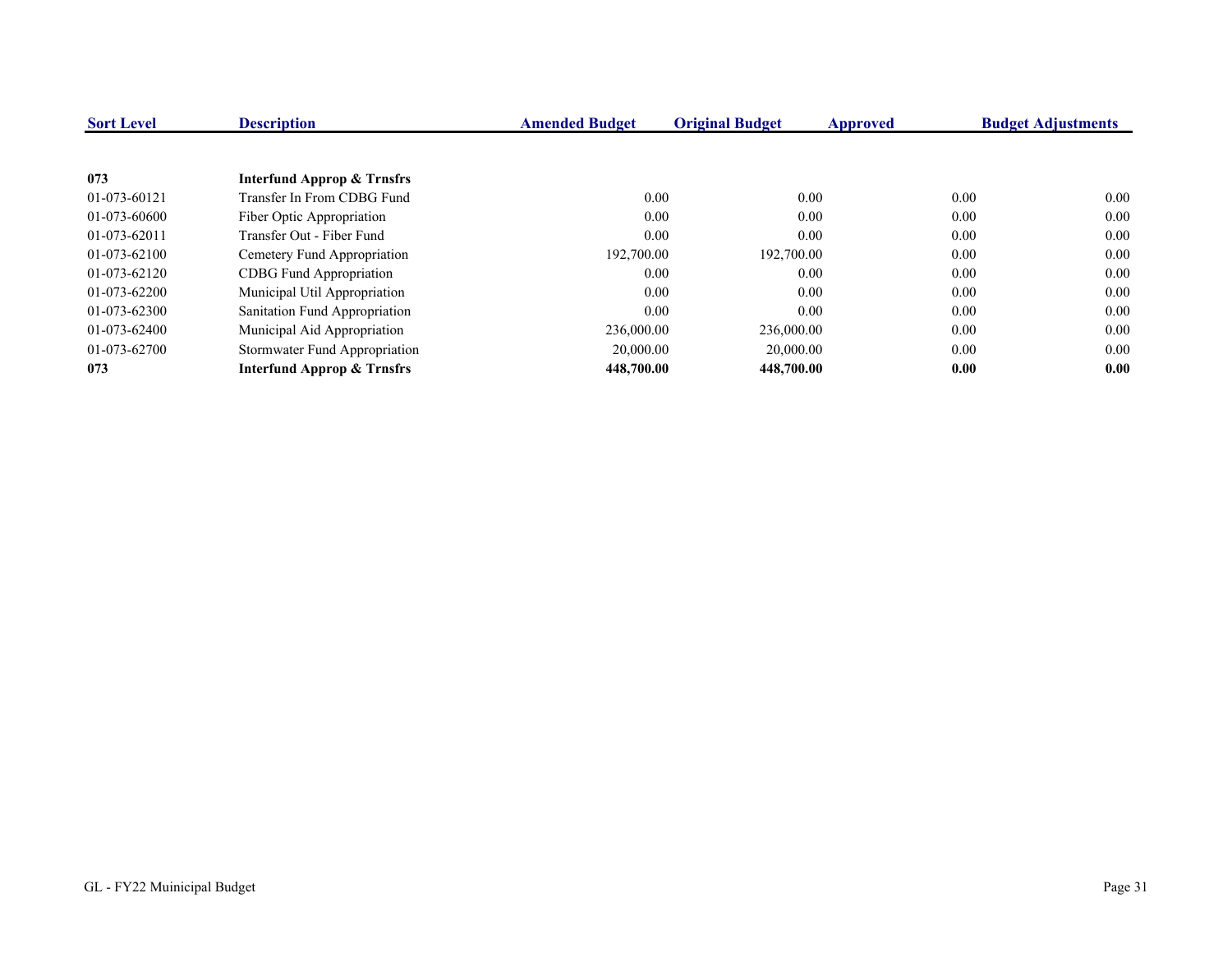| <b>Sort Level</b> | <b>Description</b> | <b>Amended Budget</b> | <b>Original Budget</b> | Approved | <b>Budget Adjustments</b> |
|-------------------|--------------------|-----------------------|------------------------|----------|---------------------------|
| Expense           | Expense            | 8,511,691.23          | 8,511,691.23           |          | 0.00<br>0.00              |
| 01                | General Fund       | 369, 354. 14          | 369, 354.14            |          | 0.00<br>0.00              |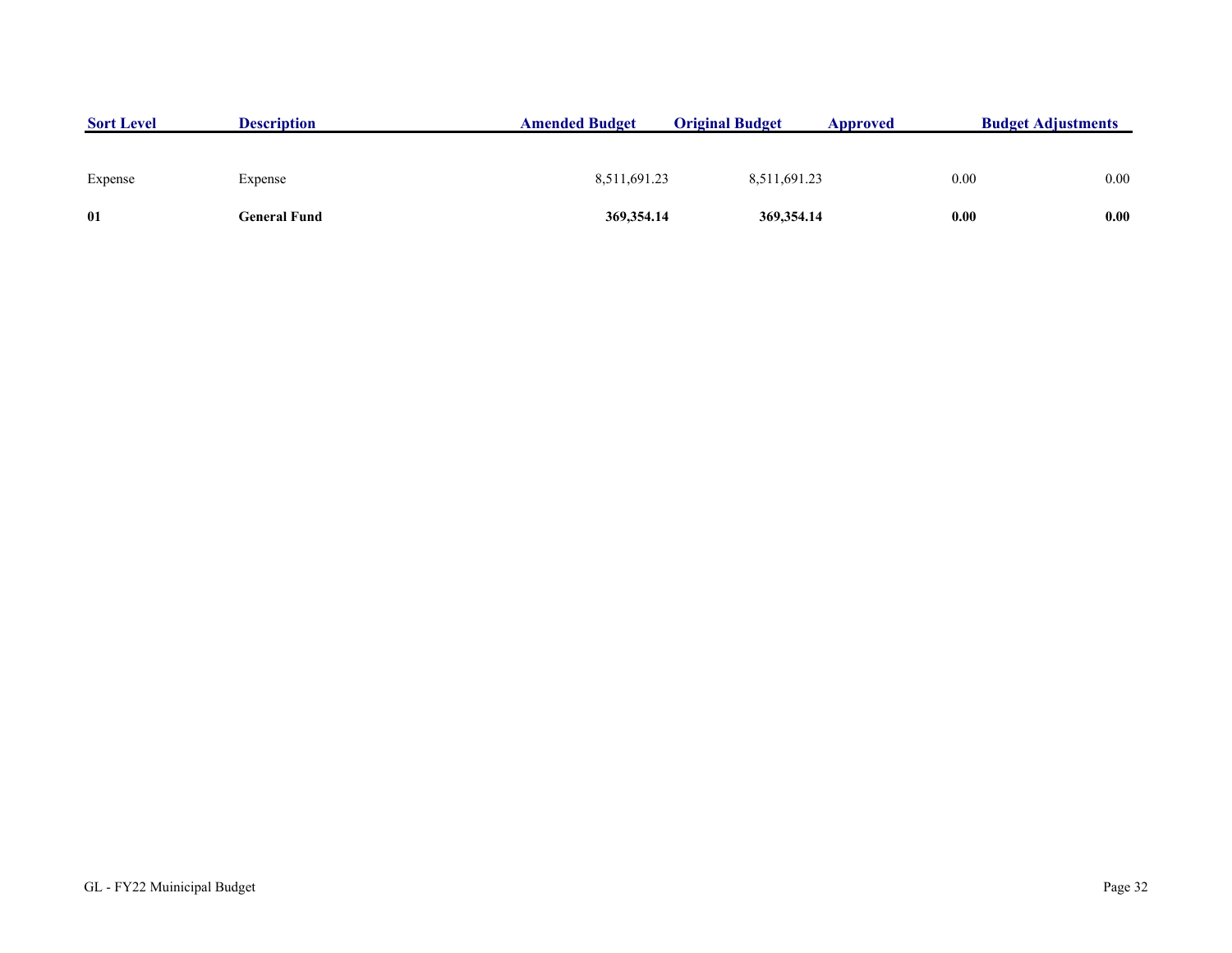| <b>Sort Level</b> | <b>Description</b>                  | <b>Amended Budget</b> | <b>Original Budget</b> | <b>Approved</b> | <b>Budget Adjustments</b> |
|-------------------|-------------------------------------|-----------------------|------------------------|-----------------|---------------------------|
|                   |                                     |                       |                        |                 |                           |
| 02                | <b>Franklin Municipal Utilities</b> |                       |                        |                 |                           |
| Revenue           | Revenue                             |                       |                        |                 |                           |
| 011               | <b>Administration</b>               |                       |                        |                 |                           |
| 02-011-40075      | Credit Card Fees                    | $-25,000.00$          | $-25,000.00$           |                 | 0.00<br>0.00              |
| 02-011-40500      | Cash Over/Short                     | 0.00                  | 0.00                   | 0.00            | 0.00                      |
| 02-011-46160      | Insurance Proceeds/Incl Fire        | 0.00                  | 0.00                   |                 | 0.00<br>0.00              |
| 02-011-46180      | Investment Income                   | $-57,785.50$          | $-57,785.50$           |                 | 0.00<br>0.00              |
| 02-011-46181      | Gain/Loss on Investment             | 0.00                  | 0.00                   |                 | 0.00<br>0.00              |
| $02-011-46200$    | Miscellaneous Income                | 0.00                  | 0.00                   |                 | 0.00<br>0.00              |
| $02-011-46220$    | Proceeds for Sale of Assets         | $-8,700.00$           | $-8,700.00$            | 0.00            | 0.00                      |
| 02-011-46225      | Gain or Loss on Asset Disposal      | 0.00                  | 0.00                   |                 | 0.00<br>0.00              |
| 02-011-48001      | Contributed Capital                 | 0.00                  | 0.00                   |                 | 0.00<br>0.00              |
| 011               | <b>Administration</b>               | $-91,485.50$          | $-91,485.50$           |                 | 0.00<br>0.00              |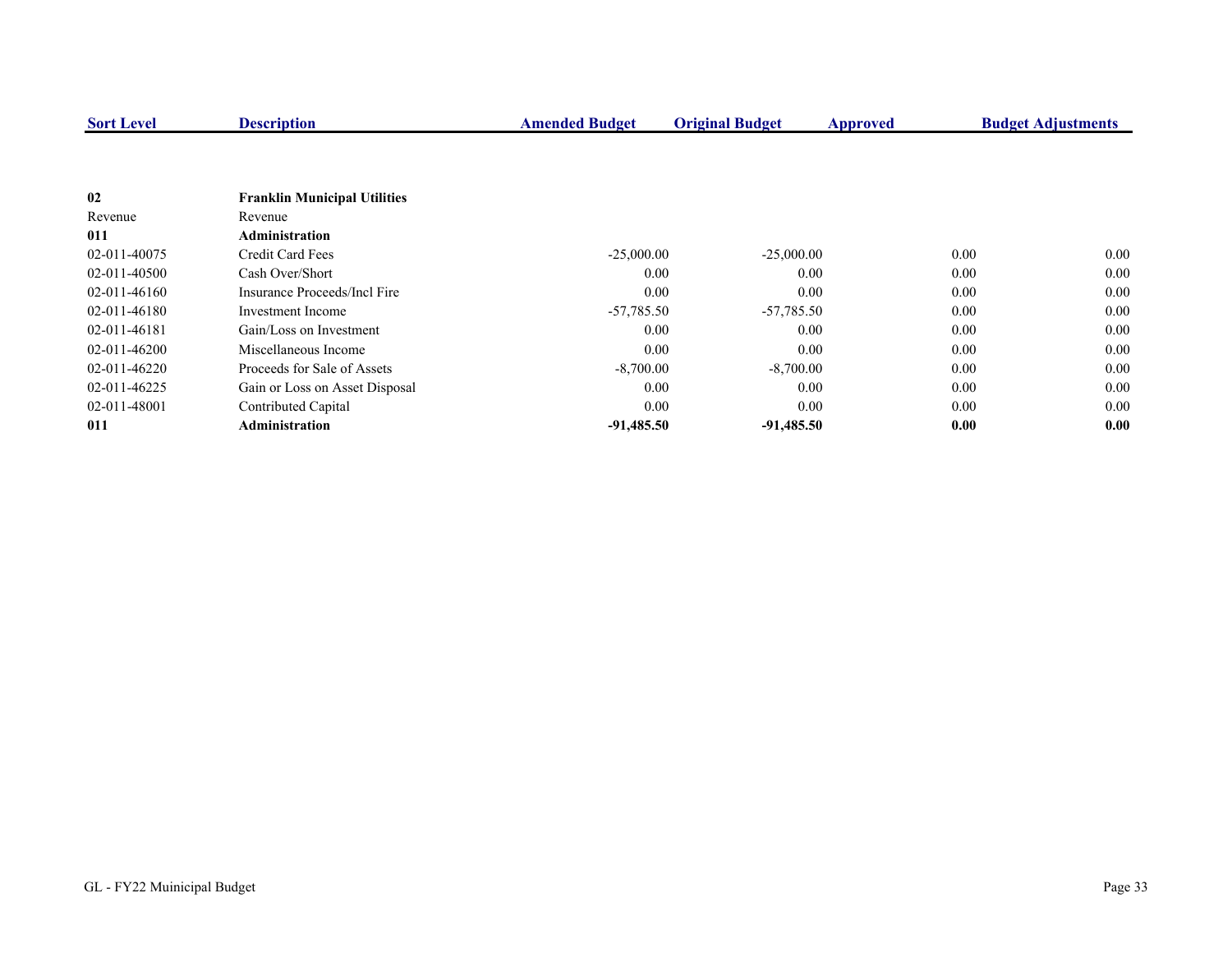| <b>Sort Level</b> | <b>Description</b>                  | <b>Amended Budget</b> | <b>Original Budget</b> | Approved | <b>Budget Adjustments</b> |
|-------------------|-------------------------------------|-----------------------|------------------------|----------|---------------------------|
|                   |                                     |                       |                        |          |                           |
| 021               | <b>Water Production</b>             |                       |                        |          |                           |
| 02-021-40050      | Allowance for Uncollectible AR      | 10,000.00             | 10,000.00              |          | 0.00<br>0.00              |
| 02-021-40060      | <b>Bad Debt Account Collections</b> | 0.00                  | 0.00                   |          | 0.00<br>0.00              |
| 02-021-40070      | Disconnect/Reconnect Fees           | $-60,000.00$          | $-60,000.00$           |          | 0.00<br>0.00              |
| 02-021-40075      | Credit Card Fees                    | 0.00                  | 0.00                   |          | 0.00<br>0.00              |
| 02-021-40150      | Penalty Charges                     | $-72,000.00$          | $-72,000.00$           |          | 0.00<br>0.00              |
| 02-021-40151      | Penalty Adjustments                 | 0.00                  | 0.00                   |          | 0.00<br>0.00              |
| 02-021-40210      | Water Sales-Inside-Residential      | $-1,232,688.00$       | $-1,232,688.00$        |          | 0.00<br>0.00              |
| 02-021-40211      | Water Sales-Inside-Commercial       | $-746,000.00$         | $-746,000.00$          |          | 0.00<br>0.00              |
| 02-021-40220      | Water Sales-Outside-Residentia      | $-432,000.00$         | $-432,000.00$          |          | 0.00<br>0.00              |
| 02-021-40221      | Water Sales-Outside-Commercial      | $-389,000.00$         | $-389,000.00$          |          | 0.00<br>0.00              |
| 02-021-40230      | Water Tap Fees                      | $-30,000.00$          | $-30,000.00$           |          | 0.00<br>0.00              |
| 02-021-40240      | Water Main Inspections              | $-2,500.00$           | $-2,500.00$            |          | 0.00<br>0.00              |
| 02-021-40500      | Cash Over/Short                     | 0.00                  | 0.00                   |          | 0.00<br>0.00              |
| 02-021-46160      | Insurance Proceeds/Incl Fire        | 0.00                  | 0.00                   |          | 0.00<br>0.00              |
| 02-021-46180      | <b>Investment Income</b>            | 0.00                  | 0.00                   |          | 0.00<br>0.00              |
| 02-021-46200      | Miscellaneous Income                | $-5,000.00$           | $-5,000.00$            |          | 0.00<br>0.00              |
| 02-021-46210      | <b>Enernoc Revenue</b>              | $-5,000.00$           | $-5,000.00$            |          | 0.00<br>0.00              |
| 02-021-46220      | Proceeds for Sale of Assets         | 0.00                  | 0.00                   |          | 0.00<br>0.00              |
| 02-021-46225      | Gain or Loss on Asset Disposal      | 0.00                  | 0.00                   |          | 0.00<br>0.00              |
| 02-021-47120      | Cost of Issuance Rebate             | 0.00                  | 0.00                   |          | 0.00<br>0.00              |
| 02-021-47130      | 2009 Bond Proceeds                  | 0.00                  | 0.00                   |          | 0.00<br>0.00              |
| 02-021-47150      | 2012 Bond Proceeds                  | 0.00                  | 0.00                   |          | 0.00<br>0.00              |
| 02-021-47360      | <b>State Govt Grant</b>             | 0.00                  | 0.00                   |          | 0.00<br>0.00              |
| 021               | <b>Water Production</b>             | $-2,964,188.00$       | $-2,964,188.00$        |          | 0.00<br>0.00              |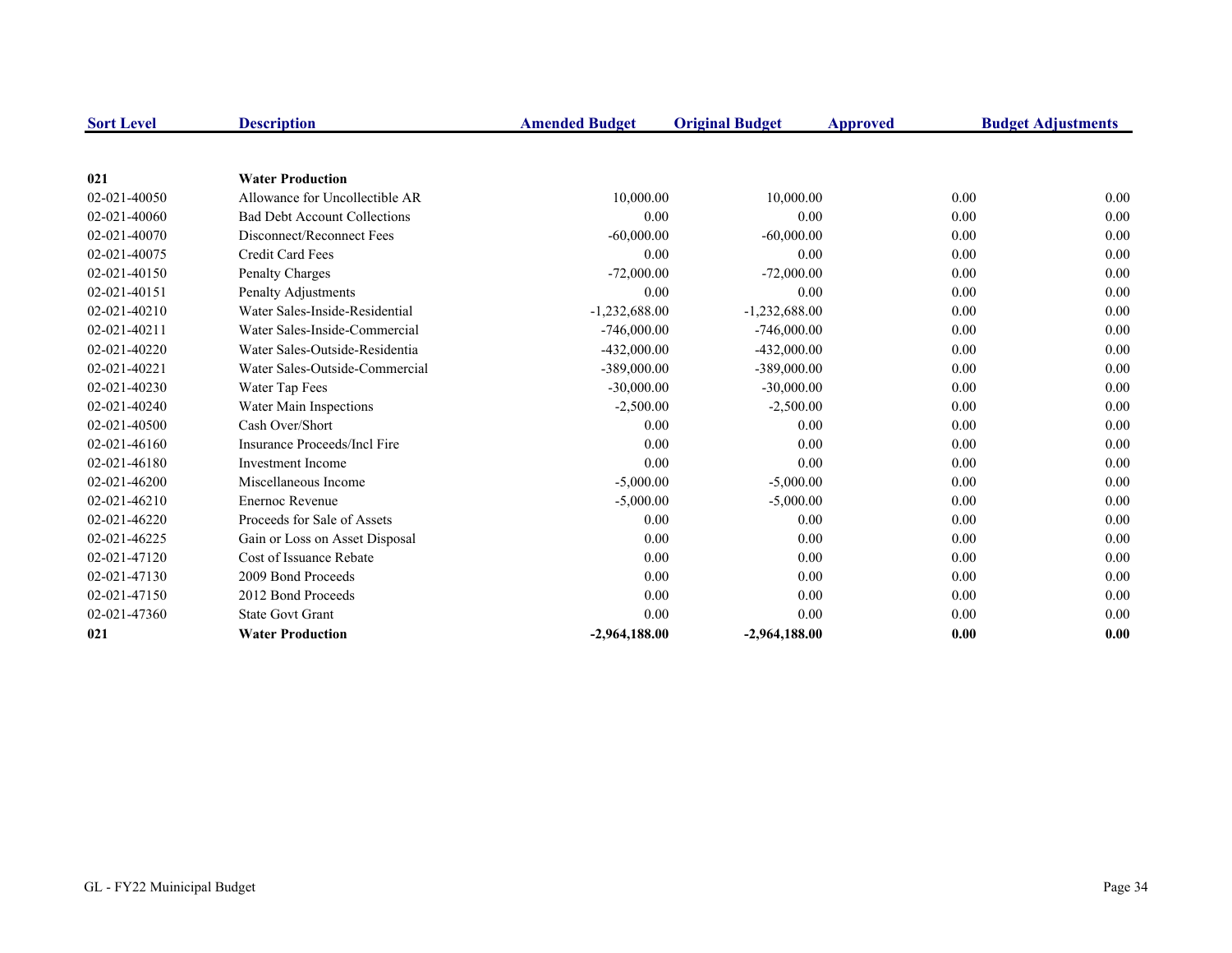| <b>Sort Level</b> | <b>Description</b>             | <b>Amended Budget</b> | <b>Original Budget</b> | Approved |      | <b>Budget Adjustments</b> |
|-------------------|--------------------------------|-----------------------|------------------------|----------|------|---------------------------|
|                   |                                |                       |                        |          |      |                           |
| 022               | <b>Water Distribution</b>      |                       |                        |          |      |                           |
| 02-022-46200      | Miscellaneous Income           |                       | 0.00                   | 0.00     | 0.00 | 0.00                      |
| 02-022-48000      | Contribution KY Transportation | 0.00                  |                        | 0.00     | 0.00 | 0.00                      |
| 022               | <b>Water Distribution</b>      | 0.00                  |                        | 0.00     | 0.00 | 0.00                      |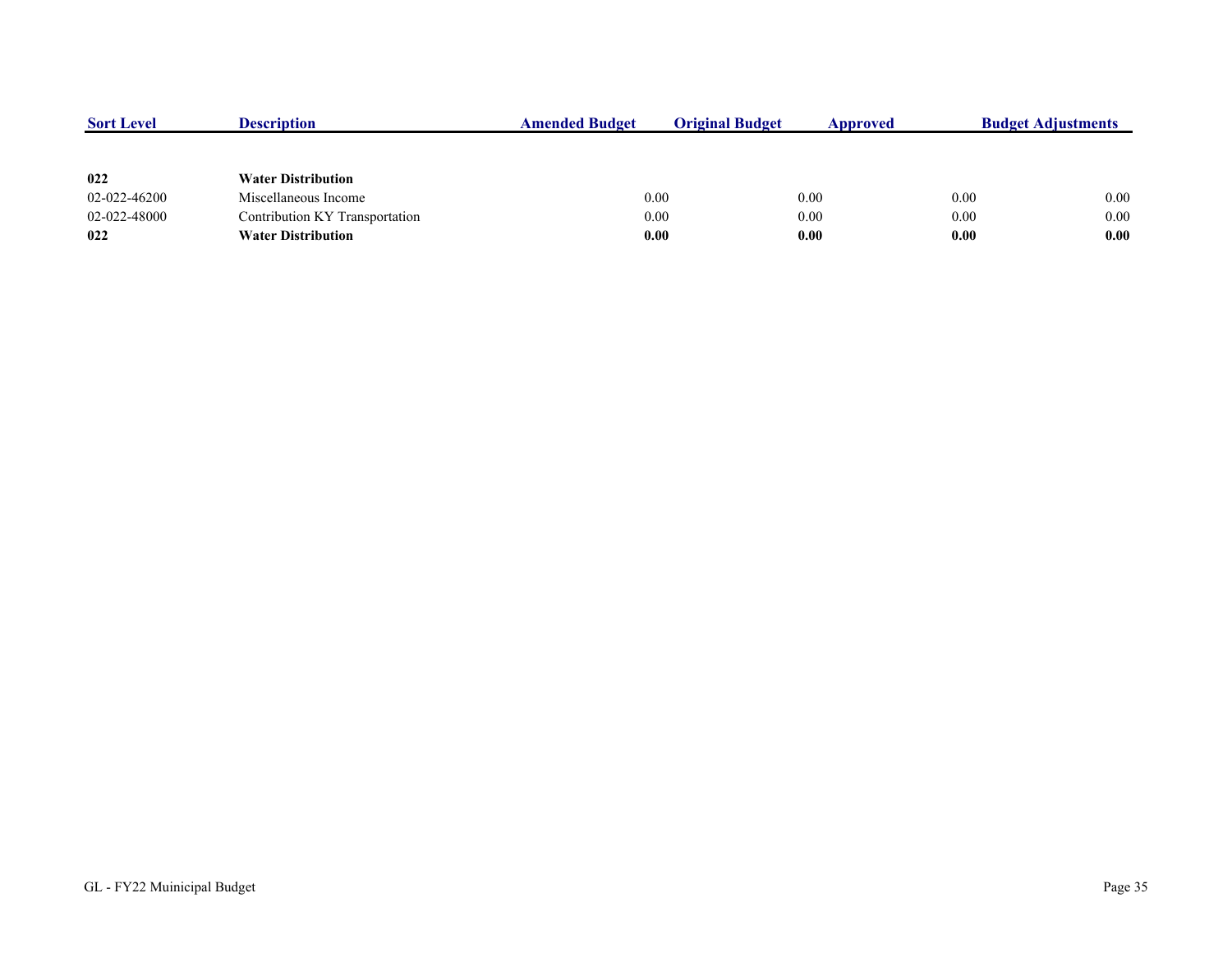| <b>Sort Level</b> | <b>Description</b>                  | <b>Amended Budget</b> | <b>Original Budget</b> | Approved | <b>Budget Adjustments</b> |
|-------------------|-------------------------------------|-----------------------|------------------------|----------|---------------------------|
| 024               | <b>Wastewater Treatment</b>         |                       |                        |          |                           |
| 02-024-40060      | <b>Bad Debt Account Collections</b> | 0.00                  | 0.00                   | 0.00     | 0.00                      |
| 02-024-40170      | Pretreat Fines/Penalties            | 0.00                  | 0.00                   | 0.00     | 0.00                      |
| 02-024-40190      | Surcharges-Compatibles              | $-14,000.00$          | $-14,000.00$           | 0.00     | 0.00                      |
| 02-024-40310      | Wastewater-Inside-Residential       | $-1,010,696.00$       | $-1,010,696.00$        | 0.00     | 0.00                      |
| 02-024-40311      | Wastewater-Inside-Commercial        | $-1,168,000.00$       | $-1,168,000.00$        | 0.00     | 0.00                      |
| 02-024-40320      | Wastewater-Outside-Residential      | $-107,000.00$         | $-107,000.00$          | 0.00     | 0.00                      |
| 02-024-40321      | Wastewater-Outside-Commercial       | $-244,000.00$         | $-244,000.00$          | 0.00     | 0.00                      |
| 02-024-40330      | Wastewater Tap Fees                 | $-10,000.00$          | $-10,000.00$           | 0.00     | 0.00                      |
| 02-024-40340      | Waste Coll System Inspections       | $-2,500.00$           | $-2,500.00$            | 0.00     | 0.00                      |
| 02-024-40350      | Allowance for Uncollectible AR      | 10,000.00             | 10,000.00              | 0.00     | 0.00                      |
| 02-024-46160      | Insurance Proceeds/Incl Fire        | 0.00                  | 0.00                   | 0.00     | 0.00                      |
| 02-024-46200      | Miscellaneous Income                | 0.00                  | 0.00                   | 0.00     | 0.00                      |
| 02-024-46220      | Proceeds for Sale of Assets         | 0.00                  | 0.00                   | 0.00     | 0.00                      |
| 02-024-46225      | Gain or Loss on Asset Disposal      | 0.00                  | 0.00                   | 0.00     | 0.00                      |
| 02-024-47140      | 2009 Bond Proceeds                  | 0.00                  | 0.00                   | 0.00     | 0.00                      |
| 02-024-47220      | <b>Industrial Authority Revenue</b> | 0.00                  | 0.00                   | 0.00     | 0.00                      |
| 02-024-47360      | <b>State Govt Grant</b>             | 0.00                  | 0.00                   | 0.00     | 0.00                      |
| 02-024-48000      | Contribution KY Transportation      | 0.00                  | 0.00                   | 0.00     | 0.00                      |
| 024               | <b>Wastewater Treatment</b>         | $-2,546,196.00$       | $-2,546,196.00$        | 0.00     | 0.00                      |
| Revenue           | Revenue                             | 5,601,869.50          | 5,601,869.50           | 0.00     | 0.00                      |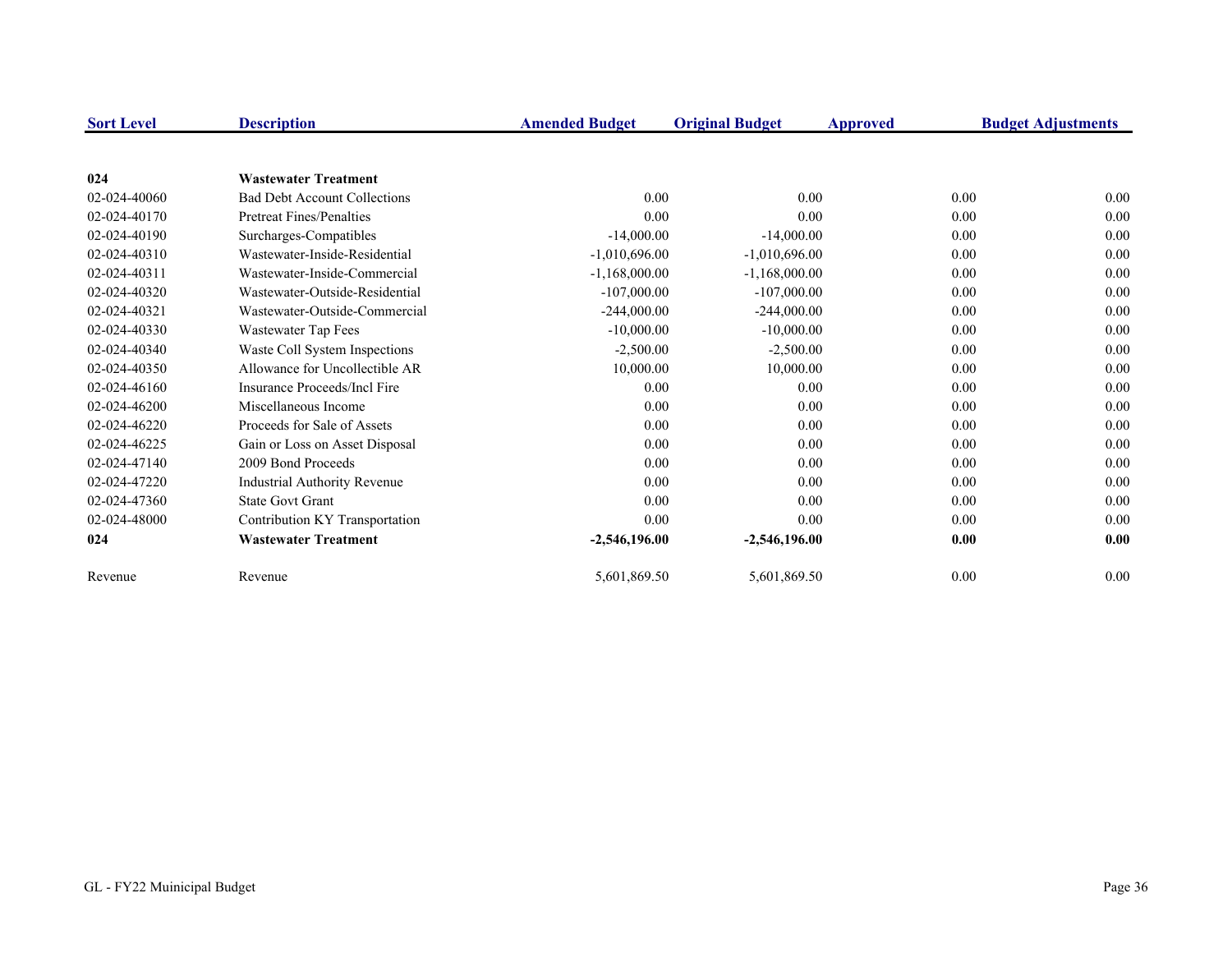| <b>Sort Level</b> | <b>Description</b>               | <b>Amended Budget</b> | <b>Original Budget</b> | <b>Approved</b> | <b>Budget Adjustments</b> |
|-------------------|----------------------------------|-----------------------|------------------------|-----------------|---------------------------|
|                   |                                  |                       |                        |                 |                           |
| Expense           | Expense                          |                       |                        |                 |                           |
| 011               | Administration                   |                       |                        |                 |                           |
| 02-011-50010      | Compensation                     | 419,901.60            | 419,901.60             |                 | 0.00<br>0.00              |
| 02-011-50011      | Emergency - Compensation         | $0.00\,$              | $0.00\,$               |                 | $0.00\,$<br>0.00          |
| 02-011-50060      | Compensation-On Call Pay         | 5,471.72              | 5,471.72               |                 | 0.00<br>0.00              |
| 02-011-50070      | Overtime-Non Salaried            | 7,145.16              | 7,145.16               |                 | 0.00<br>0.00              |
| 02-011-50080      | Compensation-Deferred            | 6,217.64              | 6,217.64               |                 | 0.00<br>0.00              |
| 02-011-50110      | FICA/Medicare                    | 30,015.96             | 30,015.96              |                 | 0.00<br>0.00              |
| 02-011-50210      | Insurance-Dental                 | 1,821.12              | 1,821.12               |                 | 0.00<br>0.00              |
| 02-011-50220      | Insurance-Life                   | 2,185.14              | 2,185.14               |                 | 0.00<br>0.00              |
| 02-011-50230      | Insurance-Medical                | 77,708.28             | 77,708.28              |                 | 0.00<br>$0.00\,$          |
| 02-011-50231      | Insurance-HRA                    | 4,760.08              | 4,760.08               |                 | 0.00<br>0.00              |
| 02-011-50250      | Insurance-Unemployment           | 501.90                | 501.90                 |                 | 0.00<br>0.00              |
| 02-011-50260      | Insurance-Workers Comp           | 9,653.02              | 9,653.02               |                 | 0.00<br>0.00              |
| 02-011-50710      | Retirement - CERS                | 115,608.34            | 115,608.34             |                 | 0.00<br>0.00              |
| 02-011-50711      | Retirement - OPEB                | $0.00\,$              | $0.00\,$               |                 | 0.00<br>0.00              |
| 02-011-50810      | Uniforms                         | 510.00                | 510.00                 |                 | 0.00<br>0.00              |
| 02-011-51221      | <b>Technology Lease Payments</b> | 1,655.39              | 1,655.39               |                 | 0.00<br>0.00              |
| 02-011-51510      | Physicals/Rests/Vaccines         | 100.00                | 100.00                 |                 | 0.00<br>0.00              |
| 02-011-51610      | Printing & Advertising           | 100.00                | 100.00                 |                 | 0.00<br>0.00              |
| 02-011-51745      | Professional-Consultant          | 50,000.00             | 50,000.00              |                 | 0.00<br>0.00              |
| 02-011-51748      | Profess-License Maint/Support    | 14,880.00             | 14,880.00              |                 | 0.00<br>0.00              |
| 02-011-51780      | Profess-Vehicle Repair/Maint     | 800.00                | 800.00                 |                 | 0.00<br>0.00              |
| 02-011-51940      | Utilities-Communications         | $0.00\,$              | 0.00                   |                 | 0.00<br>0.00              |
| 02-011-52060      | Supplies-Computer/Copier/Print   | 0.00                  | 0.00                   |                 | 0.00<br>0.00              |
| 02-011-52110      | Equipment (Under \$2,000 Each)   | 0.00                  | 0.00                   |                 | $0.00\,$<br>0.00          |
| 02-011-52250      | Fuel, Oil, Fluids                | 1,000.00              | 1,000.00               |                 | 0.00<br>0.00              |
| 02-011-52700      | Supplies-Office                  | 200.00                | 200.00                 |                 | 0.00<br>0.00              |
| 02-011-52750      | Supplies-Other                   | 250.00                | 250.00                 |                 | 0.00<br>0.00              |
| 02-011-52865      | Supplies-Safety/Protective       | 450.00                | 450.00                 |                 | 0.00<br>0.00              |
| 02-011-52890      | Software                         | 31,000.00             | 31,000.00              |                 | 0.00<br>0.00              |
| 02-011-53100      | <b>Bank Service Fees</b>         | 1,500.00              | 1,500.00               |                 | 0.00<br>0.00              |
| 02-011-53101      | Fines & Penalties                | 0.00                  | 0.00                   |                 | 0.00<br>0.00              |
| 02-011-53200      | Credit Card Merchant Fees        | 27,000.00             | 27,000.00              |                 | 0.00<br>0.00              |
| 02-011-53460      | Conference/Train/School          | 2,500.00              | 2,500.00               |                 | 0.00<br>0.00              |
| 02-011-53470      | Dues & Subscriptions             | 3,000.00              | 3,000.00               |                 | 0.00<br>0.00              |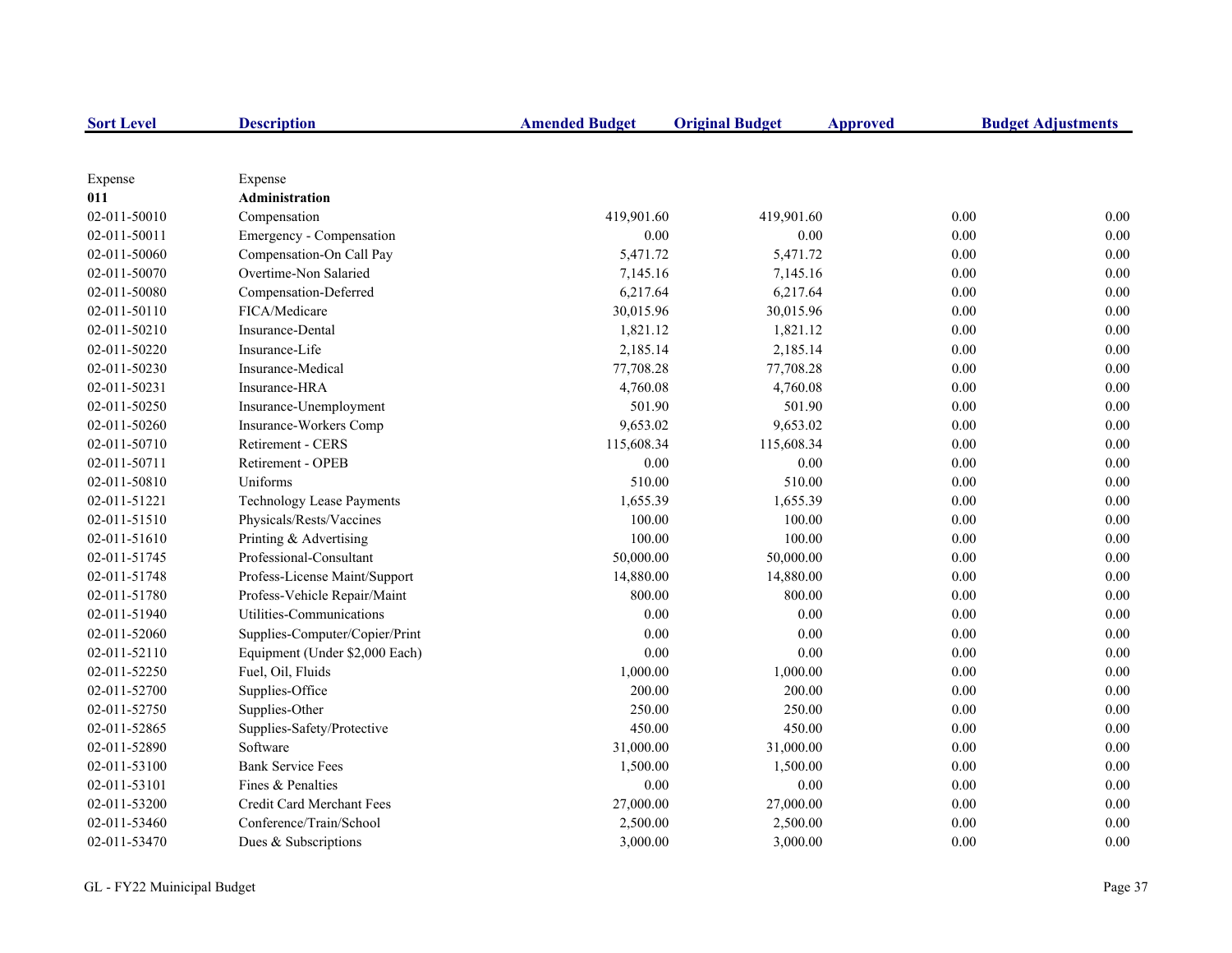| <b>Sort Level</b> | <b>Description</b>            | <b>Amended Budget</b> | <b>Original Budget</b> | Approved | <b>Budget Adjustments</b> |
|-------------------|-------------------------------|-----------------------|------------------------|----------|---------------------------|
| 02-011-53850      | Travel/Lodging/Meals          | 1,500.00              | 1,500.00               | 0.00     | 0.00                      |
| 02-011-54200      | Insurance & Bonds             | 116,760.65            | 116,760.65             | 0.00     | 0.00                      |
| 02-011-54300      | Ins. Claims/Deductibles       | 0.00                  | 0.00                   | 0.00     | 0.00                      |
| 02-011-54490      | Judgements/Settlements        | 0.00                  | 0.00                   | 0.00     | 0.00                      |
| 02-011-61500      | Depreciation                  | 0.00                  | 0.00                   | 0.00     | 0.00                      |
| 02-011-73550      | Reserve for Capital Improvmnt | 30,000.00             | 30,000.00              | 0.00     | 0.00                      |
| 02-011-75100      | Building - FMU Admin          | 0.00                  | 0.00                   | 0.00     | 0.00                      |
| 02-011-75200      | Equipment - FMU Admin         | 0.00                  | 0.00                   | 0.00     | 0.00                      |
| 02-011-75300      | Land & Imprymnts - FMU Admin  | 0.00                  | 0.00                   | 0.00     | 0.00                      |
| 02-011-75400      | Plant-In-Service - FMU Admin  | 0.00                  | 0.00                   | 0.00     | 0.00                      |
| 02-011-75500      | Vehicle - FMU Admin           | 0.00                  | 0.00                   | 0.00     | 0.00                      |
| 011               | <b>Administration</b>         | 964,196.00            | 964,196.00             | 0.00     | 0.00                      |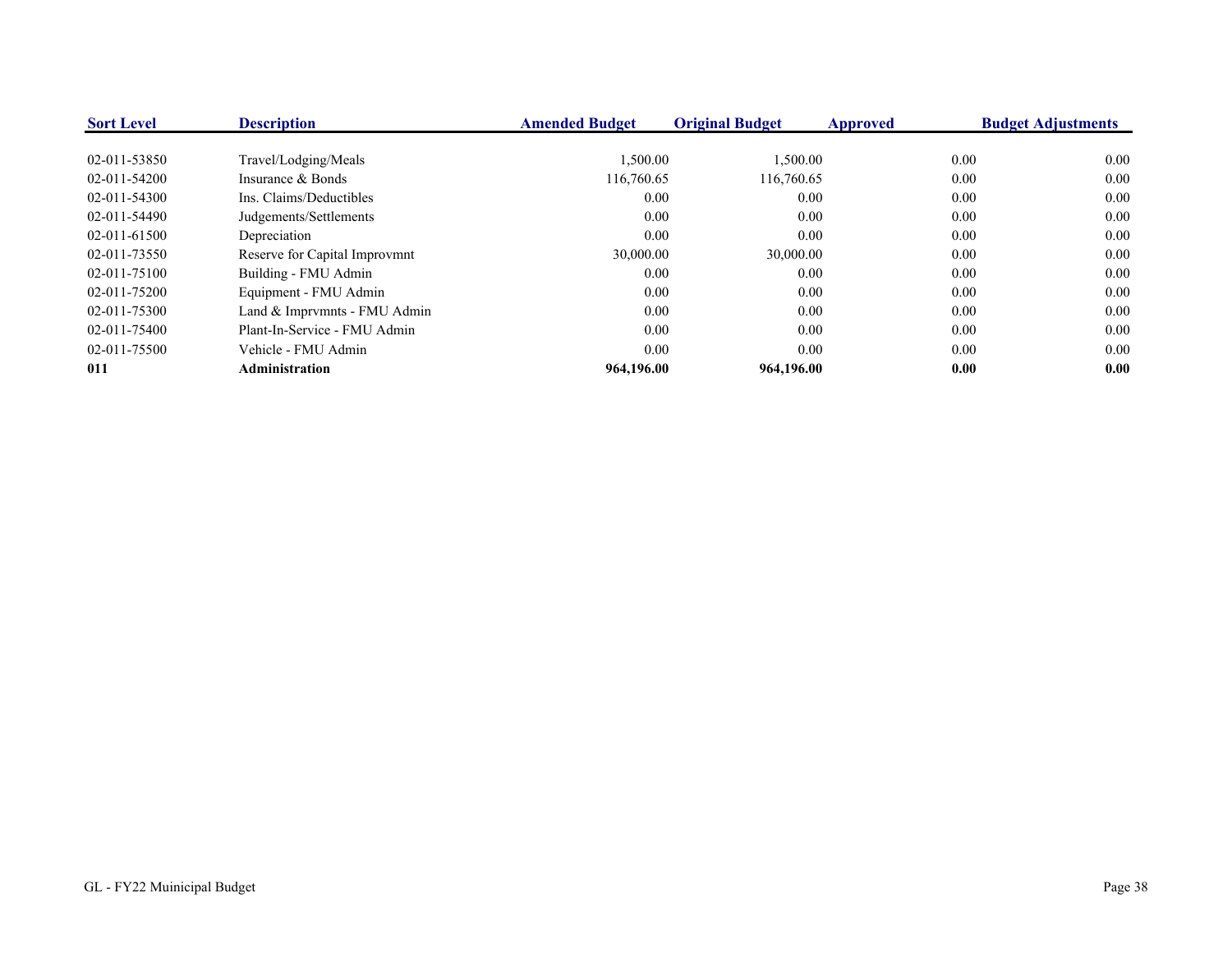| <b>Sort Level</b> | <b>Description</b>               | <b>Amended Budget</b> | <b>Original Budget</b> | <b>Approved</b> | <b>Budget Adjustments</b> |
|-------------------|----------------------------------|-----------------------|------------------------|-----------------|---------------------------|
|                   |                                  |                       |                        |                 |                           |
| 021               | <b>Water Production</b>          |                       |                        |                 |                           |
| 02-021-50010      | Compensation                     | 341,682.48            | 341,682.48             | 0.00            | 0.00                      |
| 02-021-50011      | Emergency - Compensation         | 0.00                  | 0.00                   | 0.00            | 0.00                      |
| 02-021-50060      | Compensation-On Call Pay         | 0.00                  | 0.00                   | 0.00            | $0.00\,$                  |
| 02-021-50070      | Overtime-Non Salaried            | 13,393.18             | 13,393.18              | 0.00            | 0.00                      |
| 02-021-50080      | Compensation-Deferred            | 0.00                  | 0.00                   | 0.00            | 0.00                      |
| 02-021-50110      | FICA/Medicare                    | 24,337.86             | 24,337.86              | 0.00            | 0.00                      |
| 02-021-50210      | Insurance-Dental                 | 1,803.31              | 1,803.31               | 0.00            | 0.00                      |
| 02-021-50220      | Insurance-Life                   | 1,771.19              | 1,771.19               | 0.00            | 0.00                      |
| 02-021-50230      | Insurance-Medical                | 78,742.70             | 78,742.70              | 0.00            | 0.00                      |
| 02-021-50231      | Insurance-HRA                    | 4,650.55              | 4,650.55               | 0.00            | 0.00                      |
| 02-021-50240      | <b>Insurance-Retirees</b>        | 0.00                  | $0.00\,$               | 0.00            | 0.00                      |
| 02-021-50250      | Insurance-Unemployment           | 413.93                | 413.93                 | 0.00            | 0.00                      |
| 02-021-50260      | Insurance-Workers Comp           | 7,822.70              | 7,822.70               | 0.00            | 0.00                      |
| 02-021-50280      | Vacation                         | 0.00                  | 0.00                   | 0.00            | 0.00                      |
| 02-021-50310      | <b>KLEFPF</b> Incentive          | $0.00\,$              | 0.00                   | 0.00            | 0.00                      |
| 02-021-50510      | Other                            | 0.00                  | 0.00                   | 0.00            | 0.00                      |
| 02-021-50511      | Capitalized Matls & Equipment    | 0.00                  | 0.00                   | 0.00            | 0.00                      |
| 02-021-50610      | Pensions-Retirees                | 0.00                  | 0.00                   | 0.00            | 0.00                      |
| 02-021-50710      | Retirement - CERS                | 95,344.68             | 95,344.68              | 0.00            | 0.00                      |
| 02-021-50711      | Retirement - OPEB                | 0.00                  | 0.00                   | 0.00            | 0.00                      |
| 02-021-50810      | Uniforms                         | 2,800.00              | 2,800.00               | 0.00            | 0.00                      |
| 02-021-50811      | Uniforms-NEW HIRE                | 0.00                  | 0.00                   | 0.00            | 0.00                      |
| 02-021-51120      | Contract Labor-Bldg Repair       | 0.00                  | 0.00                   | 0.00            | 0.00                      |
| 02-021-51220      | <b>Equipment Rental</b>          | 0.00                  | 0.00                   | 0.00            | 0.00                      |
| 02-021-51221      | <b>Technology Lease Payments</b> | 1,691.68              | 1,691.68               | 0.00            | 0.00                      |
| 02-021-51230      | Freight/Shipping/Handling        | 800.00                | 800.00                 | 0.00            | 0.00                      |
| 02-021-51310      | Janitorial Service & Related     | 0.00                  | 0.00                   | 0.00            | 0.00                      |
| 02-021-51510      | Physicals/Rests/Vaccines         | 0.00                  | 0.00                   | 0.00            | 0.00                      |
| 02-021-51610      | Printing & Advertising           | 138.00                | 138.00                 | 0.00            | 0.00                      |
| 02-021-51735      | Profess-Backhoe Repair/Maint     | 0.00                  | 0.00                   | 0.00            | 0.00                      |
| 02-021-51740      | Profess-Computer Maint/Repair    | 0.00                  | 0.00                   | 0.00            | 0.00                      |
| 02-021-51745      | Professional-Consultant          | 0.00                  | 0.00                   | 0.00            | 0.00                      |
| 02-021-51748      | Profess-License Maint/Support    | 900.00                | 900.00                 | 0.00            | 0.00                      |
| 02-021-51755      | Profess-Equip Maint/Repair       | 40,000.00             | 40,000.00              | 0.00            | 0.00                      |
| 02-021-51765      | Professional-Other               | 19,400.00             | 19,400.00              | 0.00            | 0.00                      |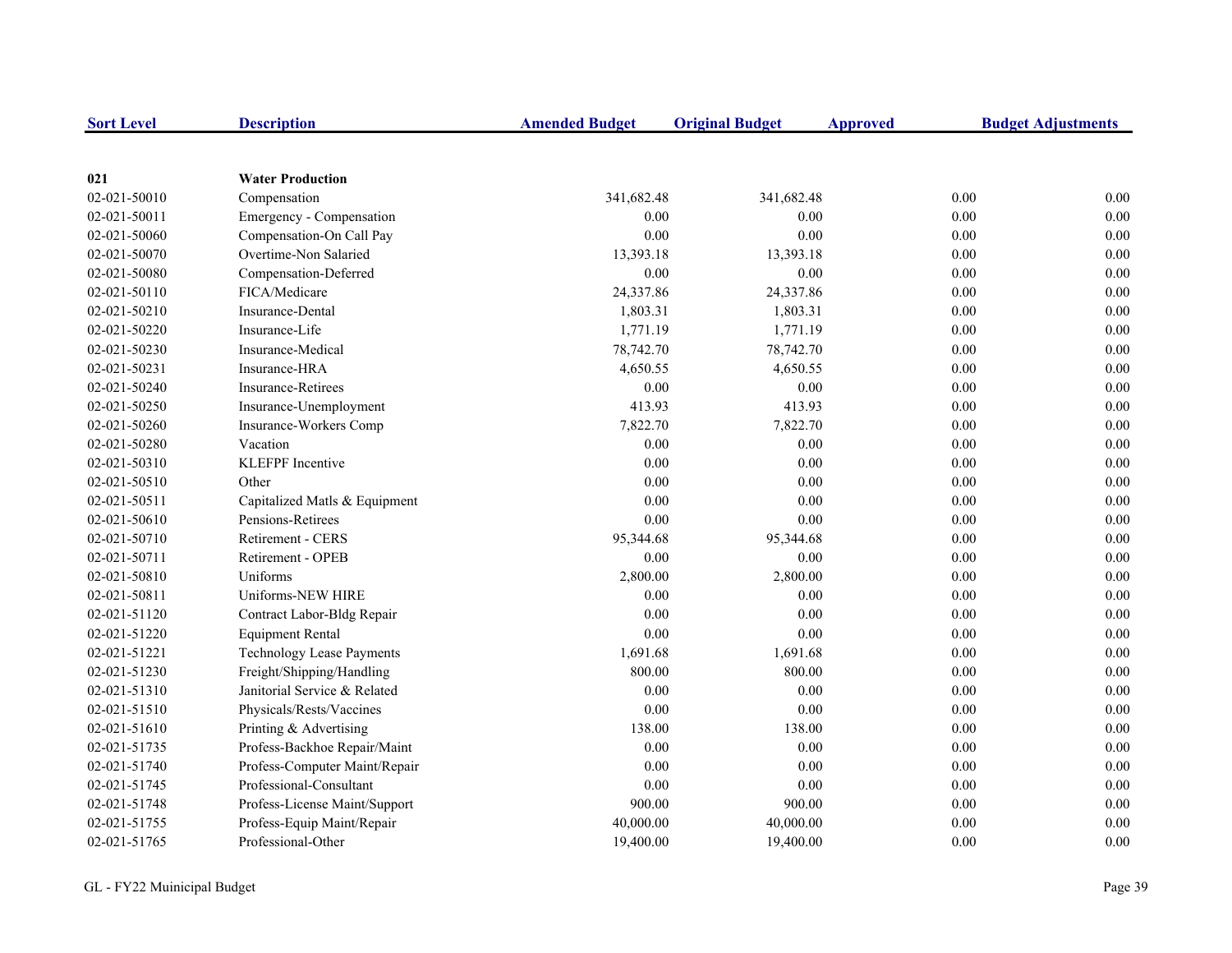| <b>Sort Level</b> | <b>Description</b>             | <b>Amended Budget</b> | <b>Original Budget</b> | <b>Approved</b> | <b>Budget Adjustments</b> |
|-------------------|--------------------------------|-----------------------|------------------------|-----------------|---------------------------|
| 02-021-51780      | Profess-Vehicle Repair/Maint   | 1,000.00              | 1,000.00               | 0.00            | 0.00                      |
| 02-021-51810      | Sludge Removal                 | 34,000.00             | 34,000.00              | 0.00            | 0.00                      |
| 02-021-51850      | <b>Test Analysis</b>           | 25,000.00             | 25,000.00              | 0.00            | 0.00                      |
| 02-021-51910      | Utilities-Electric             | 128,400.00            | 128,400.00             | 0.00            | 0.00                      |
| 02-021-51920      | Utilities-Nat Gas/Propane      | 3,500.00              | 3,500.00               | 0.00            | 0.00                      |
| 02-021-51940      | Utilities-Communications       | 5,300.00              | 5,300.00               | 0.00            | 0.00                      |
| 02-021-51945      | Util-Telemtry                  | 1,800.00              | 1,800.00               | 0.00            | 0.00                      |
| 02-021-51950      | Utilities-Water/Sewer          | 0.00                  | 0.00                   | 0.00            | 0.00                      |
| 02-021-52020      | Supplies-Bldg Maint/Repair     | 800.00                | 800.00                 | 0.00            | 0.00                      |
| 02-021-52050      | Chlorine/Sodium Hypochlorite   | 23,000.00             | 23,000.00              | $0.00\,$        | 0.00                      |
| 02-021-52060      | Supplies-Computer/Copier/Print | 1,250.00              | 1,250.00               | 0.00            | 0.00                      |
| 02-021-52110      | Equipment (Under \$2,000 Each) | 3,500.00              | 3,500.00               | 0.00            | 0.00                      |
| 02-021-52120      | Supplies-Equip Maint/Repair    | 2,000.00              | 2,000.00               | 0.00            | 0.00                      |
| 02-021-52160      | Fluoride                       | 6,000.00              | 6,000.00               | 0.00            | 0.00                      |
| 02-021-52170      | Liquid Carbon                  | 3,000.00              | 3,000.00               | 0.00            | 0.00                      |
| 02-021-52250      | Fuel, Oil, Fluids              | 2,500.00              | 2,500.00               | 0.00            | 0.00                      |
| 02-021-52350      | Supplies-Janitorial            | 2,000.00              | 2,000.00               | 0.00            | 0.00                      |
| 02-021-52360      | Equipment-Laboratory           | 2,900.00              | 2,900.00               | 0.00            | 0.00                      |
| 02-021-52370      | Supplies-Laboratory            | 7,000.00              | 7,000.00               | 0.00            | 0.00                      |
| 02-021-52430      | Poly Phosphates                | 16,000.00             | 16,000.00              | 0.00            | 0.00                      |
| 02-021-52700      | Supplies-Office                | 1,300.00              | 1,300.00               | 0.00            | 0.00                      |
| 02-021-52750      | Supplies-Other                 | 2,000.00              | 2,000.00               | 0.00            | 0.00                      |
| 02-021-52840      | Postage-Meter & Related        | 0.00                  | 0.00                   | 0.00            | 0.00                      |
| 02-021-52850      | Sodium Permanganate            | 8,000.00              | 8,000.00               | 0.00            | 0.00                      |
| 02-021-52865      | Supplies-Safety/Protective     | 1,500.00              | 1,500.00               | 0.00            | 0.00                      |
| 02-021-52870      | <b>Settling Product</b>        | 101,000.00            | 101,000.00             | $0.00\,$        | 0.00                      |
| 02-021-52890      | Software                       | 0.00                  | 0.00                   | 0.00            | 0.00                      |
| 02-021-52950      | Vehicle-Supplies Repair/Maint  | 800.00                | 800.00                 | 0.00            | 0.00                      |
| 02-021-53450      | Coffee, Tea & Related          | 0.00                  | 0.00                   | 0.00            | 0.00                      |
| 02-021-53460      | Conference/Train/School        | 4,000.00              | 4,000.00               | 0.00            | 0.00                      |
| 02-021-53470      | Dues & Subscriptions           | 3,500.00              | 3,500.00               | 0.00            | 0.00                      |
| 02-021-53500      | Easements                      | $0.00\,$              | $0.00\,$               | 0.00            | 0.00                      |
| 02-021-53600      | Miscellaneous                  | 750.00                | 750.00                 | 0.00            | 0.00                      |
| 02-021-53850      | Travel/Lodging/Meals           | 5,000.00              | 5,000.00               | 0.00            | 0.00                      |
| 02-021-54200      | Insurance & Bonds              | 0.00                  | $0.00\,$               | 0.00            | 0.00                      |
| 02-021-61500      | Depreciation                   | 0.00                  | 0.00                   | 0.00            | 0.00                      |
| 02-021-70100      | Building - Water Plant         | 0.00                  | 0.00                   | 0.00            | 0.00                      |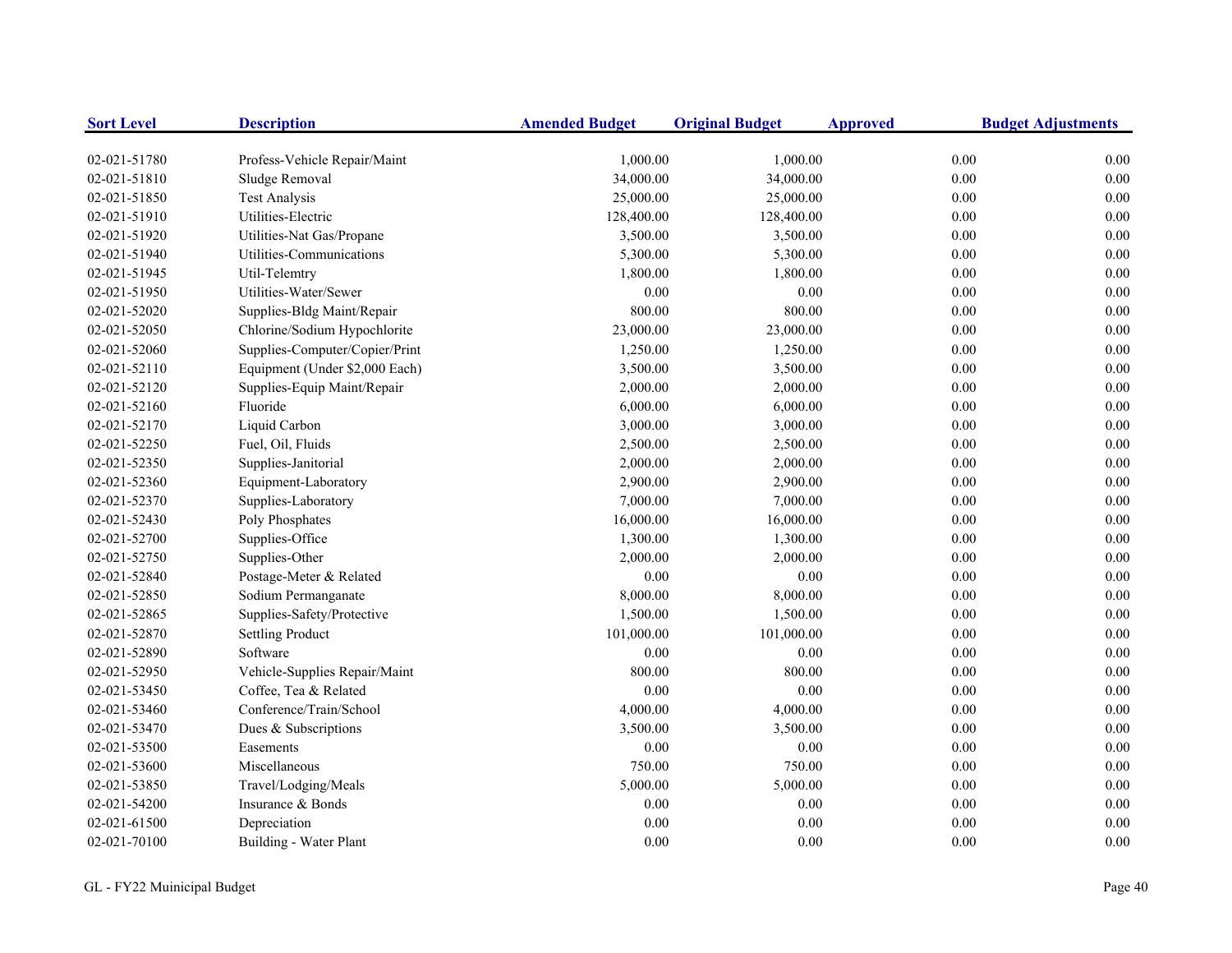| <b>Sort Level</b> | Description                    | <b>Amended Budget</b> | <b>Original Budget</b> | Approved | <b>Budget Adjustments</b> |
|-------------------|--------------------------------|-----------------------|------------------------|----------|---------------------------|
|                   |                                |                       |                        |          |                           |
| 02-021-70200      | Equipment - Water Plant        | 10,882.00             | 10,882.00              | 0.00     | 0.00                      |
| 02-021-70300      | Land & Imprymnts - Water Plant | 0.00                  | 0.00                   | 0.00     | 0.00                      |
| 02-021-70400      | Plant-In-Service - Water Plant | 19,400.00             | 19,400.00              | 0.00     | 0.00                      |
| 02-021-70500      | Vehicle - Water Plant          | 0.00                  | 0.00                   | 0.00     | 0.00                      |
| 021               | <b>Water Production</b>        | 1,062,774.26          | 1,062,774.26           | 0.00     | 0.00                      |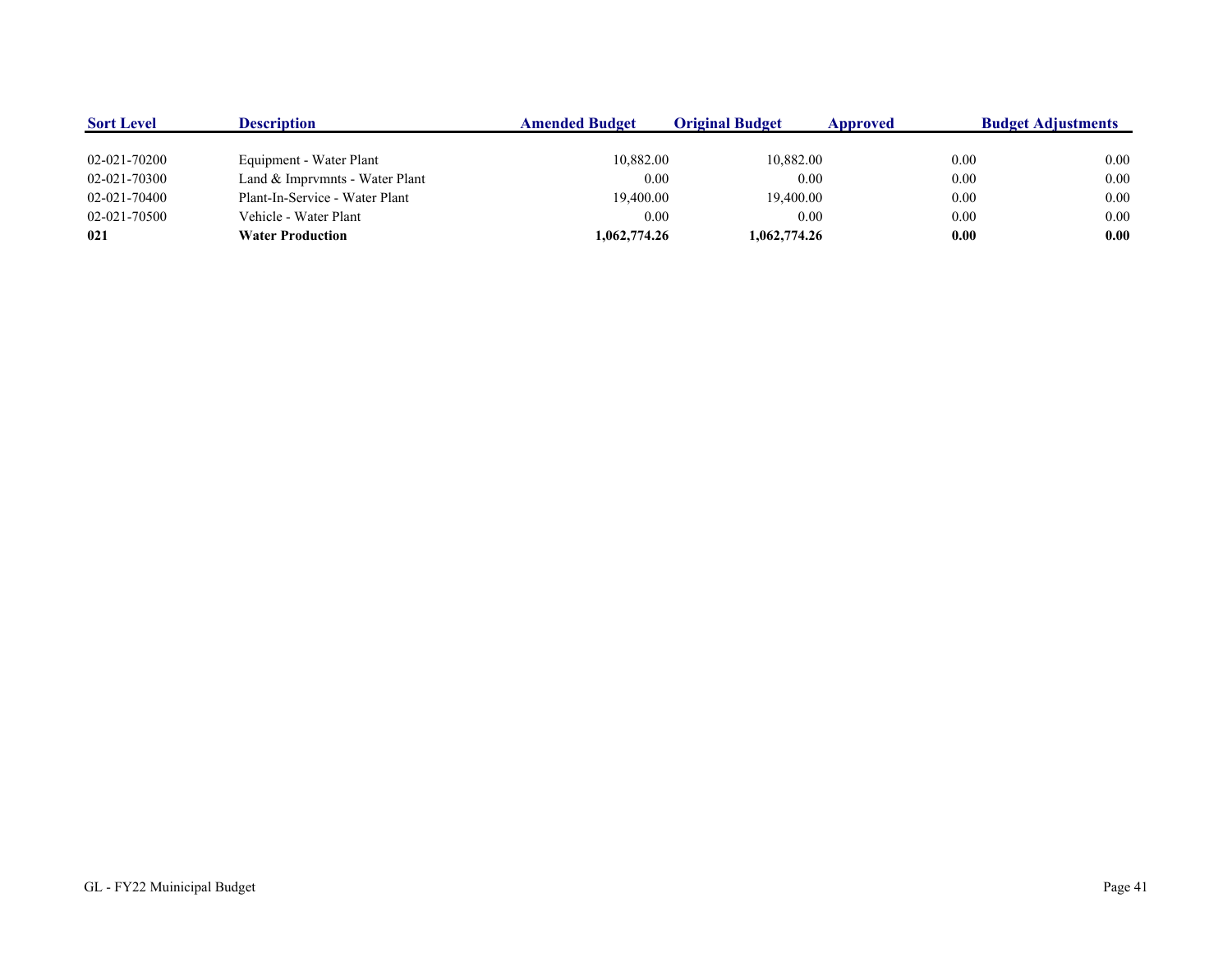| <b>Sort Level</b> | <b>Description</b>               | <b>Amended Budget</b> | <b>Original Budget</b> | <b>Approved</b> | <b>Budget Adjustments</b> |
|-------------------|----------------------------------|-----------------------|------------------------|-----------------|---------------------------|
|                   |                                  |                       |                        |                 |                           |
| 022               | <b>Water Distribution</b>        |                       |                        |                 |                           |
| 02-022-50010      | Compensation                     | 204,123.24            | 204,123.24             | 0.00            | 0.00                      |
| 02-022-50011      | Emergency - Compensation         | 0.00                  | 0.00                   | 0.00            | 0.00                      |
| 02-022-50060      | Compensation-On Call Pay         | 11,952.26             | 11,952.26              | 0.00            | $0.00\,$                  |
| 02-022-50070      | Overtime-Non Salaried            | 8,236.23              | 8,236.23               | 0.00            | 0.00                      |
| 02-022-50080      | Compensation-Deferred            | 0.00                  | 0.00                   | 0.00            | 0.00                      |
| 02-022-50110      | FICA/Medicare                    | 15,413.84             | 15,413.84              | 0.00            | 0.00                      |
| 02-022-50210      | Insurance-Dental                 | 1,226.88              | 1,226.88               | 0.00            | 0.00                      |
| 02-022-50220      | Insurance-Life                   | 1,064.44              | 1,064.44               | 0.00            | 0.00                      |
| 02-022-50230      | Insurance-Medical                | 55,929.12             | 55,929.12              | 0.00            | 0.00                      |
| 02-022-50231      | Insurance-HRA                    | 5,880.16              | 5,880.16               | 0.00            | 0.00                      |
| 02-022-50240      | <b>Insurance-Retirees</b>        | 0.00                  | $0.00\,$               | 0.00            | 0.00                      |
| 02-022-50250      | Insurance-Unemployment           | 262.44                | 262.44                 | 0.00            | 0.00                      |
| 02-022-50260      | Insurance-Workers Comp           | 4,701.31              | 4,701.31               | 0.00            | 0.00                      |
| 02-022-50280      | Vacation                         | 0.00                  | 0.00                   | 0.00            | 0.00                      |
| 02-022-50510      | Capitalized Labor                | 0.00                  | 0.00                   | 0.00            | 0.00                      |
| 02-022-50511      | Capitalized Matls & Equipment    | 0.00                  | 0.00                   | 0.00            | 0.00                      |
| 02-022-50610      | Pensions-Retirees                | 0.00                  | 0.00                   | 0.00            | 0.00                      |
| 02-022-50710      | Retirement - CERS                | 60,452.08             | 60,452.08              | 0.00            | 0.00                      |
| 02-022-50711      | Retirement - OPEB                | 0.00                  | 0.00                   | 0.00            | 0.00                      |
| 02-022-50810      | Uniforms                         | 2,000.00              | 2,000.00               | 0.00            | 0.00                      |
| 02-022-50811      | Uniforms-NEW HIRE                | 0.00                  | 0.00                   | 0.00            | 0.00                      |
| 02-022-50999      | Capitalized Labor                | $0.00\,$              | $0.00\,$               | 0.00            | $0.00\,$                  |
| 02-022-51120      | Contract Labor-Bldg Repair       | 500.00                | 500.00                 | 0.00            | 0.00                      |
| 02-022-51220      | <b>Equipment Rental</b>          | 1,200.00              | 1,200.00               | 0.00            | 0.00                      |
| 02-022-51221      | <b>Technology Lease Payments</b> | 1,462.99              | 1,462.99               | 0.00            | 0.00                      |
| 02-022-51230      | Freight/Shipping/Handling        | 1,000.00              | 1,000.00               | 0.00            | 0.00                      |
| 02-022-51310      | Janitorial Service & Related     | 0.00                  | 0.00                   | 0.00            | 0.00                      |
| 02-022-51510      | Physicals/Rests/Vaccines         | 500.00                | 500.00                 | 0.00            | 0.00                      |
| 02-022-51610      | Printing & Advertising           | 2,000.00              | 2,000.00               | 0.00            | 0.00                      |
| 02-022-51735      | Profess-Backhoe Repair/Maint     | 3,000.00              | 3,000.00               | 0.00            | 0.00                      |
| 02-022-51740      | Profess-Computer Maint/Repair    | 0.00                  | 0.00                   | 0.00            | 0.00                      |
| 02-022-51745      | Professional-Consultant          | 10,000.00             | 10,000.00              | 0.00            | 0.00                      |
| 02-022-51748      | Profess-License Maint/Support    | 0.00                  | 0.00                   | 0.00            | 0.00                      |
| 02-022-51755      | Profess-Equip Maint/Repair       | 7,000.00              | 7,000.00               | 0.00            | 0.00                      |
| 02-022-51765      | Professional-Other               | 41,600.00             | 41,600.00              | 0.00            | 0.00                      |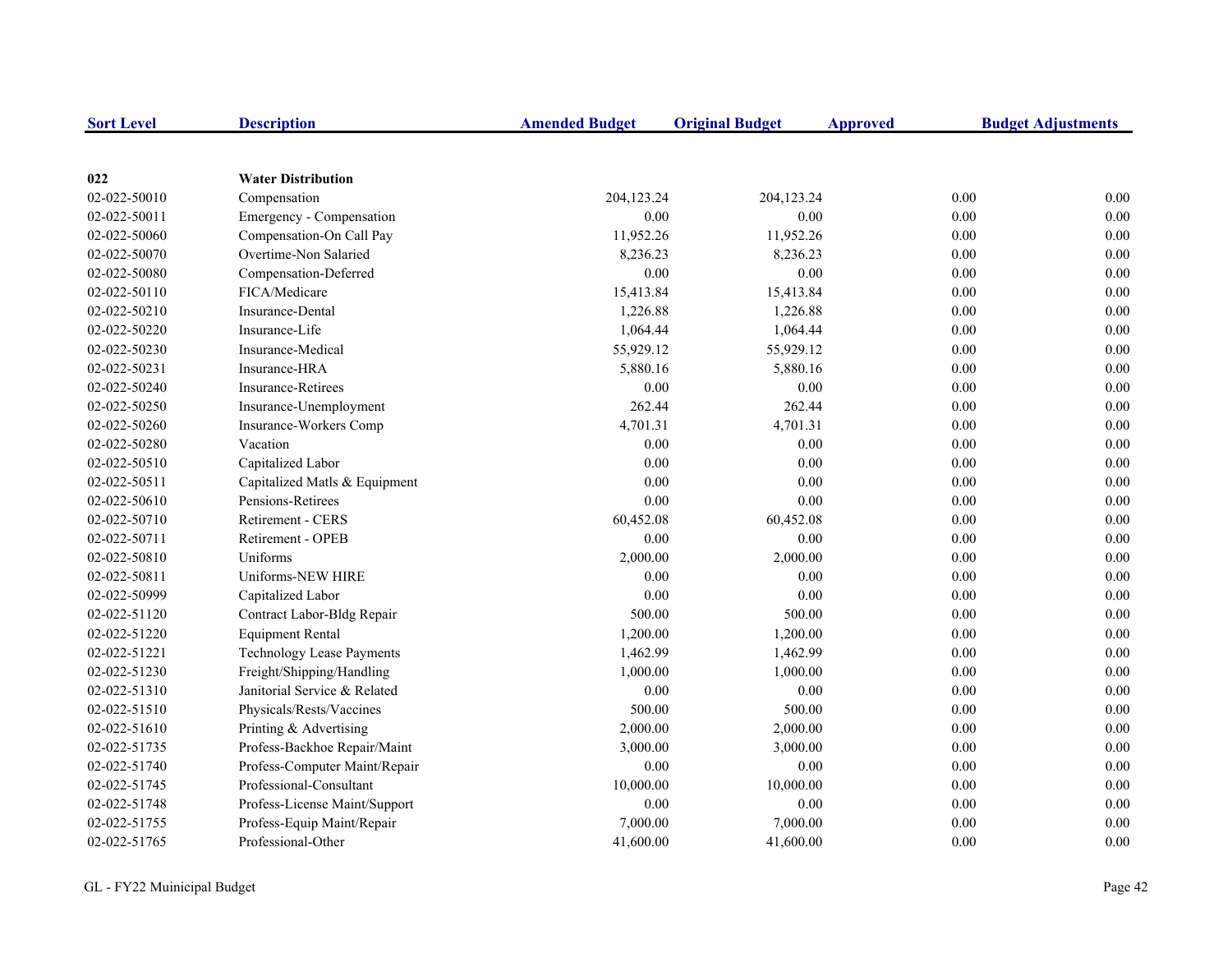| <b>Sort Level</b> | <b>Description</b>             | <b>Amended Budget</b> | <b>Original Budget</b> | <b>Approved</b> | <b>Budget Adjustments</b> |
|-------------------|--------------------------------|-----------------------|------------------------|-----------------|---------------------------|
| 02-022-51780      | Profess-Vehicle Repair/Maint   | 7,000.00              | 7,000.00               | 0.00            | 0.00                      |
| 02-022-51850      | <b>Test Analysis</b>           | 300.00                | 300.00                 | 0.00            | 0.00                      |
| 02-022-51910      | Utilities-Electric             | 4,750.00              | 4,750.00               | 0.00            | 0.00                      |
| 02-022-51920      | Utilities-Nat Gas/Propane      | 2,000.00              | 2,000.00               | 0.00            | 0.00                      |
| 02-022-51940      | Utilities-Communications       | 6,050.00              | 6,050.00               | 0.00            | 0.00                      |
| 02-022-51950      | Utilities-Water/Sewer          | 250.00                | 250.00                 | 0.00            | 0.00                      |
| 02-022-51999      | Capitalized Contractual Svcs   | 0.00                  | 0.00                   | 0.00            | 0.00                      |
| 02-022-52010      | Supplies-Backhoe Repair/Maint  | 4,500.00              | 4,500.00               | 0.00            | 0.00                      |
| 02-022-52020      | Supplies-Bldg Maint/Repair     | 4,000.00              | 4,000.00               | 0.00            | 0.00                      |
| 02-022-52060      | Supplies-Computer/Copier/Print | 900.00                | 900.00                 | 0.00            | 0.00                      |
| 02-022-52080      | Concrete                       | 0.00                  | 0.00                   | 0.00            | 0.00                      |
| 02-022-52090      | Supplies - Asphalt             | 0.00                  | 0.00                   | 0.00            | 0.00                      |
| 02-022-52110      | Equipment (Under \$2,000 Each) | 5,000.00              | 5,000.00               | 0.00            | 0.00                      |
| 02-022-52120      | Supplies-Equip Maint/Repair    | 3,000.00              | 3,000.00               | 0.00            | 0.00                      |
| 02-022-52140      | Fittings-Brass/Copper          | 7,500.00              | 7,500.00               | 0.00            | 0.00                      |
| 02-022-52145      | Pipe Fittings                  | 3,200.00              | 3,200.00               | 0.00            | 0.00                      |
| 02-022-52250      | Fuel, Oil, Fluids              | 16,200.00             | 16,200.00              | 0.00            | 0.00                      |
| 02-022-52310      | Gravel/Rock                    | 8,500.00              | 8,500.00               | 0.00            | 0.00                      |
| 02-022-52311      | Supplies Yard Repairs          | 0.00                  | 0.00                   | 0.00            | 0.00                      |
| 02-022-52340      | <b>Hydrant Supplies</b>        | 7,500.00              | 7,500.00               | 0.00            | 0.00                      |
| 02-022-52350      | Supplies-Janitorial            | 1,000.00              | 1,000.00               | 0.00            | 0.00                      |
| 02-022-52510      | Meter Boxes                    | 3,000.00              | 3,000.00               | 0.00            | 0.00                      |
| 02-022-52515      | Meter-Erts                     | 36,300.00             | 36,300.00              | 0.00            | 0.00                      |
| 02-022-52520      | Meter Related Other            | 4,000.00              | 4,000.00               | 0.00            | 0.00                      |
| 02-022-52530      | Meters Setters & Risers        | 15,000.00             | 15,000.00              | 0.00            | 0.00                      |
| 02-022-52550      | Meters                         | 63,700.00             | 63,700.00              | 0.00            | 0.00                      |
| 02-022-52560      | Meters, Large                  | 15,000.00             | 15,000.00              | 0.00            | 0.00                      |
| 02-022-52700      | Supplies-Office                | 500.00                | 500.00                 | 0.00            | 0.00                      |
| 02-022-52750      | Supplies-Other                 | 2,500.00              | 2,500.00               | 0.00            | 0.00                      |
| 02-022-52820      | PVC Pipe/Tubing                | 3,000.00              | 3,000.00               | 0.00            | 0.00                      |
| 02-022-52825      | Pipe Clamps                    | 2,000.00              | 2,000.00               | 0.00            | 0.00                      |
| 02-022-52840      | Postage-Meter & Related        | 100.00                | 100.00                 | 0.00            | 0.00                      |
| 02-022-52865      | Supplies-Safety/Protective     | 2,250.00              | 2,250.00               | 0.00            | 0.00                      |
| 02-022-52880      | Signs & Barricades             | 2,000.00              | 2,000.00               | 0.00            | 0.00                      |
| 02-022-52885      | Small Tools & Equipment        | 3,000.00              | 3,000.00               | 0.00            | 0.00                      |
| 02-022-52890      | Software                       | 70,500.00             | 70,500.00              | 0.00            | 0.00                      |
| 02-022-52920      | <b>Tapping Saddles</b>         | 2,000.00              | 2,000.00               | 0.00            | 0.00                      |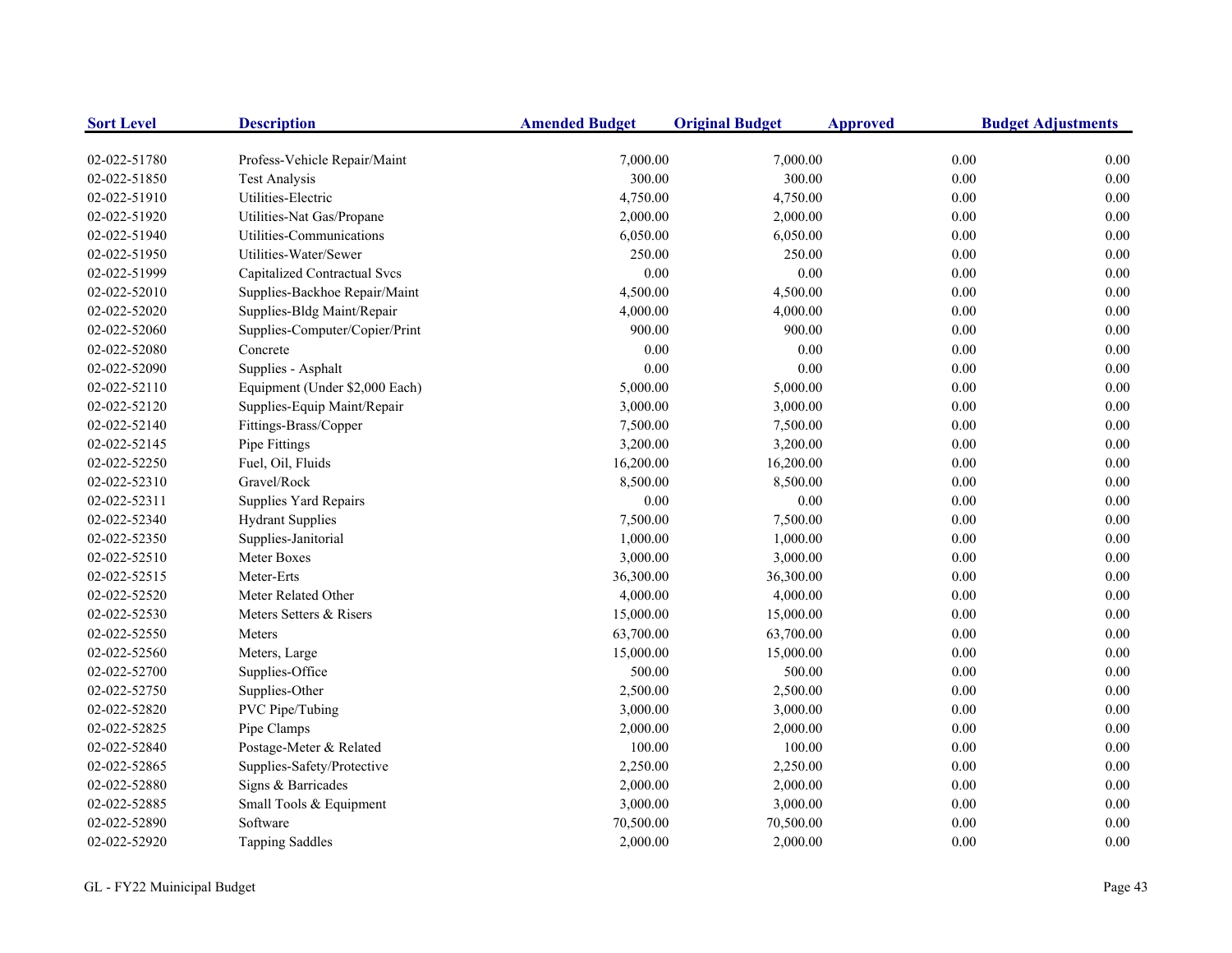| <b>Sort Level</b> | <b>Description</b>             | <b>Amended Budget</b> | <b>Original Budget</b> | <b>Approved</b> | <b>Budget Adjustments</b> |
|-------------------|--------------------------------|-----------------------|------------------------|-----------------|---------------------------|
| 02-022-52935      | Valve Boxes/Risers             | 600.00                | 600.00                 | 0.00            | 0.00                      |
| 02-022-52950      | Vehicle-Supplies Repair/Maint  | 3,000.00              | 3,000.00               | 0.00            | 0.00                      |
| 02-022-52955      | Inventory Adjustment           | 0.00                  | 0.00                   | 0.00            | 0.00                      |
| 02-022-52999      | Capitalized Matls & Supplies   | 0.00                  | 0.00                   | 0.00            | 0.00                      |
| 02-022-53450      | Coffee, Tea & Related          | 250.00                | 250.00                 | 0.00            | 0.00                      |
| 02-022-53460      | Conference/Train/School        | 2,000.00              | 2,000.00               | 0.00            | 0.00                      |
| 02-022-53470      | Dues & Subscriptions           | 2,500.00              | 2,500.00               | 0.00            | 0.00                      |
| 02-022-53500      | Easements                      | 600.00                | 600.00                 | 0.00            | 0.00                      |
| 02-022-53600      | Miscellaneous                  | 0.00                  | 0.00                   | 0.00            | 0.00                      |
| 02-022-53850      | Travel/Lodging/Meals           | 2,600.00              | 2,600.00               | 0.00            | 0.00                      |
| 02-022-54200      | Insurance & Bonds              | 0.00                  | 0.00                   | 0.00            | 0.00                      |
| 02-022-61500      | Depreciation                   | 0.00                  | 0.00                   | 0.00            | 0.00                      |
| 02-022-71100      | Building - Water Distrib       | 0.00                  | 0.00                   | 0.00            | 0.00                      |
| 02-022-71200      | Equipment - Water Distrib      | 60,000.00             | 60,000.00              | 0.00            | 0.00                      |
| 02-022-71300      | Land & Improvmnts - Wtr Distrb | 0.00                  | 0.00                   | 0.00            | 0.00                      |
| 02-022-71400      | Plant-In-Service - Wtr Distrib | 159,833.00            | 159,833.00             | 0.00            | 0.00                      |
| 02-022-71500      | Vehicle - Water Distrib        | 0.00                  | 0.00                   | 0.00            | 0.00                      |
| 022               | <b>Water Distribution</b>      | 977,387.99            | 977,387.99             | 0.00            | 0.00                      |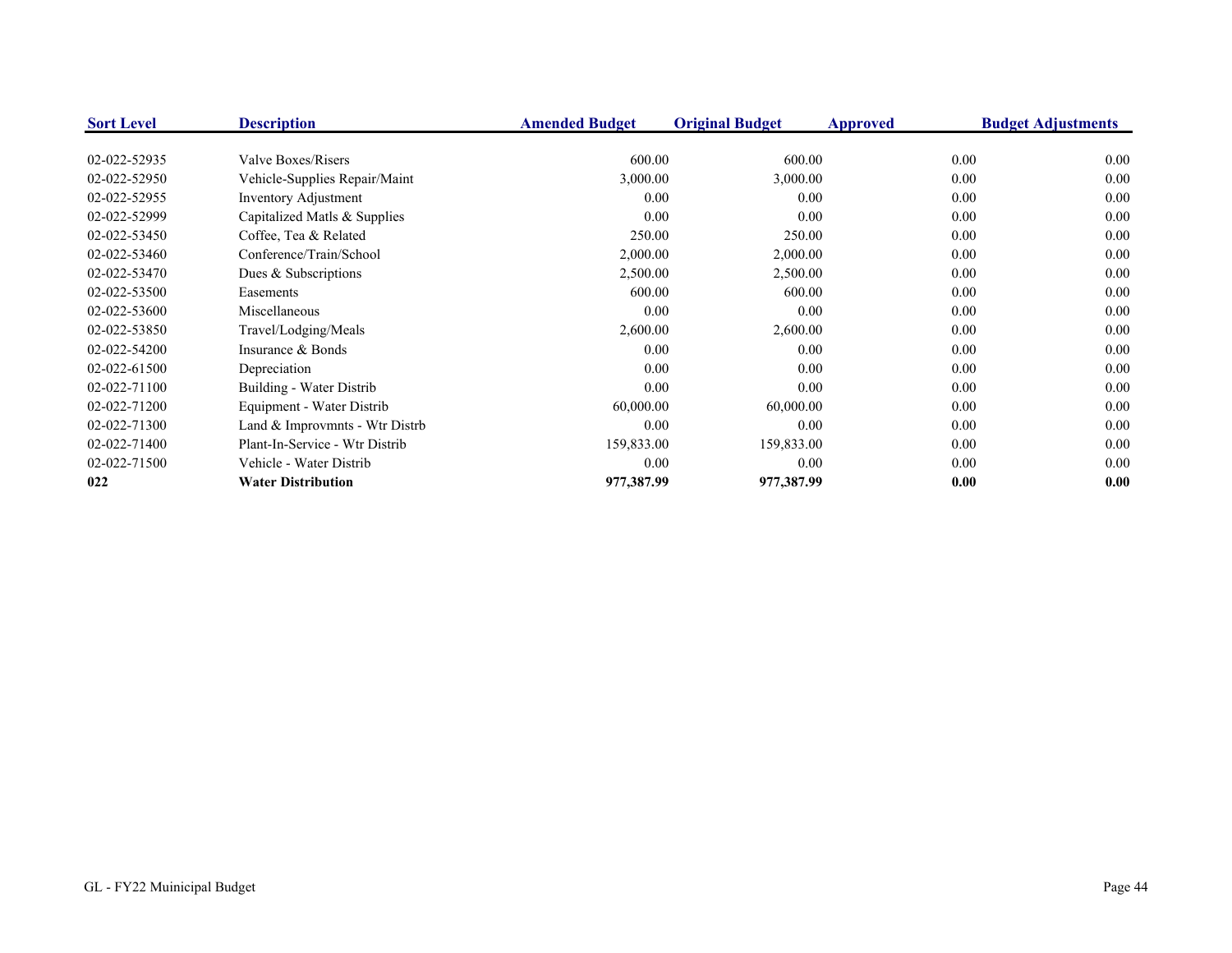| <b>Sort Level</b> | <b>Description</b>          | <b>Amended Budget</b> | <b>Original Budget</b> | Approved | <b>Budget Adjustments</b> |      |
|-------------------|-----------------------------|-----------------------|------------------------|----------|---------------------------|------|
|                   |                             |                       |                        |          |                           |      |
|                   |                             |                       |                        |          |                           |      |
| 023               | Meter Reading & Mainentance |                       |                        |          |                           |      |
| 02-023-61500      | Depreciation                | 0.00                  |                        | 0.00     | 0.00                      | 0.00 |
| 023               | Meter Reading & Mainentance | 0.00                  |                        | 0.00     | 0.00                      | 0.00 |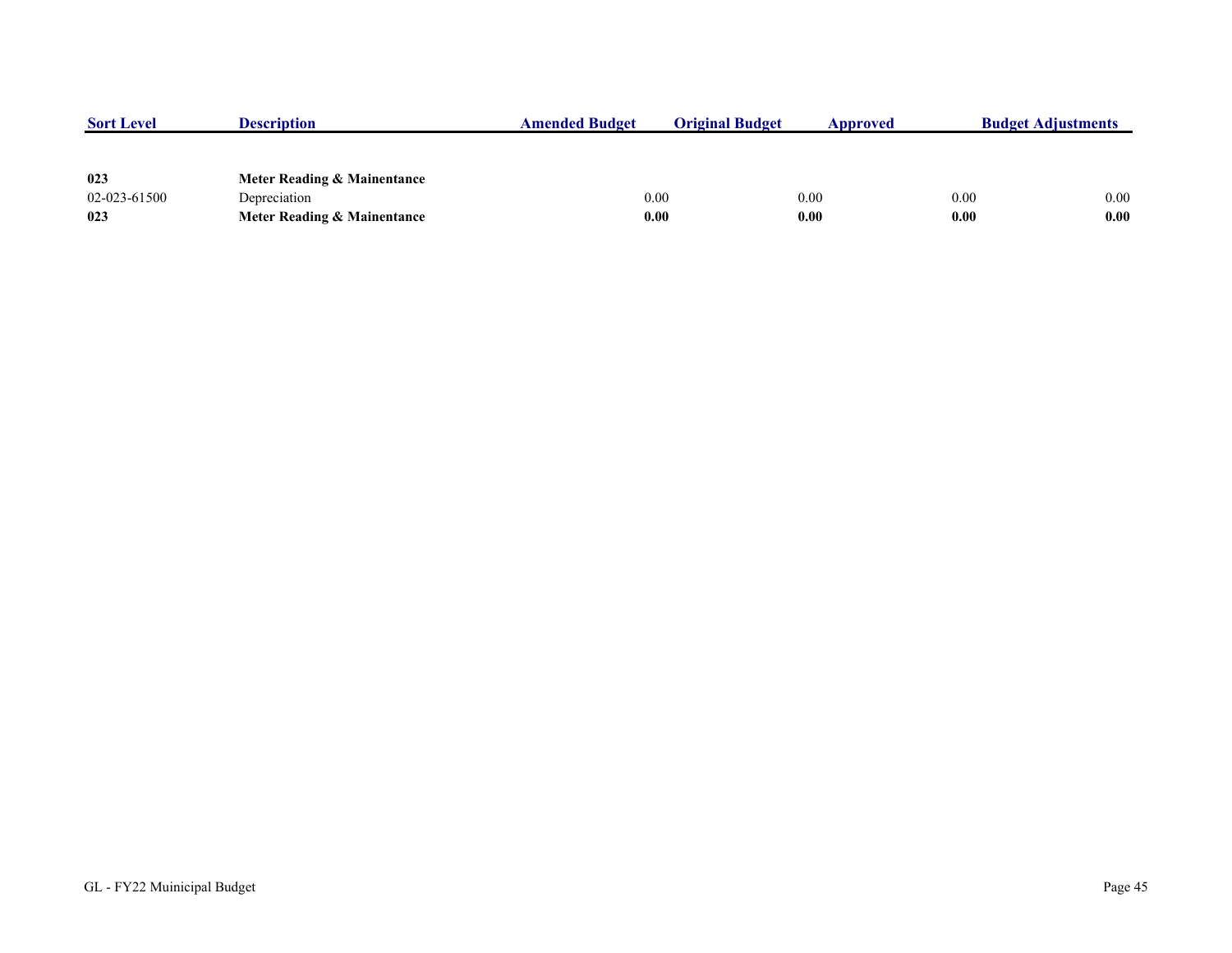| <b>Sort Level</b>            | <b>Description</b>                                   | <b>Amended Budget</b>  | <b>Original Budget</b> | <b>Approved</b> | <b>Budget Adjustments</b>    |
|------------------------------|------------------------------------------------------|------------------------|------------------------|-----------------|------------------------------|
|                              |                                                      |                        |                        |                 |                              |
| 024                          | <b>Wastewater Treatment</b>                          |                        |                        |                 |                              |
| 02-024-50010                 | Compensation                                         | 269,478.68             | 269,478.68             |                 | 0.00<br>0.00                 |
| 02-024-50011<br>02-024-50060 | Emergency - Compensation<br>Compensation-On Call Pay | 0.00<br>18,024.46      | 0.00<br>18,024.46      |                 | 0.00<br>0.00<br>0.00<br>0.00 |
| 02-024-50070                 | Overtime-Non Salaried                                | 28,458.13              | 28,458.13              |                 | 0.00<br>0.00                 |
| 02-024-50080                 | Compensation-Deferred                                | 0.00                   | 0.00                   |                 | 0.00<br>0.00                 |
| 02-024-50110                 | FICA/Medicare                                        | 21,567.00              | 21,567.00              |                 | 0.00<br>0.00                 |
| 02-024-50210                 | Insurance-Dental                                     | 1,628.16               | 1,628.16               |                 | 0.00<br>0.00                 |
|                              | Insurance-Life                                       | 1,406.60               | 1,406.60               |                 | 0.00<br>0.00                 |
| 02-024-50220                 | Insurance-Medical                                    |                        |                        |                 | 0.00<br>0.00                 |
| 02-024-50230<br>02-024-50231 | Insurance-HRA                                        | 103,423.68<br>5,418.40 | 103,423.68<br>5,418.40 |                 | 0.00<br>0.00                 |
| 02-024-50240                 | <b>Insurance-Retirees</b>                            | 6,944.28               | 6,944.28               |                 | 0.00<br>0.00                 |
|                              | Insurance-Unemployment                               | 369.67                 | 369.67                 |                 | 0.00<br>0.00                 |
| 02-024-50250                 |                                                      | 6,213.56               |                        |                 | 0.00                         |
| 02-024-50260                 | Insurance-Workers Comp<br>Vacation                   | 0.00                   | 6,213.56<br>0.00       |                 | 0.00<br>0.00                 |
| 02-024-50280                 |                                                      |                        |                        |                 | 0.00                         |
| 02-024-50511                 | Capitalized Matls & Equipment                        | 0.00                   | 0.00                   |                 | 0.00<br>0.00                 |
| 02-024-50610                 | Pensions-Retirees                                    | 2,400.00               | 2,400.00               |                 | 0.00<br>0.00                 |
| 02-024-50710                 | Retirement - CERS                                    | 85,151.56              | 85,151.56              |                 | 0.00<br>0.00                 |
| 02-024-50711                 | Retirement - OPEB                                    | 0.00                   | 0.00                   |                 | 0.00<br>0.00                 |
| 02-024-50810                 | Uniforms                                             | 2,775.00               | 2,775.00               |                 | 0.00<br>0.00                 |
| 02-024-50811                 | Uniforms-NEW HIRE                                    | $0.00\,$               | 0.00                   |                 | 0.00<br>0.00                 |
| 02-024-51120                 | Contract Labor-Bldg Repair                           | 3,000.00               | 3,000.00               |                 | 0.00<br>0.00                 |
| 02-024-51220                 | <b>Equipment Rental</b>                              | 1,000.00               | 1,000.00               |                 | 0.00<br>0.00                 |
| 02-024-51221                 | <b>Technology Lease Payments</b>                     | 1,168.77               | 1,168.77               |                 | 0.00<br>0.00                 |
| 02-024-51230                 | Freight/Shipping/Handling                            | 2,700.00               | 2,700.00               |                 | 0.00<br>0.00                 |
| 02-024-51510                 | Physicals/Rests/Vaccines                             | 210.00                 | 210.00                 |                 | 0.00<br>0.00                 |
| 02-024-51610                 | Printing & Advertising                               | 2,000.00               | 2,000.00               |                 | 0.00<br>0.00                 |
| 02-024-51735                 | Profess-Backhoe Repair/Maint                         | 2,700.00               | 2,700.00               |                 | 0.00<br>0.00                 |
| 02-024-51740                 | Profess-Computer Maint/Repair                        | $0.00\,$               | $0.00\,$               |                 | 0.00<br>0.00                 |
| 02-024-51745                 | Professional-Consultant                              | 0.00                   | 0.00                   |                 | 0.00<br>0.00                 |
| 02-024-51748                 | Profess-License Maint/Support                        | 0.00                   | 0.00                   |                 | 0.00<br>0.00                 |
| 02-024-51755                 | Profess-Equip Maint/Repair                           | 16,000.00              | 16,000.00              |                 | 0.00<br>0.00                 |
| 02-024-51762                 | Prof-Lift Station Repair                             | 15,000.00              | 15,000.00              |                 | 0.00<br>0.00                 |
| 02-024-51765                 | Professional-Other                                   | 55,000.00              | 55,000.00              |                 | 0.00<br>0.00                 |
| 02-024-51780                 | Profess-Vehicle Repair/Maint                         | 6,500.00               | 6,500.00               |                 | 0.00<br>0.00                 |
| 02-024-51810                 | Sludge Removal                                       | 75,000.00              | 75,000.00              |                 | 0.00<br>0.00                 |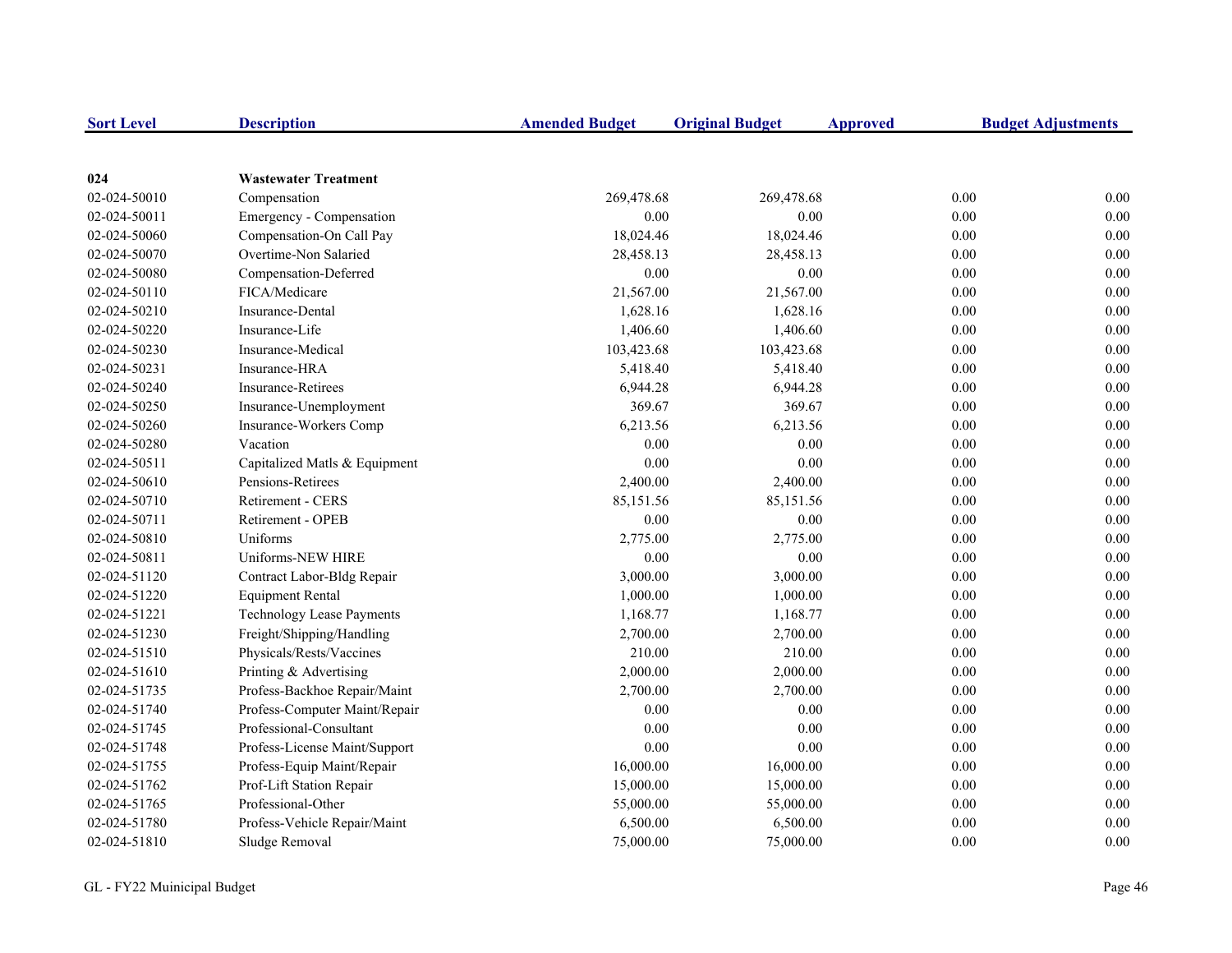| <b>Sort Level</b> | <b>Description</b>             | <b>Amended Budget</b> | <b>Original Budget</b> | <b>Approved</b> | <b>Budget Adjustments</b> |
|-------------------|--------------------------------|-----------------------|------------------------|-----------------|---------------------------|
| 02-024-51850      | <b>Test Analysis</b>           | 33,500.00             | 33,500.00              |                 | 0.00<br>0.00              |
| 02-024-51910      | Utilities-Electric             | 157,000.00            | 157,000.00             |                 | 0.00<br>0.00              |
| 02-024-51920      | Utilities-Nat Gas/Propane      | 0.00                  | 0.00                   |                 | 0.00<br>0.00              |
| 02-024-51940      | Utilities-Communications       | 12,300.00             | 12,300.00              |                 | 0.00<br>0.00              |
| 02-024-51950      | Utilities-Water/Sewer          | 12,600.00             | 12,600.00              |                 | 0.00<br>0.00              |
| 02-024-52010      | Supplies-Backhoe Repair/Maint  | 500.00                | 500.00                 |                 | 0.00<br>0.00              |
| 02-024-52020      | Supplies-Bldg Maint/Repair     | 1,000.00              | 1,000.00               |                 | 0.00<br>0.00              |
| 02-024-52050      | Chlorine/Sodium Hypochlorite   | 85,000.00             | 85,000.00              |                 | 0.00<br>0.00              |
| 02-024-52055      | Poly Aluminum Chloride         | 0.00                  | $0.00\,$               |                 | 0.00<br>0.00              |
| 02-024-52060      | Supplies-Computer/Copier/Print | 1,350.00              | 1,350.00               |                 | 0.00<br>0.00              |
| 02-024-52110      | Equipment (Under \$2,000 Each) | 2,300.00              | 2,300.00               |                 | 0.00<br>0.00              |
| 02-024-52120      | Supplies-Equip Maint/Repair    | 50,700.00             | 50,700.00              |                 | 0.00<br>0.00              |
| 02-024-52250      | Fuel, Oil, Fluids              | 9,500.00              | 9,500.00               |                 | 0.00<br>0.00              |
| 02-024-52310      | Gravel/Rock                    | 3,700.00              | 3,700.00               |                 | 0.00<br>0.00              |
| 02-024-52320      | Grout                          | 175.00                | 175.00                 |                 | 0.00<br>0.00              |
| 02-024-52350      | Supplies-Janitorial            | 800.00                | 800.00                 |                 | 0.00<br>0.00              |
| 02-024-52355      | Lift Station-Sply Maint/Repair | 12,000.00             | 12,000.00              |                 | 0.00<br>0.00              |
| 02-024-52360      | Equipment-Laboratory           | 1,500.00              | 1,500.00               |                 | 0.00<br>0.00              |
| 02-024-52370      | Supplies-Laboratory            | 2,500.00              | 2,500.00               |                 | 0.00<br>0.00              |
| 02-024-52440      | Manholes                       | 10,000.00             | 10,000.00              |                 | 0.00<br>0.00              |
| 02-024-52620      | Odor Control                   | 1,200.00              | 1,200.00               |                 | 0.00<br>0.00              |
| 02-024-52700      | Supplies-Office                | 1,350.00              | 1,350.00               |                 | 0.00<br>0.00              |
| 02-024-52750      | Supplies-Other                 | 1,500.00              | 1,500.00               |                 | 0.00<br>0.00              |
| 02-024-52820      | PVC Pipe                       | 3,500.00              | 3,500.00               |                 | 0.00<br>0.00              |
| 02-024-52830      | Polymers                       | 14,500.00             | 14,500.00              |                 | 0.00<br>0.00              |
| 02-024-52840      | Postage-Meter & Related        | 0.00                  | $0.00\,$               |                 | 0.00<br>0.00              |
| 02-024-52855      | Risers                         | 800.00                | 800.00                 |                 | 0.00<br>0.00              |
| 02-024-52865      | Supplies-Safety/Protective     | 4,500.00              | 4,500.00               |                 | 0.00<br>0.00              |
| 02-024-52875      | Sewer Solvent                  | 32,000.00             | 32,000.00              |                 | 0.00<br>0.00              |
| 02-024-52880      | Signs & Barricades             | 1,000.00              | 1,000.00               |                 | 0.00<br>0.00              |
| 02-024-52885      | Small Tools & Equipment        | 2,800.00              | 2,800.00               |                 | 0.00<br>0.00              |
| 02-024-52890      | Software                       | 3,100.00              | 3,100.00               |                 | 0.00<br>0.00              |
| 02-024-52900      | <b>Sulfur Dioxide</b>          | 10,200.00             | 10,200.00              |                 | 0.00<br>0.00              |
| 02-024-52920      | <b>Tapping Saddles</b>         | 650.00                | 650.00                 |                 | 0.00<br>0.00              |
| 02-024-52950      | Vehicle-Supplies Repair/Maint  | 3,500.00              | 3,500.00               |                 | 0.00<br>0.00              |
| 02-024-53101      | Fines & Penalties              | 0.00                  | 0.00                   |                 | 0.00<br>0.00              |
| 02-024-53450      | Cofee, Tea & Related           | 0.00                  | 0.00                   |                 | 0.00<br>0.00              |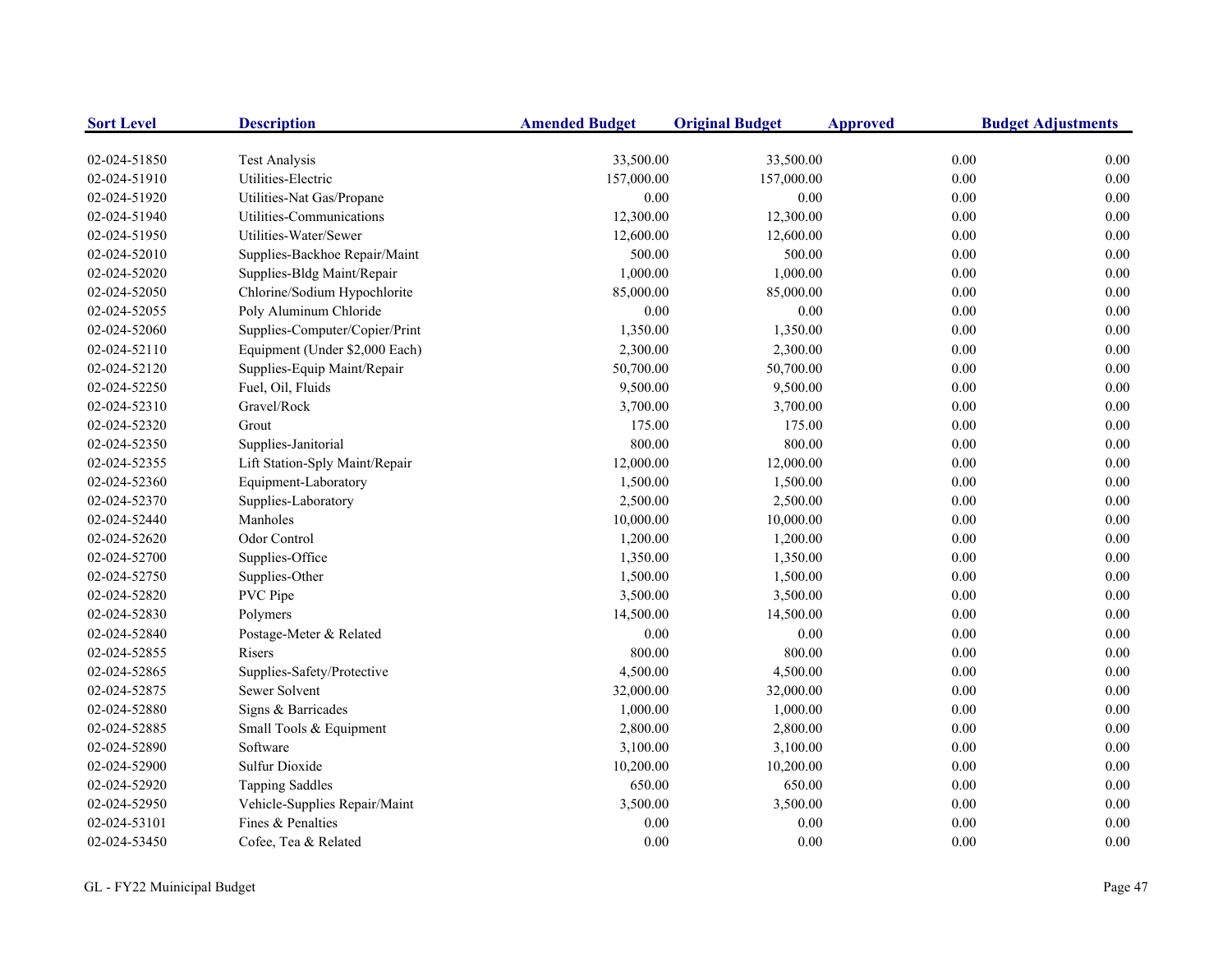| <b>Sort Level</b> | <b>Description</b>             | <b>Amended Budget</b> | <b>Original Budget</b> | Approved | <b>Budget Adjustments</b> |
|-------------------|--------------------------------|-----------------------|------------------------|----------|---------------------------|
|                   |                                |                       |                        |          |                           |
| 02-024-53460      | Conference/Train/School        | 2,000.00              | 2,000.00               | 0.00     | 0.00                      |
| 02-024-53470      | Dues & Subscriptions           | 1,500.00              | 1,500.00               | 0.00     | 0.00                      |
| 02-024-53500      | Easements                      | 1,350.00              | 1,350.00               | 0.00     | 0.00                      |
| 02-024-53600      | Miscellaneous                  | 0.00                  | 0.00                   | 0.00     | 0.00                      |
| 02-024-53850      | Travel/Lodging/Meals           | 3,000.00              | 3,000.00               | 0.00     | 0.00                      |
| 02-024-54200      | Insurance & Bonds              | 0.00                  | 0.00                   | 0.00     | 0.00                      |
| 02-024-54400      | Profess-Other Legal            | 0.00                  | 0.00                   | 0.00     | 0.00                      |
| 02-024-61500      | Depreciation                   | 0.00                  | 0.00                   | 0.00     | 0.00                      |
| 02-024-72100      | Building - Wastewater Plant    | 246,172.00            | 246,172.00             | 0.00     | 0.00                      |
| 02-024-72200      | Equipment - Wastewater Plant   | 16,000.00             | 16,000.00              | 0.00     | 0.00                      |
| 02-024-72300      | Land & Imprymnts - Waste Plant | 0.00                  | 0.00                   | 0.00     | 0.00                      |
| 02-024-72400      | Plant-In-Service - Waste Plant | 595,147.40            | 595,147.40             | 0.00     | 0.00                      |
| 02-024-72500      | Vehicle - Wastewater Plant     | 0.00                  | 0.00                   | 0.00     | 0.00                      |
| 024               | <b>Wastewater Treatment</b>    | 2,075,732.35          | 2,075,732.35           | 0.00     | 0.00                      |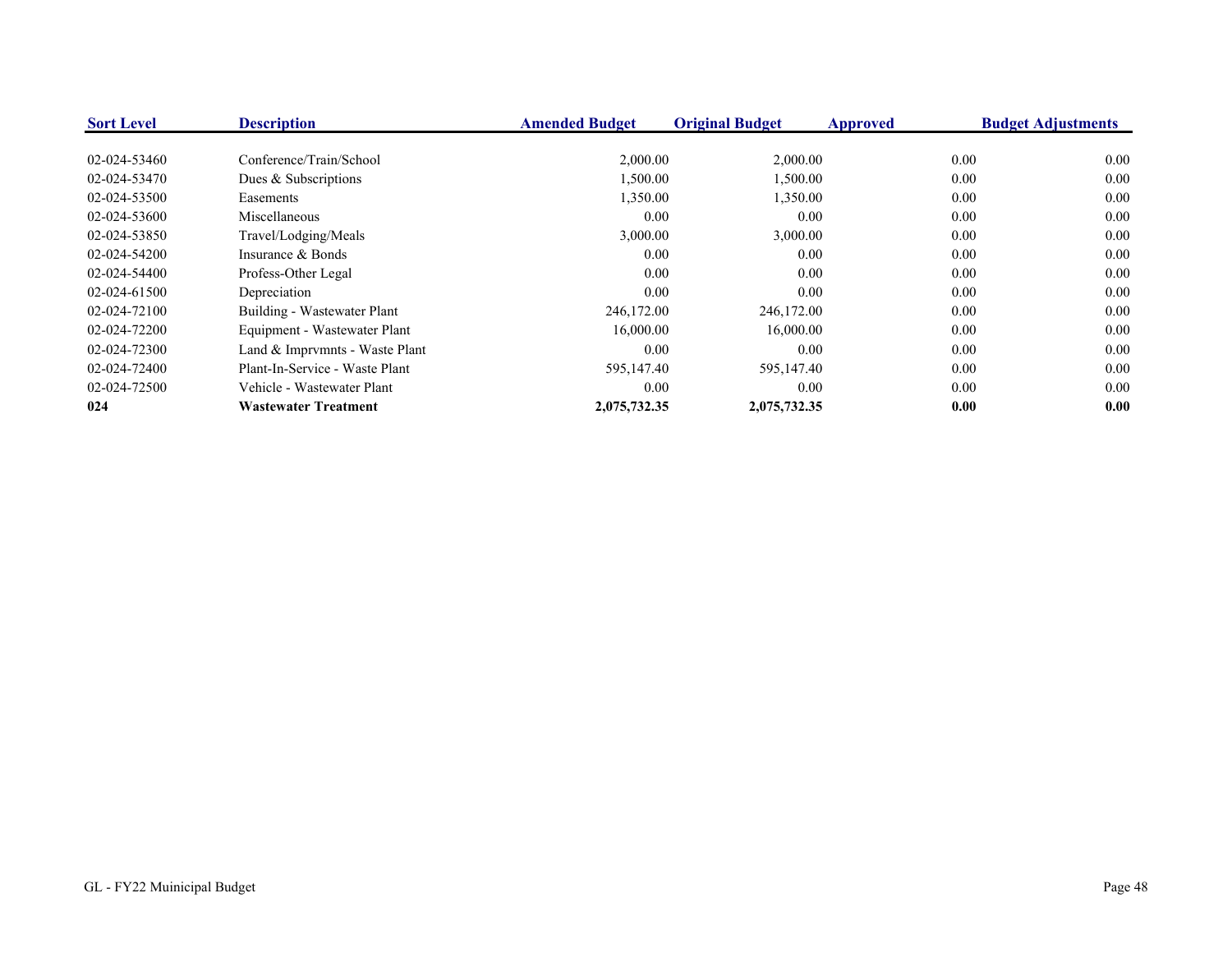| <b>Sort Level</b> | <b>Description</b>            | <b>Amended Budget</b> | <b>Original Budget</b> | <b>Approved</b> | <b>Budget Adjustments</b> |      |
|-------------------|-------------------------------|-----------------------|------------------------|-----------------|---------------------------|------|
|                   |                               |                       |                        |                 |                           |      |
| 026               | <b>Collection Rehab</b>       |                       |                        |                 |                           |      |
| 02-026-61500      | Depreciation                  |                       | 0.00                   | 0.00            | 0.00                      | 0.00 |
| 02-026-73100      | Building - Coll/Rehab         |                       | 0.00                   | 0.00            | 0.00                      | 0.00 |
| 02-026-73200      | Equipment - Coll/Rehab        |                       | 0.00                   | 0.00            | 0.00                      | 0.00 |
| 02-026-73300      | Land & Improvmnts-Coll/Rehab  |                       | 0.00                   | 0.00            | 0.00                      | 0.00 |
| 02-026-73400      | Plant-In-Service - Coll/Rehab |                       | 0.00                   | 0.00            | 0.00                      | 0.00 |
| 02-026-73500      | Vehicle - Coll/Rehab          |                       | 0.00                   | 0.00            | 0.00                      | 0.00 |
| 026               | <b>Collection Rehab</b>       |                       | 0.00                   | 0.00            | 0.00                      | 0.00 |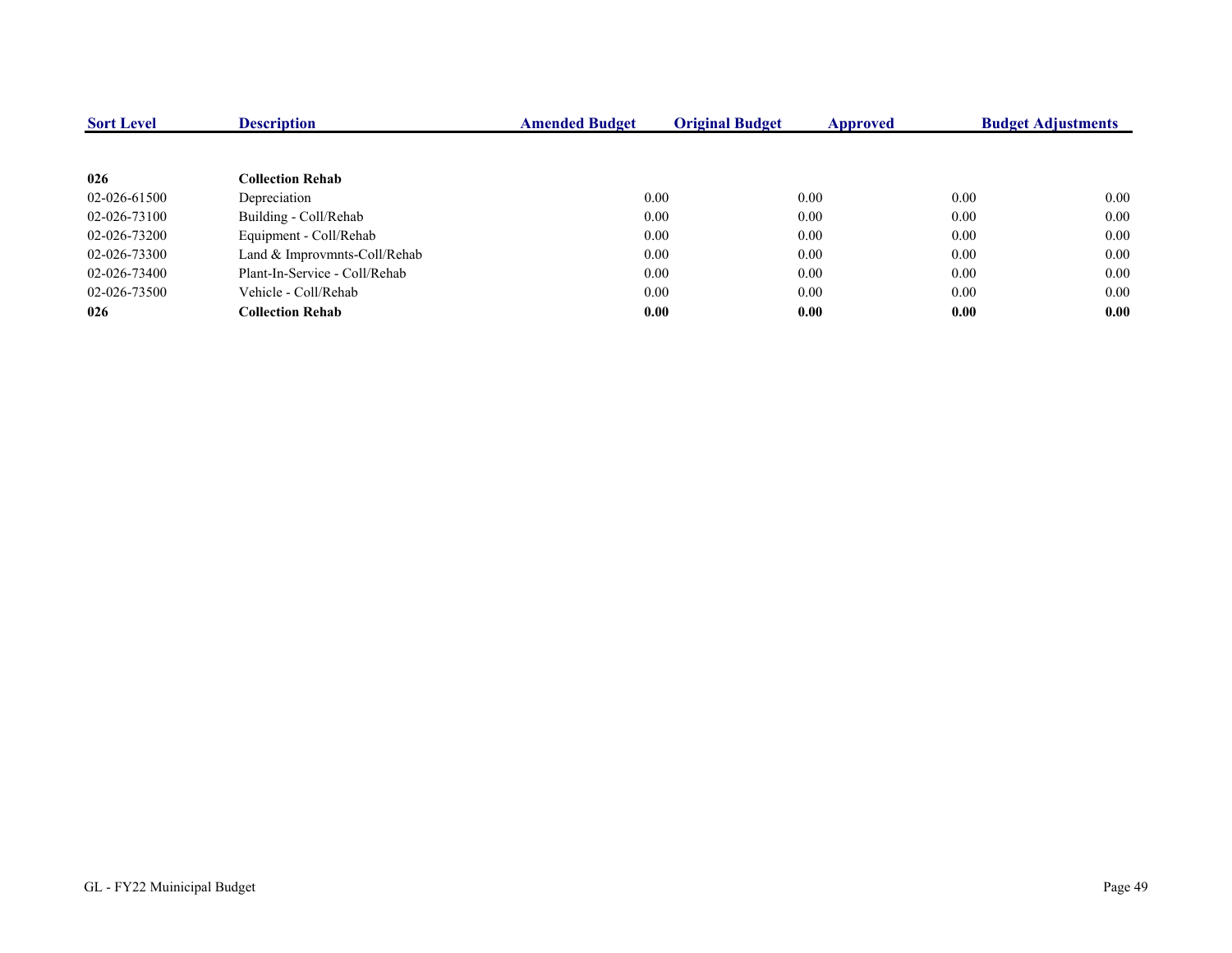| <b>Sort Level</b> | <b>Description</b>             | <b>Amended Budget</b> | <b>Original Budget</b> | <b>Approved</b> | <b>Budget Adjustments</b> |
|-------------------|--------------------------------|-----------------------|------------------------|-----------------|---------------------------|
|                   |                                |                       |                        |                 |                           |
| 071               | <b>Debt Service</b>            |                       |                        |                 |                           |
| 02-071-58150      | Admin Fees-W KIA/KLC/BNDS/Note | 0.00                  | 0.00                   | 0.00            | 0.00                      |
| 02-071-58155      | Admin Fees KIA                 | 3,060.00              | 3,060.00               | 0.00            | 0.00                      |
| 02-071-58156      | <b>Bond Issue Costs</b>        | 0.00                  | 0.00                   | 0.00            | 0.00                      |
| 02-071-58200      | Gain/Loss on Retirement Debt   | 0.00                  | 0.00                   | 0.00            | 0.00                      |
| 02-071-58332      | <b>Interest-Meter Deposits</b> | 1,680.00              | 1,680.00               | 0.00            | 0.00                      |
| 02-071-58350      | Interest-KIA C89-17 Dam Cap    | 0.00                  | 0.00                   | 0.00            | 0.00                      |
| 02-071-58352      | Interest-KIA A92-05 BLT Press  | 0.00                  | 0.00                   | 0.00            | 0.00                      |
| 02-071-58354      | Interest-KIA A94-18 WW Upgrade | 0.00                  | 0.00                   | 0.00            | 0.00                      |
| 02-071-58360      | Interst-W KLC Wtr Line Lease   | 0.00                  | 0.00                   | 0.00            | 0.00                      |
| 02-071-58365      | Interest-2004 Dam Bonds        | 0.00                  | 0.00                   | 0.00            | 0.00                      |
| 02-071-58370      | Interest-KLC Leases & Bonds    | 35,160.00             | 35,160.00              | 0.00            | 0.00                      |
| 02-071-58372      | Interest-2009 W&S Bonds        | 0.00                  | 0.00                   | 0.00            | 0.00                      |
| 02-071-58375      | Interest-2012 W&S Bonds        | 84,194.00             | 84,194.00              | 0.00            | 0.00                      |
| 02-071-58440      | Principal-KIA A92-05 BLT Press | 0.00                  | 0.00                   | 0.00            | 0.00                      |
| 02-071-58442      | Principal-KIA C89-17 Dam Cap   | 0.00                  | 0.00                   | 0.00            | 0.00                      |
| 02-071-58444      | Principal-KIA A94-18 WW Upgrde | 0.00                  | 0.00                   | 0.00            | 0.00                      |
| 02-071-58450      | Principal-W KLC Wtr Line Lease | 0.00                  | 0.00                   | 0.00            | 0.00                      |
| 02-071-58452      | Principal-2004 Dam Bonds       | 0.00                  | 0.00                   | 0.00            | 0.00                      |
| 02-071-58453      | Principal-2002 Bonds           | 0.00                  | 0.00                   | 0.00            | 0.00                      |
| 02-071-58455      | Principal-2000 KLC Lease       | 0.00                  | 0.00                   | 0.00            | 0.00                      |
| 02-071-58458      | Principal-2009 W&S Bonds       | 0.00                  | 0.00                   | 0.00            | 0.00                      |
| 02-071-58460      | Principal-2016D W&S Bond       | 50,000.00             | 50,000.00              | 0.00            | 0.00                      |
| 02-071-58475      | Principal-2012 W&S Bonds       | 160,000.00            | 160,000.00             | 0.00            | 0.00                      |
| 02-071-73547      | Amortization                   | 0.00                  | 0.00                   | 0.00            | 0.00                      |
| 071               | <b>Debt Service</b>            | 334,094.00            | 334,094.00             | 0.00            | 0.00                      |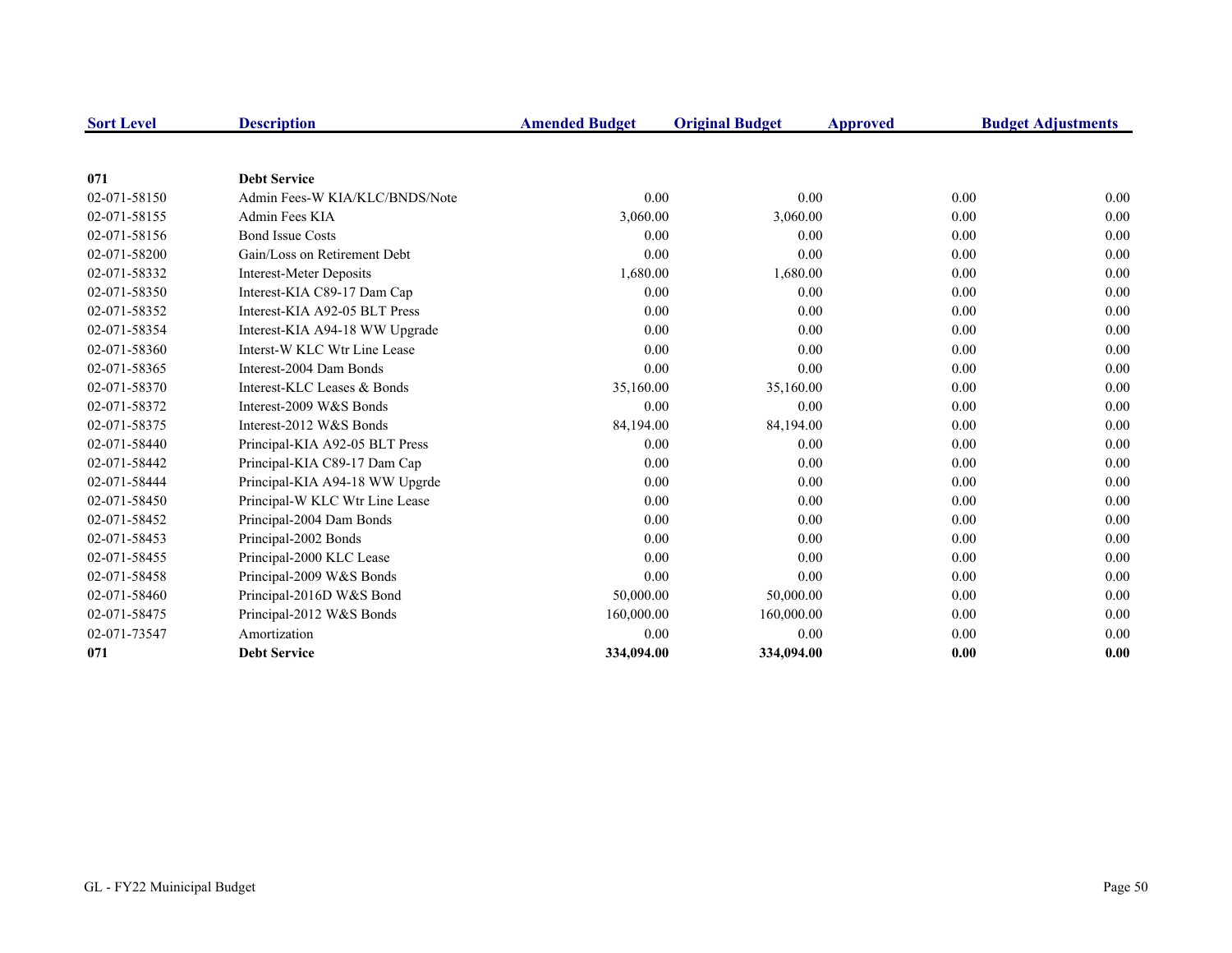| <b>Sort Level</b> | <b>Description</b>                    | <b>Amended Budget</b> | <b>Original Budget</b> | Approved | <b>Budget Adjustments</b> |
|-------------------|---------------------------------------|-----------------------|------------------------|----------|---------------------------|
| 073               | <b>Interfund Approp &amp; Trnsfrs</b> |                       |                        |          |                           |
| 02-073-60300      | Water Division-Overhead               | 130,773.60            | 130,773.60             | 0.00     | 0.00                      |
| 02-073-60400      | Wastewater Div-Overhead               | 130,773.60            | 130,773.60             | 0.00     | 0.00                      |
| 02-073-62010      | Transfer Out - General Fund           | 0.00                  | 0.00                   | 0.00     | 0.00                      |
| 02-073-62013      | Transfer In - Municipal Aid           | 0.00                  | 0.00                   | 0.00     | 0.00                      |
| 073               | <b>Interfund Approp &amp; Trnsfrs</b> | 261,547.20            | 261,547.20             | 0.00     | 0.00                      |
| Expense           | Expense                               | 5,675,731.80          | 5,675,731.80           | 0.00     | 0.00                      |
| 02                | <b>Franklin Municipal Utilities</b>   | $-73.862.30$          | $-73.862.30$           | 0.00     | 0.00                      |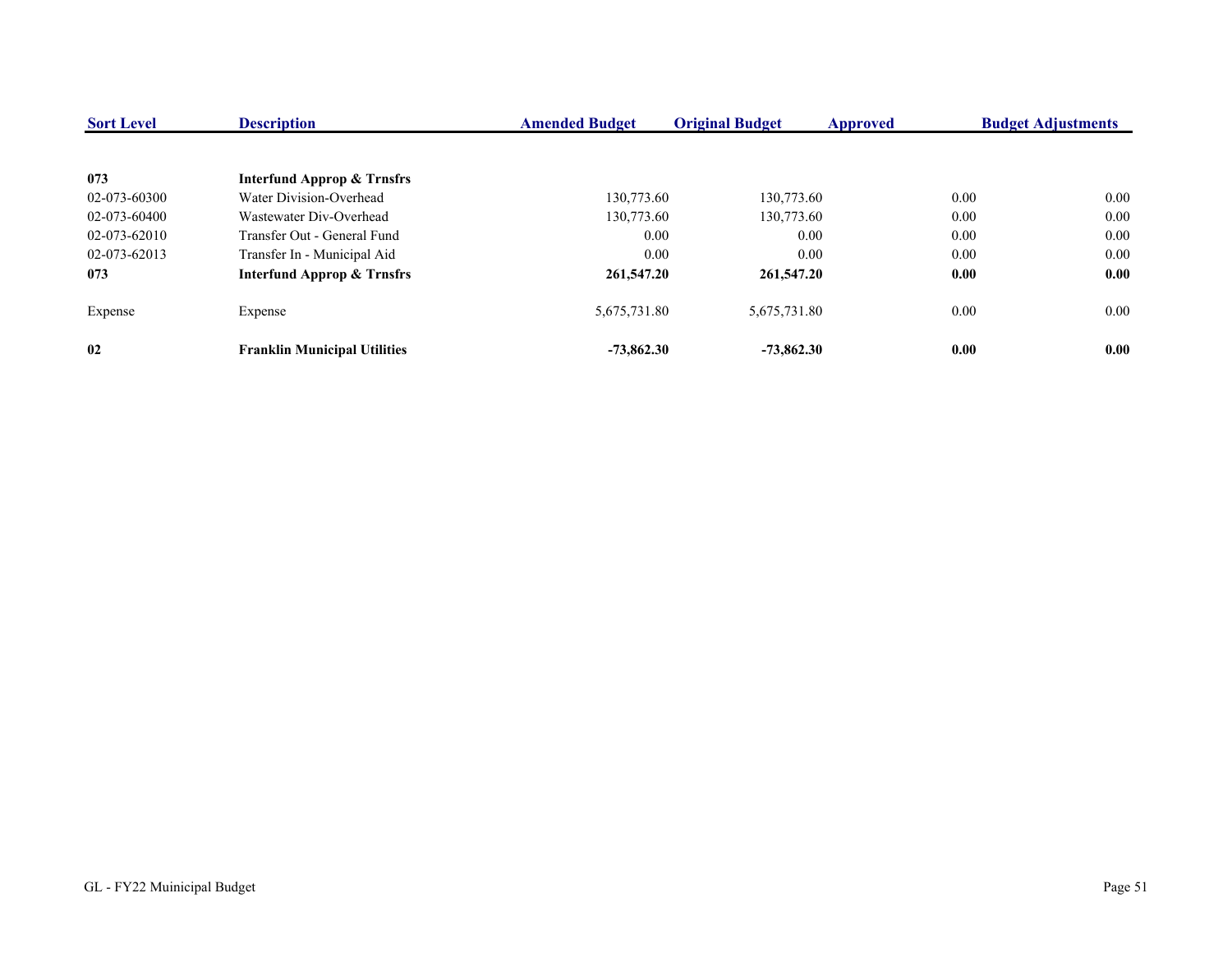| <b>Sort Level</b> | <b>Description</b>             | <b>Amended Budget</b> | <b>Original Budget</b> | <b>Approved</b> | <b>Budget Adjustments</b> |
|-------------------|--------------------------------|-----------------------|------------------------|-----------------|---------------------------|
|                   |                                |                       |                        |                 |                           |
|                   |                                |                       |                        |                 |                           |
| 03                | <b>Sanitation</b>              |                       |                        |                 |                           |
| Revenue           | Revenue                        |                       |                        |                 |                           |
| 030               | <b>Sanitation</b>              |                       |                        |                 |                           |
| 03-030-40030      | Collection Fee                 | $-23,400.00$          | $-23,400.00$           | 0.00            | 0.00                      |
| 03-030-40040      | Comm Business Dumpsters        | 0.00                  | 0.00                   | 0.00            | 0.00                      |
| 03-030-40050      | Allowance for Uncollectible AR | 0.00                  | 0.00                   | 0.00            | 0.00                      |
| 03-030-40080      | <b>Franchise Fees</b>          | $-233,000.00$         | $-233,000.00$          | 0.00            | 0.00                      |
| 03-030-40090      | Residential/Business-Manual    | $-819,144.00$         | $-819,144.00$          | 0.00            | 0.00                      |
| 03-030-40100      | Comm-Industries                | 0.00                  | 0.00                   | 0.00            | 0.00                      |
| 03-030-40160      | Penalty Charges                | $-16,800.00$          | $-16,800.00$           | 0.00            | 0.00                      |
| 03-030-46180      | <b>Investment</b> Income       | $-3,853.58$           | $-3,853.58$            | 0.00            | 0.00                      |
| 03-030-46200      | Miscellaneous Income           | 0.00                  | 0.00                   | 0.00            | 0.00                      |
| 03-030-46220      | Proceeds for Sale of Assets    | 0.00                  | 0.00                   | 0.00            | 0.00                      |
| 03-030-46225      | Gain or Loss on Asset Disposal | 0.00                  | 0.00                   | 0.00            | 0.00                      |
| 030               | <b>Sanitation</b>              | $-1,096,197.58$       | $-1,096,197.58$        | 0.00            | 0.00                      |
|                   |                                |                       |                        |                 |                           |
| Revenue           | Revenue                        | 1,096,197.58          | 1,096,197.58           | 0.00            | 0.00                      |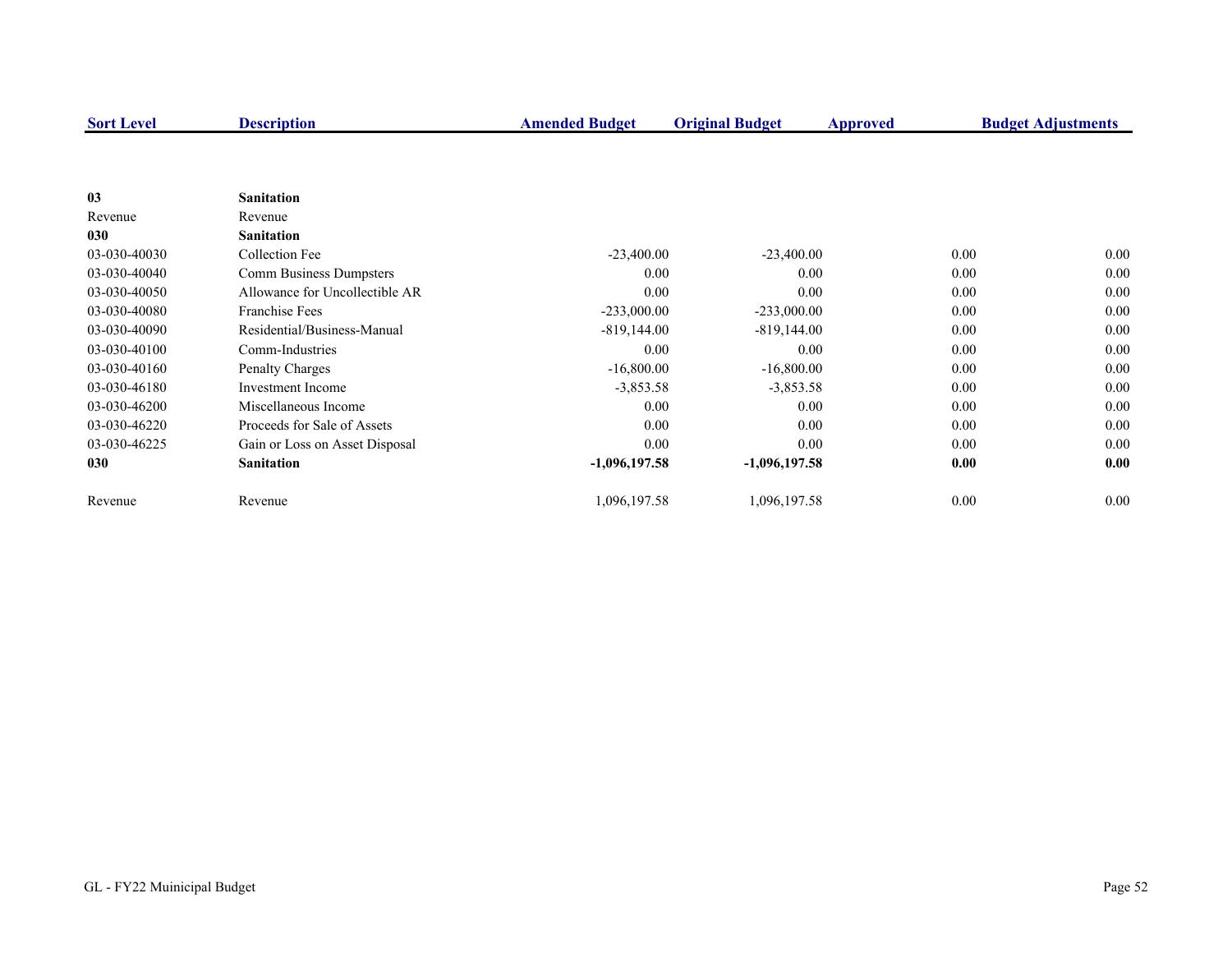| <b>Sort Level</b> | <b>Description</b>                    | <b>Amended Budget</b> | <b>Original Budget</b> | <b>Approved</b>     | <b>Budget Adjustments</b> |
|-------------------|---------------------------------------|-----------------------|------------------------|---------------------|---------------------------|
|                   |                                       |                       |                        |                     |                           |
| Expense           | Expense                               |                       |                        |                     |                           |
| 010               | Legislative                           |                       |                        |                     |                           |
| 03-010-52955      | <b>Inventory Adjustment</b>           | $0.00\,$              | 0.00                   | 0.00                | 0.00                      |
| 010               | Legislative                           | 0.00                  | 0.00                   | 0.00                | 0.00                      |
| 030               | <b>Sanitation</b>                     |                       |                        |                     |                           |
| 03-030-50240      | <b>Insurance-Retirees</b>             | 0.00                  | 0.00                   | 0.00                | 0.00                      |
| 03-030-50610      | Pensions-Retirees                     | 0.00                  | 0.00                   | 0.00                | 0.00                      |
| 03-030-51250      | Garbage Hauler Contract               | 784,055.28            | 784,055.28             | 0.00                | 0.00                      |
| 03-030-51757      | Professional Landfill                 | 0.00                  | 0.00                   | 0.00                | 0.00                      |
| 03-030-53010      | <b>Bad Debts</b>                      | 0.00                  | 0.00                   | 0.00                | 0.00                      |
| 03-030-53600      | Miscellaneous                         | 0.00                  | 0.00                   | 0.00                | 0.00                      |
| 03-030-61500      | Depreciation                          | 0.00                  | 0.00                   | 0.00                | 0.00                      |
| 030               | <b>Sanitation</b>                     | 784,055.28            | 784,055.28             | 0.00                | 0.00                      |
| 071               | <b>Debt Service</b>                   |                       |                        |                     |                           |
| 03-071-58436      | Principal-Sanit KLC Incin             | 0.00                  | 0.00                   | 0.00                | 0.00                      |
| 03-071-73547      | Amortization                          | 0.00                  | 0.00                   | 0.00                | 0.00                      |
| 071               | <b>Debt Service</b>                   | 0.00                  | 0.00                   | 0.00                | 0.00                      |
| 073               | <b>Interfund Approp &amp; Trnsfrs</b> |                       |                        |                     |                           |
| 03-073-60200      | Administrative Overhead               | 276,454.09            | 276,454.09             | 0.00                | 0.00                      |
| 073               | <b>Interfund Approp &amp; Trnsfrs</b> | 276,454.09            | 276,454.09             | $\boldsymbol{0.00}$ | 0.00                      |
| Expense           | Expense                               | 1,060,509.37          | 1,060,509.37           | 0.00                | 0.00                      |
| 03                | <b>Sanitation</b>                     | 35,688.21             | 35,688.21              | 0.00                | 0.00                      |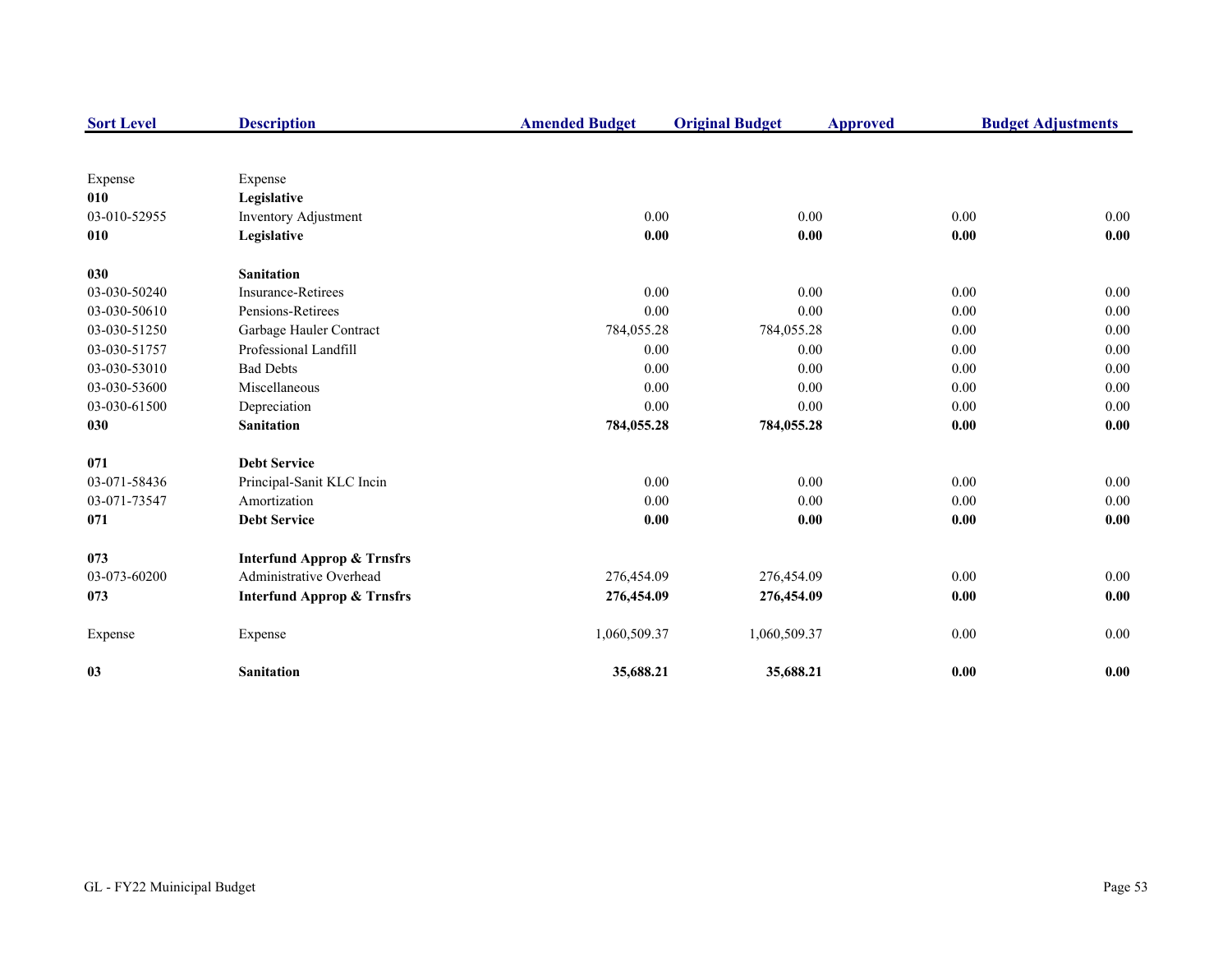| <b>Sort Level</b> | <b>Description</b>               | <b>Amended Budget</b> | <b>Original Budget</b> | <b>Approved</b> |      | <b>Budget Adjustments</b> |  |
|-------------------|----------------------------------|-----------------------|------------------------|-----------------|------|---------------------------|--|
|                   |                                  |                       |                        |                 |      |                           |  |
| 05                | <b>CDBG Economic Development</b> |                       |                        |                 |      |                           |  |
| Revenue           | Revenue                          |                       |                        |                 |      |                           |  |
| 050               | <b>Community Services</b>        |                       |                        |                 |      |                           |  |
| 05-050-40050      | Bad Debt Expense CDBG            |                       | 0.00                   | 0.00            | 0.00 | $0.00\,$                  |  |
| 05-050-46180      | Investment Income                |                       | 0.00                   | 0.00            | 0.00 | $0.00\,$                  |  |
| 05-050-47160      | J D Novitec Note Receivable      |                       | 0.00                   | 0.00            | 0.00 | $0.00\,$                  |  |
| 050               | <b>Community Services</b>        |                       | 0.00                   | 0.00            | 0.00 | 0.00                      |  |
| Revenue           | Revenue                          |                       | 0.00                   | 0.00            | 0.00 | 0.00                      |  |
| 05                | <b>CDBG Economic Development</b> |                       | 0.00                   | 0.00            | 0.00 | 0.00                      |  |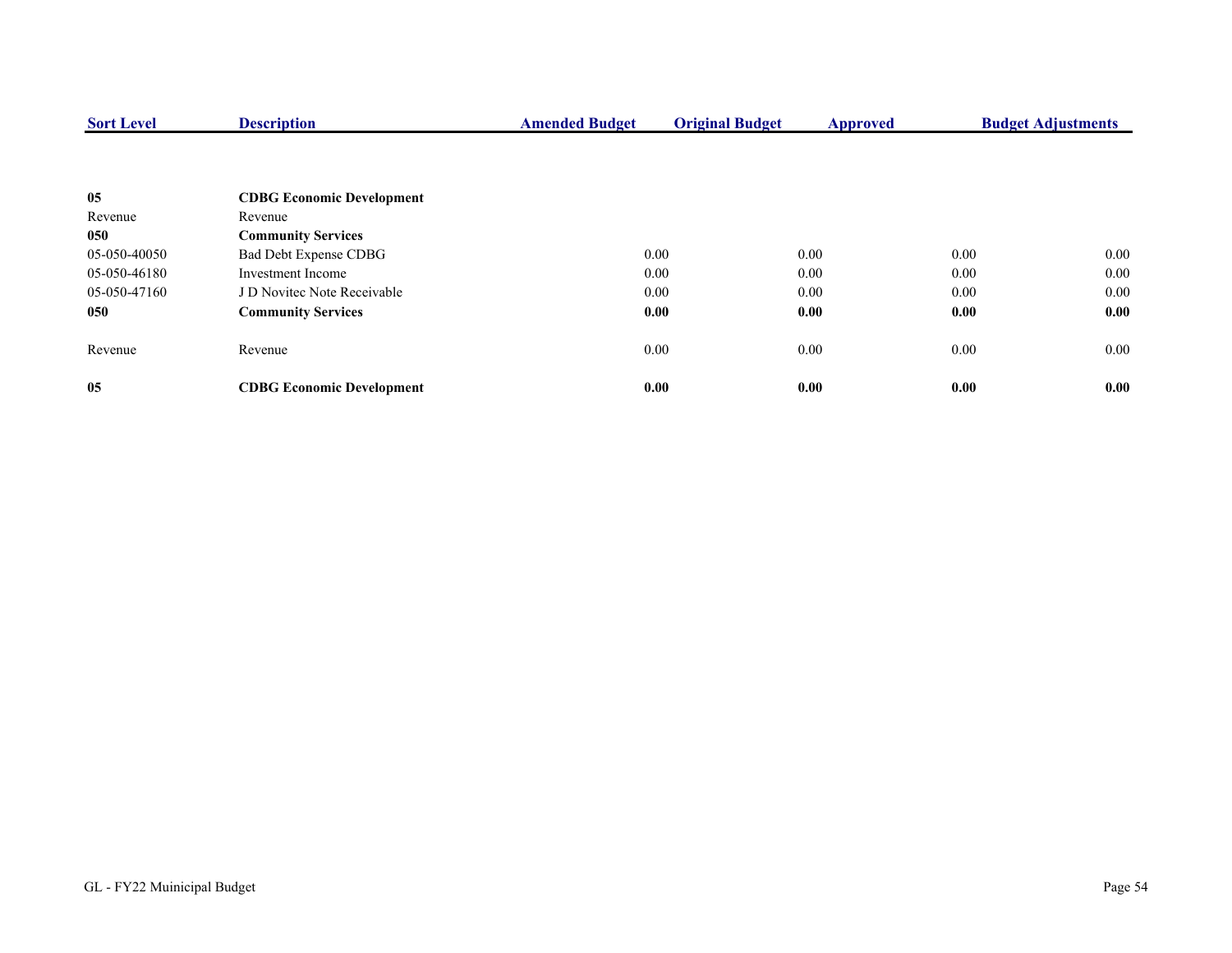| <b>Sort Level</b> | <b>Description</b>                  | <b>Amended Budget</b> | <b>Original Budget</b> | Approved | <b>Budget Adjustments</b> |
|-------------------|-------------------------------------|-----------------------|------------------------|----------|---------------------------|
|                   |                                     |                       |                        |          |                           |
|                   |                                     |                       |                        |          |                           |
| 06                | <b>Municpal Aid</b>                 |                       |                        |          |                           |
| Revenue           | Revenue                             |                       |                        |          |                           |
| 060               | <b>Municipal Aid</b>                |                       |                        |          |                           |
| 06-060-46160      | Ky Tax Rebate                       | 0.00                  | 0.00                   |          | 0.00<br>0.00              |
| 06-060-46180      | <b>Investment Income</b>            | $-666.89$             | $-666.89$              |          | 0.00<br>0.00              |
| 06-060-46220      | Proceeds for Sale of Assets         | 0.00                  | 0.00                   |          | 0.00<br>0.00              |
| 06-060-46225      | Gain or Loss on Asset Disposal      | 0.00                  | 0.00                   |          | 0.00<br>0.00              |
| 06-060-47160      | Ky Tax Rebate                       | $-170,770.00$         | $-170,770.00$          |          | 0.00<br>0.00              |
| 06-060-47161      | KY Tax Rebate                       | 0.00                  | 0.00                   |          | 0.00<br>0.00              |
| 06-060-47165      | Ky Special Grant                    | 0.00                  | 0.00                   |          | 0.00<br>0.00              |
| 06-060-47170      | Special Mun/Aid Disc Bond           | 0.00                  | 0.00                   |          | 0.00<br>0.00              |
| 06-060-47180      | LGEAF/Coal/Mineral                  | $-18,000.00$          | $-18,000.00$           |          | 0.00<br>0.00              |
| 06-060-47270      | Appropriation-General Fund          | $-236,000.00$         | $-236,000.00$          |          | 0.00<br>0.00              |
| 06-060-48100      | <b>Contribution Infrastr Assets</b> | 0.00                  | 0.00                   |          | 0.00<br>0.00              |
| 060               | <b>Municipal Aid</b>                | -425,436.89           | -425,436.89            |          | 0.00<br>0.00              |
| Revenue           | Revenue                             | 425,436.89            | 425,436.89             |          | 0.00<br>0.00              |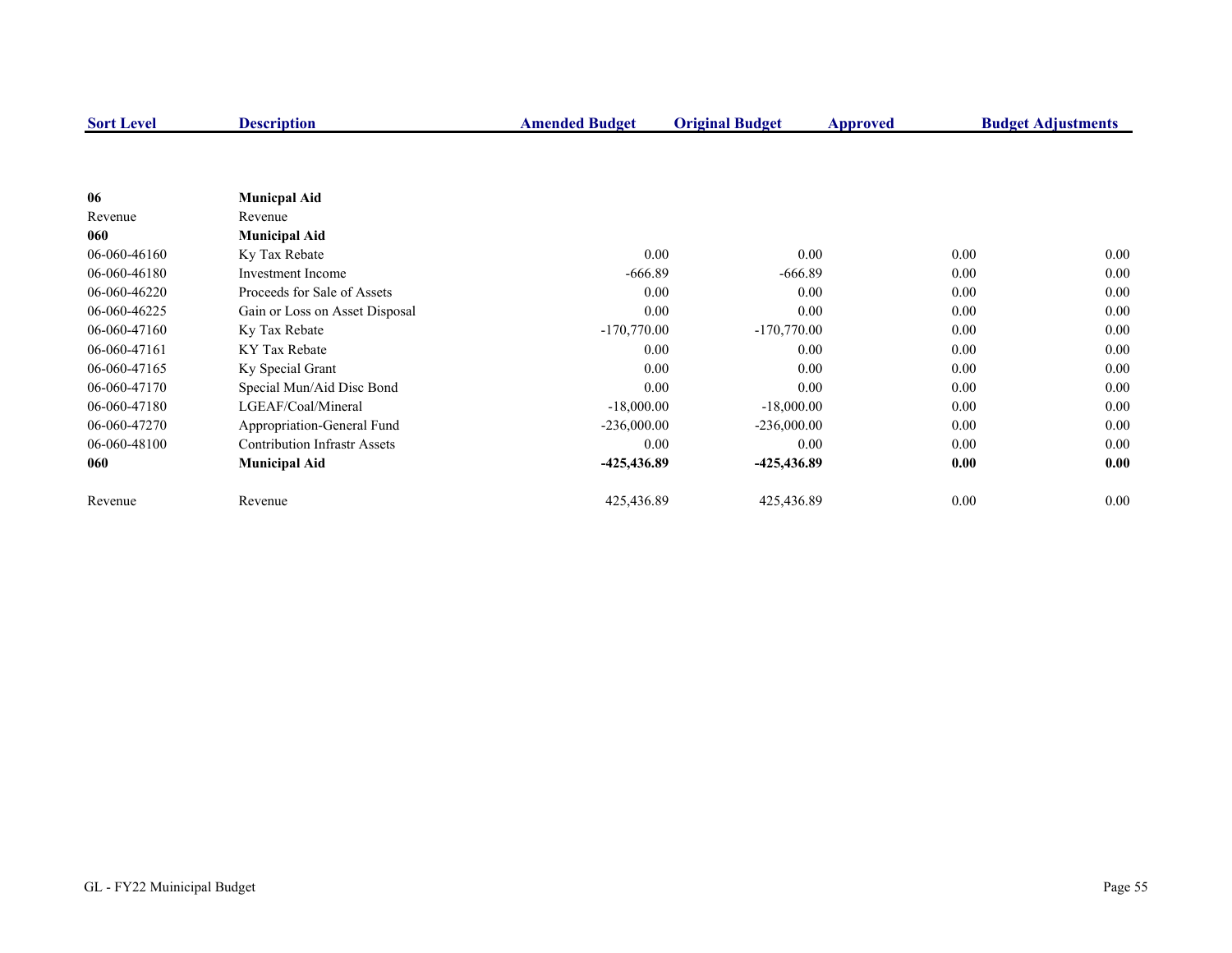| <b>Sort Level</b> | <b>Description</b>                    | <b>Amended Budget</b> | <b>Original Budget</b> | Approved | <b>Budget Adjustments</b> |  |
|-------------------|---------------------------------------|-----------------------|------------------------|----------|---------------------------|--|
|                   |                                       |                       |                        |          |                           |  |
| Expense           | Expense                               |                       |                        |          |                           |  |
| 060               | <b>Municipal Aid</b>                  |                       |                        |          |                           |  |
| 06-060-51765      | Professional - Other                  | 35,000.00             | 35,000.00              | 0.00     | 0.00                      |  |
| 06-060-51766      | Professional-Street Rep/Maint         | 15,000.00             | 15,000.00              | 0.00     | 0.00                      |  |
| 06-060-51830      | Street Paving Ky Tax Rebate           | 136,000.00            | 136,000.00             | 0.00     | 0.00                      |  |
| 06-060-51840      | Street Paving-SP Mun/Aid Disc         | 0.00                  | 0.00                   | 0.00     | 0.00                      |  |
| 06-060-52090      | Supplies - Curbs                      | 0.00                  | 0.00                   | 0.00     | 0.00                      |  |
| 06-060-52500      | Supplies-Sidewalks & Curbs            | 45,000.00             | 45,000.00              | 0.00     | 0.00                      |  |
| 06-060-52890      | <b>GIS</b> Program                    | 0.00                  | 0.00                   | 0.00     | 0.00                      |  |
| 06-060-52897      | Supplies-Streets                      | 0.00                  | 0.00                   | 0.00     | 0.00                      |  |
| 06-060-61500      | Depreciation                          | 0.00                  | 0.00                   | 0.00     | 0.00                      |  |
| 06-060-79300      | <b>Street Construction</b>            | 0.00                  | 0.00                   | 0.00     | 0.00                      |  |
| 06-060-79330      | <b>Street Equipment</b>               | 0.00                  | 0.00                   | 0.00     | 0.00                      |  |
| 06-060-79500      | Street - Vehicles                     | 0.00                  | 0.00                   | 0.00     | 0.00                      |  |
| 060               | <b>Municipal Aid</b>                  | 231,000.00            | 231,000.00             | 0.00     | 0.00                      |  |
| 073               | <b>Interfund Approp &amp; Trnsfrs</b> |                       |                        |          |                           |  |
| 06-073-60500      | Municipal Aid Appropriation           | 194,087.74            | 194,087.74             | 0.00     | 0.00                      |  |
| 06-073-62012      | Transfer Out - Utility Fund           | 0.00                  | 0.00                   | 0.00     | 0.00                      |  |
| 073               | <b>Interfund Approp &amp; Trnsfrs</b> | 194,087.74            | 194,087.74             | 0.00     | 0.00                      |  |
| Expense           | Expense                               | 425,087.74            | 425,087.74             | 0.00     | 0.00                      |  |
| 06                | <b>Municpal Aid</b>                   | 349.15                | 349.15                 | 0.00     | 0.00                      |  |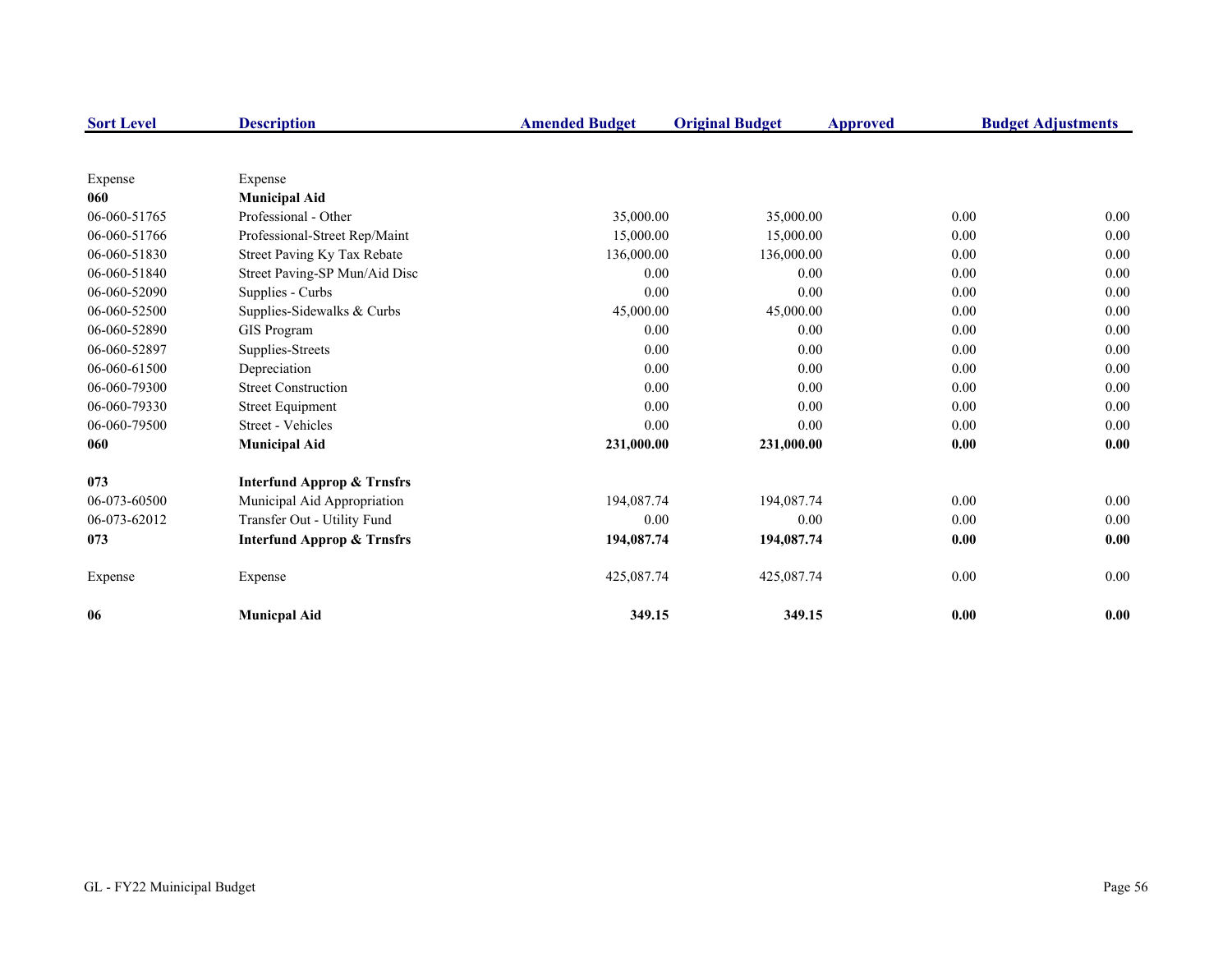| <b>Sort Level</b> | <b>Description</b>            | <b>Amended Budget</b> | <b>Original Budget</b> | <b>Approved</b> |          | <b>Budget Adjustments</b> |
|-------------------|-------------------------------|-----------------------|------------------------|-----------------|----------|---------------------------|
|                   |                               |                       |                        |                 |          |                           |
| 08                | <b>Frances M Harris Trust</b> |                       |                        |                 |          |                           |
| Revenue           | Revenue                       |                       |                        |                 |          |                           |
| 080               | <b>Trust</b>                  |                       |                        |                 |          |                           |
| 08-080-46180      | Investment Income             | 0.00                  |                        | 0.00            | 0.00     | $0.00\,$                  |
| 080               | <b>Trust</b>                  | 0.00                  |                        | 0.00            | 0.00     | 0.00                      |
| Revenue           | Revenue                       | $0.00\,$              |                        | 0.00            | $0.00\,$ | $0.00\,$                  |
| Expense           | Expense                       |                       |                        |                 |          |                           |
| 080               | <b>Trust</b>                  |                       |                        |                 |          |                           |
| 08-080-51140      | Landscaping                   | 0.00                  |                        | 0.00            | 0.00     | $0.00\,$                  |
| 08-080-53600      | Miscellaneous                 | 0.00                  |                        | 0.00            | 0.00     | 0.00                      |
| 08-080-61500      | Depreciation                  | 0.00                  |                        | 0.00            | 0.00     | 0.00                      |
| 080               | <b>Trust</b>                  | 0.00                  |                        | 0.00            | 0.00     | 0.00                      |
| Expense           | Expense                       | $0.00\,$              |                        | 0.00            | $0.00\,$ | $0.00\,$                  |
| 08                | <b>Frances M Harris Trust</b> | 0.00                  |                        | 0.00            | 0.00     | 0.00                      |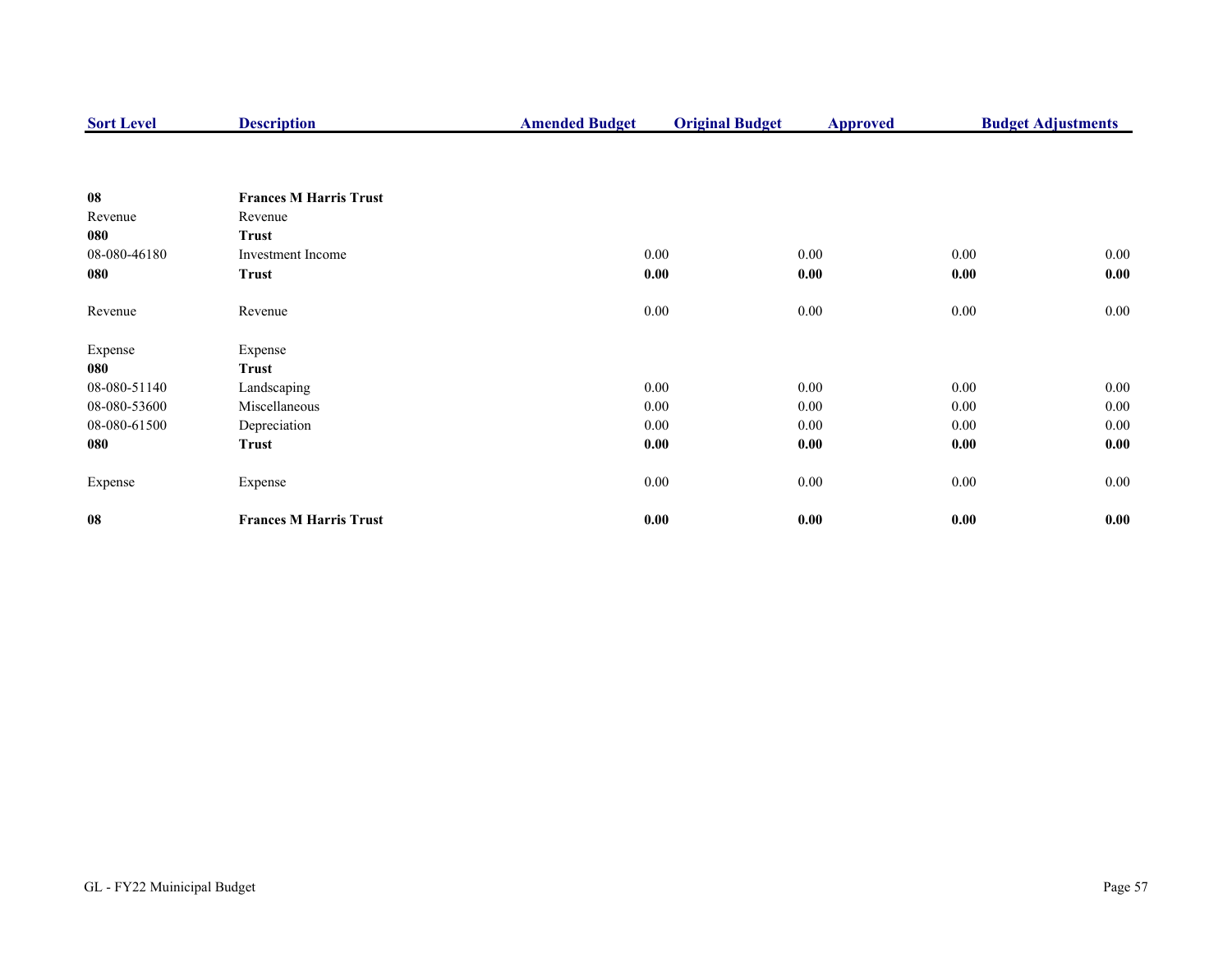| <b>Sort Level</b> | <b>Description</b>                    | <b>Amended Budget</b> | <b>Original Budget</b> | <b>Approved</b> | <b>Budget Adjustments</b> |
|-------------------|---------------------------------------|-----------------------|------------------------|-----------------|---------------------------|
|                   |                                       |                       |                        |                 |                           |
| 09                | <b>Perpetual Care</b>                 |                       |                        |                 |                           |
| Revenue           | Revenue                               |                       |                        |                 |                           |
| 090               | <b>Perpetual Care</b>                 |                       |                        |                 |                           |
| 09-090-40110      | Perpetual Care/Lot Sales              | $-8,400.00$           | $-8,400.00$            | 0.00            | $0.00\,$                  |
| 09-090-40111      | Perpetual Care - Other Income         | 0.00                  | 0.00                   | 0.00            | 0.00                      |
| 09-090-46180      | <b>Investment Income</b>              | $-3,297.76$           | $-3,297.76$            | 0.00            | 0.00                      |
| 09-090-46181      | Gain/Loss on Investment               | 0.00                  | 0.00                   | 0.00            | 0.00                      |
| 09-090-47500      | Perpetual Care Bequest                | 0.00                  | 0.00                   | 0.00            | 0.00                      |
| 090               | <b>Perpetual Care</b>                 | $-11,697.76$          | $-11,697.76$           | 0.00            | 0.00                      |
| Revenue           | Revenue                               | 11,697.76             | 11,697.76              | 0.00            | $0.00\,$                  |
| Expense           | Expense                               |                       |                        |                 |                           |
| 073               | <b>Interfund Approp &amp; Trnsfrs</b> |                       |                        |                 |                           |
| 09-073-62100      | Cemetery Fund Appropriation           | 3,000.00              | 3,000.00               | 0.00            | $0.00\,$                  |
| 073               | <b>Interfund Approp &amp; Trnsfrs</b> | 3,000.00              | 3,000.00               | 0.00            | 0.00                      |
| Expense           | Expense                               | 3,000.00              | 3,000.00               | $0.00\,$        | 0.00                      |
| 09                | <b>Perpetual Care</b>                 | 8,697.76              | 8,697.76               | 0.00            | 0.00                      |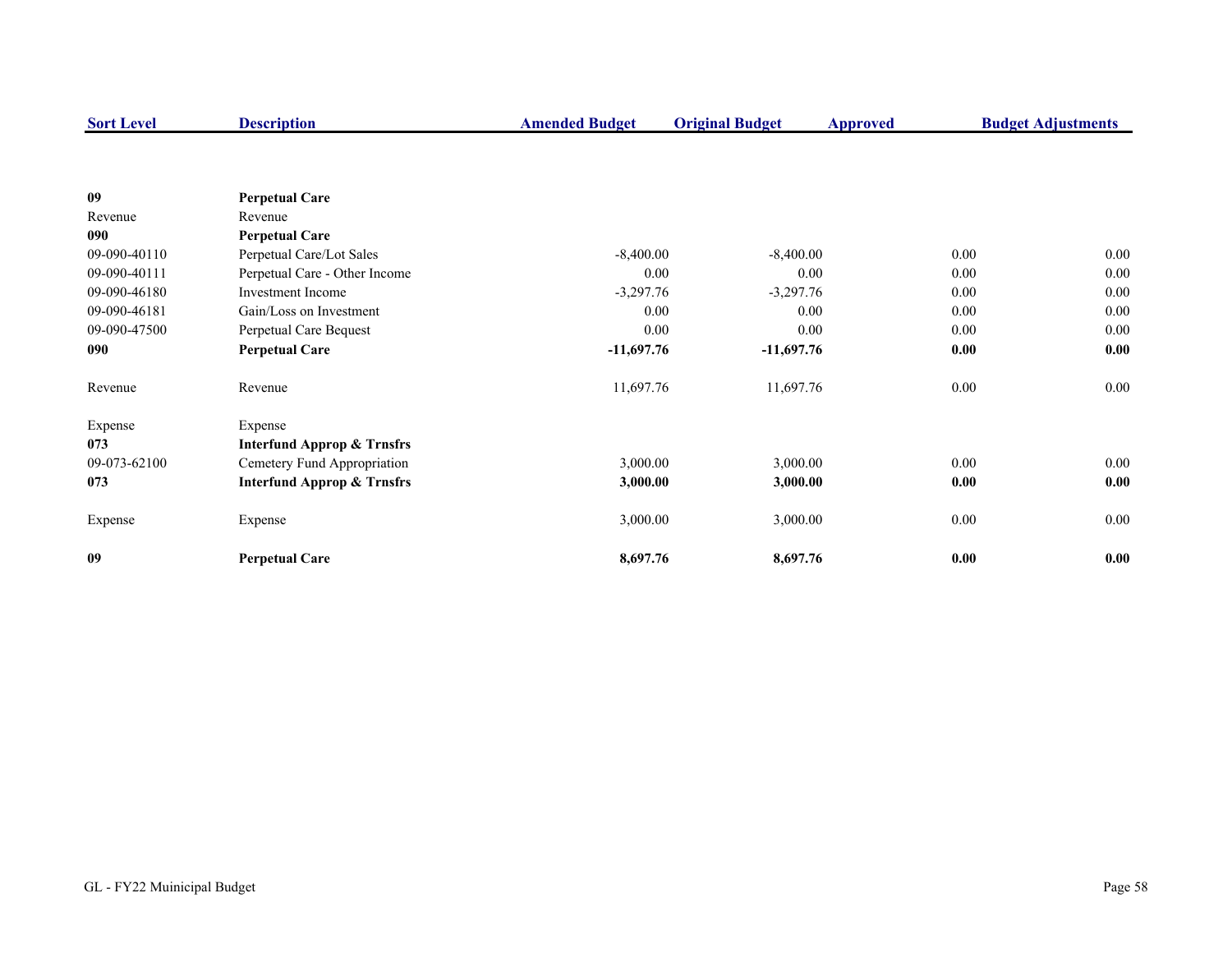| <b>Sort Level</b> | <b>Description</b>             | <b>Amended Budget</b> | <b>Original Budget</b> | Approved | <b>Budget Adjustments</b> |
|-------------------|--------------------------------|-----------------------|------------------------|----------|---------------------------|
|                   |                                |                       |                        |          |                           |
| 10                |                                |                       |                        |          |                           |
| Revenue           | Cemetary<br>Revenue            |                       |                        |          |                           |
| 100               | Cemetary                       |                       |                        |          |                           |
| 10-100-40050      | Allowance for Uncollectible AR | 0.00                  | 0.00                   | 0.00     | 0.00                      |
| 10-100-40075      | Credit Card Fees               | 0.00                  | 0.00                   | 0.00     | 0.00                      |
|                   | Lot Sales                      |                       |                        | 0.00     | 0.00                      |
| 10-100-40120      |                                | $-40,000.00$          | $-40,000.00$           |          |                           |
| 10-100-40130      | Memorials Received             | 0.00                  | 0.00                   | 0.00     | 0.00                      |
| 10-100-40135      | Spears Bequest-Beauty/Upkeep   | 0.00                  | 0.00                   | 0.00     | 0.00                      |
| 10-100-40140      | Open/Close Graves              | $-40,000.00$          | $-40,000.00$           | 0.00     | 0.00                      |
| 10-100-46180      | <b>Investment Income</b>       | $-281.16$             | $-281.16$              | 0.00     | 0.00                      |
| 10-100-46200      | Miscellaneous Income           | 0.00                  | 0.00                   | 0.00     | 0.00                      |
| 10-100-46220      | Proceeds for Sale of Assets    | 0.00                  | 0.00                   | 0.00     | 0.00                      |
| 10-100-46225      | Gain or Loss on Asset Disposal | 0.00                  | 0.00                   | 0.00     | 0.00                      |
| 10-100-47270      | Appropriation-General Fund     | $-192,700.00$         | $-192,700.00$          | 0.00     | 0.00                      |
| 10-100-47275      | Appropriation-Perp Care        | $-3,000.00$           | $-3,000.00$            | 0.00     | 0.00                      |
| 100               | Cemetary                       | $-275,981.16$         | $-275,981.16$          | 0.00     | 0.00                      |
| Revenue           | Revenue                        | 275,981.16            | 275,981.16             | 0.00     | 0.00                      |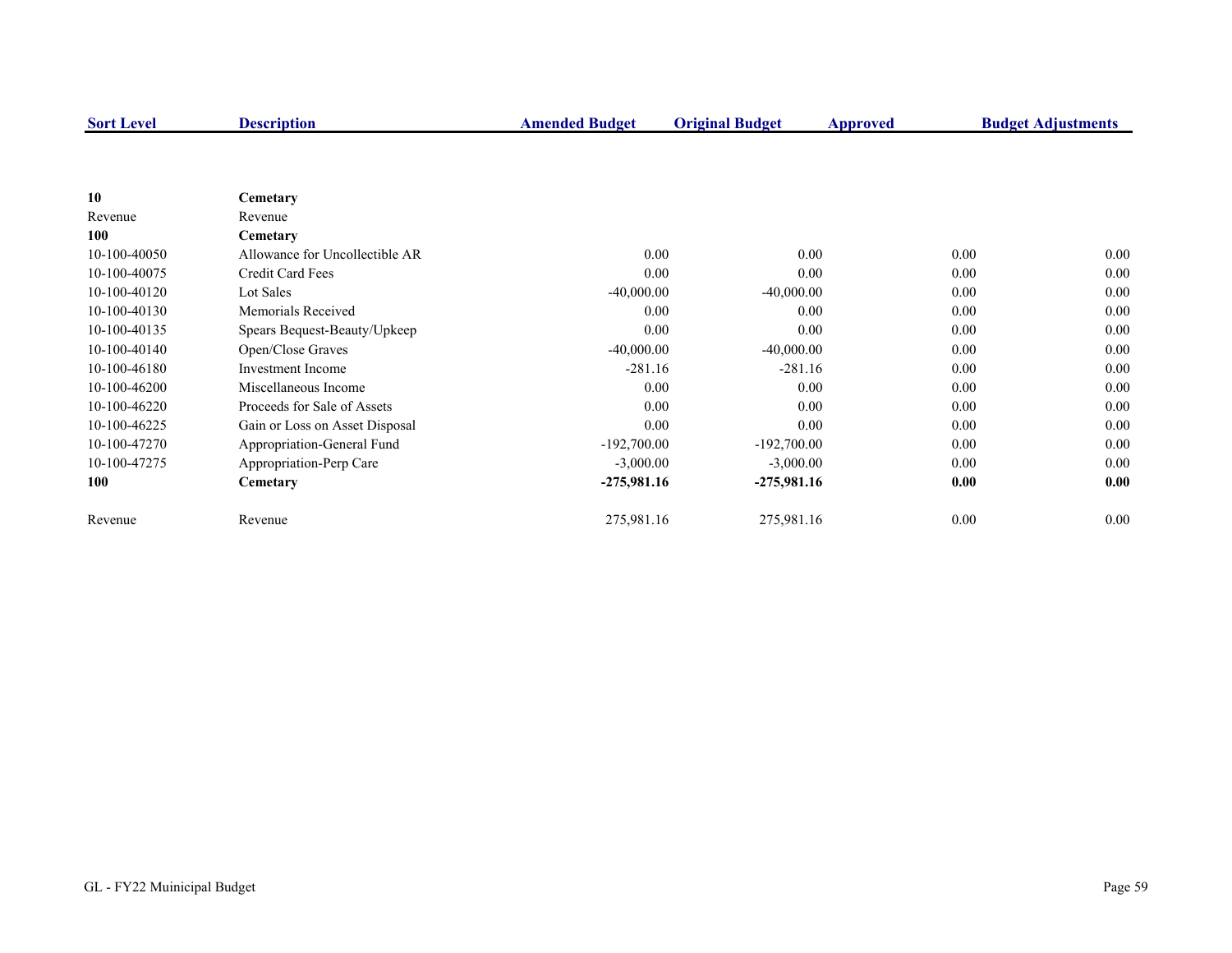| <b>Sort Level</b> | <b>Description</b>                    | <b>Amended Budget</b> | <b>Original Budget</b> | Approved  |      | <b>Budget Adjustments</b> |
|-------------------|---------------------------------------|-----------------------|------------------------|-----------|------|---------------------------|
|                   |                                       |                       |                        |           |      |                           |
|                   |                                       |                       |                        |           |      |                           |
| Expense           | Expense                               |                       |                        |           |      |                           |
| 073               | <b>Interfund Approp &amp; Trnsfrs</b> |                       |                        |           |      |                           |
| 10-073-60100      | Cemetery Overhead                     | 46,977.40             |                        | 46,977.40 | 0.00 | 0.00                      |
| 073               | <b>Interfund Approp &amp; Trnsfrs</b> | 46,977.40             |                        | 46,977.40 | 0.00 | 0.00                      |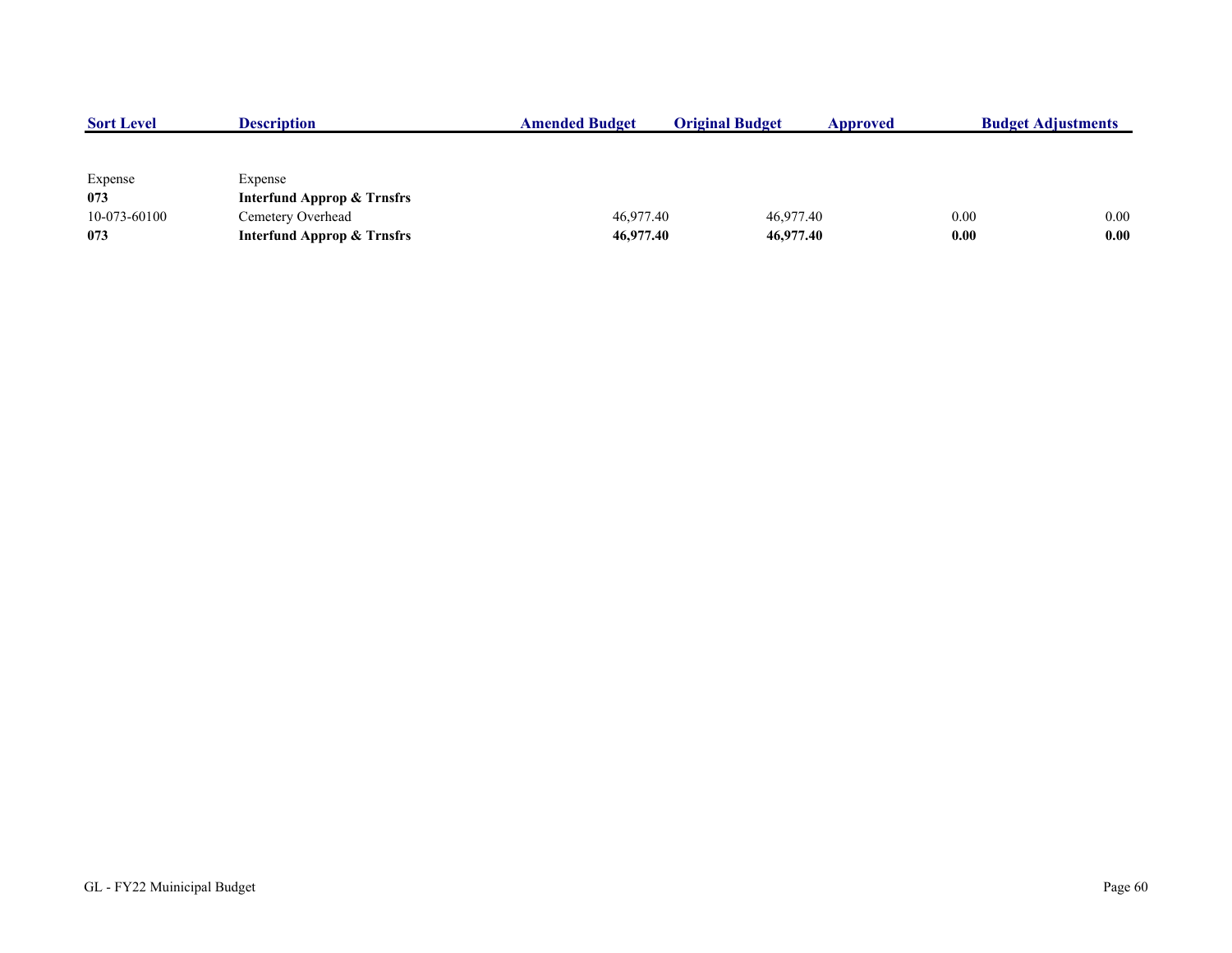| <b>Sort Level</b> | <b>Description</b>                  | <b>Amended Budget</b> | <b>Original Budget</b> | <b>Approved</b> |      | <b>Budget Adjustments</b> |
|-------------------|-------------------------------------|-----------------------|------------------------|-----------------|------|---------------------------|
|                   |                                     |                       |                        |                 |      |                           |
| 100               | Cemetary                            |                       |                        |                 |      |                           |
| 10-100-50010      | Compensation                        | 0.00                  | 0.00                   |                 | 0.00 | 0.00                      |
| 10-100-50110      | FICA/Medicare                       | 0.00                  | 0.00                   |                 | 0.00 | 0.00                      |
| 10-100-50240      | <b>Insurance-Retirees</b>           | 4,017.00              | 4,017.00               |                 | 0.00 | 0.00                      |
| 10-100-50250      | Insurance-Unemployment              | 0.00                  | 0.00                   |                 | 0.00 | 0.00                      |
| 10-100-50260      | Insurance-Workers Comp              | 0.00                  | 0.00                   |                 | 0.00 | 0.00                      |
| 10-100-50610      | Pensions-Retirees                   | 1,200.00              | 1,200.00               |                 | 0.00 | 0.00                      |
| 10-100-51125      | <b>Contract Labor-Delk Services</b> | 188,700.00            | 188,700.00             |                 | 0.00 | 0.00                      |
| 10-100-51221      | <b>Technology Lease Payments</b>    | 340.07                | 340.07                 |                 | 0.00 | 0.00                      |
| 10-100-51310      | Janitorial Service & Related        | 1,200.00              | 1,200.00               |                 | 0.00 | 0.00                      |
| 10-100-51748      | Profess-License Maint/Support       | 77.00                 | 77.00                  |                 | 0.00 | 0.00                      |
| 10-100-51765      | Professional-Other                  | 5,000.00              | 5,000.00               |                 | 0.00 | 0.00                      |
| 10-100-51860      | Tree Maintenance                    | 6,000.00              | 6,000.00               |                 | 0.00 | 0.00                      |
| 10-100-51940      | Utilities-Communications            | 828.00                | 828.00                 |                 | 0.00 | 0.00                      |
| 10-100-51950      | Utilities-Water/Sewer               | 375.00                | 375.00                 |                 | 0.00 | 0.00                      |
| 10-100-52110      | Equipment (Under \$2,000 Each)      | 0.00                  | 0.00                   |                 | 0.00 | 0.00                      |
| 10-100-52120      | Supplies-Equip Maint/Repair         | 0.00                  | 0.00                   |                 | 0.00 | 0.00                      |
| 10-100-52330      | Herbicides                          | 0.00                  | 0.00                   |                 | 0.00 | 0.00                      |
| 10-100-52750      | Supplies-Other                      | 2,000.00              | 2,000.00               |                 | 0.00 | 0.00                      |
| 10-100-52890      | Software                            | 17.00                 | 17.00                  |                 | 0.00 | 0.00                      |
| 10-100-52925      | Trees/Schrubs/Flowers               | 0.00                  | 0.00                   |                 | 0.00 | 0.00                      |
| 10-100-53200      | Credit Card Merchant Fees           | 0.00                  | 0.00                   |                 | 0.00 | 0.00                      |
| 10-100-53470      | Dues & Subscriptions                | 34.00                 | 34.00                  |                 | 0.00 | 0.00                      |
| 10-100-53600      | Miscellaneous                       | 10.00                 | 10.00                  |                 | 0.00 | 0.00                      |
| 10-100-53700      | Perpetual Care                      | 8,000.00              | 8,000.00               |                 | 0.00 | 0.00                      |
| 10-100-54200      | Insurance & Bonds                   | 903.83                | 903.83                 |                 | 0.00 | 0.00                      |
| 10-100-61500      | Depreciation                        | 0.00                  | 0.00                   |                 | 0.00 | 0.00                      |
| 10-100-79600      | Cemetery Equipment                  | 10,000.00             | 10,000.00              |                 | 0.00 | 0.00                      |
| 10-100-79700      | Land Improvmnts                     | 0.00                  | 0.00                   |                 | 0.00 | 0.00                      |
| 100               | Cemetary                            | 228,701.90            | 228,701.90             |                 | 0.00 | 0.00                      |
| Expense           | Expense                             | 275,679.30            | 275,679.30             |                 | 0.00 | 0.00                      |
| 10                | Cemetary                            | 301.86                | 301.86                 |                 | 0.00 | 0.00                      |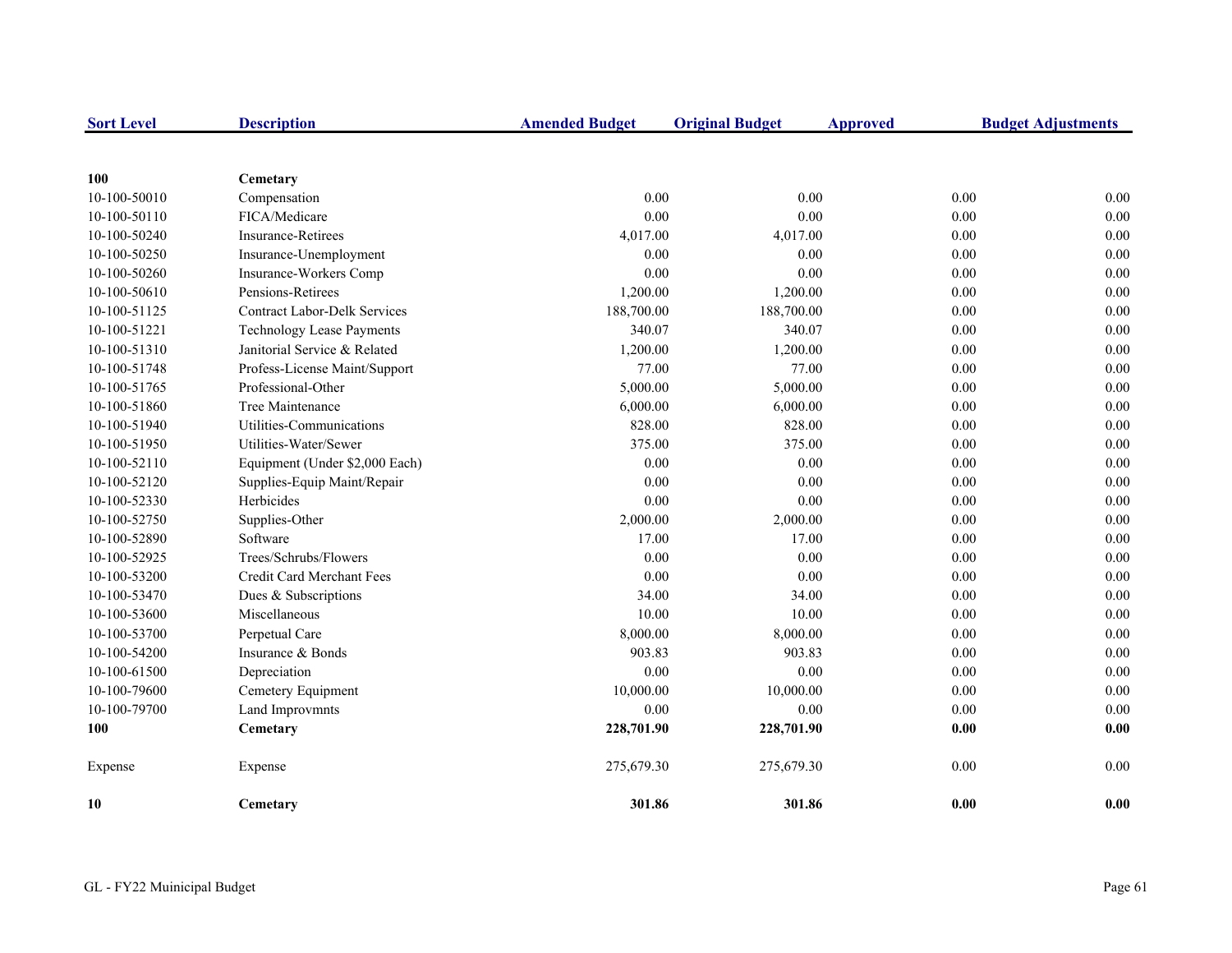| <b>Sort Level</b> | <b>Description</b>                    | <b>Amended Budget</b> | <b>Original Budget</b> | <b>Approved</b> |      | <b>Budget Adjustments</b> |
|-------------------|---------------------------------------|-----------------------|------------------------|-----------------|------|---------------------------|
|                   |                                       |                       |                        |                 |      |                           |
| 12                | <b>CDBG Harristown</b>                |                       |                        |                 |      |                           |
| Revenue           | Revenue                               |                       |                        |                 |      |                           |
| 120               | <b>CDBG Harristown</b>                |                       |                        |                 |      |                           |
| 12-120-43338      | <b>State Grant</b>                    | 0.00                  |                        | 0.00            | 0.00 | 0.00                      |
| 12-120-47155      | Harristown CDBG                       | 0.00                  |                        | 0.00            | 0.00 | 0.00                      |
| 12-120-47170      | Program Income                        | 0.00                  |                        | 0.00            | 0.00 | 0.00                      |
| 120               | <b>CDBG Harristown</b>                | 0.00                  |                        | 0.00            | 0.00 | 0.00                      |
| Revenue           | Revenue                               | $0.00\,$              |                        | 0.00            | 0.00 | 0.00                      |
| Expense           | Expense                               |                       |                        |                 |      |                           |
| 073               | <b>Interfund Approp &amp; Trnsfrs</b> |                       |                        |                 |      |                           |
| 12-073-60120      | CDBG Fund Transfer In From GF         | 0.00                  |                        | 0.00            | 0.00 | 0.00                      |
| 12-073-62010      | Transfer Out - General Fund           | 0.00                  |                        | 0.00            | 0.00 | 0.00                      |
| 073               | <b>Interfund Approp &amp; Trnsfrs</b> | 0.00                  |                        | 0.00            | 0.00 | 0.00                      |
| 120               | <b>CDBG Harristown</b>                |                       |                        |                 |      |                           |
| 12-120-51006      | <b>Acquistition Phase II</b>          | 0.00                  |                        | 0.00            | 0.00 | 0.00                      |
| 12-120-51757      | Professional Landfill                 | 0.00                  |                        | 0.00            | 0.00 | 0.00                      |
| 12-120-51765      | Professional-Other                    | 0.00                  |                        | 0.00            | 0.00 | 0.00                      |
| 12-120-51830      | <b>Street Paving CDBG</b>             | 0.00                  |                        | 0.00            | 0.00 | 0.00                      |
| 12-120-52500      | Supplies-Sidewalks                    | 0.00                  |                        | 0.00            | 0.00 | 0.00                      |
| 12-120-56270      | <b>Community Projects</b>             | 0.00                  |                        | 0.00            | 0.00 | 0.00                      |
| 120               | <b>CDBG Harristown</b>                | 0.00                  |                        | 0.00            | 0.00 | 0.00                      |
| Expense           | Expense                               | 0.00                  |                        | 0.00            | 0.00 | 0.00                      |
| 12                | <b>CDBG Harristown</b>                | 0.00                  |                        | 0.00            | 0.00 | 0.00                      |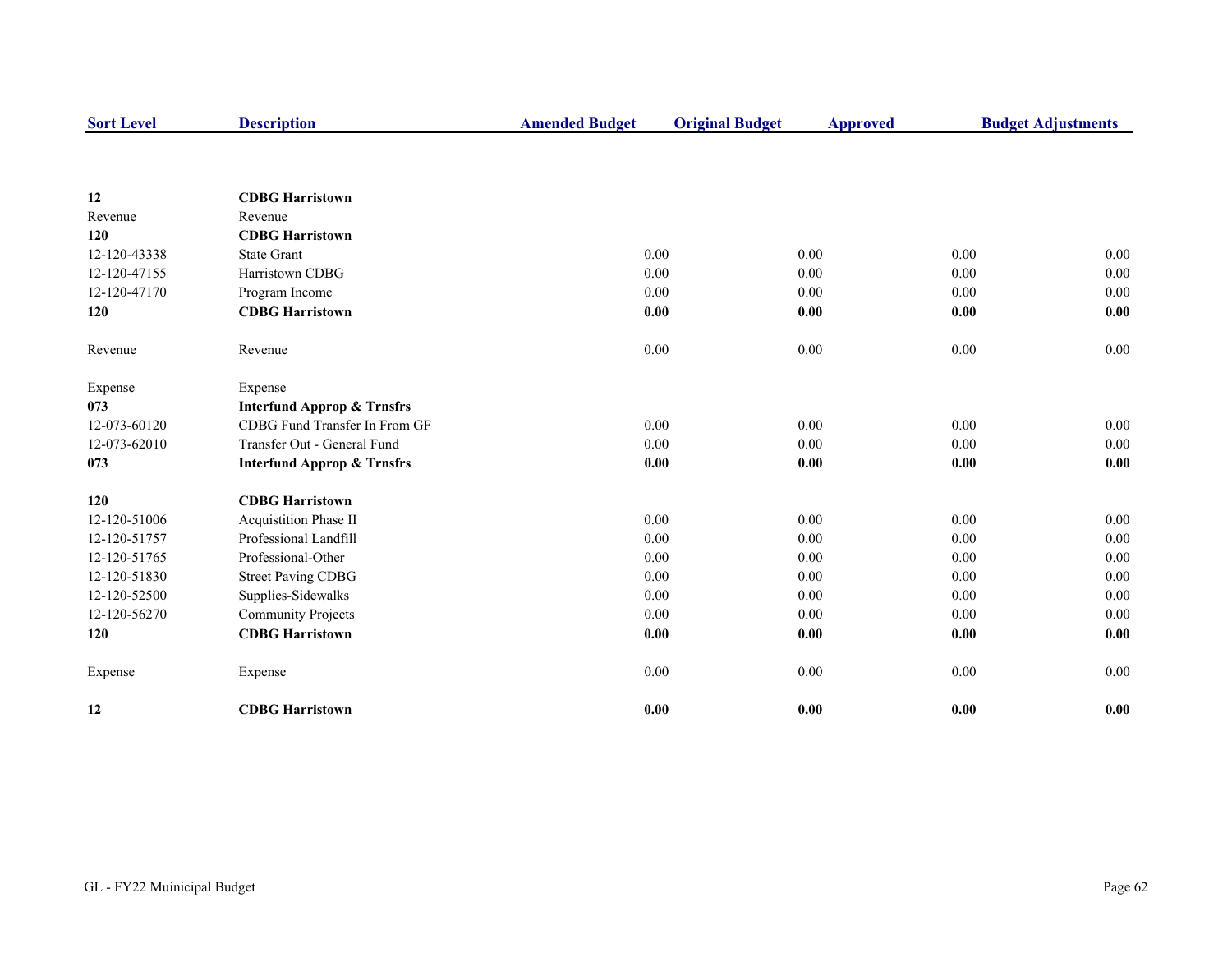| <b>Sort Level</b> | <b>Description</b>             | <b>Amended Budget</b> | <b>Original Budget</b> | Approved |      | <b>Budget Adjustments</b> |
|-------------------|--------------------------------|-----------------------|------------------------|----------|------|---------------------------|
|                   |                                |                       |                        |          |      |                           |
|                   |                                |                       |                        |          |      |                           |
| 13                | <b>Stormwater</b>              |                       |                        |          |      |                           |
| Revenue           | Revenue                        |                       |                        |          |      |                           |
| 130               | <b>Stormwater</b>              |                       |                        |          |      |                           |
| 13-130-40050      | Allowance for Uncollectible AR | 0.00                  |                        | 0.00     | 0.00 | 0.00                      |
| 13-130-40160      | Penalty Charges                | $-2,000.00$           | $-2,000.00$            |          | 0.00 | 0.00                      |
| 13-130-40600      | <b>Stormwater Fees</b>         | $-254,800.00$         | $-254,800.00$          |          | 0.00 | 0.00                      |
| 13-130-46180      | Investment Income              | $-6,570.89$           | $-6,570.89$            |          | 0.00 | 0.00                      |
| 13-130-46181      | Gain/Loss on Investment        | 0.00                  |                        | 0.00     | 0.00 | 0.00                      |
| 13-130-46220      | Proceeds for Sale of Assets    | 0.00                  |                        | 0.00     | 0.00 | 0.00                      |
| 13-130-46225      | Gain or Loss on Asset Disposal | 0.00                  |                        | 0.00     | 0.00 | 0.00                      |
| 13-130-47270      | Appropriation-General Fund     | $-20,000.00$          | $-20,000.00$           |          | 0.00 | 0.00                      |
| 13-130-47280      | Appropriation-Cemetary         | $-12,327.94$          | $-12,327.94$           |          | 0.00 | 0.00                      |
| 130               | <b>Stormwater</b>              | $-295,698.83$         | $-295,698.83$          |          | 0.00 | 0.00                      |
| Revenue           | Revenue                        | 295,698.83            | 295,698.83             |          | 0.00 | $0.00\,$                  |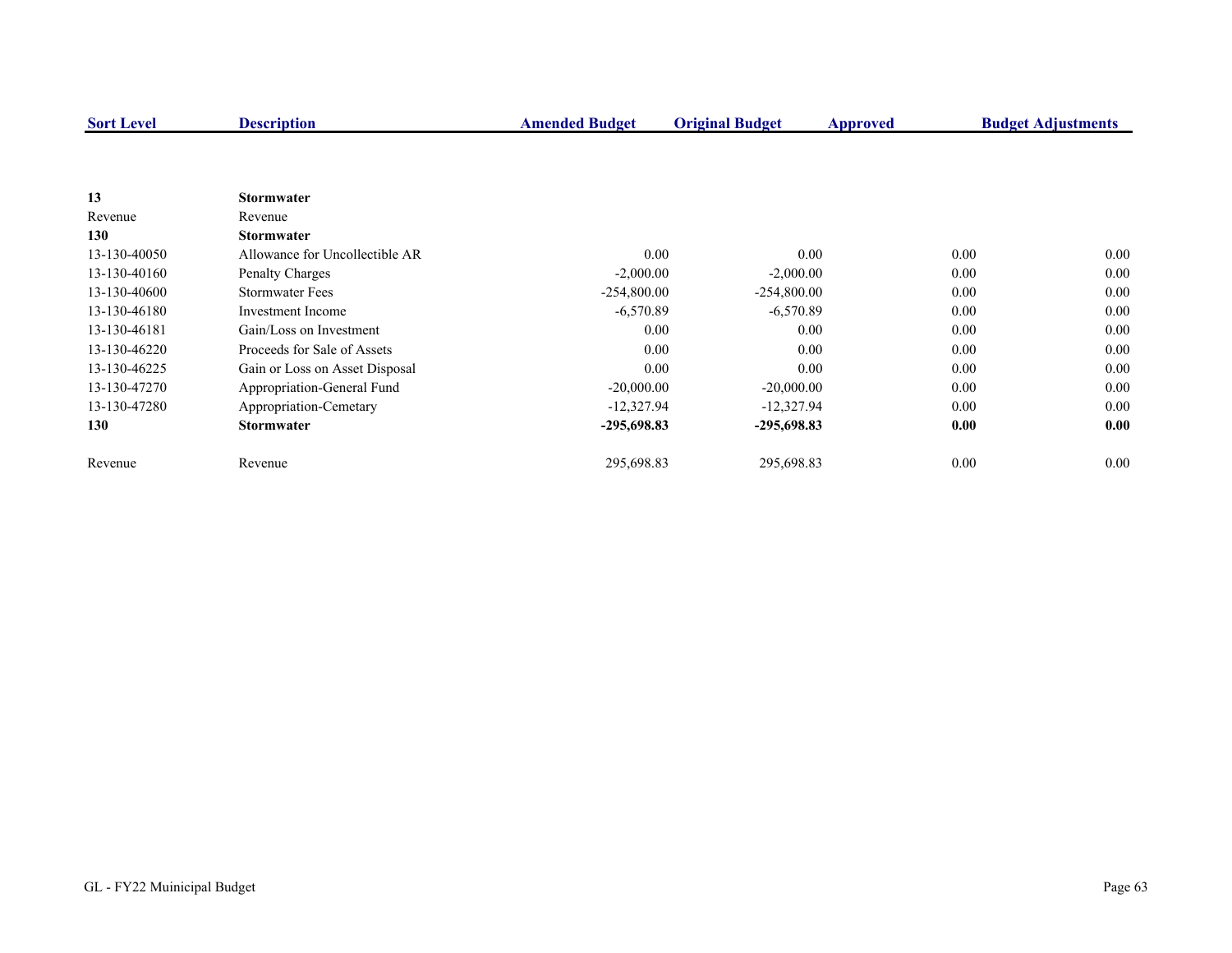| <b>Sort Level</b> | <b>Description</b>  | <b>Amended Budget</b> | <b>Original Budget</b> | Approved | <b>Budget Adjustments</b> |      |
|-------------------|---------------------|-----------------------|------------------------|----------|---------------------------|------|
|                   |                     |                       |                        |          |                           |      |
| Expense           | Expense             |                       |                        |          |                           |      |
| 071               | <b>Debt Service</b> |                       |                        |          |                           |      |
| 13-071-73547      | Amortization        | 0.00                  |                        | 0.00     | 0.00                      | 0.00 |
| 071               | <b>Debt Service</b> | 0.00                  |                        | 0.00     | 0.00                      | 0.00 |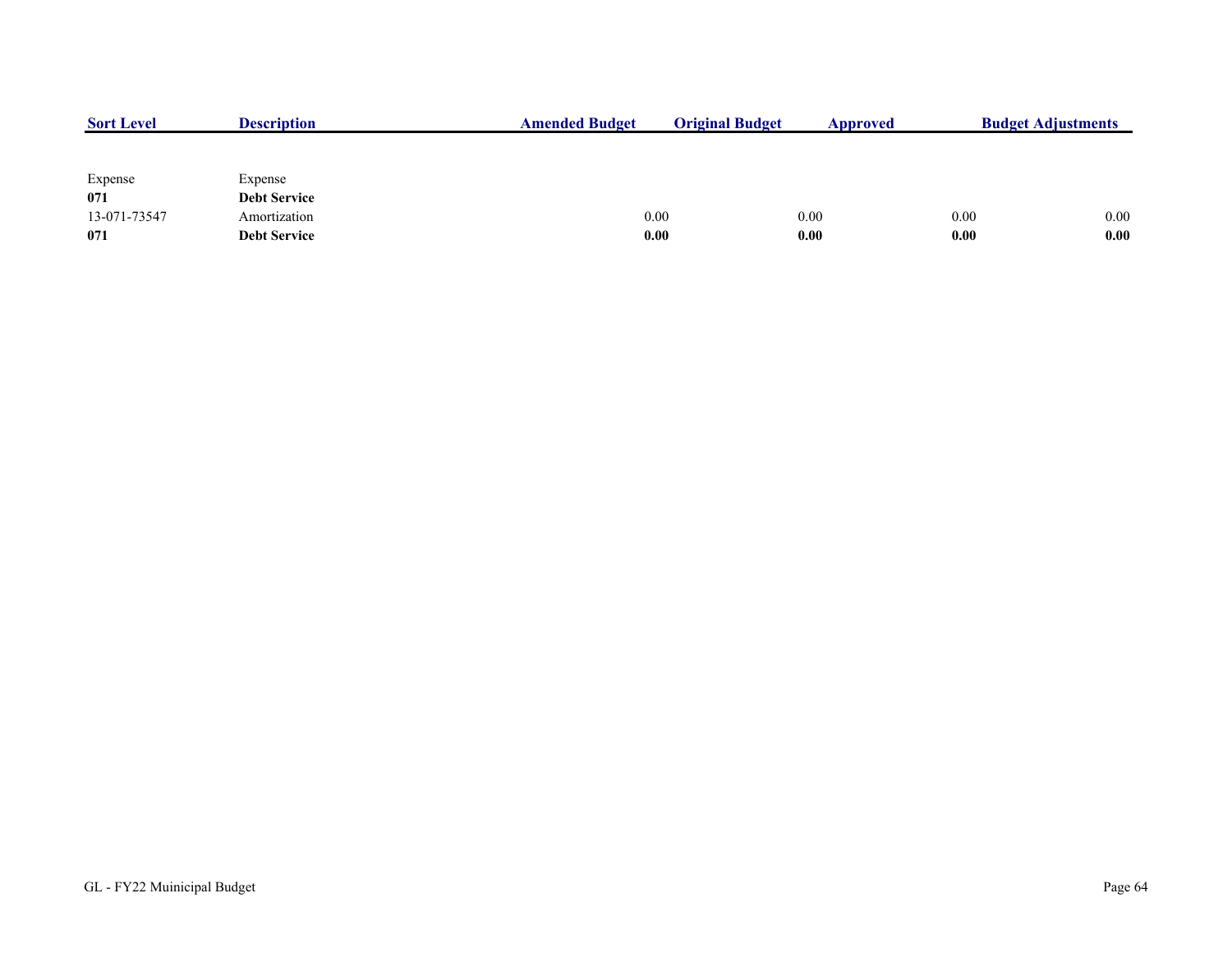| <b>Sort Level</b> | <b>Description</b>                    | <b>Amended Budget</b> | <b>Original Budget</b> | Approved  |      | <b>Budget Adjustments</b> |
|-------------------|---------------------------------------|-----------------------|------------------------|-----------|------|---------------------------|
|                   |                                       |                       |                        |           |      |                           |
| 073               | <b>Interfund Approp &amp; Trnsfrs</b> |                       |                        |           |      |                           |
| 13-073-62010      | Transfer Out - General Fund           | 38,048.24             |                        | 38,048.24 | 0.00 | 0.00                      |
| 073               | <b>Interfund Approp &amp; Trnsfrs</b> | 38,048.24             |                        | 38,048.24 | 0.00 | 0.00                      |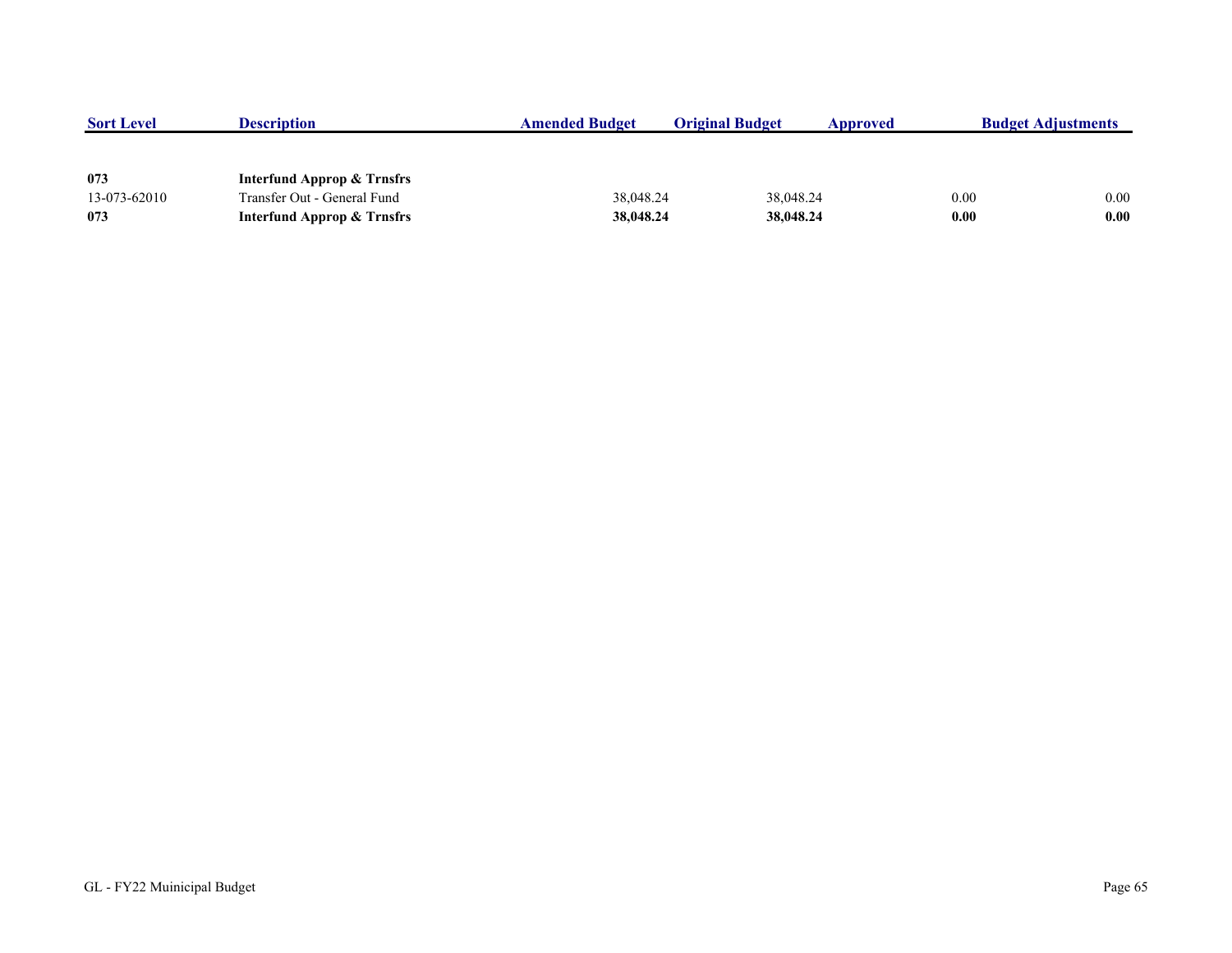| <b>Sort Level</b> | <b>Description</b>               | <b>Amended Budget</b> | <b>Original Budget</b> | <b>Approved</b> | <b>Budget Adjustments</b> |
|-------------------|----------------------------------|-----------------------|------------------------|-----------------|---------------------------|
|                   |                                  |                       |                        |                 |                           |
| 130               | <b>Stormwater</b>                |                       |                        |                 |                           |
| 13-130-50010      | Compensation                     | 86,152.08             | 86,152.08              |                 | 0.00<br>0.00              |
| 13-130-50011      | Emergency - Compensation         | 0.00                  | 0.00                   |                 | 0.00<br>0.00              |
| 13-130-50060      | Compensation-On Call Pay         | 4,257.60              | 4,257.60               |                 | $0.00\,$<br>0.00          |
| 13-130-50070      | Overtime-Non Salaried            | 4,439.07              | 4,439.07               |                 | 0.00<br>0.00              |
| 13-130-50080      | Compensation-Deferred            | 0.00                  | 0.00                   |                 | 0.00<br>0.00              |
| 13-130-50110      | FICA/Medicare                    | 6,454.24              | 6,454.24               |                 | 0.00<br>0.00              |
| 13-130-50210      | Insurance-Dental                 | 542.40                | 542.40                 |                 | 0.00<br>0.00              |
| 13-130-50220      | Insurance-Life                   | 449.28                | 449.28                 |                 | 0.00<br>0.00              |
| 13-130-50230      | Insurance-Medical                | 23,348.16             | 23,348.16              |                 | 0.00<br>0.00              |
| 13-130-50231      | Insurance-HRA                    | 1,505.92              | 1,505.92               |                 | 0.00<br>0.00              |
| 13-130-50240      | <b>Insurance-Retirees</b>        | 0.00                  | 0.00                   |                 | 0.00<br>0.00              |
| 13-130-50250      | Insurance-Unemployment           | 110.97                | 110.97                 |                 | 0.00<br>0.00              |
| 13-130-50260      | Insurance-Workers Comp           | 1,985.52              | 1,985.52               |                 | 0.00<br>0.00              |
| 13-130-50280      | Vacation                         | 0.00                  | 0.00                   |                 | 0.00<br>0.00              |
| 13-130-50710      | Retirement - CERS                | 25,561.64             | 25,561.64              |                 | 0.00<br>0.00              |
| 13-130-50711      | Retirement - OPEB                | 0.00                  | 0.00                   |                 | 0.00<br>0.00              |
| 13-130-50810      | Uniforms                         | 500.00                | 500.00                 |                 | 0.00<br>0.00              |
| 13-130-50811      | Uniforms-NEW HIRE                | 0.00                  | 0.00                   |                 | 0.00<br>0.00              |
| 13-130-51220      | <b>Equipment Rental</b>          | 0.00                  | 0.00                   |                 | 0.00<br>0.00              |
| 13-130-51221      | <b>Technology Lease Payments</b> | 0.00                  | 0.00                   |                 | 0.00<br>0.00              |
| 13-130-51230      | Freight/Shipping/Handling        | 50.00                 | 50.00                  |                 | 0.00<br>0.00              |
| 13-130-51510      | Physicals/Rests/Vaccines         | 100.00                | 100.00                 |                 | 0.00<br>0.00              |
| 13-130-51745      | Professional-Consultant          | 44,000.00             | 44,000.00              |                 | 0.00<br>0.00              |
| 13-130-51748      | Profess-License Maint/Support    | 0.00                  | 0.00                   |                 | 0.00<br>0.00              |
| 13-130-51755      | Profess-Equip Maint/Repair       | 3,500.00              | 3,500.00               |                 | 0.00<br>0.00              |
| 13-130-51765      | Professional-Other               | 20,000.00             | 20,000.00              |                 | 0.00<br>0.00              |
| 13-130-51775      | Prof-Storm Sewer                 | 0.00                  | $0.00\,$               |                 | 0.00<br>0.00              |
| 13-130-51780      | Profess-Vehicle Repair/Maint     | 3,000.00              | 3,000.00               |                 | 0.00<br>0.00              |
| 13-130-51860      | Tree Maintenance                 | 3,000.00              | 3,000.00               |                 | 0.00<br>0.00              |
| 13-130-51940      | Utilities-Communications         | 1,300.00              | 1,300.00               |                 | 0.00<br>0.00              |
| 13-130-52020      | Supplies-Bldg Maint/Repair       | 0.00                  | $0.00\,$               |                 | 0.00<br>0.00              |
| 13-130-52110      | Equipment (Under \$2,000 Each)   | 500.00                | 500.00                 |                 | 0.00<br>0.00              |
| 13-130-52120      | Supplies-Equip Maint/Repair      | 1,500.00              | 1,500.00               |                 | $0.00\,$<br>0.00          |
| 13-130-52250      | Fuel, Oil, Fluids                | 6,500.00              | 6,500.00               |                 | 0.00<br>0.00              |
| 13-130-52310      | Gravel/Rock                      | 5,000.00              | 5,000.00               |                 | 0.00<br>0.00              |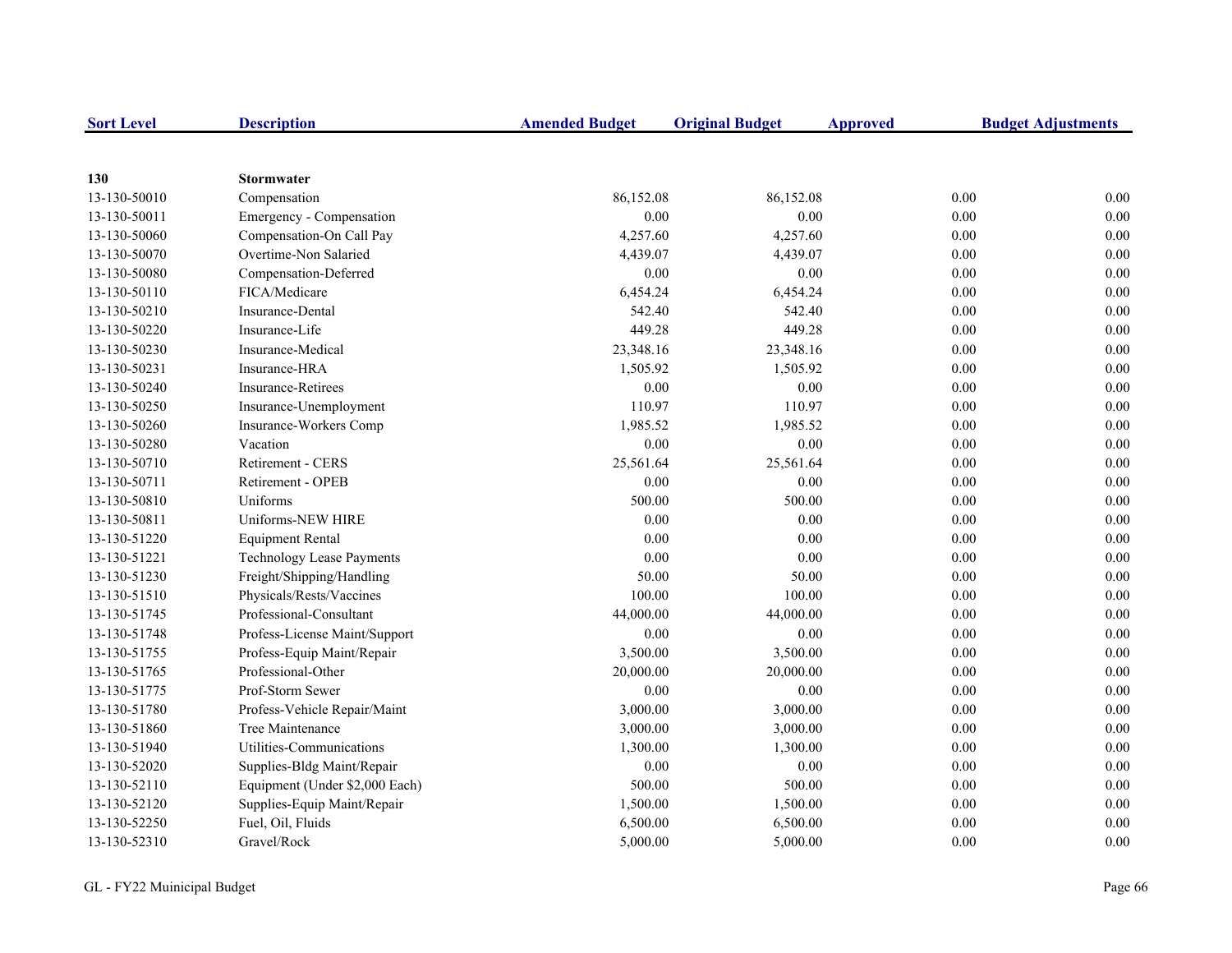| <b>Sort Level</b> | <b>Description</b>             | <b>Amended Budget</b> | <b>Original Budget</b> | <b>Approved</b> | <b>Budget Adjustments</b> |
|-------------------|--------------------------------|-----------------------|------------------------|-----------------|---------------------------|
| 13-130-52311      | Supplies Yard Repairs          | 2,500.00              | 2,500.00               | 0.00            | 0.00                      |
| 13-130-52330      | Herbicides                     | 500.00                | 500.00                 | 0.00            | $0.00\,$                  |
| 13-130-52700      | Supplies-Office                | 0.00                  | 0.00                   | 0.00            | 0.00                      |
| 13-130-52750      | Supplies-Other                 | 0.00                  | 0.00                   | 0.00            | 0.00                      |
| 13-130-52840      | Postage-Meter & Related        | 0.00                  | 0.00                   | 0.00            | 0.00                      |
| 13-130-52865      | Supplies-Safety/Protective     | 800.00                | 800.00                 | 0.00            | 0.00                      |
| 13-130-52880      | Signs & Barricades             | 0.00                  | 0.00                   | 0.00            | 0.00                      |
| 13-130-52890      | Software                       | 350.00                | 350.00                 | 0.00            | 0.00                      |
| 13-130-52895      | Supplies-Storm Crew            | 7,500.00              | 7,500.00               | 0.00            | 0.00                      |
| 13-130-52950      | Vehicle-Supplies Repair/Maint  | 850.00                | 850.00                 | 0.00            | 0.00                      |
| 13-130-53460      | Conference/Train/School        | 350.00                | 350.00                 | 0.00            | 0.00                      |
| 13-130-53470      | Dues & Subscriptions           | 60.00                 | 60.00                  | 0.00            | 0.00                      |
| 13-130-53500      | Easements                      | 0.00                  | 0.00                   | 0.00            | 0.00                      |
| 13-130-53600      | Miscellaneous                  | 0.00                  | 0.00                   | 0.00            | 0.00                      |
| 13-130-53850      | Travel/Lodging/Meals           | 0.00                  | 0.00                   | 0.00            | 0.00                      |
| 13-130-54200      | Insurance & Bonds              | 256.09                | 256.09                 | 0.00            | 0.00                      |
| 13-130-54490      | Judgements/Settlements         | 0.00                  | 0.00                   | 0.00            | 0.00                      |
| 13-130-61500      | Depreciation                   | 0.00                  | 0.00                   | 0.00            | 0.00                      |
| 13-130-71313      | Land & Improvmnts - Stormwater | 0.00                  | 0.00                   | 0.00            | 0.00                      |
| 13-130-71413      | Plant-In-Service - Stormwater  | 0.00                  | 0.00                   | 0.00            | 0.00                      |
| 13-130-71513      | Vehicle - Stormwater           | 0.00                  | 0.00                   | 0.00            | 0.00                      |
| 13-130-72113      | Buildling - Stormwater         | 0.00                  | 0.00                   | 0.00            | 0.00                      |
| 13-130-72213      | Equipment - Stormwater         | 0.00                  | 0.00                   | 0.00            | 0.00                      |
| 13-130-73550      | Reserve for Capital Improvmnt  | 0.00                  | 0.00                   | 0.00            | 0.00                      |
| 130               | <b>Stormwater</b>              | 256,922.97            | 256,922.97             | 0.00            | 0.00                      |
| Expense           | Expense                        | 294,971.21            | 294,971.21             | 0.00            | 0.00                      |
| 13                | Stormwater                     | 727.62                | 727.62                 | 0.00            | 0.00                      |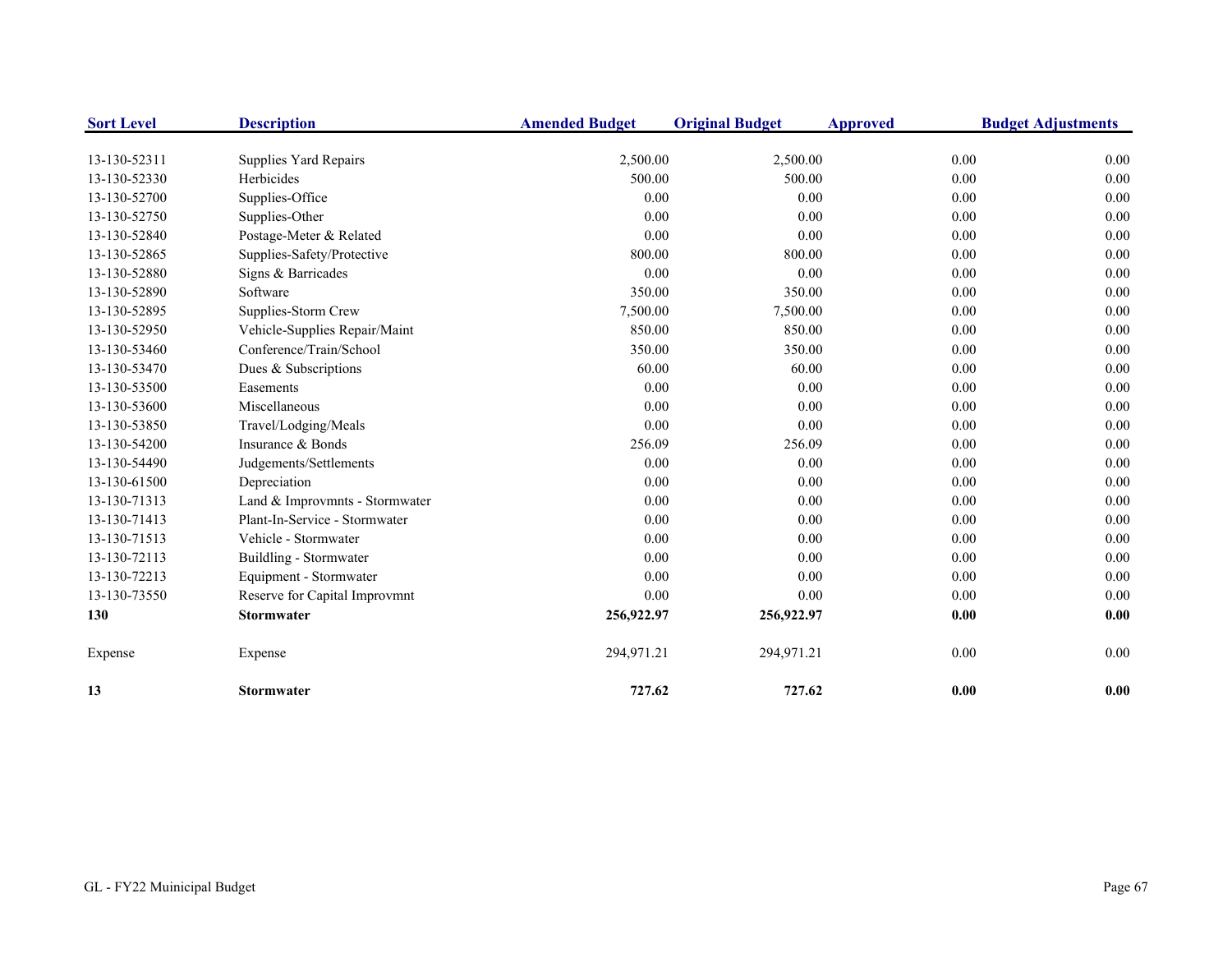| <b>Sort Level</b> | <b>Description</b>             | <b>Amended Budget</b> | <b>Original Budget</b> | <b>Approved</b> |          | <b>Budget Adjustments</b> |
|-------------------|--------------------------------|-----------------------|------------------------|-----------------|----------|---------------------------|
|                   |                                |                       |                        |                 |          |                           |
| 14                | 911 Fund (Pyble to Fiscal Ct)  |                       |                        |                 |          |                           |
| Revenue           | Revenue                        |                       |                        |                 |          |                           |
| 140               | <b>911 Fee</b>                 |                       |                        |                 |          |                           |
| 14-140-40050      | Allowance for Uncollectible AR |                       | 0.00                   | 0.00            | $0.00\,$ | $0.00\,$                  |
| 14-140-48500      | 911 Fees                       |                       | 0.00                   | 0.00            | $0.00\,$ | 0.00                      |
| 140               | <b>911 Fee</b>                 |                       | 0.00                   | 0.00            | 0.00     | 0.00                      |
| Revenue           | Revenue                        |                       | 0.00                   | 0.00            | $0.00\,$ | $0.00\,$                  |
| Expense           | Expense                        |                       |                        |                 |          |                           |
| 140               | <b>911 Fee</b>                 |                       |                        |                 |          |                           |
| 14-140-51251      | 911 Fees (Due to Fiscal Ct)    |                       | 0.00                   | 0.00            | 0.00     | $0.00\,$                  |
| 140               | <b>911 Fee</b>                 |                       | 0.00                   | 0.00            | 0.00     | 0.00                      |
| Expense           | Expense                        |                       | $0.00\,$               | 0.00            | $0.00\,$ | $0.00\,$                  |
| 14                | 911 Fund (Pyble to Fiscal Ct)  |                       | 0.00                   | 0.00            | 0.00     | 0.00                      |